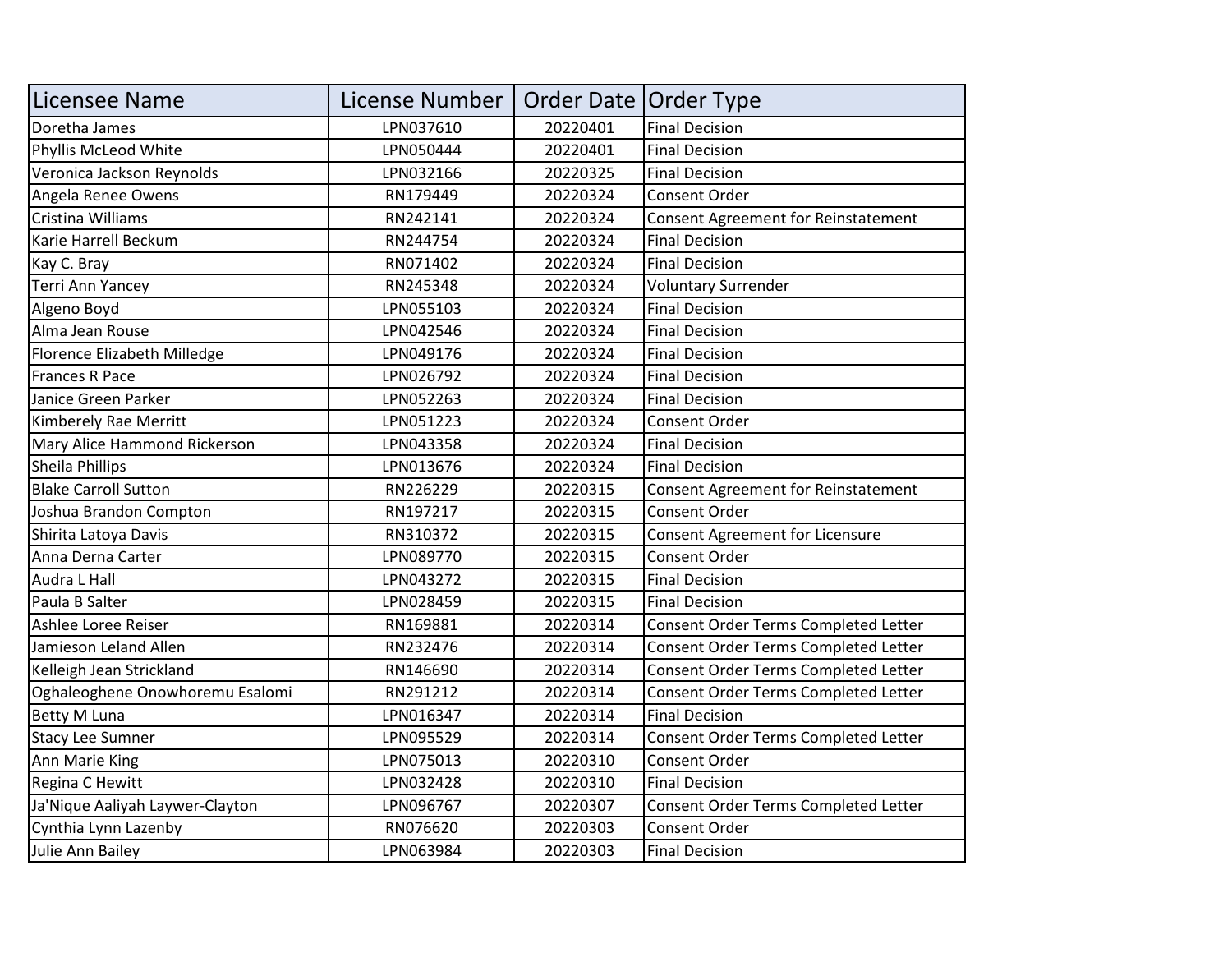| Kimberly Anne Thorpe              | LPN054935 | 20220303 | Consent Order                              |
|-----------------------------------|-----------|----------|--------------------------------------------|
| <b>Richard L Billstrom</b>        | LPN046987 | 20220303 | <b>Final Decision</b>                      |
| <b>Constance Williams Garrett</b> | RN218326  | 20220225 | Consent Order                              |
| Grace Elena Acero-Smith           | RN207908  | 20220225 | Consent Agreement for Reinstatement        |
| Alayia Gabrielle Arias            | LPN091529 | 20220225 | <b>Final Decision</b>                      |
| Anais Casanova                    | LPN098207 | 20220225 | <b>Final Decision</b>                      |
| Camica Serina Rose                | LPN085422 | 20220225 | Consent Order Terms Completed Letter       |
| Isjsha Vanora Richard             | LPN096276 | 20220225 | Consent Order                              |
| Ali Paige Goode                   | RN289040  | 20220217 | Consent Order                              |
| Amanda Kathryn Harp               | RN224335  | 20220217 | <b>Consent Order</b>                       |
| April Weston Harman               | RN168145  | 20220217 | <b>Voluntary Surrender</b>                 |
| Heidi Bierbaum Hicks              | RN123122  | 20220217 | Consent Order                              |
| Kacey Merritt Megahee             | RN260901  | 20220217 | Consent Order                              |
| Kimberly Michele Lewis            | RN219954  | 20220217 | <b>Consent Order</b>                       |
| <b>Mashell Maran Adams</b>        | RN283147  | 20220217 | <b>Consent Order</b>                       |
| Uvienome Linda Sakor              | RN159225  | 20220217 | Consent Order                              |
| William Eric Butler, Jr.          | RN266174  | 20220217 | <b>Final Decision</b>                      |
| Denise A Blackwell                | LPN029524 | 20220217 | <b>Conversion Order</b>                    |
| Lori Anne Weaver Garrett          | LPN060203 | 20220217 | Consent Order                              |
| <b>Russell Charles Benedict</b>   | LPN098558 | 20220217 | <b>Consent Order</b>                       |
| Danielle Simone Echols            | LPN085275 | 20220215 | Consent Order Terms Completed Letter       |
| Kimberly Jean Hollingsworth       | RN093472  | 20220214 | Consent Order Terms Completed Letter       |
| Kerrin Annette Gasaway            | LPN073925 | 20220214 | Consent Order Terms Completed Letter       |
| Laura Veazey Souter               | LPN081021 | 20220214 | Consent Order Terms Completed Letter       |
| <b>Tyshon Nicole Williams</b>     | LPN083032 | 20220214 | Consent Order Terms Completed Letter       |
| Amy Ruth Mason                    | RN155460  | 20220211 | <b>Consent Order</b>                       |
| Christa Evangeline Lee            | RN254117  | 20220211 | Consent Order                              |
| Deborah Carter Kessler            | RN050994  | 20220211 | <b>Consent Agreement for Reinstatement</b> |
| Joy Ann Zorbanos                  | RN169764  | 20220211 | Consent Order                              |
| <b>Robert Michael Carroll</b>     | RN132692  | 20220211 | <b>Consent Order</b>                       |
| Taylor O'Dell White               | RN255629  | 20220211 | Consent Order Terms Completed Letter       |
| Camica Serina Rose                | LPN085422 | 20220211 | Consent Order                              |
| Kelli Leann Echegaray             | LPN088539 | 20220203 | Consent Order                              |
| Meagan Martin Lichtenberg         | RN281225  | 20220128 | <b>Consent Agreement for Reinstatement</b> |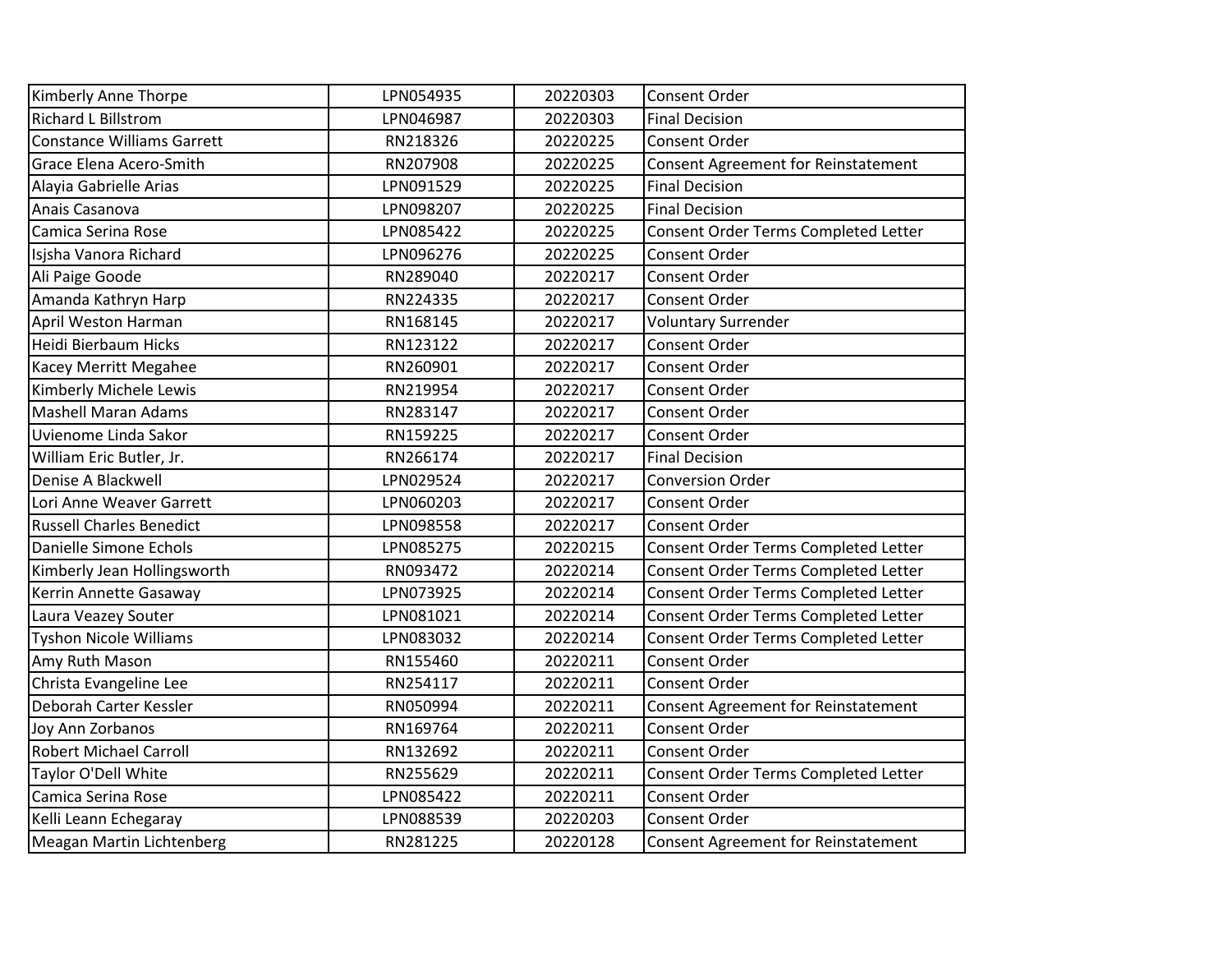| Cathy Raenee Joffrion         | RN134939          | 20220127 | Consent Order                              |
|-------------------------------|-------------------|----------|--------------------------------------------|
| <b>Colleen Marie McGinty</b>  | RN145605          | 20220127 | Consent Order                              |
| Nina Maggio                   | <b>UNLICENSED</b> | 20220127 | <b>Voluntary Cease &amp; Desists Order</b> |
| Agnes L. Freeland             | LPN043328         | 20220127 | <b>Final Decision</b>                      |
| Felicia Rena Payne            | LPN081893         | 20220127 | <b>Final Decision</b>                      |
| LaTasha Renee Cuthbertson     | LPN093454         | 20220127 | <b>Final Decision</b>                      |
| <b>Martin Stuart Fenwick</b>  | LPN065072         | 20220127 | Consent Order                              |
| Patrice Azebia Evans          | LPN096520         | 20220127 | <b>Final Decision</b>                      |
| <b>Tammy Lewis Rizer</b>      | LPN056421         | 20220127 | <b>Consent Order</b>                       |
| Valerie Anne Moffett          | LPN065798         | 20220127 | Consent Order                              |
| Carolyn Mullins Griffin       | RN091594          | 20220124 | Consent Order Terms Completed Letter       |
| Chyna Doll Miller             | RN276929          | 20220121 | <b>Final Decision</b>                      |
| Frankie Wyman Thomas          | RN077710          | 20220121 | Consent Order Terms Completed Letter       |
| Leah Christine Gaither        | RN200232          | 20220121 | <b>Final Decision</b>                      |
| Janey Elizabeth Parton Lewis  | RN106473          | 20220112 | <b>Final Decision</b>                      |
| Catricia Lynette Gwyn         | LPN077105         | 20220112 | Consent Order                              |
| Donna Michelle Bramblett      | LPN063492         | 20220112 | <b>Final Decision</b>                      |
| Ka'Choya Andrews              | LPN098289         | 20220112 | <b>Final Decision</b>                      |
| Robyn Everson Alston          | LPN064930         | 20220112 | <b>Final Decision</b>                      |
| Veverly Joyce Booker          | LPN034356         | 20220112 | <b>Final Decision</b>                      |
| Amanda Marie Zvikas           | RN265496          | 20220107 | <b>Final Decision</b>                      |
| Amy Michele Fachini           | RN211847          | 20220107 | Consent Agreement for Reinstatement        |
| Barbara Allen Fallin          | RN123630          | 20220107 | <b>Consent Agreement for Reinstatement</b> |
| Barbara Allen Fallin          | <b>UNLICENSED</b> | 20220107 | Consent Agreement for Reinstatement        |
| Bracy Barrett Graham, II      | RN169732          | 20220107 | Consent Order                              |
| Daniel Allen Stahl            | RN308298          | 20220107 | Consent Agreement for Licensure            |
| <b>Hilary Megan Thompson</b>  | RN176184          | 20220107 | <b>Consent Agreement for Reinstatement</b> |
| <b>Ashton Gruber Brantley</b> | LPN097506         | 20220107 | Consent Order Terms Completed Letter       |
| Jimmy E Johnson               | RN124265          | 20211231 | <b>Final Decision</b>                      |
| Sharelle Ortega Russell       | RN234090          | 20211231 | <b>Final Decision</b>                      |
| Jessica Harvell               | <b>UNLICENSED</b> | 20211231 | <b>Final Decision</b>                      |
| Denise Darlene Boner Smith    | RN133368          | 20211220 | Consent Order                              |
| Yahchika Capri Leonard        | RN208400          | 20211220 | Consent Order                              |
| Nadia Jonielle Gibson         | LPN094287         | 20211220 | <b>Final Decision</b>                      |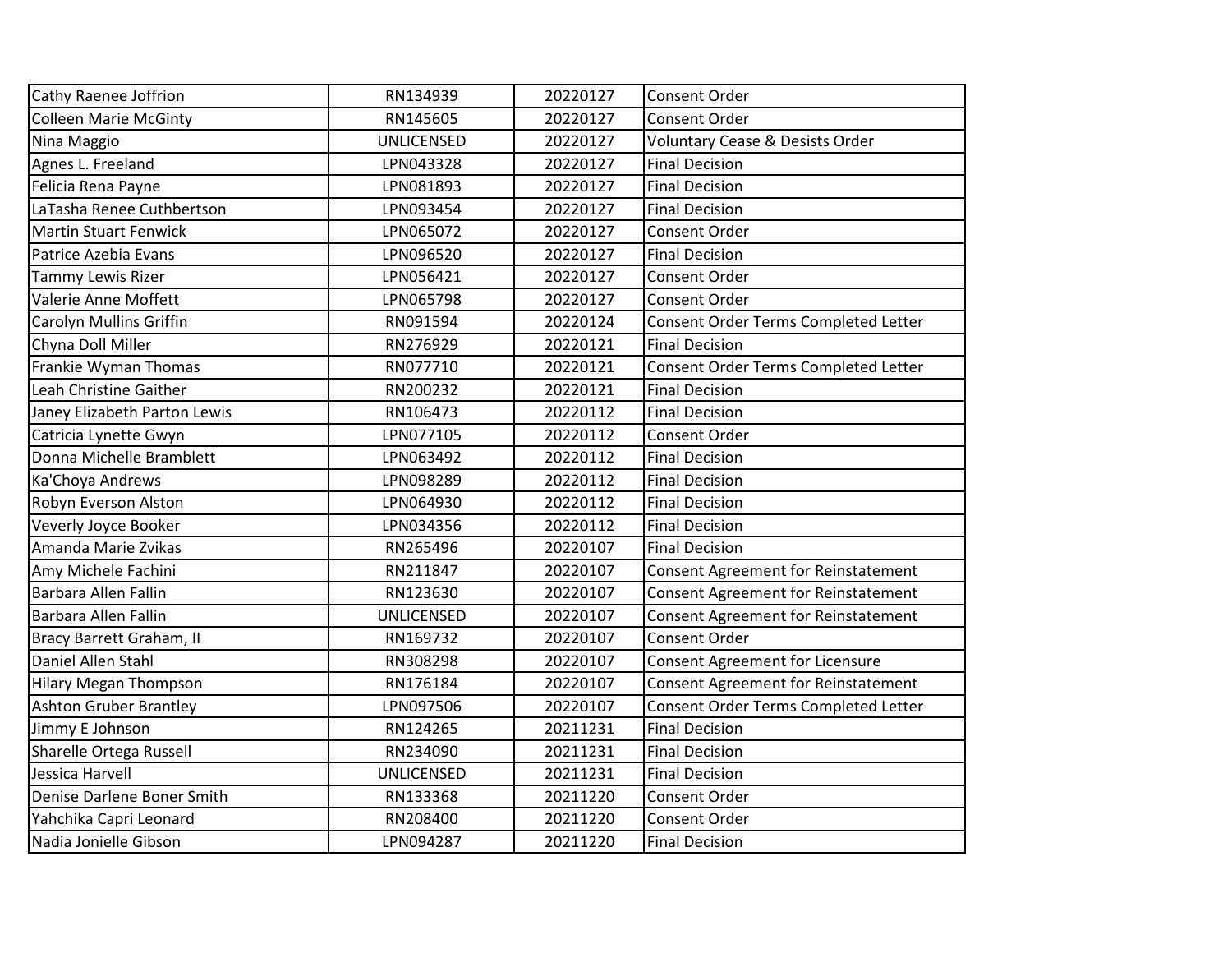| Amy N. Williamson            | RN207318          | 20211217 | Consent Order Terms Completed Letter |
|------------------------------|-------------------|----------|--------------------------------------|
| Deborah Elizabeth James      | RN113173          | 20211217 | Consent Order Terms Completed Letter |
| Ramona Gail Fuller           | RN130176          | 20211217 | Consent Order Terms Completed Letter |
| Danielle Marie Ward          | RN240263          | 20211213 | Consent Order                        |
| Kimberly McConaghy Harris    | RN109155          | 20211213 | <b>Consent Order</b>                 |
| LeShandon Teaquila Hill      | RN224443          | 20211213 | Consent Order                        |
| Lori Wright Harris           | RN129776          | 20211213 | <b>Voluntary Surrender</b>           |
| Michelle Renee' Crumbley     | RN221959          | 20211213 | Consent Agreement for Reinstatement  |
| Stephen James Krieger        | RN280870          | 20211213 | Consent Order                        |
| <b>Terry Kent Jackson</b>    | RN136096          | 20211213 | <b>Consent Order</b>                 |
| Angela Londino Garris        | RN226567          | 20211201 | Consent Order                        |
| Isoken Ogbonmwan             | RN297530          | 20211201 | Consent Order Terms Completed Letter |
| <b>Kelsey Clemmons Cox</b>   | RN259478          | 20211201 | Consent Order                        |
| Meredith Lynn Cardwell       | RN212160          | 20211201 | <b>Consent Order</b>                 |
| Michelle Lee Quick           | RN186564          | 20211201 | <b>Consent Order</b>                 |
| Natasha Nicole Adams         | RN195883          | 20211201 | Consent Order                        |
| Tameka Nicole Cason          | RN254717          | 20211201 | <b>Amended Consent Order</b>         |
| <b>Yveschell Bien-Aime</b>   | RN258506          | 20211201 | Consent Order                        |
| <b>April Andrews Dinkins</b> | LPN082585         | 20211201 | <b>Final Decision</b>                |
| <b>Brittany Shanae Fife</b>  | LPN095463         | 20211201 | <b>Consent Order</b>                 |
| Candice Cynthia McCue        | LPN074421         | 20211201 | Consent Order                        |
| Charmin L Talley             | LPN088126         | 20211201 | <b>Consent Order</b>                 |
| Charmin L Talley             | <b>UNLICENSED</b> | 20211201 | Consent Order                        |
| Felicia Billingslea          | LPN050185         | 20211201 | <b>Consent Order</b>                 |
| <b>Heather Nia Harris</b>    | LPN098699         | 20211201 | <b>Consent Order</b>                 |
| Carolyn J Daniel             | RN031475          | 20211118 | <b>Final Decision</b>                |
| Donna Louise Schneider       | RN125757          | 20211118 | <b>Final Decision</b>                |
| Mika Scott Killgore          | RN287698          | 20211118 | <b>Final Decision</b>                |
| Nathalie Joy Smith Douglas   | RN113350          | 20211118 | <b>Voluntary Surrender</b>           |
| Nyfield Johnson              | RN242874          | 20211118 | <b>Voluntary Surrender</b>           |
| Cassandra Louis              | LPN089722         | 20211118 | <b>Final Decision</b>                |
| John Christopher Blessing    | RN167451          | 20211112 | Consent Order                        |
| John James Silvoy            | RN224153          | 20211112 | Consent Order                        |
| Kari Louise Wooley Vance     | RN223468          | 20211112 | <b>Consent Order</b>                 |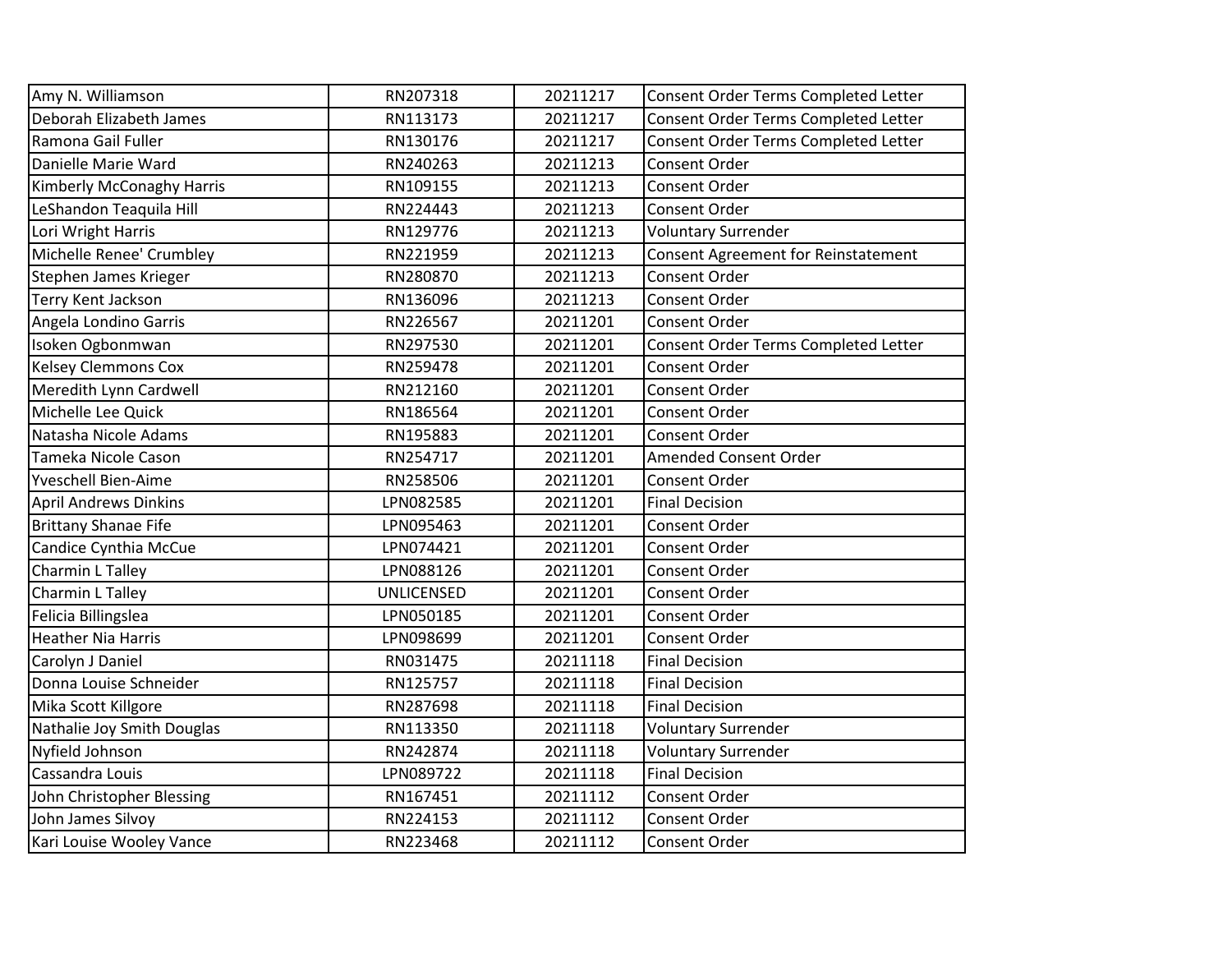| Kimberly Lynn Vaughn              | RN081967          | 20211112 | <b>Final Decision</b>                  |
|-----------------------------------|-------------------|----------|----------------------------------------|
| <b>Carmen Tracy Lindsey Frost</b> | RN106390          | 20211104 | <b>Voluntary Surrender</b>             |
| Isoken Ogbonmwan                  | RN297530          | 20211104 | Consent Order                          |
| J. Shannon Chimento               | RN170766          | 20211104 | Consent Order                          |
| Kathryn Jane Lewis                | RN274954          | 20211104 | Consent Order                          |
| Jennifer Roberts Gunter           | LPN100717         | 20211104 | Consent Agreement for Licensure        |
| <b>Emilie Urbano Jones</b>        | RN307429          | 20211029 | Consent Agreement for Licensure        |
| John Robert Bryant                | RN220085          | 20211029 | Consent Order Terms Completed Letter   |
| Kristen Brooke Collier            | RN265260          | 20211029 | Consent Order                          |
| LaShena Shondal Downton           | RN281879          | 20211029 | Consent Order Terms Completed Letter   |
| Lauren Sheree Hopper              | RN203065          | 20211029 | Consent Order                          |
| Paula Kathryn Bradford            | RN246216          | 20211029 | Consent Order                          |
| <b>Stephanie Nicole Stallings</b> | RN209944          | 20211029 | Consent Order Terms Completed Letter   |
| Diana Noelle Cash                 | RN206968          | 20211022 | Consent Order Terms Completed Letter   |
| Katherine Ann O'Brien             | RN145163          | 20211022 | <b>Final Decision</b>                  |
| Dayna Tiffaney Clark              | LPN084215         | 20211018 | Consent Order                          |
| Kelly Johnson Given               | RN168144          | 20211015 | <b>Amended Consent Order</b>           |
| Mary Alma Boyd                    | RN137031          | 20211015 | <b>Final Decision</b>                  |
| <b>Stephanie Nicole Stallings</b> | RN209944          | 20211015 | <b>Consent Order</b>                   |
| <b>Brittany Alisha Gamble</b>     | LPN089526         | 20211015 | Consent Order                          |
| Dayna Tiffaney Clark              | LPN084215         | 20211015 | <b>Final Decision</b>                  |
| Ja'Nique Aaliyah Laywer-Clayton   | LPN096767         | 20211015 | Consent Order                          |
| <b>Christopher Michael Nease</b>  | RN264108          | 20211008 | Consent Order                          |
| Valeriya Z Romagna                | RN223221          | 20211008 | Amended Consent Order                  |
| Cierra Carter                     | UNLICENSED        | 20211008 | Consent Order                          |
| Jamie LaShea NeSmith              | LPN096375         | 20211008 | Consent Order                          |
| Joyce Lynn Davis                  | LPN070463         | 20211008 | <b>Voluntary Surrender</b>             |
| Noah Jerome Huggins               | RN276052          | 20211006 | Amended Consent Order                  |
| Staci Lea Ruse                    | RN144302          | 20211006 | Consent Order                          |
| Joyce Amina Woniewala             | LPN075165         | 20211001 | <b>Consent Order</b>                   |
| Tashia LaShay King                | LPN075290         | 20211001 | Consent Order Terms Completed Letter   |
| <b>Andrew Johnston Myers</b>      | RN306706          | 20210924 | <b>Consent Agreement for Licensure</b> |
| <b>Clistell Boneparte Fields</b>  | <b>UNLICENSED</b> | 20210924 | <b>Consent Agreement for Licensure</b> |
| Erin Margaret Williams-Luitjens   | RN139611          | 20210924 | <b>Voluntary Surrender</b>             |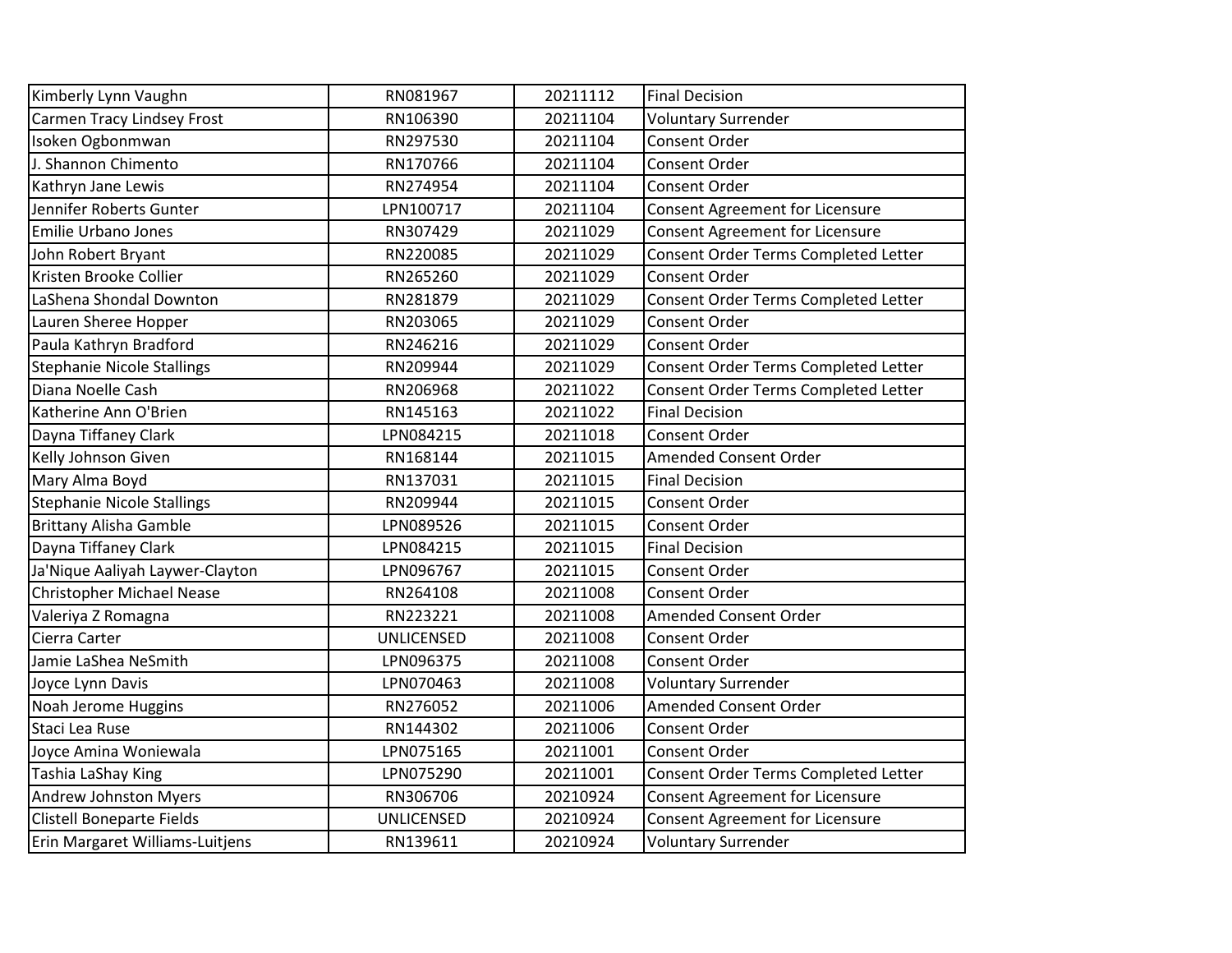| <b>Cindy Renee Womack</b>          | LPN078240 | 20210924 | Consent Order Terms Completed Letter   |
|------------------------------------|-----------|----------|----------------------------------------|
| Melissa Jean Rayburn               | LPN082051 | 20210924 | <b>Amended Consent Order</b>           |
| Amanda Elizabeth Taylor            | RN242623  | 20210922 | <b>Consent Order</b>                   |
| Lois Roberta Rogers Mullins-Taylor | RN085622  | 20210922 | Consent Order Terms Completed Letter   |
| <b>Wendy Earnest</b>               | RN135867  | 20210922 | <b>Consent Order</b>                   |
| Leanora Marie McNally              | LPN091561 | 20210922 | Consent Order                          |
| <b>William Bradley Crapps</b>      | LPN087879 | 20210922 | Consent Order                          |
| Genevieve Marie Middagh            | LPN098281 | 20210915 | <b>Order Terminating Probation</b>     |
| Natasha Marie Smith                | RN251860  | 20210907 | Consent Order Terms Completed Letter   |
| Cheryl Christine Faircloth         | LPN085279 | 20210907 | <b>Consent Order</b>                   |
| Phyllis Shawan Woods               | LPN095833 | 20210907 | <b>Consent Order</b>                   |
| Alisa Dudley Brown                 | LPN070174 | 20210827 | <b>Voluntary Surrender</b>             |
| Anne Michele Lilly                 | RN222469  | 20210825 | Consent Order Terms Completed Letter   |
| Kristi Nicole Kimbler              | RN183846  | 20210825 | <b>Order Terminating Probation</b>     |
| Melissa Anne Griffin               | RN173759  | 20210825 | <b>Consent Order</b>                   |
| Miranda Elizabeth Narula           | RN249349  | 20210825 | <b>Amended Consent Order</b>           |
| Antoinette Laeisha Green           | LPN092044 | 20210825 | Consent Order Terms Completed Letter   |
| <b>Constance Yvonne Jenkins</b>    | LPN067554 | 20210825 | <b>Final Decision</b>                  |
| <b>Tressa Elizabeth Brown</b>      | LPN077957 | 20210825 | Consent Order Terms Completed Letter   |
| Angela Renee Owens                 | RN179449  | 20210818 | <b>Consent Order</b>                   |
| Angie Cheryl Lyles Claxton         | RN106124  | 20210818 | <b>Voluntary Surrender</b>             |
| Carla L Carreker                   | RN197881  | 20210818 | Consent Order                          |
| Jaime Poole Kalfas                 | RN241743  | 20210818 | Consent Order                          |
| Jueth Atigbi-Hansen                | RN194301  | 20210818 | <b>Voluntary Surrender</b>             |
| Kimberly Dawn Martin               | RN252124  | 20210818 | <b>Voluntary Surrender</b>             |
| Natasha Marie Smith                | RN251860  | 20210818 | <b>Final Decision</b>                  |
| Sheema T Washington                | RN305834  | 20210818 | Consent Order                          |
| Lisa Danette McDuffie              | LPN062520 | 20210818 | Consent Order                          |
| Marilyn B. Crockett                | LPN015158 | 20210818 | <b>Voluntary Surrender</b>             |
| Leslie Marie Knight                | RN216987  | 20210813 | <b>Order of Summary Suspension</b>     |
| <b>Brea Noelle Trepanier</b>       | RN305617  | 20210806 | <b>Consent Agreement for Licensure</b> |
| Sarah Nicole McGehee               | RN258167  | 20210806 | Consent Order Terms Completed Letter   |
| <b>Adine Jones Banks</b>           | RN139366  | 20210805 | Consent Order                          |
| Carol Lynn Williams                | RN210913  | 20210805 | <b>Consent Order</b>                   |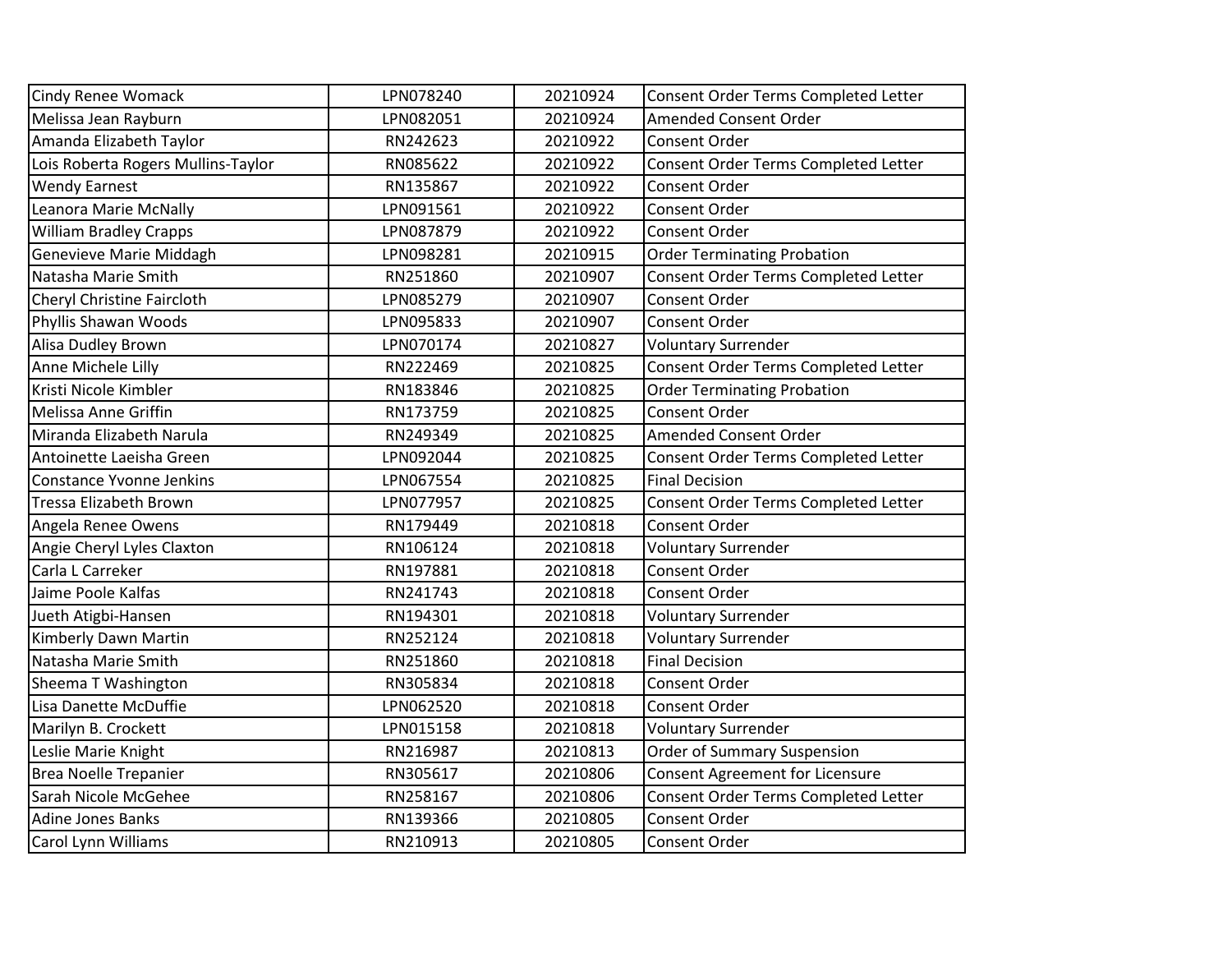| Paula Kathryn Bradford           | RN246216          | 20210805 | Consent Order                              |
|----------------------------------|-------------------|----------|--------------------------------------------|
| Charity Amanda Edge              | LPN095113         | 20210805 | Consent Order                              |
| Genevieve Marie Middagh          | LPN098281         | 20210805 | Consent Order                              |
| Jeannettea Marie Williams        | RN307818          | 20210803 | <b>Consent Agreement for Licensure</b>     |
| Amanda Marlana Cargal            | RN268133          | 20210730 | Consent Order                              |
| <b>April Suzanne Barton</b>      | RN184515          | 20210730 | <b>Voluntary Surrender</b>                 |
| Carmen Rodriguez-Salas           | RN171755          | 20210730 | Consent Order                              |
| Lindsey Renee Burke              | RN268194          | 20210730 | Consent Order                              |
| Melissa Ann Albea                | LPN064753         | 20210730 | Consent Order                              |
| Belinda Ann Fleming              | RN164151          | 20210727 | <b>Order Terminating Probation</b>         |
| <b>Emily Carol Hightower</b>     | RN219840          | 20210727 | <b>Order Terminating Probation</b>         |
| Kevin Sean Couch                 | RN139825          | 20210727 | <b>Order Terminating Probation</b>         |
| April Gayle Martin               | RN194379          | 20210723 | Consent Order                              |
| Ariss Alayne Cross               | RN217725          | 20210723 | Consent Order                              |
| Jeffery S Beck                   | RN253034          | 20210723 | Consent Order                              |
| Michael David McMunn             | RN127929          | 20210723 | <b>Consent Order</b>                       |
| <b>Ronald Lamar Bridges</b>      | RN132700          | 20210723 | Amended Consent Order                      |
| Sarah Nicole McGehee             | RN258167          | 20210723 | Consent Order                              |
| Sherri Champagne Makaya          | RN232261          | 20210723 | Consent Order                              |
| Allie Morgan McCannon            | LPN097586         | 20210723 | Consent Order                              |
| <b>Emily Megan McVey</b>         | RN272714          | 20210716 | Consent Order                              |
| Melody Blanche Milton            | RN159875          | 20210716 | <b>Consent Agreement for Reinstatement</b> |
| <b>Richard Willoughby</b>        | <b>UNLICENSED</b> | 20210716 | <b>Consent Order</b>                       |
| Kellie Rene Quinn                | LPN042881         | 20210716 | <b>Voluntary Surrender</b>                 |
| Louis P. Davis, II               | LPN055216         | 20210716 | <b>Final Decision</b>                      |
| Benjamin Bowen Oliver            | RN208767          | 20210712 | Consent Order                              |
| Joy Ann Zorbanos                 | RN169764          | 20210712 | Consent Order                              |
| Justin James Parson              | RN305029          | 20210712 | Consent Agreement for Licensure            |
| <b>Mark Christian</b>            | RN202477          | 20210712 | Consent Order                              |
| Robin Elizabeth Shook Seymour    | RN209680          | 20210712 | Consent Order                              |
| Henry Usim Edetson               | LPN092419         | 20210712 | Consent Order Terms Completed Letter       |
| Abigail Amanda Hollar            | RN265025          | 20210702 | Consent Order                              |
| Lacy Elizabeth Claire Strickland | RN219674          | 20210702 | Consent Order                              |
| Quanda Renee Ball                | RN206120          | 20210702 | Consent Order                              |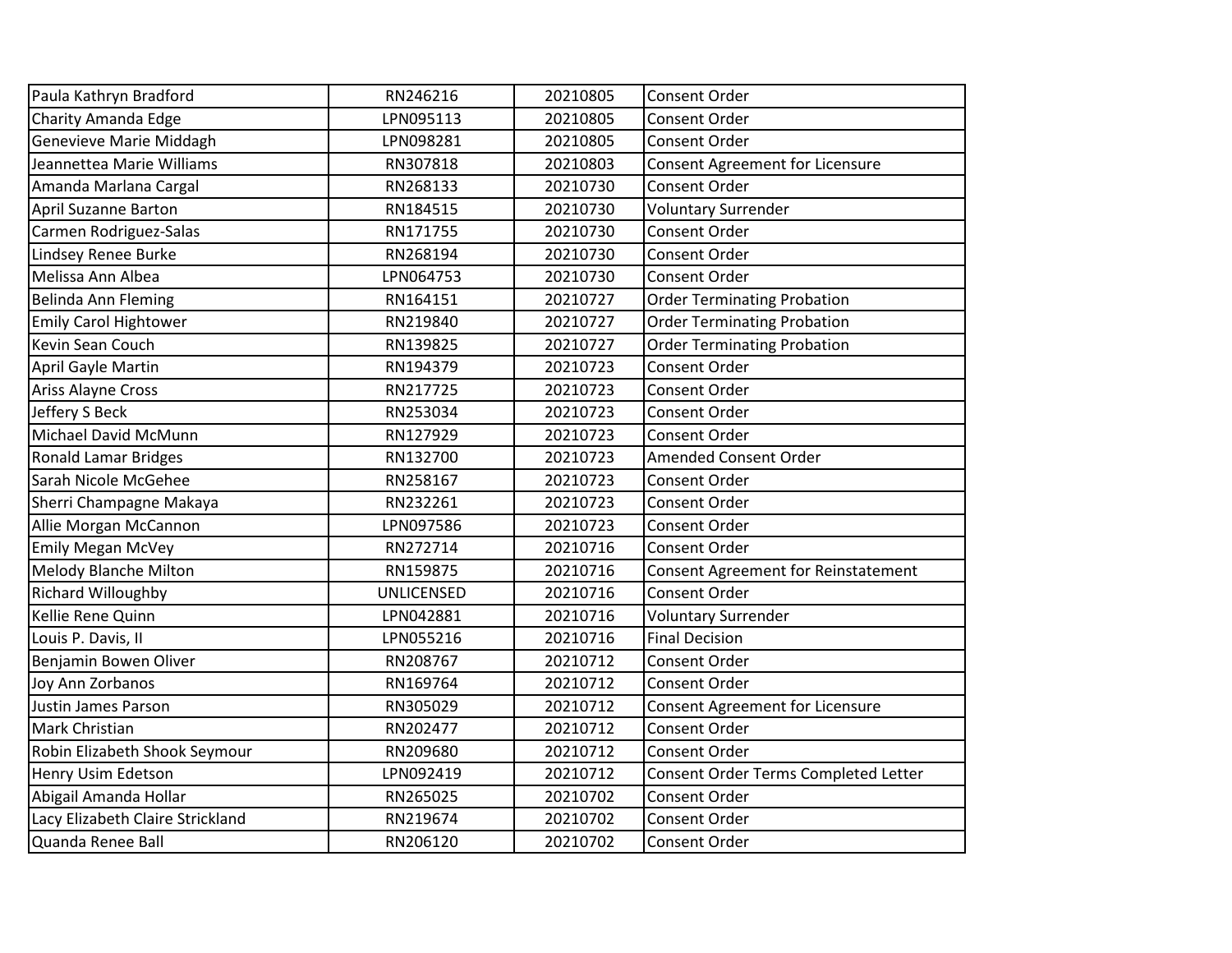| Shanna Mae Peterson              | RN245244          | 20210702 | Consent Order                              |
|----------------------------------|-------------------|----------|--------------------------------------------|
| Shawna L. Humbers                | RN216730          | 20210702 | Consent Order                              |
| <b>Brandi Thompson Marshall</b>  | LPN060103         | 20210702 | <b>Consent Order</b>                       |
| Cori Alyson Goff                 | RN195347          | 20210628 | Consent Agreement for Reinstatement        |
| Gabrielle Christina Cotter       | RN259563          | 20210628 | Consent Order                              |
| Patricia Ann Avery Smart         | RN081825          | 20210628 | Consent Order Terms Completed Letter       |
| Patricia Michelle Edwards        | LPN081011         | 20210628 | Consent Order                              |
| Dennis James Everett, Jr         | RN215379          | 20210622 | <b>Voluntary Surrender</b>                 |
| Holly VanNessa Boyer             | RN257274          | 20210622 | Consent Order Terms Completed Letter       |
| Kimberly Michele Lewis           | RN219954          | 20210622 | Consent Order                              |
| Patricia Mary Hill               | RN159140          | 20210622 | Consent Order                              |
| <b>Stephanie Donell Martin</b>   | RN153287          | 20210622 | Consent Order                              |
| Wendy Lou Richardson             | RN160871          | 20210622 | Consent Order                              |
| Hannah Diane Cheek               | LPN075559         | 20210622 | <b>Consent Order</b>                       |
| Selean Shuey                     | LPN055314         | 20210622 | <b>Consent Order</b>                       |
| Angela Denise Bradford           | RN261277          | 20210609 | Consent Order                              |
| Deborah Denise Salley            | RN125210          | 20210607 | <b>Consent Agreement for Reinstatement</b> |
| Erin Wallis                      | <b>UNLICENSED</b> | 20210607 | Voluntary Cease & Desists Order            |
| LaShawn Camille Hicks            | RN286096          | 20210607 | <b>Consent Order</b>                       |
| Mary Catherine Bond              | RN101375          | 20210607 | <b>Voluntary Surrender</b>                 |
| Susan Zelnik Cox                 | RN257703          | 20210607 | <b>Consent Order</b>                       |
| <b>Tancie Chenault Garrison</b>  | RN265868          | 20210607 | Consent Order                              |
| Iye Kadia Kargbo                 | RN242524          | 20210602 | <b>Consent Agreement for Reinstatement</b> |
| Jody Florence Heath McCombs      | RN104487          | 20210602 | <b>Consent Agreement for Reinstatement</b> |
| Ada Genevieve Onuorah            | RN282629          | 20210521 | <b>Consent Order</b>                       |
| Barbara Ann Willis               | RN302492          | 20210521 | Consent Agreement for Licensure            |
| Christopher Jarrett Chandler     | RN240805          | 20210521 | <b>Order of Summary Suspension</b>         |
| Monica Denise Hall               | LPN048061         | 20210521 | <b>Consent Agreement for Reinstatement</b> |
| Monica Denise Hall               | <b>UNLICENSED</b> | 20210521 | <b>Consent Agreement for Reinstatement</b> |
| Ashly Chatagnier                 | RN308169          | 20210514 | Consent Agreement for Licensure            |
| Jennifer Lynn Hilley             | RN158983          | 20210514 | <b>Consent Agreement for Reinstatement</b> |
| Katharine Louise Duvall Williams | RN209237          | 20210514 | Consent Order                              |
| Melissa Ann Smith                | RN176367          | 20210514 | Consent Agreement for Reinstatement        |
| Dorathy Priscilla Dowell         | LPN088594         | 20210514 | Consent Order                              |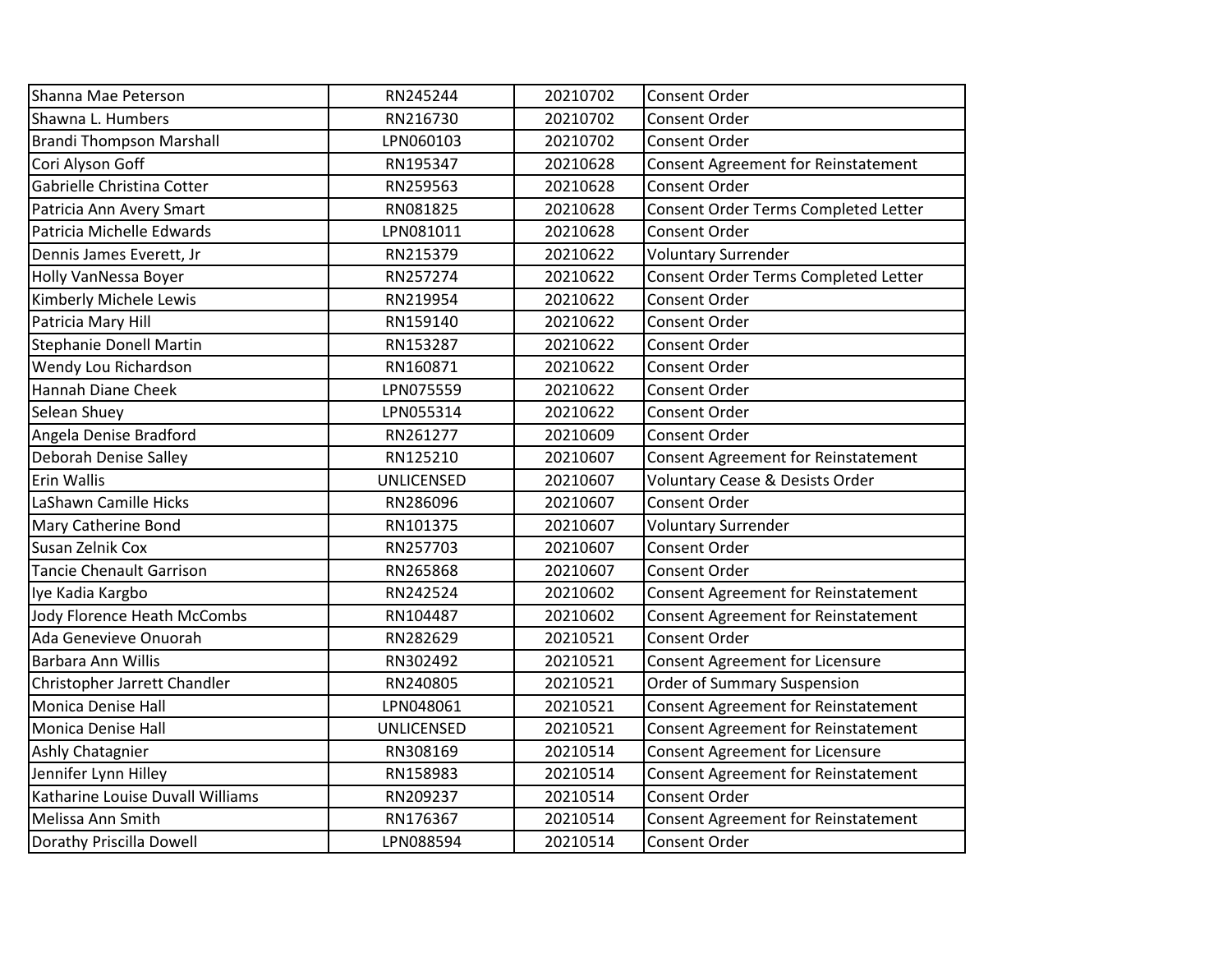| Gary James Dupree              | LPN088796 | 20210514 | <b>Consent Order</b>                 |
|--------------------------------|-----------|----------|--------------------------------------|
| Stephanie B Tolliver-Epps      | RN203228  | 20210507 | Consent Order Terms Completed Letter |
| Natalie Nicole Williams        | RN174560  | 20210504 | <b>Order of Summary Suspension</b>   |
| Caron Bowen Kelly              | RN218152  | 20210503 | Consent Agreement for Licensure      |
| Lauren Dobbs Mills             | RN266628  | 20210503 | Consent Order                        |
| <b>Bridget Roxanne Shirley</b> | LPN097009 | 20210503 | Consent Order                        |
| <b>Holland Marie Emra</b>      | LPN076762 | 20210503 | <b>Consent Order</b>                 |
| Yvanne Jean-Obei               | RN226508  | 20210426 | Consent Agreement for Reinstatement  |
| <b>Britany Isham Glover</b>    | RN190640  | 20210423 | Consent Agreement for Reinstatement  |
| Danielle Walton Reeve          | RN066951  | 20210423 | Consent Agreement for Reinstatement  |
| Helen Diana Matherly Ware      | RN214223  | 20210423 | Consent Order Terms Completed Letter |
| Jimmy Lewis Williams, Jr.      | RN237049  | 20210423 | Consent Order                        |
| <b>William Dustin Surrency</b> | RN188013  | 20210423 | Consent Order                        |
| DeAnna Carter Hughes           | LPN069264 | 20210423 | <b>Consent Order</b>                 |
| <b>Kelly Meharg Haynes</b>     | LPN092666 | 20210423 | <b>Consent Order</b>                 |
| <b>Tedra Watkins</b>           | LPN096810 | 20210423 | Consent Order Terms Completed Letter |
| Dorothy Marie Grier            | RN177119  | 20210422 | <b>Consent Order</b>                 |
| Margaret Belle DuPell          | RN231216  | 20210422 | Consent Order Terms Completed Letter |
| Perri Leigh Eichenlaub         | RN245900  | 20210422 | Consent Order Terms Completed Letter |
| Ashley Nicole Chipman          | LPN086462 | 20210422 | Consent Order Terms Completed Letter |
| <b>Candace Yvette Mallory</b>  | LPN075834 | 20210422 | Consent Order Terms Completed Letter |
| <b>Daniel Thomas Blair</b>     | RN277633  | 20210416 | Consent Order                        |
| Egreta Florence Stone          | RN272145  | 20210414 | Consent Order                        |
| Kashaundra M Jackson           | RN165187  | 20210414 | <b>Consent Order</b>                 |
| <b>Tresa Linnell Thigpen</b>   | RN195529  | 20210414 | <b>Consent Order</b>                 |
| Sabrina Felicia Ware           | LPN076191 | 20210414 | Consent Order Terms Completed Letter |
| Veronica Delores Harris        | LPN061535 | 20210414 | Consent Order Terms Completed Letter |
| <b>Andrew Linton Williams</b>  | RN237449  | 20210412 | Consent Order                        |
| Joel Stephen Kim               | RN283623  | 20210412 | <b>Consent Order</b>                 |
| Mollie Jane Odum               | RN184079  | 20210412 | Consent Order                        |
| Hanna Marie Newberry           | LPN094750 | 20210412 | <b>Consent Order</b>                 |
| Veronica Delores Harris        | LPN061535 | 20210412 | Consent Order                        |
| Alice Okon Minkoff             | RN188941  | 20210326 | Consent Order                        |
| Janaisha Shamique Berry        | RN287816  | 20210326 | <b>Consent Order</b>                 |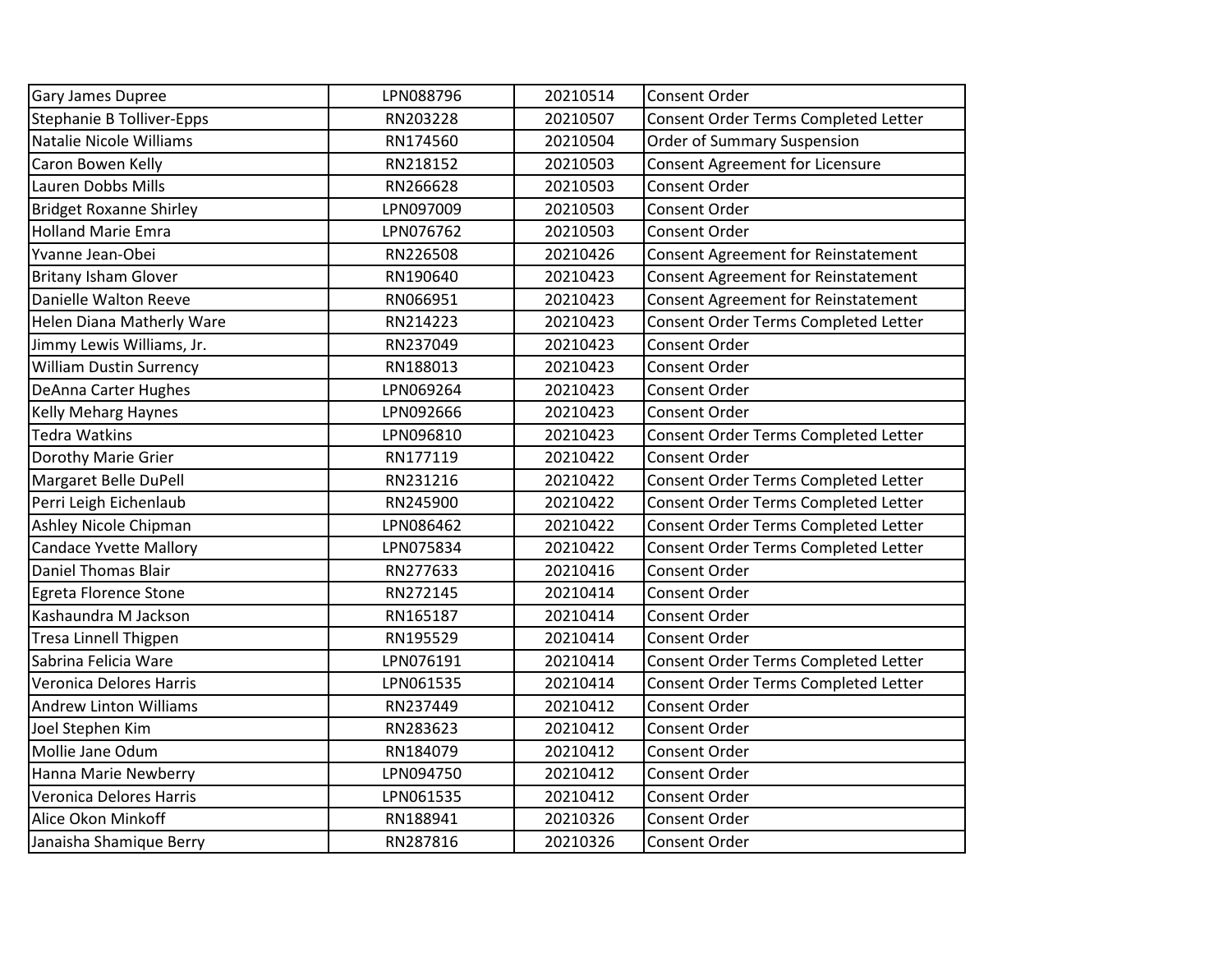| Jennifer Elaine Richards      | RN191670          | 20210326 | Consent Order                              |
|-------------------------------|-------------------|----------|--------------------------------------------|
| Shabnam Jabari Silabmahal     | RN166036          | 20210326 | <b>Consent Agreement for Reinstatement</b> |
| Veronica Davis                | RN167721          | 20210326 | <b>Voluntary Surrender</b>                 |
| Jennie Lynn Vaughan           | LPN083935         | 20210326 | Consent Order Terms Completed Letter       |
| <b>Stacy Lee Sumner</b>       | LPN095529         | 20210326 | Consent Order                              |
| <b>Adrian Adam Rentz</b>      | RN227518          | 20210322 | Consent Order Terms Completed Letter       |
| Antonia Marlene Martin        | RN208718          | 20210322 | Consent Order Terms Completed Letter       |
| Katie Anne Reed               | RN236094          | 20210322 | <b>Consent Order</b>                       |
| <b>Kelly DeAnn Bowles</b>     | RN222879          | 20210322 | Consent Order Terms Completed Letter       |
| Lisa Sheree McDowell          | RN134992          | 20210322 | <b>Consent Agreement for Reinstatement</b> |
| Lynn Louise Fletcher          | RN281395          | 20210322 | Consent Order Terms Completed Letter       |
| Shannon Denita Douberly       | RN164080          | 20210322 | <b>Voluntary Surrender</b>                 |
| <b>Shelley Tierce Utz</b>     | RN301502          | 20210322 | <b>Consent Agreement for Licensure</b>     |
| Murdina Ann Shepherd          | LPN068420         | 20210322 | <b>Voluntary Cease &amp; Desists Order</b> |
| Erica LaTisha Trotter         | RN280785          | 20210319 | Consent Order Terms Completed Letter       |
| Kathleen Charlotte Anderson   | RN189470          | 20210319 | <b>Voluntary Surrender</b>                 |
| Amanda Lorine Marie Singleton | LPN083665         | 20210319 | Consent Order Terms Completed Letter       |
| Angie Cheryl Lyles Claxton    | RN106124          | 20210315 | <b>Consent Order</b>                       |
| Priscilla Piper Lamb          | RN073419          | 20210315 | <b>Consent Order</b>                       |
| Alishia Elaine Morgan         | LPN089026         | 20210315 | Consent Agreement for Reinstatement        |
| Alishia Elaine Morgan         | <b>UNLICENSED</b> | 20210315 | <b>Consent Agreement for Reinstatement</b> |
| L'Erin Gianni Burnette        | LPN089080         | 20210315 | Consent Order                              |
| Leigh Alison Richter          | RN175019          | 20210312 | <b>Final Decision</b>                      |
| <b>Tonya Denice Moudy</b>     | LPN067558         | 20210312 | Consent Order Terms Completed Letter       |
| Danielle Marie Ward           | RN240263          | 20210308 | <b>Consent Order</b>                       |
| Gena C. Bradfield             | RN186350          | 20210308 | Consent Order                              |
| TaShala Lutece Russell        | RN269473          | 20210308 | Consent Order                              |
| Charqunia Takee Love          | LPN094922         | 20210308 | Consent Order Terms Completed Letter       |
| Aprile Cain Tillman           | RN184437          | 20210303 | <b>Consent Order</b>                       |
| William Eric Butler, Jr.      | RN266174          | 20210303 | <b>Consent Order</b>                       |
| <b>Tara Paige Chappell</b>    | LPN095646         | 20210303 | Consent Order                              |
| Wade Allan Sullivan           | RN284791          | 20210301 | Consent Order Terms Completed Letter       |
| Lorraine Delores Hays         | LPN093494         | 20210301 | Consent Order Terms Completed Letter       |
| Priscilla Denise Anderson     | RN215162          | 20210226 | <b>Order Terminating Probation</b>         |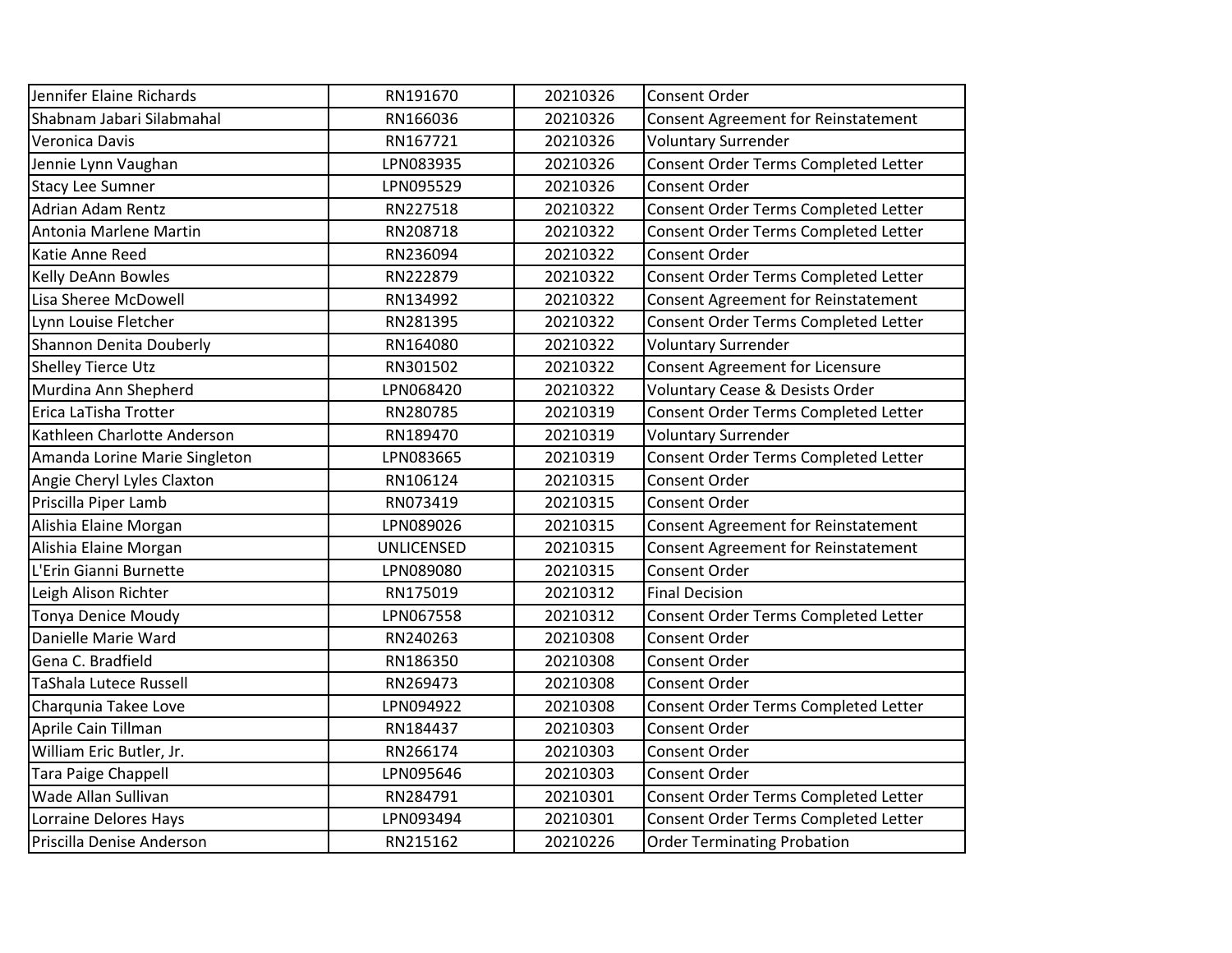| Amanda Marlana Cargal         | RN268133          | 20210222 | <b>Consent Order</b>                 |
|-------------------------------|-------------------|----------|--------------------------------------|
| Carrie Boswell Allen          | RN201380          | 20210222 | Consent Order Terms Completed Letter |
| Douglas Allan Gallaway        | RN250428          | 20210222 | <b>Consent Order</b>                 |
| Jennifer Harrison Grogan      | RN187209          | 20210222 | Consent Order Terms Completed Letter |
| John Norman Tribble           | RN118631          | 20210222 | Consent Order Terms Completed Letter |
| Kristy Elizabeth Eubank       | RN129779          | 20210222 | <b>Voluntary Surrender</b>           |
| Patricia Ann Avery Smart      | RN081825          | 20210222 | Consent Order                        |
| Paula Kathryn Bradford        | RN246216          | 20210222 | <b>Consent Order</b>                 |
| <b>Tonya Denice Moudy</b>     | RN297334          | 20210222 | Consent Order Terms Completed Letter |
| <b>Brittany Rene' Philpot</b> | LPN095242         | 20210222 | <b>Consent Order</b>                 |
| <b>Robert Prior</b>           | LPN092048         | 20210222 | Consent Order Terms Completed Letter |
| Heather Brightman Schroeder   | RN161915          | 20210217 | <b>Order Terminating Probation</b>   |
| Allison Elizabeth Carter      | RN225296          | 20210215 | Consent Order Terms Completed Letter |
| Ayan Ali Mire                 | RN230160          | 20210212 | <b>Final Decision</b>                |
| Charlee Ann Klein             | RN203616          | 20210212 | <b>Consent Order</b>                 |
| <b>Christina Marie Pass</b>   | RN210787          | 20210212 | Consent Order Terms Completed Letter |
| Christy Lynn Sapp Bragg       | RN097078          | 20210212 | <b>Final Decision</b>                |
| Joanna Naomi Luttrell         | RN178653          | 20210212 | Order of Summary Suspension          |
| Kellie Michelle Knighton      | RN151900          | 20210212 | Consent Order Terms Completed Letter |
| <b>Michael Albert Weeks</b>   | RN100170          | 20210212 | <b>Final Decision</b>                |
| Arlanda Denise McCoy-Willis   | LPN063529         | 20210212 | <b>Final Decision</b>                |
| Dorsey E. Washington          | LPN037844         | 20210212 | <b>Final Decision</b>                |
| Hannah Nicole Freeman         | LPN068713         | 20210212 | Consent Agreement for Reinstatement  |
| Michelle Brooke Smith         | LPN064835         | 20210212 | <b>Final Decision</b>                |
| Amy Cheree Speir              | LPN085950         | 20210202 | <b>Final Decision</b>                |
| Adaobi Ginigeme               | RN272022          | 20210129 | Consent Order Terms Completed Letter |
| Adaobi Ginigeme               | <b>UNLICENSED</b> | 20210129 | Consent Order Terms Completed Letter |
| <b>Corey Tremaine McCall</b>  | RN179402          | 20210129 | <b>Consent Order</b>                 |
| Gina Kay Johnson              | RN232573          | 20210129 | Consent Order Terms Completed Letter |
| Kimberly Dawn Martin          | RN252124          | 20210129 | <b>Consent Order</b>                 |
| <b>Melanie Gail Nelms</b>     | RN215724          | 20210129 | Consent Order                        |
| Shirlene Stephanie Williams   | RN247417          | 20210129 | Consent Order Terms Completed Letter |
| <b>Brittney April Gwynn</b>   | LPN084238         | 20210129 | <b>Final Decision</b>                |
| <b>Emily Carol Mitchell</b>   | LPN078210         | 20210129 | Consent Agreement for Reinstatement  |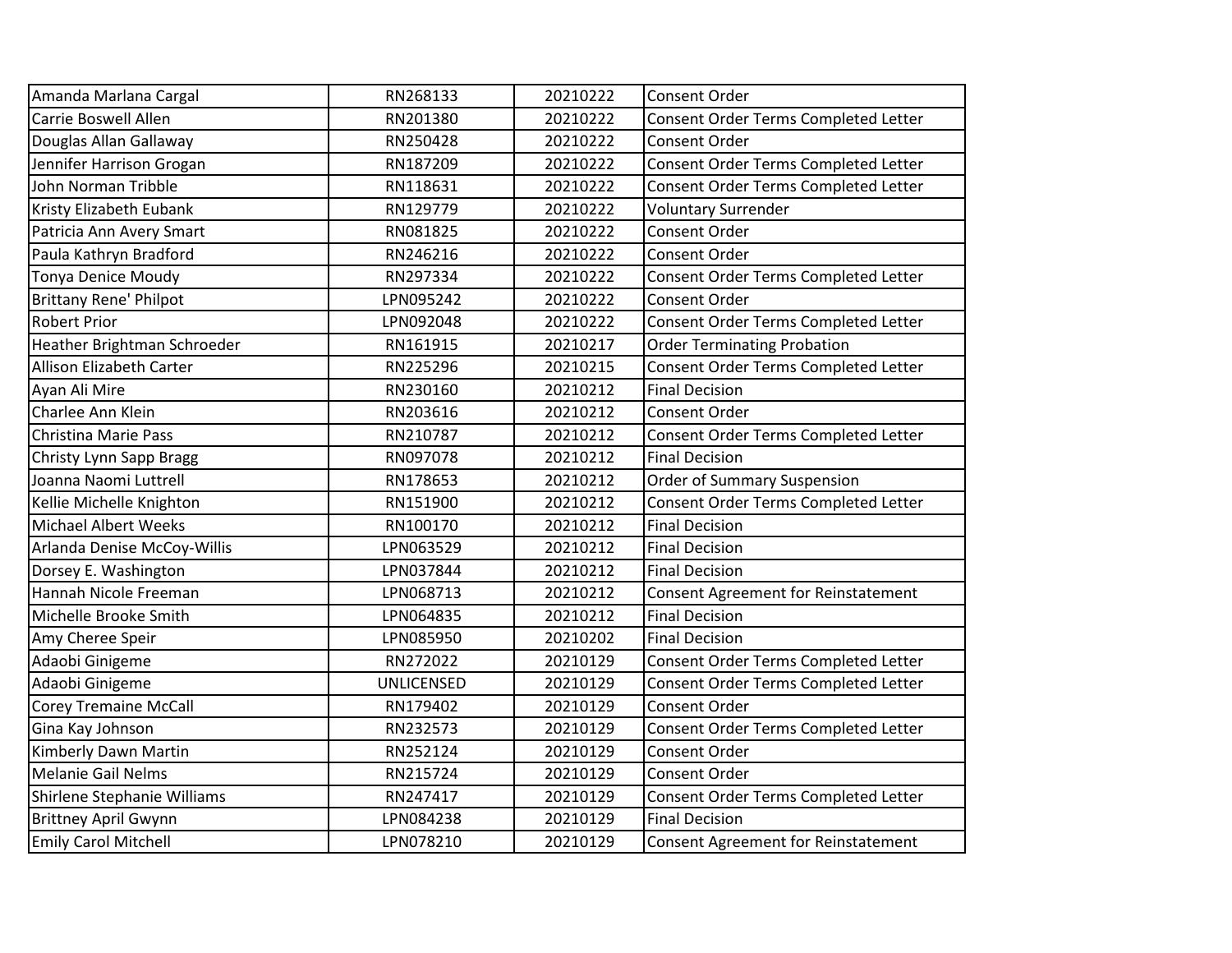| Antoinette Michelle Thompson      | RN255472  | 20210126 | Consent Order                              |
|-----------------------------------|-----------|----------|--------------------------------------------|
| Connie Humble                     | RN129774  | 20210126 | Consent Order Terms Completed Letter       |
| Darlene Marie Kline               | RN232895  | 20210126 | Consent Order                              |
| <b>James Matthew Woods</b>        | RN238427  | 20210126 | Consent Order Terms Completed Letter       |
| Marcy Lynn Patton                 | RN097961  | 20210126 | Consent Order                              |
| Melissa Ann Robinson              | RN102316  | 20210126 | Consent Order Terms Completed Letter       |
| Nicole Lynn Nemecek               | RN227138  | 20210126 | Consent Order                              |
| Robin N Stringfellow              | RN201726  | 20210126 | Consent Order Terms Completed Letter       |
| <b>Taylor Clark Riley</b>         | RN252513  | 20210126 | <b>Consent Agreement for Reinstatement</b> |
| <b>Wesley Albert Reynolds</b>     | RN166976  | 20210126 | Consent Order Terms Completed Letter       |
| Felicia Billingslea               | LPN050185 | 20210126 | Consent Agreement for Reinstatement        |
| <b>Heather Nia Harris</b>         | LPN098699 | 20210126 | Consent Order                              |
| James Leland Walker               | RN094080  | 20210120 | Consent Order Terms Completed Letter       |
| Cheryl Renee Collins              | RN118285  | 20210119 | Consent Order Terms Completed Letter       |
| Ansleigh Jerilyn Bennett          | LPN092356 | 20210119 | Consent Order Terms Completed Letter       |
| Paula Ann Marler                  | LPN084046 | 20210119 | Consent Order Terms Completed Letter       |
| Allison Elizabeth Carter          | RN225296  | 20210115 | Consent Order                              |
| <b>Christy McCard Winget</b>      | RN123863  | 20210115 | Consent Order                              |
| Taralin Renai Caton               | RN194853  | 20210115 | Consent Order Terms Completed Letter       |
| <b>Tracy Joyce Mitchum</b>        | RN218682  | 20210115 | Consent Order                              |
| Melissa Jean Rayburn              | LPN082051 | 20210115 | Consent Order                              |
| <b>Thomas Kevin Burgess</b>       | LPN074257 | 20210115 | Consent Order Terms Completed Letter       |
| Vera Bernadin                     | LPN093033 | 20210115 | Consent Order Terms Completed Letter       |
| Abigail Doris Knight              | RN231059  | 20210107 | Consent Order                              |
| <b>Carmen Tracy Lindsey Frost</b> | RN106390  | 20210107 | Consent Order                              |
| Drew William Eicher               | RN263303  | 20210107 | Consent Order                              |
| Marie Daniella Perez              | RN288851  | 20210107 | Consent Order Terms Completed Letter       |
| Miranda Elizabeth Narula          | RN249349  | 20210107 | <b>Consent Order</b>                       |
| Ruthie Victoria Bragg             | RN121457  | 20210107 | Consent Order                              |
| <b>Shane Michael Hettish</b>      | RN274627  | 20210107 | <b>Voluntary Surrender</b>                 |
| Julaine Sophia Powell             | LPN085046 | 20210107 | <b>Consent Order</b>                       |
| Karen Patricia Johnson            | RN106675  | 20201228 | Consent Order Terms Completed Letter       |
| AnDrea Marie Donghia Grupp        | RN164929  | 20201221 | Consent Order                              |
| <b>Elizabeth Marie Wilkes</b>     | RN234509  | 20201221 | Consent Order                              |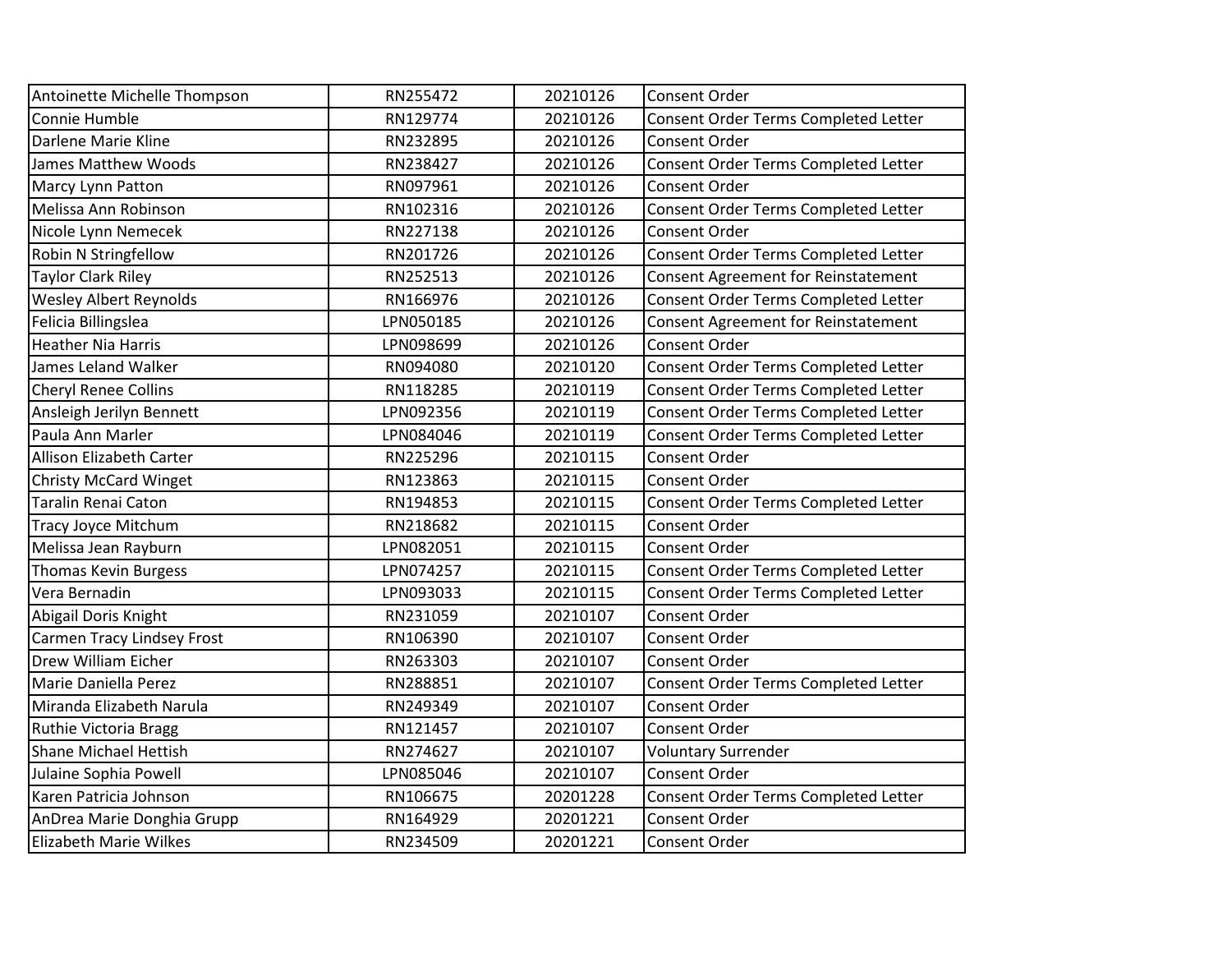| Margarita Moreno-Mandujano    | RN237481  | 20201221 | Consent Order                              |
|-------------------------------|-----------|----------|--------------------------------------------|
| Patrick Robertson McLeod, Jr. | RN299243  | 20201221 | <b>Consent Agreement for Licensure</b>     |
| Charqunia Takee Love          | LPN094922 | 20201221 | <b>Consent Order</b>                       |
| Susan Lynn Carey              | LPN032794 | 20201221 | Consent Order Terms Completed Letter       |
| <b>William Bradley Crapps</b> | LPN087879 | 20201221 | <b>Final Decision</b>                      |
| Yannely Elena Soto Martinez   | RN105078  | 20201220 | Consent Order Terms Completed Letter       |
| Amanda Lorine Marie Singleton | LPN083665 | 20201219 | Consent Order                              |
| Casey Paxson Hall             | RN214608  | 20201218 | Consent Order Terms Completed Letter       |
| Jamie Lea Willis              | RN137610  | 20201218 | Consent Order Terms Completed Letter       |
| Lacey McCollum King           | RN191180  | 20201218 | Consent Order Terms Completed Letter       |
| <b>Kasin Collins Parian</b>   | RN201290  | 20201211 | Consent Order                              |
| Amanda Tharp Rowe             | LPN079483 | 20201211 | <b>Consent Order</b>                       |
| Kayla Brooke Hunter           | LPN091335 | 20201211 | <b>Voluntary Surrender</b>                 |
| Kristen Brooke Collier        | RN265260  | 20201207 | <b>Consent Order</b>                       |
| Monica Jean Berryman          | RN200870  | 20201207 | Consent Order                              |
| Noah Jerome Huggins           | RN276052  | 20201207 | Consent Order                              |
| Kimberly Michele Garrett      | LPN093448 | 20201207 | <b>Consent Order</b>                       |
| Erica LaTisha Trotter         | RN280785  | 20201130 | <b>Consent Order</b>                       |
|                               |           |          |                                            |
| Kelly Johnson Given           | RN168144  | 20201130 | Consent Agreement for Reinstatement        |
| Wade Allan Sullivan           | RN284791  | 20201130 | Consent Order                              |
| Katherine Donahue Wilkes      | RN202069  | 20201120 | <b>Consent Agreement for Reinstatement</b> |
| Keisha Lavetta Harris         | RN163742  | 20201120 | <b>Amended Consent Order</b>               |
| Katharina Schneider Dewald    | RN056166  | 20201119 | Consent Order                              |
| Kay C. Bray                   | RN071402  | 20201119 | <b>Consent Order</b>                       |
| Marie Daniella Perez          | RN288851  | 20201119 | Consent Order                              |
| Kristina Sue Gershom          | RN191383  | 20201118 | <b>Final Decision</b>                      |
| Nicole Adriann Dutton-Andrews | RN213747  | 20201118 | Consent Order Terms Completed Letter       |
| Felecia Faye Thompson         | LPN061896 | 20201118 | Consent Order Terms Completed Letter       |
| Michelle Lee Mangham          | LPN057371 | 20201118 | Consent Order Terms Completed Letter       |
| Clyde Luis McTier, Jr.        | RN065491  | 20201110 | <b>Final Decision</b>                      |
| Carol Lynn Williams           | RN210913  | 20201106 | Consent Order                              |
| James Matthew Padgett         | RN124594  | 20201106 | Consent Order                              |
| Casey Landrum Zielinski       | RN222847  | 20201030 | Consent Order                              |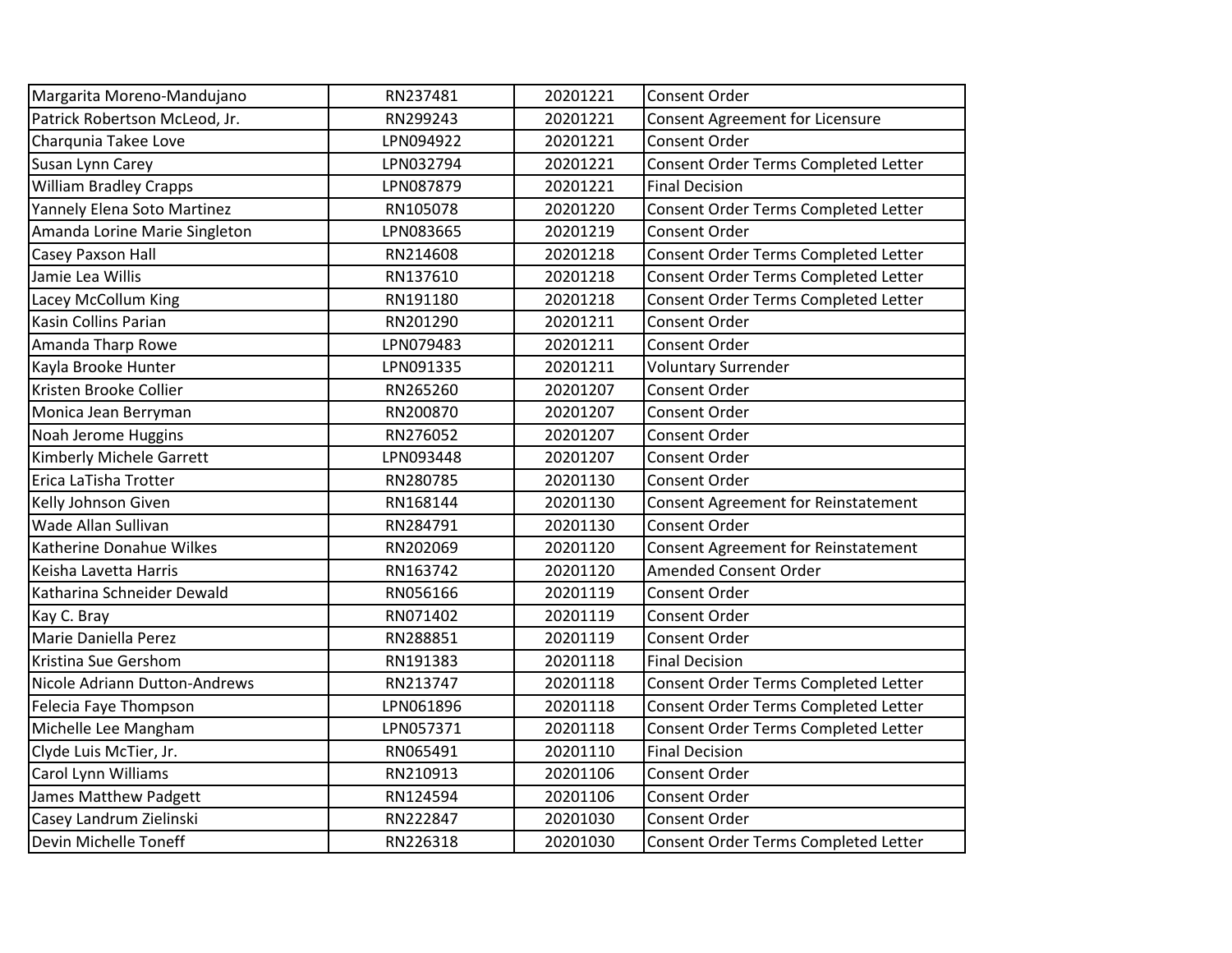| Eugenie Lee Johnson Hartman                   | RN181269  | 20201030 | Consent Order                                       |
|-----------------------------------------------|-----------|----------|-----------------------------------------------------|
|                                               | RN162587  | 20201030 | Consent Order                                       |
| Kathy Marie Walters                           | RN177764  | 20201030 |                                                     |
| <b>Tara Wynne Townes</b><br>Jessica Ann Flint | LPN066511 | 20201030 | <b>Voluntary Surrender</b><br><b>Final Decision</b> |
|                                               |           |          |                                                     |
| Laura Smith Snell                             | LPN081473 | 20201030 | <b>Voluntary Surrender</b>                          |
| Lorraine Delores Hays                         | LPN093494 | 20201030 | Consent Order                                       |
| Noreen Ellen Coleman                          | LPN075929 | 20201030 | <b>Voluntary Surrender</b>                          |
| Vera Bernadin                                 | LPN093033 | 20201030 | <b>Consent Order</b>                                |
| Jessica Lauran Blevins                        | RN221446  | 20201023 | <b>Consent Order</b>                                |
| Rebecca Kay Pamparo                           | RN263028  | 20201023 | <b>Consent Order</b>                                |
| Robert Argueta Bernal Gutierrez               | RN221540  | 20201023 | <b>Voluntary Surrender</b>                          |
| Ruthie Yvette Barton Murrill                  | RN121937  | 20201023 | <b>Voluntary Surrender</b>                          |
| Sabrina Yvette Mincey                         | RN097865  | 20201023 | Consent Order                                       |
| Whitney Lynn Morrison                         | RN282895  | 20201023 | Consent Order                                       |
| Kelly Meharg Haynes                           | LPN092666 | 20201023 | <b>Final Decision</b>                               |
| Paulette D Sanders                            | LPN039392 | 20201023 | Consent Order                                       |
| Enola Amanda Frasier                          | RN164171  | 20201020 | Consent Order Terms Completed Letter                |
| Kristen Nicole Davis                          | RN183386  | 20201020 | Consent Order Terms Completed Letter                |
| Nicole Michelle Smith                         | RN156452  | 20201020 | Consent Order Terms Completed Letter                |
| Hannah Diane Cheek                            | LPN075559 | 20201019 | Order of Dismissal                                  |
| Mary Kelly Ginn                               | RN097415  | 20201009 | <b>Consent Order</b>                                |
| Sarah Rebeccah Lawler                         | LPN071285 | 20201009 | Consent Order                                       |
| Laura Louise Couts                            | LPN066215 | 20201005 | <b>Final Decision</b>                               |
| Amy Nicole Buckley                            | RN210543  | 20201002 | <b>Consent Order</b>                                |
| David Dwight Williams                         | RN191855  | 20201002 | <b>Consent Order</b>                                |
| Dean Patton                                   | RN279954  | 20201002 | <b>Consent Order</b>                                |
| James Matthew Woods                           | RN238427  | 20201002 | Consent Order                                       |
| Natasha Nicole Adams                          | RN195883  | 20201002 | <b>Consent Order</b>                                |
| <b>Tonya Denice Moudy</b>                     | RN297334  | 20201002 | Consent Agreement for Licensure                     |
| Amanda Whisenhunt                             | LPN099284 | 20201002 | Consent Agreement for Licensure                     |
| <b>Colette Denene Greene</b>                  | LPN096081 | 20201002 | Consent Order                                       |
| Dolores Ann DeMent Elinburg                   | RN134361  | 20200918 | <b>Amended Consent Order</b>                        |
| Frances Ann Kidd                              | RN089954  | 20200918 | <b>Voluntary Surrender</b>                          |
| Jessica Cherie Blick                          | RN198957  | 20200918 | <b>Consent Order</b>                                |
|                                               |           |          |                                                     |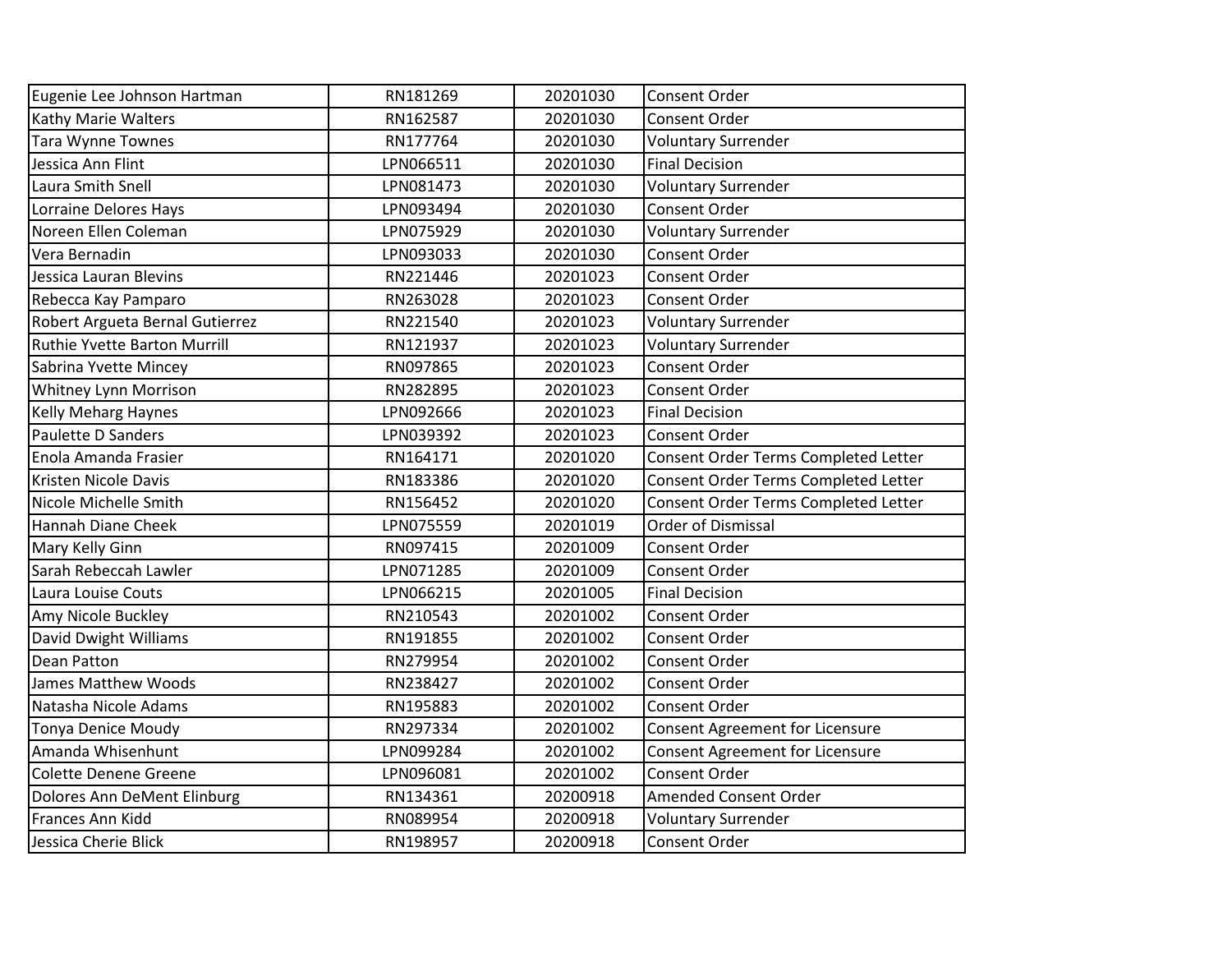| Katherine Anne Westbury           | RN221685   | 20200918 | Consent Agreement for Reinstatement        |
|-----------------------------------|------------|----------|--------------------------------------------|
| Katherine Anne Westbury           | UNLICENSED | 20200918 | <b>Consent Agreement for Reinstatement</b> |
| Patricia Mary Hill                | RN159140   | 20200918 | Consent Order                              |
| <b>Terry Linda Stuckey Murray</b> | RN082718   | 20200918 | Voluntary Cease & Desists Order            |
| Ashley Michelle Pinckney          | LPN096985  | 20200918 | <b>Final Decision</b>                      |
| Aundrea Allen Wright              | LPN083918  | 20200918 | Consent Order                              |
| Cori Leigh Fletcher               | LPN063752  | 20200918 | <b>Consent Agreement for Reinstatement</b> |
| JoAnn R. Durden                   | LPN071444  | 20200918 | <b>Voluntary Surrender</b>                 |
| Matthew Alan Haydon               | LPN083423  | 20200918 | Consent Order                              |
| Sean Alexander Fojaco             | LPN096744  | 20200918 | <b>Order of Dismissal</b>                  |
| Ta'Shawn Acree Turner             | LPN076157  | 20200918 | <b>Final Decision</b>                      |
| <b>Torre Michael Atwood</b>       | RN234404   | 20200911 | <b>Order of Summary Suspension</b>         |
| Cheryl Bell Murdock               | RN144418   | 20200904 | <b>Final Decision</b>                      |
| David Ladell Mann                 | RN223417   | 20200904 | Consent Order Terms Completed Letter       |
| Katherine Ann O'Brien             | RN145163   | 20200904 | <b>Consent Order</b>                       |
| Lisa Christina Wacha              | RN156751   | 20200904 | Consent Agreement for Reinstatement        |
| Shawna L. Humbers                 | RN216730   | 20200904 | Consent Order                              |
| <b>Carol P Morris</b>             | LPN015868  | 20200904 | <b>Final Decision</b>                      |
| Melody Annette Layton             | LPN078574  | 20200904 | Consent Agreement for Reinstatement        |
| <b>Cheryl Renee Collins</b>       | RN118285   | 20200903 | <b>Consent Order</b>                       |
| <b>Taralin Renai Caton</b>        | RN194853   | 20200903 | Consent Order                              |
| Tonya Ann Solis                   | RN251243   | 20200903 | Consent Order                              |
| <b>Allison Michelle Clark</b>     | LPN054359  | 20200903 | <b>Final Decision</b>                      |
| <b>Annie Mary Williams</b>        | LPN035661  | 20200903 | <b>Final Decision</b>                      |
| Jennie Lynn Vaughan               | LPN083935  | 20200903 | <b>Consent Order</b>                       |
| Mary Alice Cunningham             | LPN035365  | 20200903 | <b>Final Decision</b>                      |
| <b>Shannon Marie Mask</b>         | LPN058430  | 20200903 | <b>Final Decision</b>                      |
| Allison Freeman Startup           | RN120667   | 20200828 | <b>Consent Agreement for Reinstatement</b> |
| Janine L Thompson McKaig          | RN149003   | 20200828 | <b>Voluntary Surrender</b>                 |
| Dennis James Pennenga             | LPN068391  | 20200828 | Consent Order Terms Completed Letter       |
| <b>Adrianne Nicole Wildes</b>     | RN240284   | 20200821 | Consent Order                              |
| Christina Marie Brandes           | RN262953   | 20200821 | Consent Order Terms Completed Letter       |
| Rebecca Dickinson Rogers          | LPN028970  | 20200821 | Consent Order                              |
| <b>Tiffany Porter Tucker</b>      | LPN060740  | 20200821 | Consent Agreement for Reinstatement        |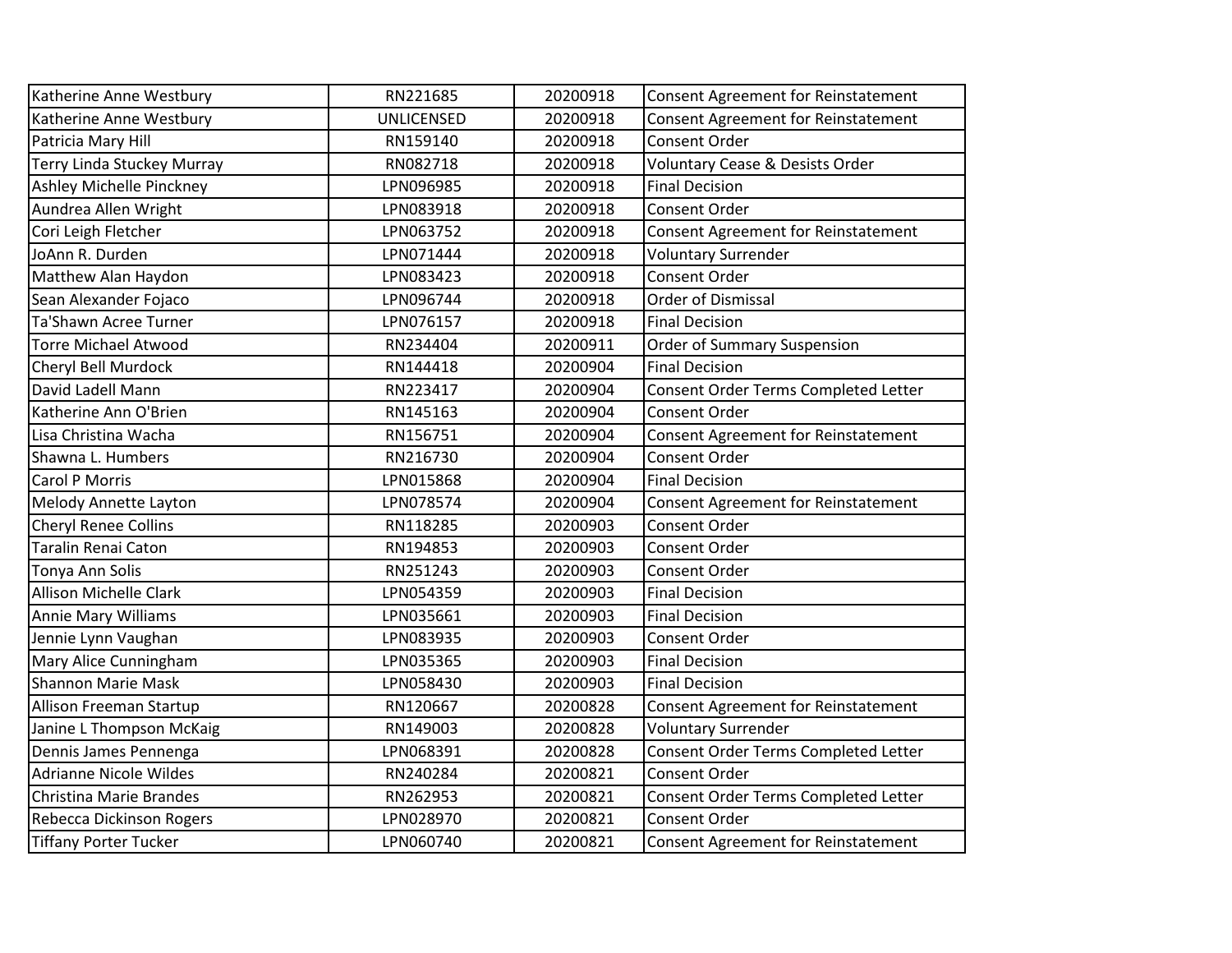| Amanda Marie Zvikas               | RN265496          | 20200818 | Consent Order                              |
|-----------------------------------|-------------------|----------|--------------------------------------------|
| Charlotte Elizabeth Babington     | RN297281          | 20200818 | <b>Consent Agreement for Licensure</b>     |
| Janet Comparan-Zamarripa          | LPN089366         | 20200818 | Consent Order                              |
| Carey Elizabeth Pelt              | RN196187          | 20200812 | Order of Summary Suspension                |
| Gabriel Saldana                   | RN278587          | 20200812 | <b>Order of Summary Suspension</b>         |
| LaKisha Lynette Harris            | RN297158          | 20200812 | <b>Consent Agreement for Licensure</b>     |
| Laura Leigh Davenport             | RN075009          | 20200812 | <b>Consent Agreement for Reinstatement</b> |
| Martin Lynn Rose                  | RN085780          | 20200812 | <b>Consent Agreement for Reinstatement</b> |
| Jason E Muder                     | LPN065395         | 20200812 | Consent Order Terms Completed Letter       |
| <b>Thomas Kevin Burgess</b>       | LPN074257         | 20200812 | Consent Order                              |
| <b>Brooke Bowen Miller</b>        | RN222530          | 20200807 | Consent Order Terms Completed Letter       |
| Sara Whitney Reyes                | RN232831          | 20200807 | Consent Order Terms Completed Letter       |
| Angelia G Hutcheson               | LPN021309         | 20200807 | Consent Order Terms Completed Letter       |
| Jessica Renee Stripling           | RN297056          | 20200804 | <b>Consent Agreement for Licensure</b>     |
| <b>Cindy Renee Womack</b>         | LPN078240         | 20200804 | Consent Order                              |
| <b>Blaine Jacob Geiger</b>        | RN195979          | 20200731 | Consent Order                              |
| Diana Noelle Cash                 | RN206968          | 20200731 | Consent Order                              |
| Modupe Falilatu Adewuyi           | RN189374          | 20200731 | Consent Order                              |
| Paula Ann Perkins                 | LPN064055         | 20200731 | Consent Order                              |
| Devin Michelle Toneff             | RN226318          | 20200724 | Consent Order                              |
| <b>Gabriel Davarieo Townes</b>    | RN273786          | 20200724 | Consent Order                              |
| Larenda Lea Littles               | RN193574          | 20200717 | <b>Consent Agreement for Reinstatement</b> |
| Sherri Champagne Makaya           | RN232261          | 20200717 | Consent Order                              |
| Antonina Gabrielle Jackson Foster | RN140032          | 20200716 | Consent Order                              |
| Gena C. Bradfield                 | RN186350          | 20200716 | <b>Consent Agreement for Reinstatement</b> |
| Kwneshia Lawane Dorsey            | RN256158          | 20200716 | <b>Consent Order</b>                       |
| Kwneshia Lawane Dorsey            | <b>UNLICENSED</b> | 20200716 | Consent Order                              |
| Rebecca Leigh Crenshaw            | RN250611          | 20200716 | Consent Order                              |
| Robert Arzeno Morsut              | RN194011          | 20200716 | <b>Voluntary Surrender</b>                 |
| Ronald Lamar Bridges              | RN132700          | 20200716 | <b>Consent Order</b>                       |
| Stephanie Renee Miller            | RN237085          | 20200716 | Consent Order                              |
| Victoria Louise Fields            | LPN093829         | 20200716 | Consent Order                              |
| Amanda Meyer Talton               | RN191591          | 20200713 | Consent Order Terms Completed Letter       |
| Jennifer Mae Roos                 | RN190885          | 20200713 | Consent Order Terms Completed Letter       |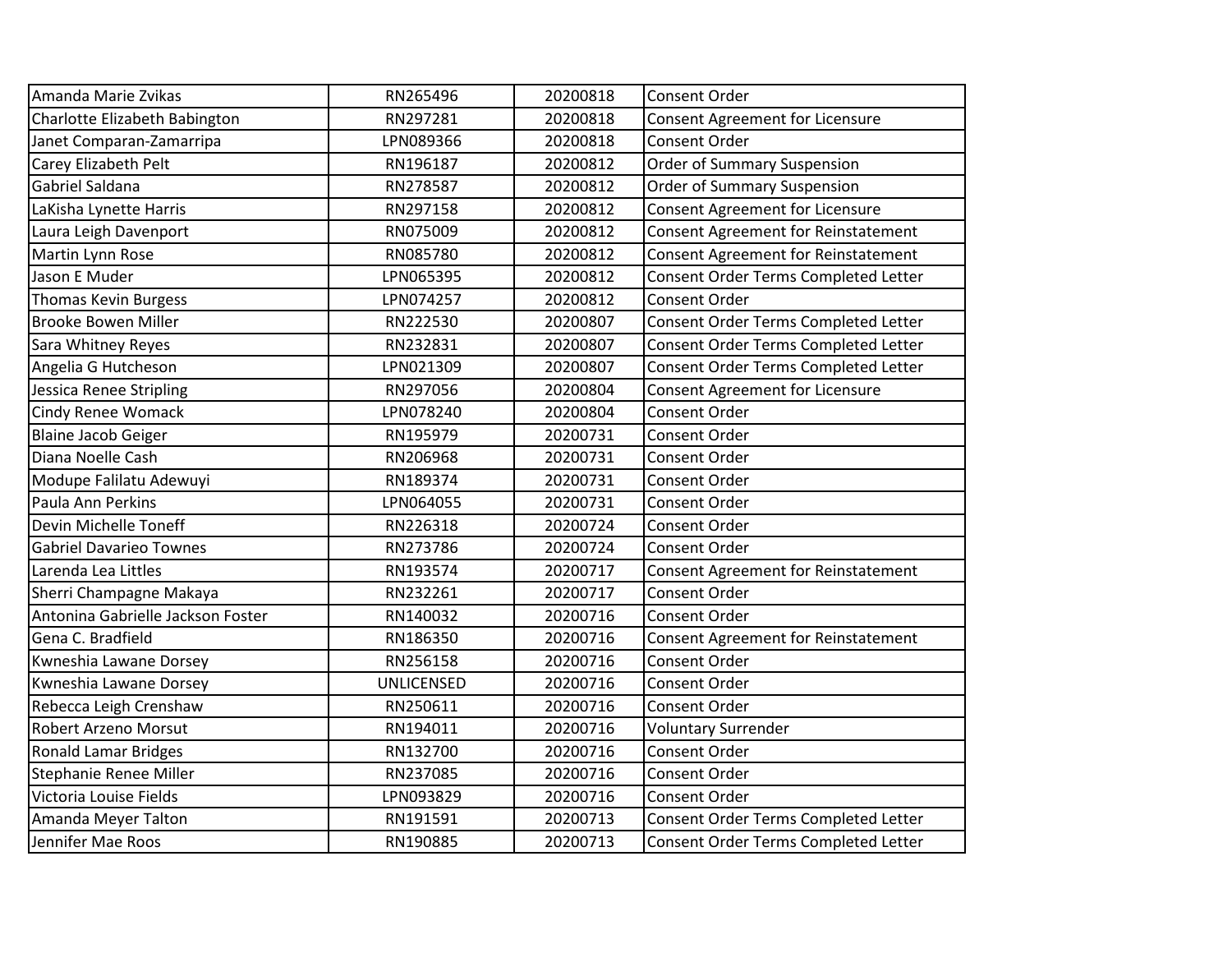| Shannon Lee Wheeler              | RN155523  | 20200713 | Consent Order Terms Completed Letter       |
|----------------------------------|-----------|----------|--------------------------------------------|
| Kendra Lacy Garrett              | LPN085338 | 20200713 | Consent Order Terms Completed Letter       |
| Noah Jerome Huggins              | RN276052  | 20200710 | Consent Order                              |
| <b>April Suzanne Barton</b>      | RN184515  | 20200707 | Amended Consent Order                      |
| James Leland Walker              | RN094080  | 20200707 | Consent Order                              |
| Latasha Eileen Lewis             | RN155558  | 20200707 | <b>Consent Agreement for Reinstatement</b> |
| Gloria J Dandridge               | LPN035852 | 20200707 | <b>Final Decision</b>                      |
| Kimberly Dawn Wiggins            | LPN063314 | 20200707 | <b>Final Decision</b>                      |
| Tashia LaShay King               | LPN075290 | 20200707 | Consent Order                              |
| Amy N. Williamson                | RN207318  | 20200702 | Consent Order                              |
| Marcy Lynn Patton                | RN097961  | 20200702 | Consent Agreement for Reinstatement        |
| Michelle Angella Byron           | RN185181  | 20200702 | Consent Order                              |
| Michelle Antoinette Cooper       | RN296371  | 20200702 | <b>Consent Agreement for Licensure</b>     |
| <b>Robert Michael Carroll</b>    | RN132692  | 20200702 | <b>Final Decision</b>                      |
| Angelia Dawn Young               | RN198230  | 20200626 | Consent Order                              |
| <b>Ashley Haislet Tokos</b>      | RN251721  | 20200626 | Consent Order                              |
| Jasmine Lachae Clark             | RN208357  | 20200626 | Consent Order                              |
| Kameke Latrize Winns             | RN198082  | 20200626 | Consent Order Terms Completed Letter       |
| Lacy Elizabeth Claire Strickland | RN219674  | 20200626 | Consent Order                              |
| Mary Virginia Pope               | RN214176  | 20200626 | <b>Voluntary Surrender</b>                 |
| <b>Michael Charles Jones</b>     | RN197050  | 20200626 | Consent Order                              |
| Tammy Vardeman Aguilar           | RN117954  | 20200626 | Consent Order Terms Completed Letter       |
| Bernadette Shondrella Jones      | RN183622  | 20200619 | <b>Voluntary Surrender</b>                 |
| <b>Bridgett Kane Mckinney</b>    | RN130681  | 20200619 | Consent Order                              |
| <b>Corey Tremaine McCall</b>     | RN179402  | 20200619 | Amended Consent Order                      |
| Danielle Nicole Beaty            | RN217902  | 20200619 | Consent Order                              |
| Karen Sue Mendoza                | RN258294  | 20200619 | <b>Order of Summary Suspension</b>         |
| Katharine Louise Duvall Williams | RN209237  | 20200619 | Amended Consent Order                      |
| Rebecca J. Chapman               | RN140551  | 20200619 | Consent Order                              |
| Sarah Anne Vogt                  | RN226663  | 20200619 | Consent Order                              |
| <b>Sharon Robin Wallace</b>      | LPN066835 | 20200619 | Consent Order                              |
| Courtney Butler Humphreys        | RN182407  | 20200615 | Consent Order Terms Completed Letter       |
| Danielle Renae Gibson            | RN272608  | 20200615 | Consent Order Terms Completed Letter       |
| <b>Heather Starr P Minter</b>    | RN192083  | 20200615 | Consent Order Terms Completed Letter       |
|                                  |           |          |                                            |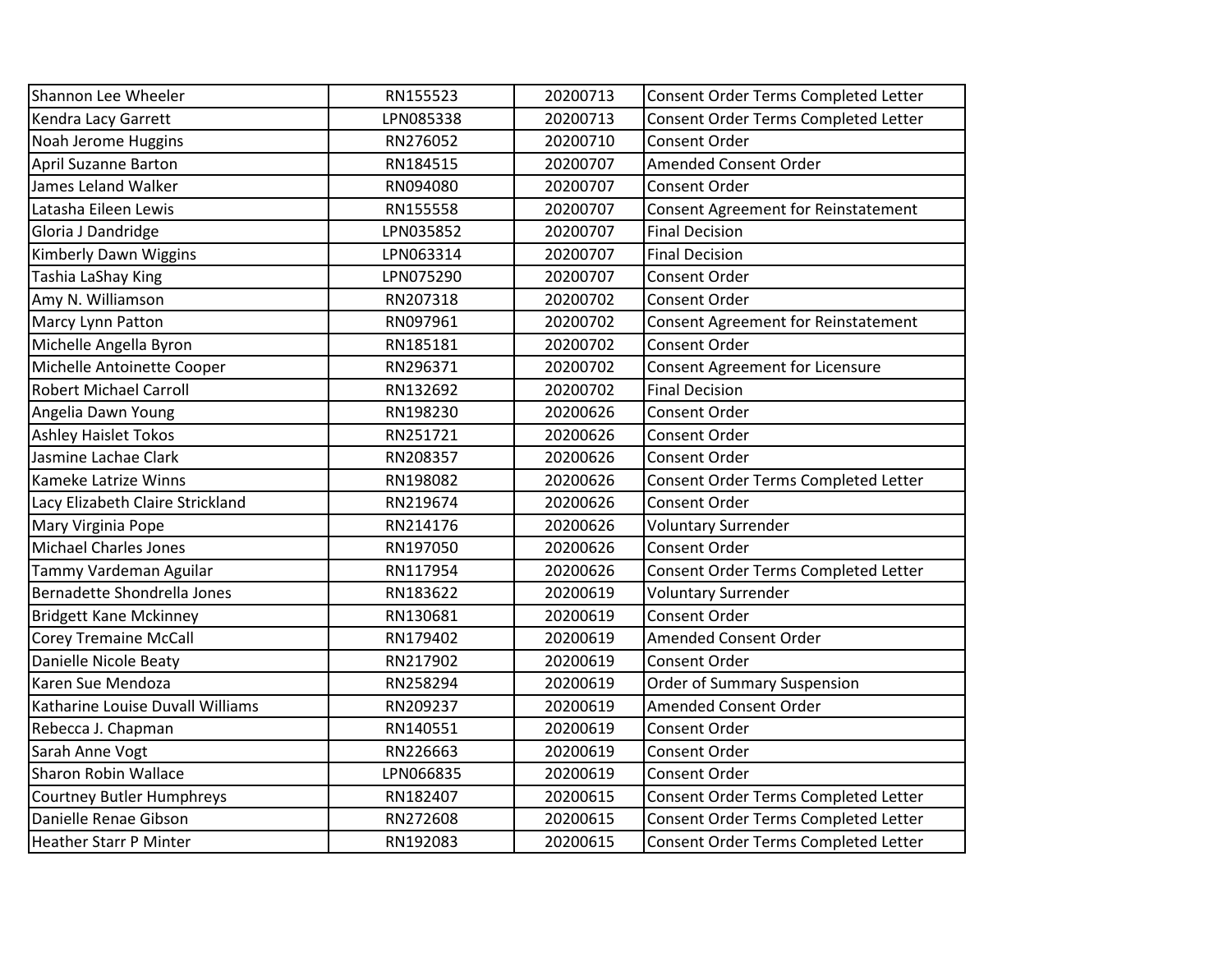| Jessica Ann Feliciano         | RN236177          | 20200615 | Consent Order Terms Completed Letter       |
|-------------------------------|-------------------|----------|--------------------------------------------|
| Wilhemina A. Boadi-Ihenyen    | RN250854          | 20200615 | Consent Order Terms Completed Letter       |
| Alecia Luke Cain              | RN118429          | 20200612 | Amended Consent Order                      |
| Christine Ann Lauer Crawford  | RN202139          | 20200612 | <b>Voluntary Surrender</b>                 |
| Corbett Ivey Hugo             | RN214981          | 20200612 | <b>Consent Agreement for Reinstatement</b> |
| Danielle Renae Gibson         | RN272608          | 20200612 | Consent Order                              |
| Ivey Elizabeth Williams       | RN248376          | 20200612 | Consent Order                              |
| Kameke Latrize Winns          | RN198082          | 20200612 | Consent Order                              |
| Kelly Johnson Given           | RN168144          | 20200612 | <b>Voluntary Surrender</b>                 |
| Lisa Shumick Hensler          | RN079951          | 20200612 | <b>Consent Agreement for Reinstatement</b> |
| Pamela Michale Souder         | RN155048          | 20200612 | Consent Order                              |
| Tammy Vardeman Aguilar        | RN117954          | 20200612 | Consent Order                              |
| <b>Brooke Basiri</b>          | RN205418          | 20200605 | Consent Order                              |
| Christina Nichole Harness     | RN237094          | 20200605 | <b>Voluntary Surrender</b>                 |
| Janeka Marshae Moody          | RN257727          | 20200605 | Consent Order                              |
| Malachi Shane Cole            | RN232868          | 20200605 | Consent Order                              |
| Martita Tashae White          | RN235389          | 20200605 | <b>Consent Order</b>                       |
| Ricardo D Alva                | RN134839          | 20200605 | Consent Order                              |
| Bethanie Lynn Wiggins         | RN175220          | 20200528 | Consent Order                              |
| Daniel George Mullis          | RN217716          | 20200528 | Consent Order                              |
| <b>Emily Ann Jones</b>        | RN217384          | 20200528 | Consent Order                              |
| Karen Irene Pelton Muirhead   | RN095871          | 20200528 | <b>Voluntary Surrender</b>                 |
| Titilayo Mourfat Raji         | RN259587          | 20200528 | Consent Order Terms Completed Letter       |
| Paula Ann Marler              | LPN084046         | 20200528 | Consent Order                              |
| Cheryl Bell Murdock           | RN144418          | 20200522 | <b>Order of Summary Suspension</b>         |
| Erin Rebecca King Hayward     | RN274712          | 20200519 | Consent Order                              |
| Erin Rebecca King Hayward     | <b>UNLICENSED</b> | 20200519 | <b>Consent Order</b>                       |
| Natalie Renee Singleton       | RN126938          | 20200519 | Consent Order                              |
| Nia Lauren Scruggs            | RN291125          | 20200519 | Consent Order                              |
| Shawn Joseph Shy              | RN206675          | 20200519 | Consent Order                              |
| <b>Tresa Linnell Thigpen</b>  | RN195529          | 20200519 | Consent Order                              |
| Ansleigh Jerilyn Bennett      | LPN092356         | 20200519 | Consent Order                              |
| <b>Daniel Shelton Burgess</b> | RN109248          | 20200514 | <b>Consent Agreement for Reinstatement</b> |
| Leigh Alison Richter          | RN175019          | 20200514 | Consent Order                              |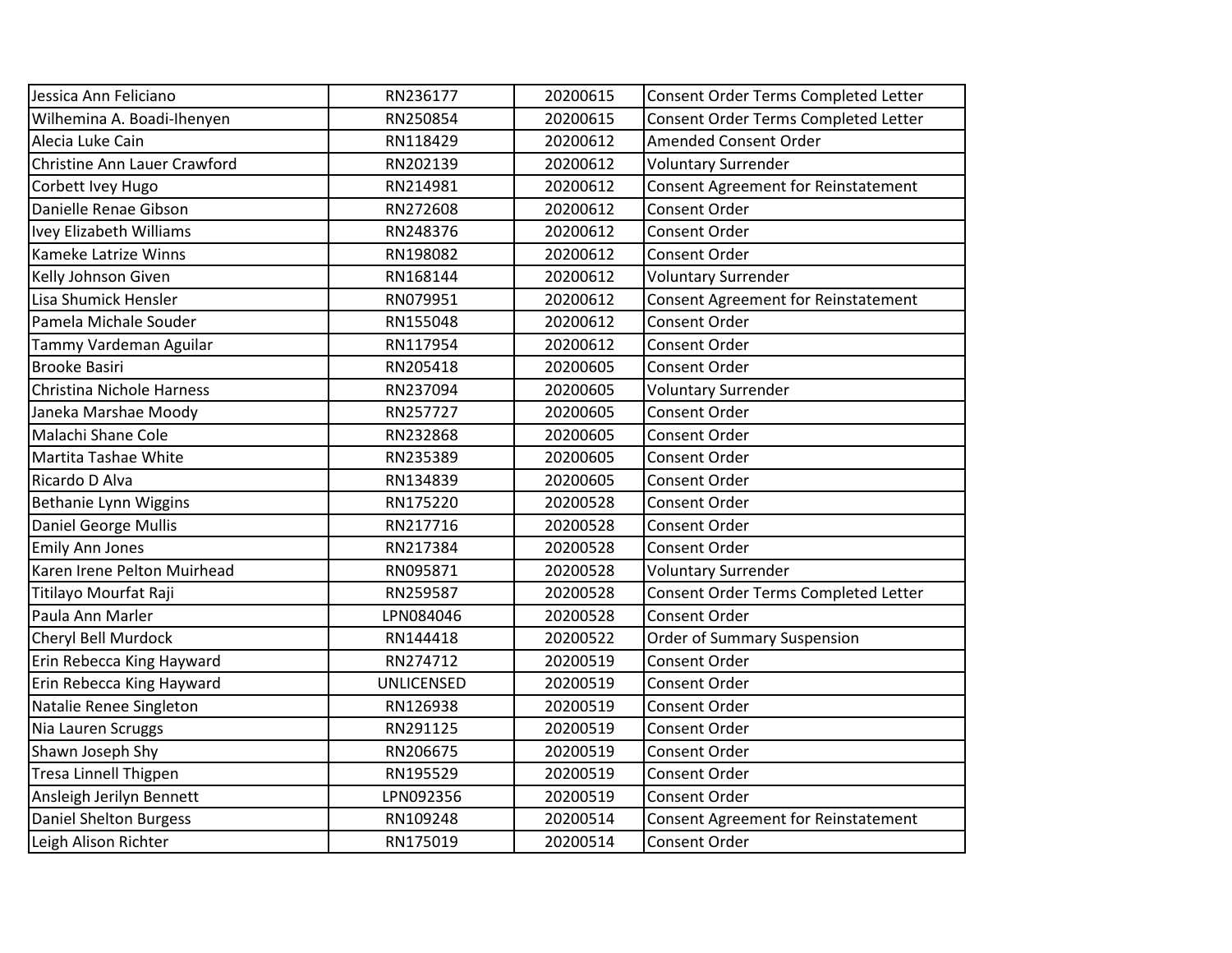| Antoinette Laeisha Green        | LPN092044         | 20200514 | Consent Order                              |
|---------------------------------|-------------------|----------|--------------------------------------------|
| <b>Crystal Lafonde Williams</b> | LPN081456         | 20200511 | Consent Order Terms Completed Letter       |
| Christina Marie Brandes         | RN262953          | 20200508 | Consent Order                              |
| Elizabeth Marie Simmons White   | RN149591          | 20200508 | Consent Order                              |
| <b>Emily Sue Waite</b>          | RN230261          | 20200508 | <b>Final Decision</b>                      |
| <b>Heather Camille Echols</b>   | RN180862          | 20200508 | Consent Order                              |
| Joni Heather Duff               | RN182088          | 20200508 | Consent Order                              |
| Natasha W Steptoe               | RN118042          | 20200508 | <b>Final Decision</b>                      |
| Paul Cornell King, III          | RN294149          | 20200508 | Consent Agreement for Licensure            |
| Rebekah Lee Schiele             | RN217892          | 20200508 | Consent Order Terms Completed Letter       |
| Rebekah Lee Schiele             | <b>UNLICENSED</b> | 20200508 | Consent Order Terms Completed Letter       |
| Robyn Allyce Watts              | RN183442          | 20200508 | <b>Final Decision</b>                      |
| Teresa Honeycutt                | RN232773          | 20200508 | Consent Order                              |
| Terry Kent Jackson              | RN136096          | 20200508 | Consent Order                              |
| Alexander Roland Baker          | LPN098802         | 20200508 | <b>Consent Agreement for Licensure</b>     |
| <b>Florence Daniel Ukpong</b>   | LPN095838         | 20200508 | <b>Consent Agreement for Reinstatement</b> |
| Angela Denise Bradford          | RN261277          | 20200424 | Consent Order                              |
| Katrina Rhea Hudson             | RN294039          | 20200424 | <b>Consent Agreement for Licensure</b>     |
| Titilayo Mourfat Raji           | RN259587          | 20200424 | Consent Order                              |
| Charlene Denise Johnson         | LPN090647         | 20200424 | <b>Consent Order</b>                       |
| <b>Scarlett Diane Mueller</b>   | LPN063426         | 20200424 | Consent Order                              |
| Christie Denise Irvin Cofield   | RN160553          | 20200417 | Consent Order Terms Completed Letter       |
| Elizabeth Catherine McMillan    | RN178717          | 20200417 | Consent Order Terms Completed Letter       |
| Jeanette Lavern Mitchell        | RN118861          | 20200417 | Consent Order Terms Completed Letter       |
| <b>Brittany Rene' Philpot</b>   | LPN095242         | 20200417 | <b>Consent Order</b>                       |
| Karen Mobley                    | LPN054330         | 20200417 | Consent Agreement for Reinstatement        |
| Marceline Therese Fiorini       | RN226861          | 20200414 | <b>Final Decision</b>                      |
| AnDrea Marie Donghia Grupp      | RN164929          | 20200409 | Consent Order                              |
| Jayne Dee Garretson Holland     | RN048863          | 20200409 | Consent Order                              |
| <b>Julie Bland Trowell</b>      | RN192173          | 20200409 | <b>Consent Order</b>                       |
| <b>Nichole Dorothy Williams</b> | RN293936          | 20200409 | <b>Consent Agreement for Licensure</b>     |
| Tanya Haydee Eller              | RN209871          | 20200409 | <b>Consent Order</b>                       |
| Angela Renee Owens              | RN179449          | 20200403 | <b>Order of Summary Suspension</b>         |
| <b>Emily Easler</b>             | RN279875          | 20200403 | <b>Voluntary Surrender</b>                 |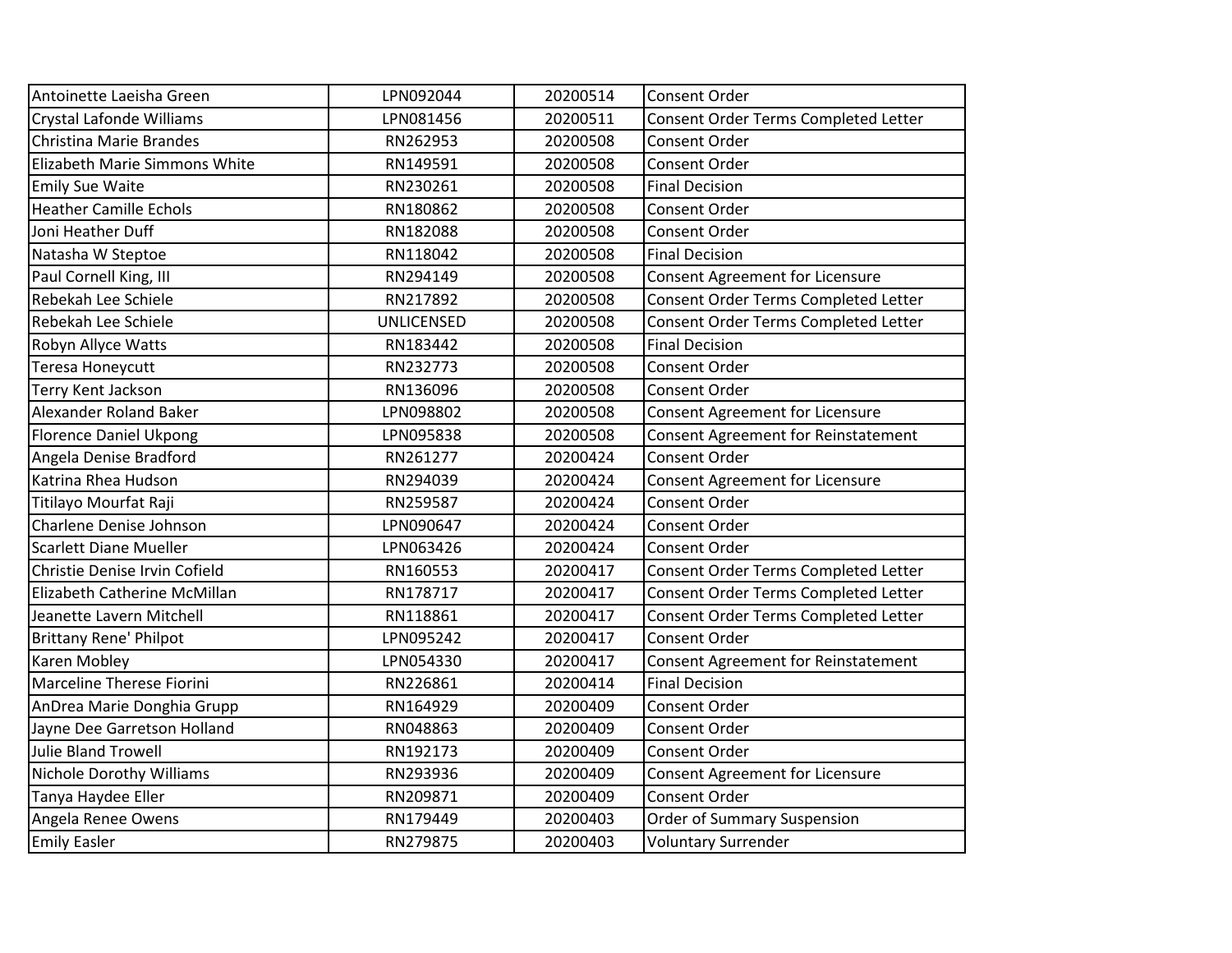| Kasin Collins Parian             | RN201290          | 20200403 | <b>Consent Order</b>                 |
|----------------------------------|-------------------|----------|--------------------------------------|
| <b>Ashley Catherine Clay</b>     | RN278871          | 20200331 | <b>Consent Order</b>                 |
| <b>Elizabeth Marie Wilkes</b>    | RN234509          | 20200331 | <b>Consent Order</b>                 |
| Jedidiah Dale Artman             | RN257332          | 20200331 | <b>Consent Order</b>                 |
| Megan Marie Henson               | RN214538          | 20200331 | Consent Order                        |
| <b>Stacy Lynn Creighton</b>      | RN210150          | 20200331 | Consent Order                        |
| <b>Courtney Butler Humphreys</b> | RN182407          | 20200327 | <b>Consent Order</b>                 |
| Noah Jerome Huggins              | RN276052          | 20200327 | <b>Consent Order</b>                 |
| Kelleigh Jean Strickland         | RN146690          | 20200324 | <b>Consent Order</b>                 |
| Queen-Karen Ngozi Okpara         | RN251359          | 20200324 | Consent Order Terms Completed Letter |
| Crystal Celeste Wilson           | LPN057788         | 20200324 | Consent Order Terms Completed Letter |
| Ana Rosa Coggins                 | RN141697          | 20200323 | Consent Order                        |
| Brenda Joyce Veatch-Haynes       | RN040119          | 20200323 | Consent Agreement for Reinstatement  |
| Maranda Denise Solomon           | RN154822          | 20200323 | Consent Order                        |
| Monica Jean Berryman             | RN200870          | 20200323 | <b>Consent Order</b>                 |
| Tameka Nicole Cason              | RN254717          | 20200323 | Consent Order                        |
| <b>Tedra Watkins</b>             | LPN096810         | 20200323 | <b>Consent Order</b>                 |
| Ashley Renee Burch               | RN203249          | 20200319 | <b>Consent Order</b>                 |
| Rebecca Melissa Douglas          | RN236720          | 20200317 | <b>Consent Order</b>                 |
| Leslie Ruth Lynn                 | RN213515          | 20200315 | Consent Agreement for Reinstatement  |
| Jana Sturgis Grizzard            | RN155254          | 20200312 | Consent Order                        |
| Frederick Leon Jones             | LPN090253         | 20200312 | <b>Consent Order</b>                 |
| Kim Thompson                     | RN072663          | 20200309 | <b>Voluntary Surrender</b>           |
| Kim Thompson                     | RN072663          | 20200309 | <b>Voluntary Surrender</b>           |
| Mary Frances Harris Strulowitz   | RN089379          | 20200309 | <b>Voluntary Surrender</b>           |
| Abby Coleman Farmer              | LPN091751         | 20200309 | Consent Order                        |
| Cheyenne Celeste Miller          | LPN087107         | 20200309 | Consent Order                        |
| Harry Lamont Baldwin             | RN186520          | 20200302 | <b>Consent Order</b>                 |
| Rebekah Lee Schiele              | RN217892          | 20200302 | <b>Consent Order</b>                 |
| Rebekah Lee Schiele              | <b>UNLICENSED</b> | 20200302 | <b>Consent Order</b>                 |
| John Willie Freeman, III         | RN163952          | 20200228 | Order of Summary Suspension          |
| Lailah Amatur Rahim              | LPN063534         | 20200228 | Consent Order                        |
| Lailah Amatur Rahim              | UNLICENSED        | 20200228 | Consent Order                        |
| Laura Livingston Mills           | LPN078724         | 20200228 | <b>Order of Summary Suspension</b>   |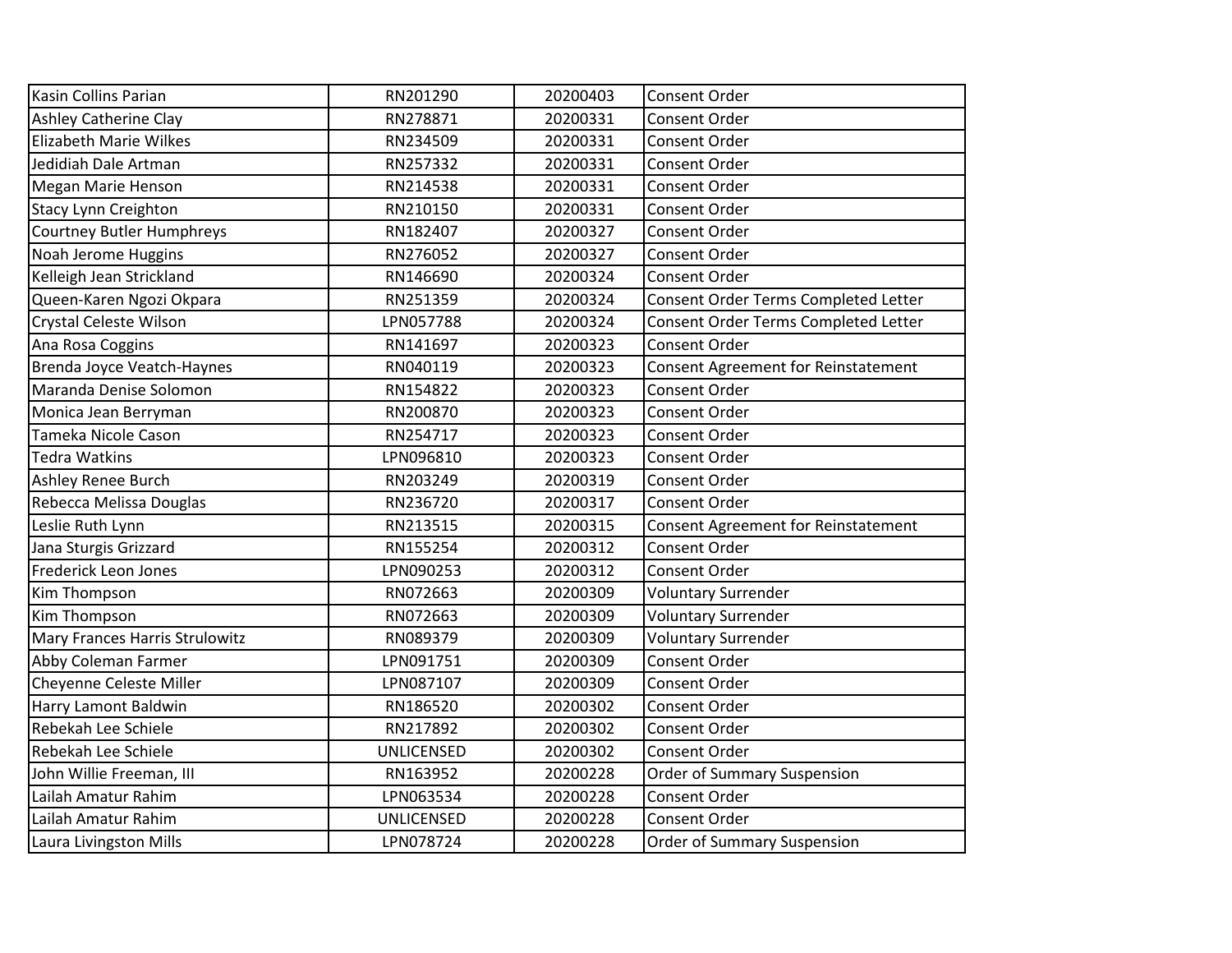| Shannon Michele Rutland         | LPN070755         | 20200228 | Consent Order                              |
|---------------------------------|-------------------|----------|--------------------------------------------|
| <b>Shonise Denise Autry</b>     | LPN090757         | 20200224 | Consent Order Terms Completed Letter       |
| <b>Kelly Allison Roberts</b>    | RN127920          | 20200220 | <b>Consent Agreement for Reinstatement</b> |
| <b>Brandy Nacole Morgan</b>     | LPN072351         | 20200220 | <b>Final Decision</b>                      |
| Cynthia Jane Hill               | RN106528          | 20200217 | Consent Order Terms Completed Letter       |
| Venita Burnam Roberts           | RN102405          | 20200217 | Consent Order Terms Completed Letter       |
| <b>Gentry Connelly Mirick</b>   | LPN080619         | 20200217 | Consent Order Terms Completed Letter       |
| Alto Lee Johnson, III           | RN121767          | 20200213 | Consent Order                              |
| Deborah Ann Thomas              | RN285018          | 20200210 | <b>Voluntary Surrender</b>                 |
| Christopher Brent Lee           | LPN074157         | 20200210 | Consent Order                              |
| Kimberly Dawn Wiggins           | LPN063314         | 20200210 | <b>Final Decision</b>                      |
| Carolyn Mullins Griffin         | RN091594          | 20200206 | <b>Consent Order</b>                       |
| Joshua Kyle Thompson            | RN224175          | 20200206 | Consent Order                              |
| Mary Frances Drake              | RN186946          | 20200206 | <b>Consent Order</b>                       |
| Sabrina Noah Sheets             | RN216735          | 20200206 | <b>Consent Order</b>                       |
| Les Casey McLaren               | LPN067064         | 20200206 | <b>Consent Order</b>                       |
| Mia L Evans                     | LPN058310         | 20200206 | <b>Consent Agreement for Reinstatement</b> |
| <b>Tyshon Nicole Williams</b>   | LPN083032         | 20200206 | <b>Consent Order</b>                       |
| Kim L. Glenn-Wright             | RN182968          | 20200131 | Consent Order Terms Completed Letter       |
| Maliaka Patrice Bigger          | RN204842          | 20200131 | Consent Order Terms Completed Letter       |
| Maliaka Patrice Bigger          | <b>UNLICENSED</b> | 20200131 | Consent Order Terms Completed Letter       |
| <b>Terri Rae Cater</b>          | RN252916          | 20200131 | Consent Order Terms Completed Letter       |
| William Edward Simpkins, Jr     | RN135609          | 20200131 | Consent Agreement for Reinstatement        |
| Cenita Coe                      | RN100213          | 20200128 | Consent Order                              |
| Joy Ann Zorbanos                | RN169764          | 20200128 | Consent Order                              |
| Taylor O'Dell White             | RN255629          | 20200128 | Consent Order                              |
| Kimberly Jean Hollingsworth     | RN093472          | 20200124 | <b>Consent Order</b>                       |
| Angela Nicole Jernigan          | LPN077477         | 20200123 | <b>Final Decision</b>                      |
| <b>Jill Marie Antisell</b>      | RN164801          | 20200121 | <b>Consent Order</b>                       |
| Michelle Lee Leonard            | RN195247          | 20200121 | <b>Consent Order</b>                       |
| Rachael Marie Marsh             | RN168308          | 20200116 | Consent Order                              |
| Kimberly Marie Odom             | LPN063432         | 20200113 | <b>Consent Order</b>                       |
| Kristian Taylor White           | RN233090          | 20200107 | Consent Order                              |
| Teresa Darlene Rogers Weddleton | RN107493          | 20200102 | Consent Order                              |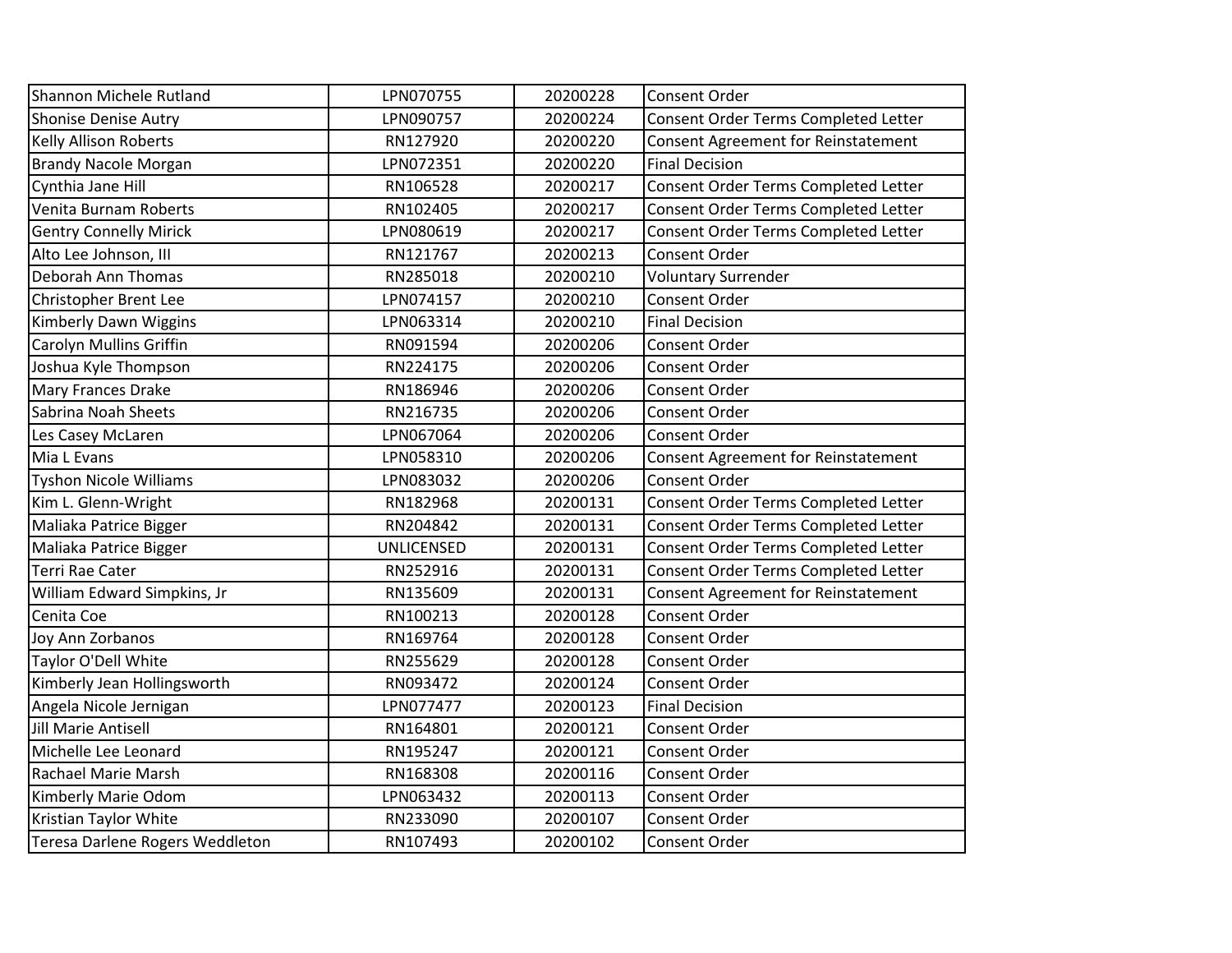| <b>Tonia May Sisk</b>           | RN222490          | 20200102 | Consent Order                              |
|---------------------------------|-------------------|----------|--------------------------------------------|
| Cheryl L. Arencibia             | RN251130          | 20191227 | <b>Voluntary Surrender</b>                 |
| Christy Watkins Wasden          | RN207829          | 20191223 | Consent Order                              |
| Pierson Clark Cannington        | RN199924          | 20191223 | Consent Order Terms Completed Letter       |
| Sola Aina-Popoola               | RN225688          | 20191220 | Consent Order                              |
| Veronica Davis                  | RN167721          | 20191220 | Consent Order                              |
| Alisha Lynn Miller-Stooksbury   | LPN095206         | 20191219 | Consent Order                              |
| Tabitha Ruby Wilson-Becker      | LPN078753         | 20191219 | <b>Consent Agreement for Reinstatement</b> |
| Queen-Karen Ngozi Okpara        | RN251359          | 20191218 | Consent Order                              |
| Sola Aina-Popoola               | RN225688          | 20191218 | Consent Order                              |
| Sarah Alicia Janney             | LPN075157         | 20191218 | <b>Final Decision</b>                      |
| Shaye Alisa Martin DeFore       | LPN065025         | 20191218 | Consent Agreement for Reinstatement        |
| Debra Lynne Stewart Tucker      | RN059263          | 20191216 | Consent Order Terms Completed Letter       |
| Krystal Ellen LaBrew            | RN284876          | 20191216 | Consent Order Terms Completed Letter       |
| William Ray Elmore              | RN169582          | 20191216 | Consent Order Terms Completed Letter       |
| Kayla Brooke Hunter             | LPN091335         | 20191216 | Consent Order                              |
| Karen Ann Colin                 | RN207038          | 20191213 | <b>Voluntary Surrender</b>                 |
| <b>Airiel Storm Caldwell</b>    | RN269443          | 20191211 | Consent Order                              |
| <b>Crystal Allen</b>            | LPN081205         | 20191211 | Consent Order Terms Completed Letter       |
| Michaela Yvonne Rivers          | LPN086456         | 20191211 | <b>Final Decision</b>                      |
| Sabrina Felicia Ware            | LPN076191         | 20191211 | <b>Final Decision</b>                      |
| Delphine Marie Haney Bogner     | RN084853          | 20191205 | <b>Voluntary Surrender</b>                 |
| Tonya Michelle Aroca            | RN175992          | 20191205 | Consent Order Terms Completed Letter       |
| <b>Birdie Crites Hoffman</b>    | RN119341          | 20191203 | Consent Order                              |
| Elizabeth Marie Simmons White   | RN149591          | 20191203 | Order of Summary Suspension                |
| Jennifer Lindsay Gaston         | RN251656          | 20191203 | Consent Order                              |
| Oghaleoghene Onowhoremu Esalomi | RN291212          | 20191203 | Consent Agreement for Licensure            |
| Debbie Pulley                   | <b>UNLICENSED</b> | 20191202 | Voluntary Cease & Desists Order            |
| <b>Ken Junior Moore</b>         | RN252292          | 20191202 | Consent Order                              |
| Melanie Alyssa Cook             | RN267192          | 20191202 | Consent Order                              |
| Rebecca Renee Burton            | RN220655          | 20191202 | Consent Order                              |
| Lenee Barbara Bryant            | LPN076051         | 20191126 | <b>Voluntary Surrender</b>                 |
| Elizabeth Marie Ogletree        | RN235363          | 20191121 | <b>Voluntary Surrender</b>                 |
| <b>Whitney Nicole Brown</b>     |                   |          |                                            |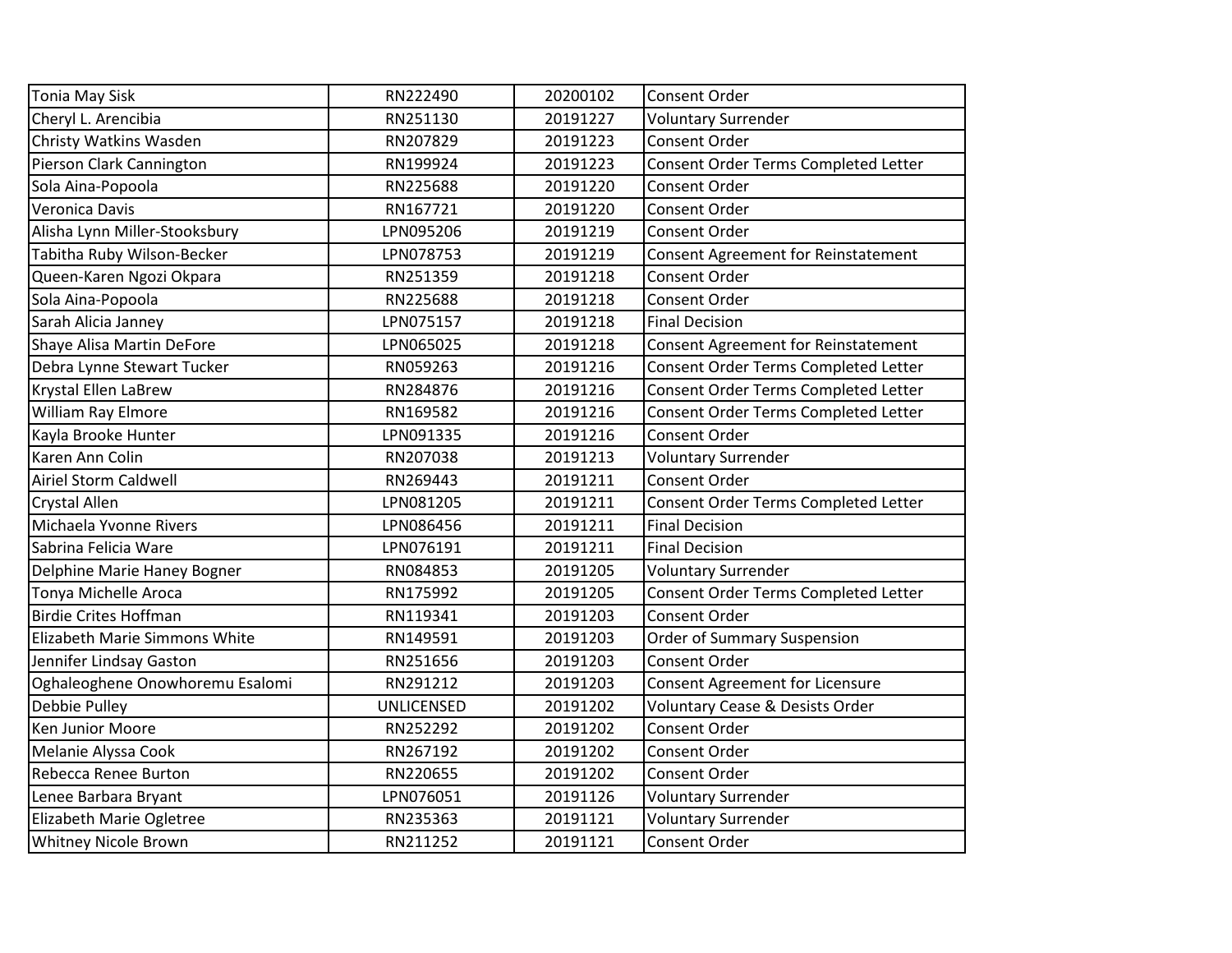| LPN063340         | 20191121 | Consent Order                              |
|-------------------|----------|--------------------------------------------|
| RN202214          | 20191120 | <b>Consent Agreement for Reinstatement</b> |
| LPN057788         | 20191120 | <b>Consent Order</b>                       |
| LPN086623         | 20191120 | <b>Final Decision</b>                      |
| LPN096097         | 20191119 | Consent Order Terms Completed Letter       |
| LPN069618         | 20191114 | Consent Order Terms Completed Letter       |
| LPN074027         | 20191114 | <b>Consent Agreement for Reinstatement</b> |
| LPN098284         | 20191112 | <b>Consent Agreement for Licensure</b>     |
| LPN074586         | 20191106 | Consent Order Terms Completed Letter       |
| RN151588          | 20191105 | Consent Order                              |
| LPN075157         | 20191105 | Consent Order                              |
| RN225508          | 20191104 | <b>Order of Summary Suspension</b>         |
| <b>UNLICENSED</b> | 20191104 | <b>Order of Summary Suspension</b>         |
| LPN062197         | 20191104 | Consent Order                              |
| RN199924          | 20191101 | Consent Order                              |
| RN252916          | 20191101 | Consent Order                              |
| RN224527          | 20191030 | Consent Order                              |
| LPN087820         | 20191030 | <b>Consent Order</b>                       |
| RN280749          | 20191028 | Consent Order Terms Completed Letter       |
| RN202201          | 20191028 | <b>Order of Summary Suspension</b>         |
| RN101832          | 20191028 | Consent Order Terms Completed Letter       |
| RN199974          | 20191025 | <b>Voluntary Surrender</b>                 |
| LPN060237         | 20191025 | <b>Final Decision</b>                      |
| RN101832          | 20191024 | <b>Consent Order</b>                       |
| RN204842          | 20191024 | <b>Consent Order</b>                       |
| <b>UNLICENSED</b> | 20191024 | Consent Order                              |
| LPN070103         | 20191024 | Consent Order                              |
|                   |          |                                            |
| RN162463          | 20191022 | Consent Order Terms Completed Letter       |
| RN089588          | 20191022 | Consent Order Terms Completed Letter       |
| RN227453          | 20191022 | Consent Order Terms Completed Letter       |
| RN208643          | 20191022 | Consent Order Terms Completed Letter       |
| RN159525          | 20191022 | <b>Order Terminating Probation</b>         |
| RN106392          | 20191022 | Consent Order Terms Completed Letter       |
|                   |          |                                            |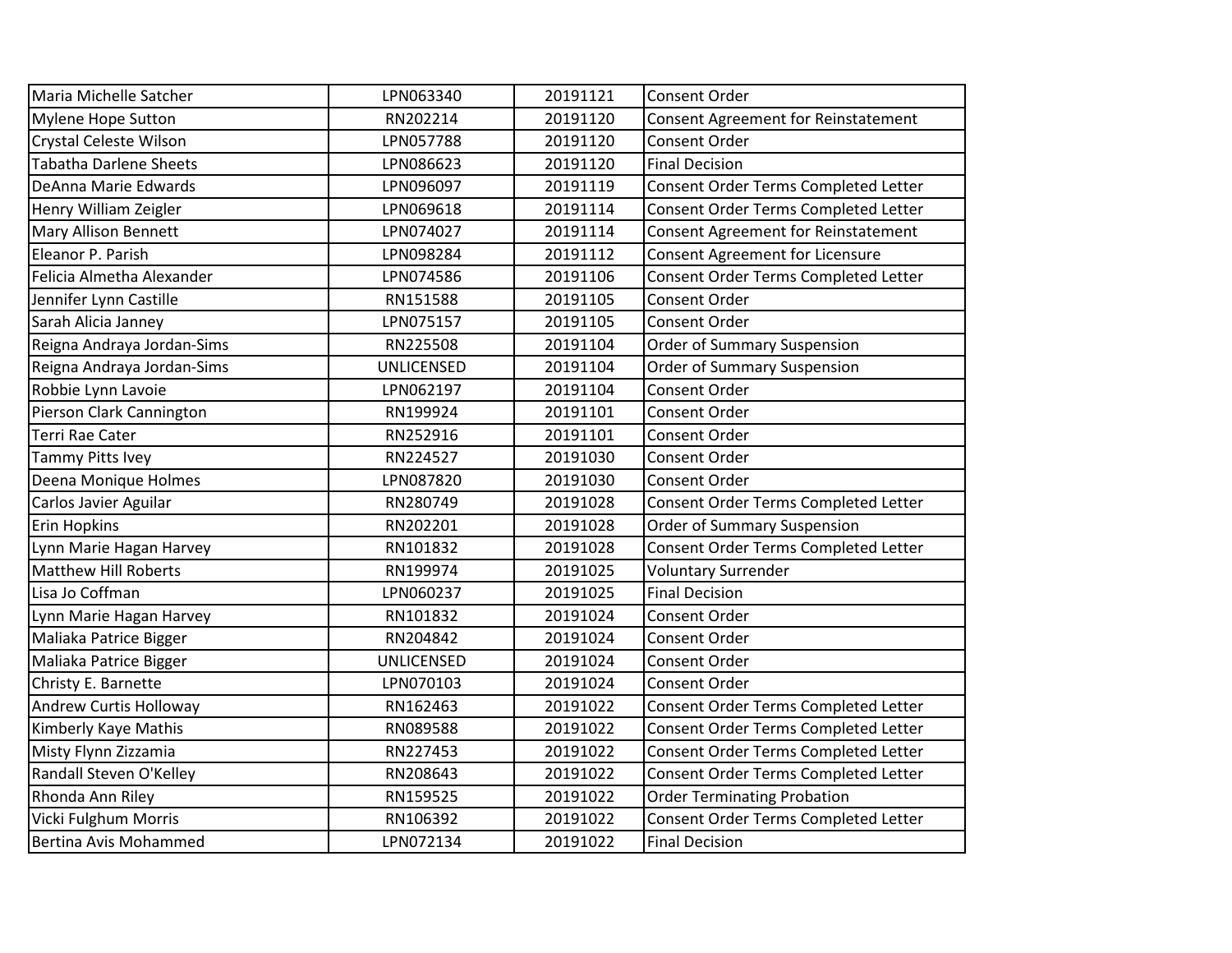| Sean Steven Bryant                | LPN076048         | 20191022 | <b>Final Decision</b>                      |
|-----------------------------------|-------------------|----------|--------------------------------------------|
| Cynthia Lee Kimball               | RN267214          | 20191021 | <b>Voluntary Surrender</b>                 |
| Jennifer Oceal Ray                | RN145846          | 20191021 | <b>Consent Order</b>                       |
| <b>Charlton Dean Barber</b>       | RN140828          | 20191018 | <b>Consent Order</b>                       |
| <b>Charlton Dean Barber</b>       | <b>UNLICENSED</b> | 20191018 | Consent Order                              |
| Patricia A McCranie               | RN205877          | 20191018 | Consent Order                              |
| Allison Endeka Fischer            | RN265115          | 20191011 | <b>Voluntary Surrender</b>                 |
| John Robert Bryant                | RN220085          | 20191011 | <b>Consent Order</b>                       |
| Lindsey Renee Burke               | RN268194          | 20191011 | Consent Order                              |
| <b>Stacey Marie Gilbert Lesh</b>  | RN202277          | 20191011 | Consent Order Terms Completed Letter       |
| Laura Veazey Souter               | LPN081021         | 20191011 | Consent Order                              |
| Jennifer McElroy Johnson          | RN173669          | 20191002 | <b>Voluntary Surrender</b>                 |
| Jennifer McElroy Johnson          | <b>UNLICENSED</b> | 20191002 | <b>Voluntary Surrender</b>                 |
| Karen Ann Colin                   | RN207038          | 20191001 | Order of Summary Suspension                |
| Kristen Brooke Collier            | RN265260          | 20191001 | Order of Summary Suspension                |
| Patricia Ann Catalano             | RN057122          | 20191001 | Order of Summary Suspension                |
| Cynthia Elizabeth Taylor          | RN168703          | 20190930 | Consent Order                              |
| Lynsey Renee Cannon               | RN224479          | 20190930 | Order of Summary Suspension                |
| Lynsey Renee Cannon               | RN224479          | 20190930 | <b>Final Decision</b>                      |
| <b>Kelsey Lane Trapp</b>          | RN192269          | 20190926 | <b>Consent Order</b>                       |
| Elizabeth Adeyinka Oyinkolade     | LPN087717         | 20190926 | <b>Voluntary Surrender</b>                 |
| Loretta Christine Chandler Cowart | LPN083419         | 20190926 | Consent Agreement for Reinstatement        |
| Alina Rose Vogh                   | RN282727          | 20190924 | <b>Voluntary Surrender</b>                 |
| Jennifer Marie Morgan             | RN183517          | 20190924 | <b>Consent Order</b>                       |
| <b>Stacey Marie Gilbert Lesh</b>  | RN202277          | 20190924 | <b>Consent Order</b>                       |
| Avril Gwendolene Elaine Bowens    | RN268206          | 20190916 | <b>Consent Order</b>                       |
| Candace Nicole DeLoach            | RN159641          | 20190916 | Consent Order                              |
| Gabriel Saldana                   | RN278587          | 20190916 | <b>Consent Order</b>                       |
| Gail Nanetta Davis                | RN246931          | 20190916 | <b>Consent Order</b>                       |
| Kimberly Lynn Vaughn              | RN081967          | 20190916 | Consent Agreement for Reinstatement        |
| Leslie Michelle Hezlep            | RN210347          | 20190916 | <b>Consent Agreement for Reinstatement</b> |
| Lisa Lashea Huntley               | RN222274          | 20190916 | Consent Order                              |
| Maria Luisa Dodson Heck           | RN112593          | 20190916 | <b>Consent Order</b>                       |
| Micah John Long                   | RN251272          | 20190916 | <b>Consent Order</b>                       |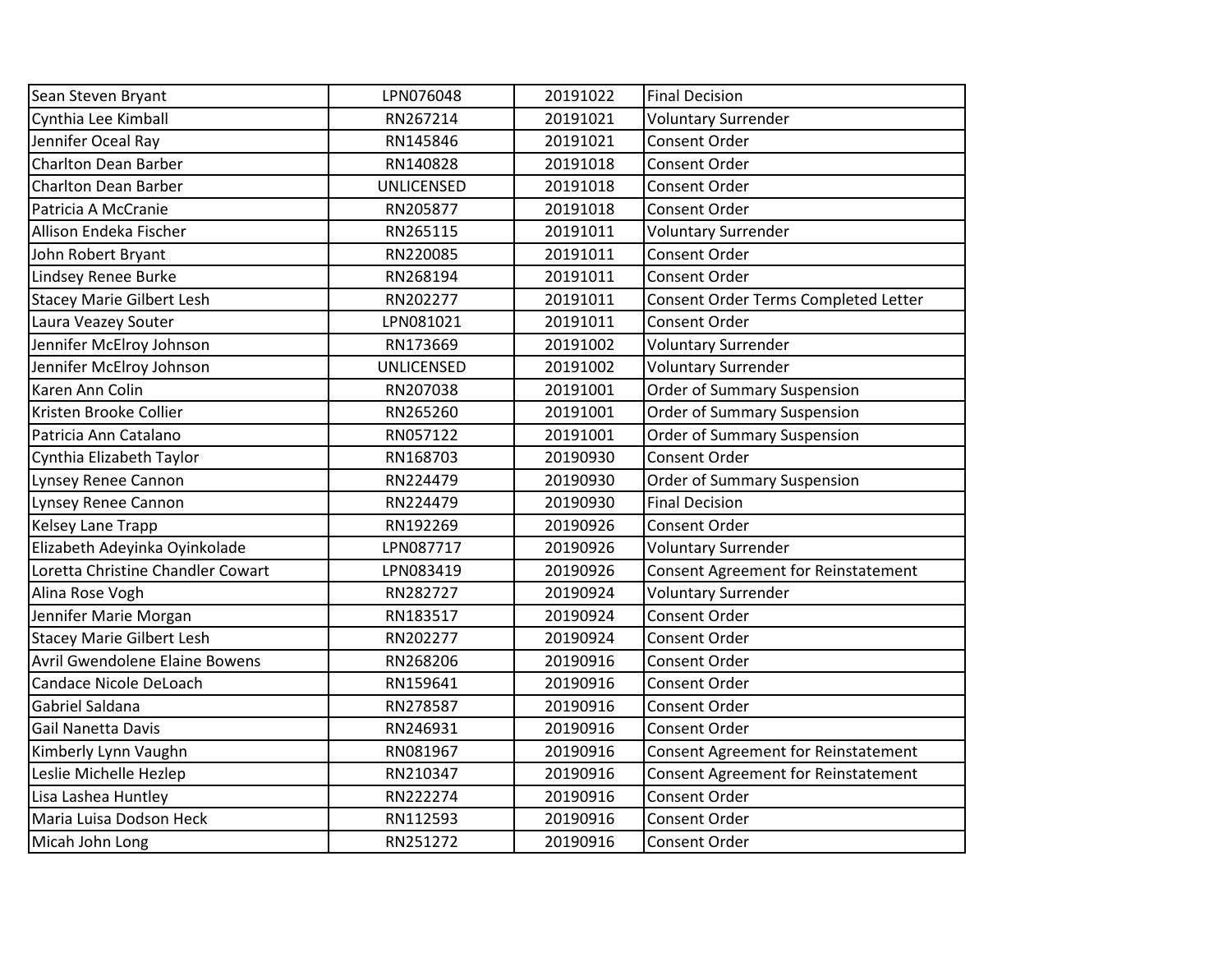| Michele Diane Fuller Hall       | RN166590          | 20190916 | Consent Order                               |
|---------------------------------|-------------------|----------|---------------------------------------------|
| <b>Crystal Allen</b>            | LPN081205         | 20190916 | Consent Order                               |
| Kasin Collins Parian            | RN201290          | 20190911 | Order of Summary Suspension                 |
| Maurice L. Boone                | LPN062549         | 20190909 | Consent Order Terms Completed Letter        |
| Cynthia Michelle Turner Shelton | RN106525          | 20190905 | Consent Order                               |
| Felicia Almetha Alexander       | LPN074586         | 20190829 | Consent Order                               |
| <b>Scott Edward Stokes</b>      | LPN088002         | 20190829 | Consent Order                               |
| Samantha Denise Bridges         | RN170991          | 20190828 | <b>Voluntary Surrender</b>                  |
| Ginger Leigh Powell             | RN244292          | 20190826 | Consent Order                               |
| John Scala                      | RN119076          | 20190826 | <b>Voluntary Surrender</b>                  |
| Lydia Carol Gordon              | RN269483          | 20190826 | Consent Order                               |
| Rosa Lee Dennis                 | LPN076857         | 20190826 | Consent Order                               |
| Julie Ann Richard               | RN206730          | 20190816 | Consent Order                               |
| <b>Theresa Noel Combs</b>       | RN262276          | 20190816 | Consent Order                               |
| Dineshia Wendquetta Lewis       | LPN066556         | 20190816 | <b>Consent Order</b>                        |
| <b>Charlotte Pongonis Hall</b>  | RN151300          | 20190812 | Consent Order Terms Completed Letter        |
| David Andrew Stephens           | RN242025          | 20190812 | <b>Order Terminating Probation</b>          |
| <b>Forrest Michael Jones</b>    | RN124897          | 20190812 | Consent Order Terms Completed Letter        |
| Jan Shari Haarala               | RN095890          | 20190812 | Consent Order Terms Completed Letter        |
| Kaley Bowers Bargeron           | RN222531          | 20190812 | Consent Order Terms Completed Letter        |
| Natalie Kay Roberts             | RN122666          | 20190812 | Consent Order Terms Completed Letter        |
| <b>Nick Edward Teaver</b>       | RN098217          | 20190812 | <b>Consent Order Terms Completed Letter</b> |
| Sally Self Mengwasser           | RN063791          | 20190812 | Consent Order Terms Completed Letter        |
| Wendy Elizabeth Delk Woodard    | RN164107          | 20190812 | Consent Order Terms Completed Letter        |
| Sara Ann White                  | LPN050243         | 20190812 | Consent Order Terms Completed Letter        |
| Dorothy Marie Grier             | RN177119          | 20190809 | <b>Consent Agreement for Reinstatement</b>  |
| <b>Shanon Christine Collins</b> | RN159711          | 20190809 | Consent Order                               |
| Carlos Javier Aguilar           | RN280749          | 20190807 | Consent Order                               |
| Jennifer G Sanchez              | LPN082392         | 20190807 | Consent Agreement for Reinstatement         |
| <b>Maxine Loraine Gaston</b>    | LPN094291         | 20190807 | Consent Order                               |
| Adaobi Ginigeme                 | RN272022          | 20190729 | Consent Order                               |
| Adaobi Ginigeme                 | <b>UNLICENSED</b> | 20190729 | Consent Order                               |
| Karen Ann Marshall              | RN247999          | 20190726 | Consent Order                               |
| Sherri Champagne Makaya         | RN232261          | 20190726 | Consent Order                               |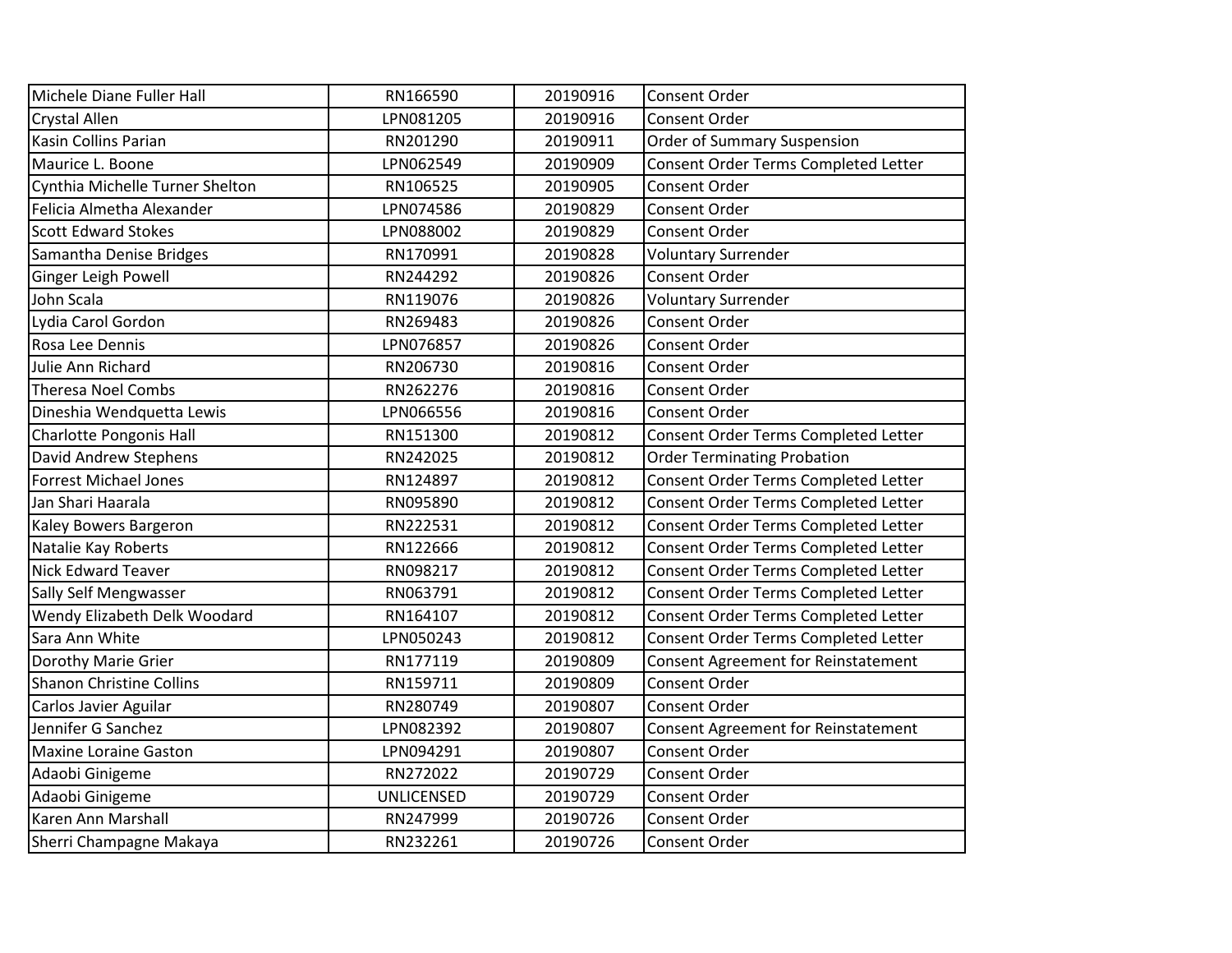| Vicki Roberts Shaw                    | RN083105  | 20190726 | <b>Voluntary Surrender</b>                 |
|---------------------------------------|-----------|----------|--------------------------------------------|
| Donna Marie Sylvester                 | LPN071006 | 20190726 | Consent Order                              |
| <b>Cecil Mills Mallard</b>            | RN120388  | 20190723 | Order of Summary Suspension                |
| Kimberly Hope Perdue                  | RN180618  | 20190723 | Consent Order                              |
| Sheila Brown Watkins                  | RN271310  | 20190723 | Consent Order Terms Completed Letter       |
| Alecia Luke Cain                      | RN118429  | 20190722 | Consent Order                              |
| <b>Corey Tremaine McCall</b>          | RN179402  | 20190722 | Consent Order                              |
| Tonya Yvette Robinson                 | RN150078  | 20190722 | <b>Consent Agreement for Reinstatement</b> |
| Travera Elizabeth Walker              | RN290377  | 20190722 | <b>Consent Agreement for Licensure</b>     |
| <b>Whitney Ramsay Ellis Roberts</b>   | RN236738  | 20190722 | Consent Order                              |
| Jonathan Richard Hardy                | RN127658  | 20190718 | <b>Consent Agreement for Reinstatement</b> |
| Lauren Allaire Matol                  | RN246706  | 20190717 | <b>Order Terminating Probation</b>         |
| Debra Lampp                           | LPN039012 | 20190717 | <b>Final Decision</b>                      |
| Jennifer Brooke Wright                | RN204092  | 20190715 | Consent Order                              |
| Julie Christine Pefanis               | RN129552  | 20190715 | Consent Order                              |
| Maureen Edythe Newton                 | RN146013  | 20190715 | Consent Order                              |
| Jenna Marie Layfield Peek             | LPN081210 | 20190715 | Consent Order                              |
| Laura Lee Miller                      | LPN066703 | 20190715 | <b>Consent Order</b>                       |
| <b>Rebecca Dickinson Rogers</b>       | LPN028970 | 20190715 | Consent Agreement for Reinstatement        |
| Susan Valeria Eidson                  | LPN027081 | 20190715 | <b>Consent Agreement for Reinstatement</b> |
| Susan Valeria Eidson                  | LPN031731 | 20190715 | <b>Consent Agreement for Reinstatement</b> |
| Christina Lynn Hardy                  | RN216145  | 20190711 | <b>Final Decision</b>                      |
| Amanda Ann Gajewski                   | RN249419  | 20190709 | <b>Voluntary Surrender</b>                 |
| Clarance Spears, Jr.                  | RN157379  | 20190709 | Consent Order                              |
| Joanna Naomi Luttrell                 | RN178653  | 20190709 | Consent Order                              |
| Donna Dee Segars                      | RN249938  | 20190703 | Consent Order                              |
| Sabrina Yvette Mincey                 | RN097865  | 20190703 | <b>Consent Agreement for Reinstatement</b> |
| <b>Frances Weathers Saint</b>         | LPN086284 | 20190703 | <b>Voluntary Surrender</b>                 |
| <b>Shonise Denise Autry</b>           | LPN090757 | 20190703 | <b>Consent Order</b>                       |
| Shana Diane Gieger                    | RN184011  | 20190702 | Consent Order Terms Completed Letter       |
| James Lee Trippe                      | LPN046138 | 20190626 | Consent Order Terms Completed Letter       |
| Michelle Desiree Ray                  | RN261311  | 20190625 | Consent Order Terms Completed Letter       |
| <b>Bryant Scott Summerour</b>         | RN223862  | 20190624 | Consent Order                              |
| <b>Heather Nicole Lanier Trammell</b> | RN166728  | 20190624 | Consent Order                              |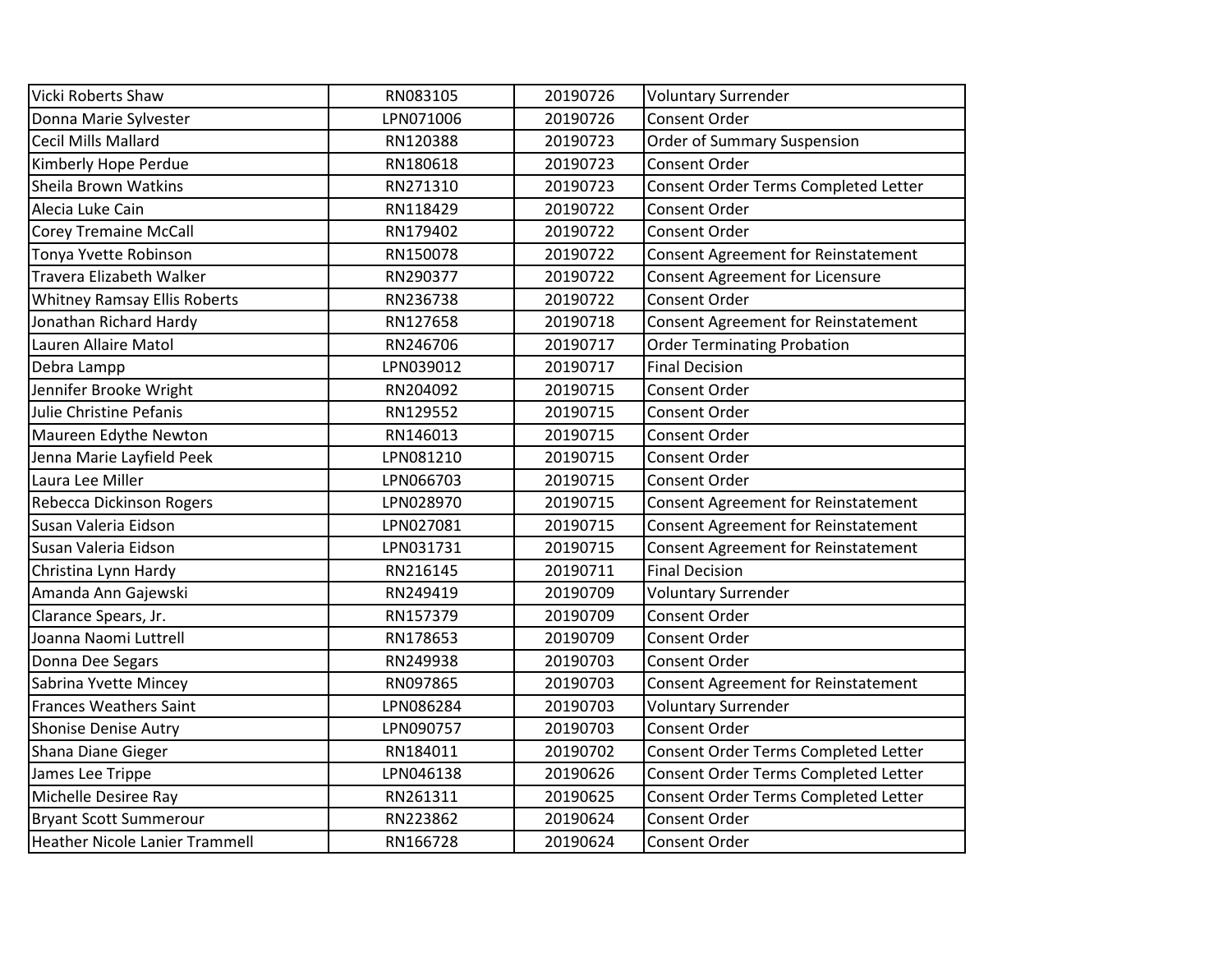| <b>Tammy Miller Smith</b>     | RN160594  | 20190624 | <b>Consent Order</b>                 |
|-------------------------------|-----------|----------|--------------------------------------|
| Roseline Amaka Onyuku         | RN219966  | 20190620 | <b>Consent Order</b>                 |
| Sheila Brown Watkins          | RN271310  | 20190620 | <b>Consent Order</b>                 |
| Henry Usim Edetson            | LPN092419 | 20190620 | <b>Consent Order</b>                 |
| <b>Tameka Sherrell Smith</b>  | LPN093596 | 20190620 | <b>Consent Order</b>                 |
| <b>Matthew William Massee</b> | RN223685  | 20190617 | Consent Order Terms Completed Letter |
| Ryan Patrick McLaughlin       | LPN090352 | 20190617 | <b>Consent Order</b>                 |
| Darryl Vincent Miller         | RN287984  | 20190614 | Consent Agreement for Licensure      |
| Shauntay R. Smith             | RN250475  | 20190613 | <b>Consent Order</b>                 |
| Darlene Nanette Scriven       | RN288226  | 20190612 | Consent Agreement for Licensure      |
| Elizabeth Jennie Troy Walker  | RN238075  | 20190611 | <b>Voluntary Surrender</b>           |
| Mary Leavitt Stewart          | RN271375  | 20190611 | <b>Voluntary Surrender</b>           |
| Clara Naana Acquaah           | LPN096698 | 20190611 | <b>Voluntary Surrender</b>           |
| <b>Claire Jones</b>           | RN270432  | 20190607 | <b>Consent Order</b>                 |
| Michelle Dawn Lee             | RN174274  | 20190607 | Consent Agreement for Reinstatement  |
| <b>Tammy Renee Powell</b>     | RN117083  | 20190607 | Consent Order                        |
| Andrea Jackson Alexander      | LPN069780 | 20190607 | <b>Consent Order</b>                 |
| Kyle Susan Dahlgard Pfahl     | RN111204  | 20190531 | <b>Voluntary Surrender</b>           |
| Frances LeeAnn Willis         | LPN061061 | 20190531 | <b>Consent Order</b>                 |
| Deborah Warren Kee            | RN286183  | 20190530 | Consent Agreement for Licensure      |
| David Elvin Hatter            | LPN096014 | 20190530 | <b>Voluntary Surrender</b>           |
| Christopher David Kowal       | RN267455  | 20190529 | Consent Order Terms Completed Letter |
| Evelyn Ihuoma Enyinna Onunka  | RN094938  | 20190529 | Consent Order Terms Completed Letter |
| Lavance Kevin Hurt            | RN154104  | 20190528 | <b>Voluntary Surrender</b>           |
| Denise Darlene Boner Smith    | RN133368  | 20190522 | <b>Consent Order</b>                 |
| Megan Leigh Casciaro          | RN228264  | 20190522 | <b>Consent Order</b>                 |
| Michelle Renee Mobley         | LPN095479 | 20190522 | Consent Order                        |
| Ashley Drake Howard           | RN266369  | 20190520 | Consent Agreement for Reinstatement  |
| Jennifer Lynn Hogan           | RN226974  | 20190520 | <b>Consent Order</b>                 |
| Leigh Hamilton                | RN164352  | 20190520 | <b>Consent Order</b>                 |
| Megan Taylor Crum Cruise      | RN238856  | 20190520 | <b>Consent Order</b>                 |
| Melissa Quattlebaum Williams  | RN231888  | 20190520 | <b>Consent Order</b>                 |
| Jennifer Claudine Ivie        | RN199238  | 20190513 | <b>Consent Order</b>                 |
| Mark Lee Fletcher             | RN261581  | 20190513 | <b>Consent Order</b>                 |
|                               |           |          |                                      |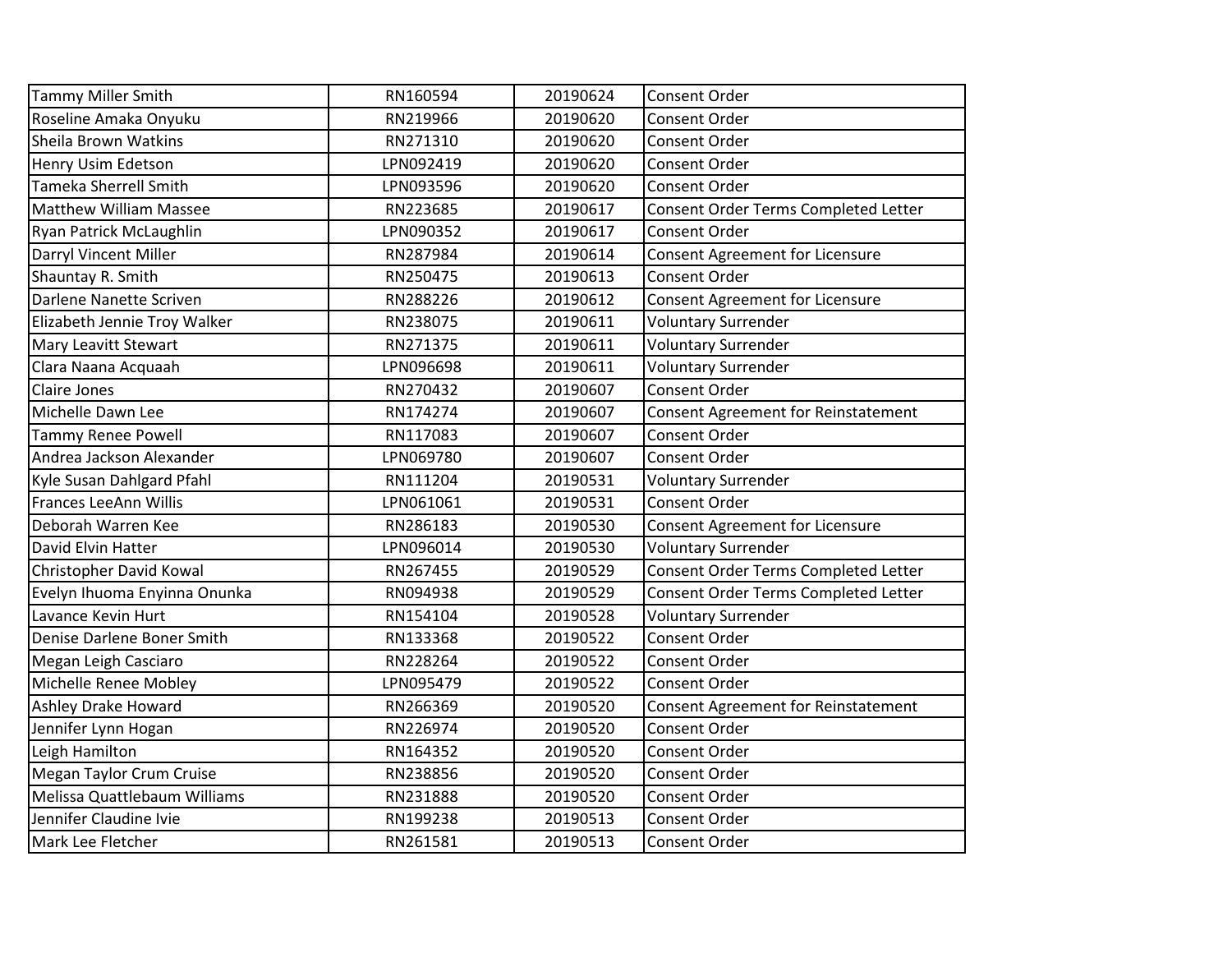| Yahchika Capri Leonard        | RN208400          | 20190513 | <b>Consent Order</b>                       |
|-------------------------------|-------------------|----------|--------------------------------------------|
| Yahchika Capri Leonard        | <b>UNLICENSED</b> | 20190513 | <b>Consent Order</b>                       |
| Patricia Smith                | LPN076735         | 20190513 | <b>Consent Order</b>                       |
| <b>Helen P Bailey</b>         | LPN007783         | 20190509 | Consent Agreement for Licensure            |
| Gina Kay Johnson              | RN232573          | 20190506 | Consent Order                              |
| Soaphis K. Shabazz            | RN225429          | 20190506 | Consent Order                              |
| <b>Brittney April Gwynn</b>   | LPN084238         | 20190506 | <b>Consent Order</b>                       |
| Pamela D. Powell              | LPN052046         | 20190506 | <b>Consent Order</b>                       |
| Dolores Ann DeMent Elinburg   | RN134361          | 20190429 | Amended Consent Order                      |
| Maria Goretti Meehan Sexton   | RN083604          | 20190429 | <b>Consent Order</b>                       |
| Amy Leigh Bridwell            | RN216476          | 20190426 | Consent Order Terms Completed Letter       |
| Jill Veronica Richards        | RN237478          | 20190425 | <b>Consent Order</b>                       |
| Julie Miranda Hunter          | RN231571          | 20190425 | Consent Order                              |
| Patricia Dianne Sabol         | RN201457          | 20190425 | Consent Order Terms Completed Letter       |
| Ashley Nicole Chipman         | LPN086462         | 20190425 | <b>Consent Order</b>                       |
| Phyllis Miranda Hoskins       | RN075088          | 20190419 | Consent Agreement for Reinstatement        |
| <b>Ruth Neeman</b>            | RN097909          | 20190419 | Consent Agreement for Reinstatement        |
| Kim Michelle Toth             | LPN085773         | 20190419 | Consent Agreement for Reinstatement        |
| Sarah Grace Millican          | LPN091669         | 20190419 | Consent Agreement for Licensure            |
| <b>Craig T Weix</b>           | RN193682          | 20190416 | Consent Order                              |
| Heidi Ann Bailen              | RN204458          | 20190416 | Order of Summary Suspension                |
| Candy Carol Tabb              | RN106378          | 20190415 | Consent Order                              |
| Christine Ruth Anne Griffiths | RN192035          | 20190415 | <b>Voluntary Surrender</b>                 |
| Shana Marie McDade            | RN246061          | 20190415 | <b>Consent Order</b>                       |
| Jalen Hicks                   | LPN095644         | 20190415 | <b>Consent Order</b>                       |
| Sonya DeJuan Harris-Burns     | LPN066282         | 20190415 | <b>Consent Agreement for Reinstatement</b> |
| David Raymond Barry           | RN186967          | 20190408 | Consent Order                              |
| Roxanna Barzegar-Darvish      | RN233778          | 20190408 | <b>Consent Order</b>                       |
| Mary Elizabeth Wilson         | LPN091677         | 20190408 | <b>Consent Order</b>                       |
| <b>Holly VanNessa Boyer</b>   | RN257274          | 20190403 | <b>Consent Order</b>                       |
| <b>Abby Michelle Harris</b>   | LPN085133         | 20190402 | <b>Final Decision</b>                      |
| Freda Melissa Brooks          | RN206532          | 20190401 | <b>Consent Order</b>                       |
| Jennifer Michelle Hutcheson   | RN209255          | 20190401 | Consent Order                              |
| Michael Wilson Rearden, Jr    | RN181057          | 20190401 | <b>Consent Order</b>                       |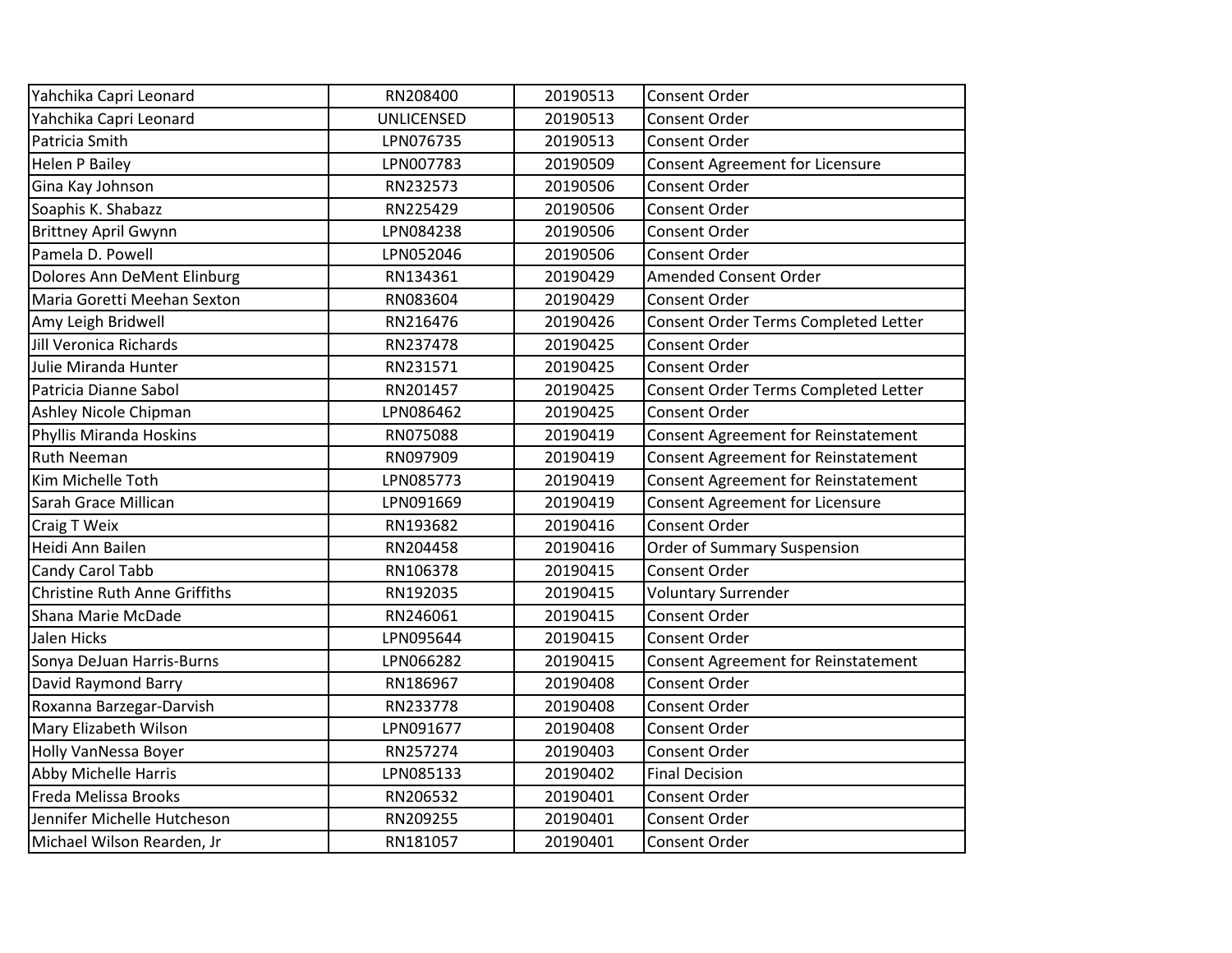| Susan Lee English                | RN199730          | 20190401 | <b>Consent Order</b>                   |
|----------------------------------|-------------------|----------|----------------------------------------|
| James Lee Trippe                 | LPN046138         | 20190401 | <b>Consent Order</b>                   |
| <b>Eden Hafner Fox</b>           | RN089354          | 20190322 | <b>Consent Order</b>                   |
| Jamie Gail Freeman McNair        | RN077189          | 20190322 | <b>Consent Order</b>                   |
| Mary Jane Wright Burkhalter      | RN194256          | 20190322 | Consent Order                          |
| Patricia Ann Catalano            | RN057122          | 20190322 | Consent Order                          |
| Warren Joseph Bowman, Sr         | LPN063286         | 20190322 | <b>Consent Order</b>                   |
| Warren Joseph Bowman, Sr         | <b>UNLICENSED</b> | 20190322 | <b>Consent Order</b>                   |
| <b>Matthew Thomas McIlwain</b>   | RN235298          | 20190321 | <b>Consent Order</b>                   |
| Katharine Louise Duvall Williams | RN209237          | 20190318 | <b>Consent Order</b>                   |
| Dennis James Pennenga            | LPN068391         | 20190318 | Consent Order                          |
| Angela Londino Garris            | RN226567          | 20190314 | <b>Consent Order</b>                   |
| Angela Stephen Hennessee         | RN223892          | 20190314 | <b>Consent Order</b>                   |
| Christopher David Kowal          | RN267455          | 20190314 | <b>Consent Order</b>                   |
| <b>Herb Cravey</b>               | RN104362          | 20190314 | <b>Voluntary Surrender</b>             |
| Michelle Desiree Ray             | RN261311          | 20190314 | Consent Order                          |
| Noah Lee Lipman                  | RN264096          | 20190314 | Consent Order                          |
| Stephanie B Tolliver-Epps        | RN203228          | 20190314 | <b>Consent Order</b>                   |
| Lisa Kim Alligood                | LPN064228         | 20190314 | <b>Consent Order</b>                   |
| Louise Scott Fortney             | RN089852          | 20190307 | Consent Agreement for Reinstatement    |
| Anita Kim Costner                | LPN050971         | 20190307 | <b>Consent Order</b>                   |
| Angela Christine Cox             | RN153153          | 20190305 | Consent Order                          |
| Antonia Marlene Martin           | RN208718          | 20190305 | Consent Agreement for Reinstatement    |
| <b>Brandon Steven Williams</b>   | RN224584          | 20190305 | <b>Final Decision</b>                  |
| Danielle Lynn Garner             | RN217087          | 20190305 | Consent Agreement for Reinstatement    |
| <b>Holly Deanna Surrency</b>     | RN208194          | 20190305 | <b>Order Terminating Probation</b>     |
| Krystal Ellen LaBrew             | RN284876          | 20190305 | <b>Consent Agreement for Licensure</b> |
| <b>Tonyail Sherese Townsend</b>  | RN284875          | 20190305 | <b>Consent Order</b>                   |
| Tammy Lynn Crisp                 | LPN051793         | 20190305 | Consent Agreement for Reinstatement    |
| Pattie Kaye Freschett            | RN122508          | 20190301 | <b>Consent Order</b>                   |
| <b>April Suzanne Barton</b>      | RN184515          | 20190228 | Consent Order                          |
| Tonya Michelle Aroca             | RN175992          | 20190228 | Consent Order                          |
| Robert Wayne Perry               | RN183540          | 20190227 | <b>Consent Order</b>                   |
| <b>Brittney Logan Sapp</b>       | LPN081914         | 20190227 | <b>Consent Order</b>                   |
|                                  |                   |          |                                        |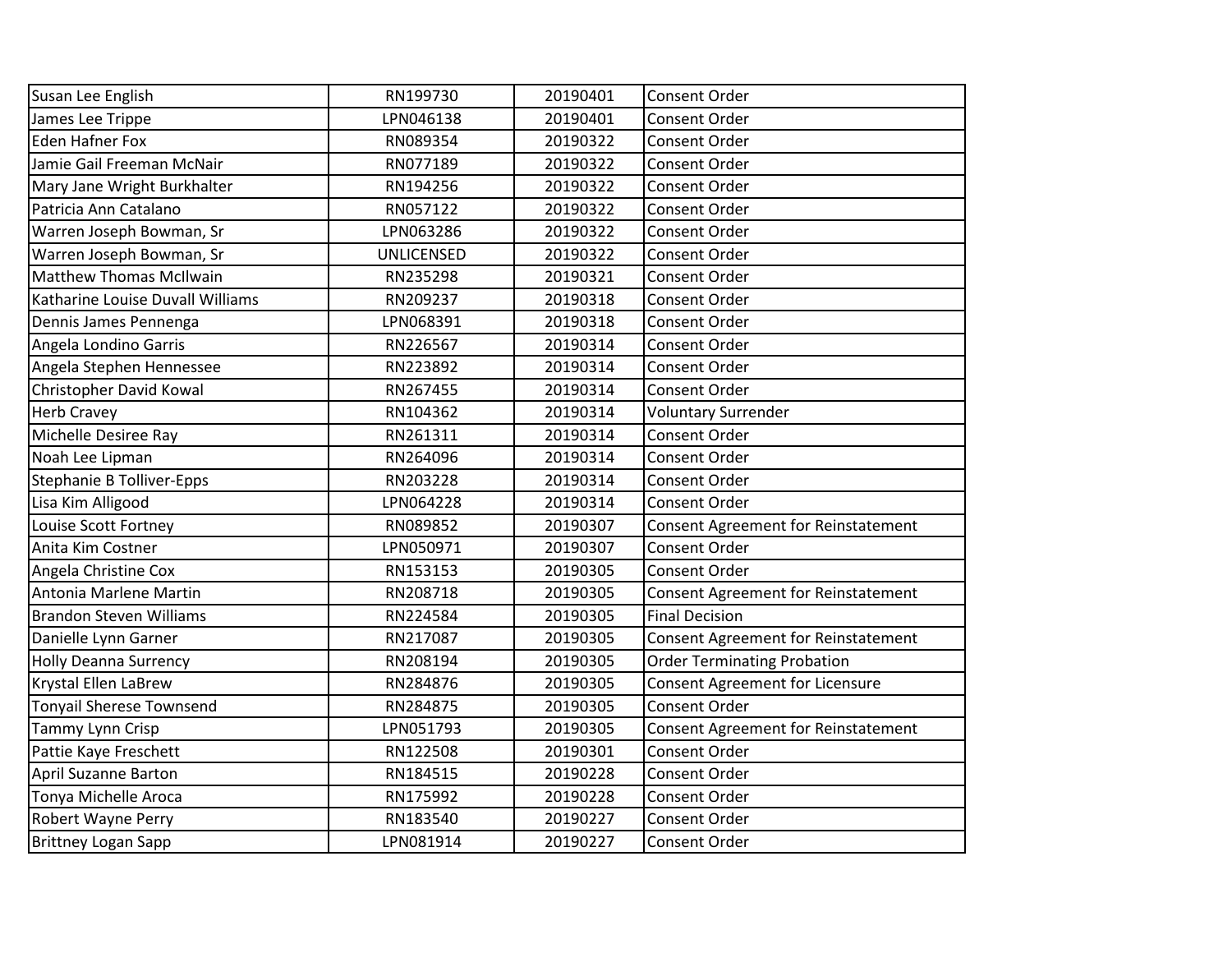| <b>Gillian Mary McGuire</b>           | LPN063981         | 20190227 | Consent Order                          |
|---------------------------------------|-------------------|----------|----------------------------------------|
| Deirdre Walker Ensley                 | RN077047          | 20190226 | Consent Order Terms Completed Letter   |
| Shelly Lynn Holovack Forrest          | RN140575          | 20190226 | Consent Order Terms Completed Letter   |
| Tara Elizabeth Kennedy Ochoa          | RN138066          | 20190226 | Consent Order Terms Completed Letter   |
| Jennifer Faith Karns                  | LPN082820         | 20190226 | Consent Order Terms Completed Letter   |
| Tina Louise Johnson                   | LPN061442         | 20190226 | Consent Order Terms Completed Letter   |
| Daphne Dawn Ragan                     | RN127187          | 20190225 | <b>Consent Order</b>                   |
| Elijah James Jackson                  | RN225373          | 20190225 | <b>Amended Consent Order</b>           |
| Jared Cook Carter                     | RN255178          | 20190225 | Consent Agreement for Reinstatement    |
| Maurice L. Boone                      | LPN062549         | 20190225 | Consent Order                          |
| <b>Terrilyn Nichole Willis</b>        | LPN062073         | 20190225 | Consent Order                          |
| Rodney Dwayne Merritt                 | RN085568          | 20190221 | Consent Order                          |
| Shana-Kae Josephine Davis             | RN175675          | 20190219 | Consent Order Terms Completed Letter   |
| Meredith Junkins Robinson             | LPN094034         | 20190219 | Consent Order Terms Completed Letter   |
| <b>Isabel Barrientos</b>              | RN273669          | 20190218 | Consent Agreement for Licensure        |
| Kristen Ruth Skalski                  | RN284560          | 20190218 | Consent Agreement for Licensure        |
| Staci Lynn James                      | <b>UNLICENSED</b> | 20190218 | Consent Agreement for Licensure        |
| Tanya Nadine Doll                     | RN229386          | 20190218 | <b>Consent Order</b>                   |
| Shannon Michele Rutland               | LPN070755         | 20190218 | <b>Consent Order</b>                   |
| Laquay Jones                          | RN128455          | 20190213 | Consent Order Terms Completed Letter   |
| Louise Villane Waldhauer              | RN085484          | 20190213 | <b>Voluntary Surrender</b>             |
| Denise Irene Houck                    | RN210513          | 20190212 | Consent Order Terms Completed Letter   |
| Lauren Beth Barthelmess               | RN208432          | 20190212 | Consent Order Terms Completed Letter   |
| <b>Candance Elaine Odell Matthews</b> | RN183757          | 20190208 | <b>Final Decision</b>                  |
| Aimee Denise Baker                    | LPN085029         | 20190208 | Order of Summary Suspension            |
| Pamela Allah                          | LPN097186         | 20190207 | <b>Consent Agreement for Licensure</b> |
| Jennifer Elise Sigman                 | RN141108          | 20190206 | Consent Order                          |
| Christina Marie Pass                  | RN210787          | 20190205 | Consent Order                          |
| <b>Heather Starr P Minter</b>         | RN192083          | 20190205 | <b>Consent Order</b>                   |
| Seth Colby Pierce Baker               | RN262179          | 20190205 | <b>Consent Order</b>                   |
| Pamela Ann Howie                      | LPN041825         | 20190205 | Notice of Hearing                      |
| <b>Claire Ann Gilless Lugus</b>       | RN068368          | 20190204 | <b>Voluntary Surrender</b>             |
| Ruthie Yvette Barton Murrill          | RN121937          | 20190201 | Consent Order                          |
| Erin Leigh Kelsch                     | RN221673          | 20190131 | Consent Order                          |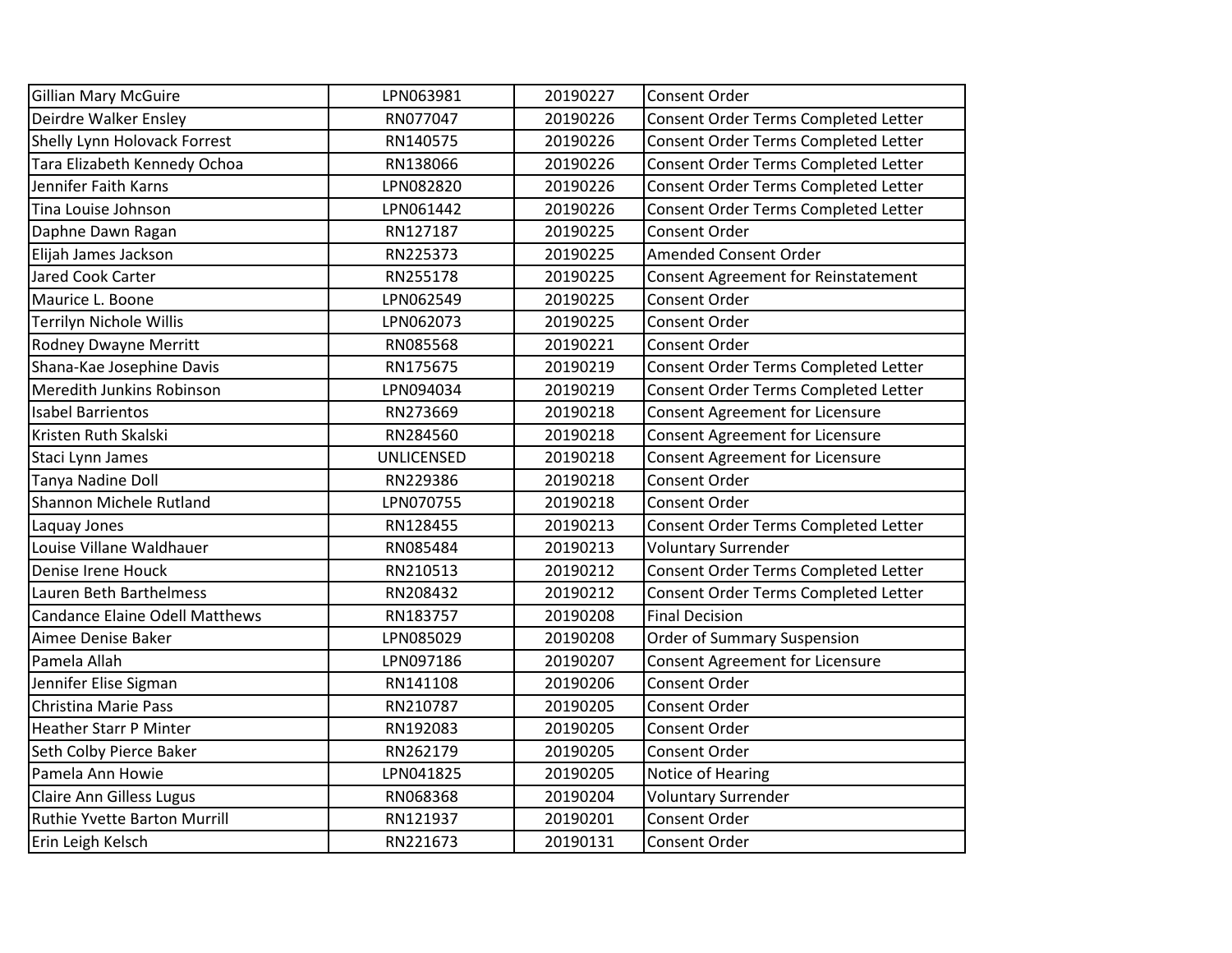| Latonda Risher Blackshear       | RN276316          | 20190130 | Consent Order                              |
|---------------------------------|-------------------|----------|--------------------------------------------|
| Amanda J. Corley                | LPN068589         | 20190130 | Consent Order                              |
| Cynthia Michelle Scoggins       | RN137342          | 20190129 | Consent Order Terms Completed Letter       |
| Mary Yauck Burchfield           | RN176593          | 20190125 | Consent Order                              |
| Amy Moore McCranie              | RN215852          | 20190123 | Order of Summary Suspension                |
| Elena Starostina Cordeiro       | RN199152          | 20190123 | Consent Order                              |
| Donald Lloyd Tanner             | LPN080019         | 20190123 | Consent Order                              |
| Donald Lloyd Tanner             | <b>UNLICENSED</b> | 20190123 | Consent Order                              |
| Natasha Marie Boglin            | LPN076364         | 20190123 | <b>Voluntary Surrender</b>                 |
| <b>Robert Prior</b>             | LPN092048         | 20190123 | <b>Consent Order</b>                       |
| <b>Stephanie Leonard Martin</b> | RN229442          | 20190119 | Consent Order                              |
| Virginia Falls Apperson         | RN065649          | 20190117 | Consent Agreement for Reinstatement        |
| <b>Tammy Mashell Sosby</b>      | LPN038730         | 20190117 | <b>Consent Agreement for Reinstatement</b> |
| Julie Anne Muliford             | RN104575          | 20190115 | Consent Order Terms Completed Letter       |
| Paulalyn Green Boll             | RN159850          | 20190115 | Consent Order                              |
| Kristin Day Alexander           | RN223369          | 20190111 | Consent Order                              |
| Meagan Leigh Westmoreland       | RN247475          | 20190111 | Consent Order                              |
| Rebecca Melissa Douglas         | RN236720          | 20190111 | Consent Order                              |
| <b>Deidre Harris</b>            | RN178086          | 20190110 | Consent Order                              |
| Linda Faye Steinbrecher         | LPN035348         | 20190110 | <b>Consent Order</b>                       |
| <b>Ruby Burgest Wilcox</b>      | LPN041283         | 20190110 | Amended Consent Order                      |
| Malachi Shane Cole              | RN232868          | 20190109 | <b>Order of Summary Suspension</b>         |
| Malachi Shane Cole              | <b>UNLICENSED</b> | 20190109 | Order of Summary Suspension                |
| Duella Ann Rothamel             | RN191826          | 20190108 | <b>Voluntary Surrender</b>                 |
| Sally Grisham Ziegler           | RN072921          | 20190108 | <b>Consent Order</b>                       |
| Hannah Elizabeth Fuller         | RN223604          | 20190103 | Consent Order                              |
| Jason Michael Tabb              | RN217245          | 20190103 | Consent Order                              |
| Michelle A Evris                | RN174846          | 20190103 | <b>Voluntary Surrender</b>                 |
| Nancy Yvonne Webb Kelley        | RN166470          | 20190103 | Consent Order                              |
| <b>Tonyail Sherese Townsend</b> | LPN068186         | 20190103 | Consent Order                              |
| Jennifer Jaye Whitston          | RN178439          | 20181231 | <b>Consent Agreement for Reinstatement</b> |
| Tabitha Lashae Patton           | LPN091290         | 20181228 | <b>Final Decision</b>                      |
| Angela Renee Owens              | RN179449          | 20181220 | Consent Agreement for Reinstatement        |
| Dawn D'Estrada Rucinski         | RN222666          | 20181219 | Consent Order Terms Completed Letter       |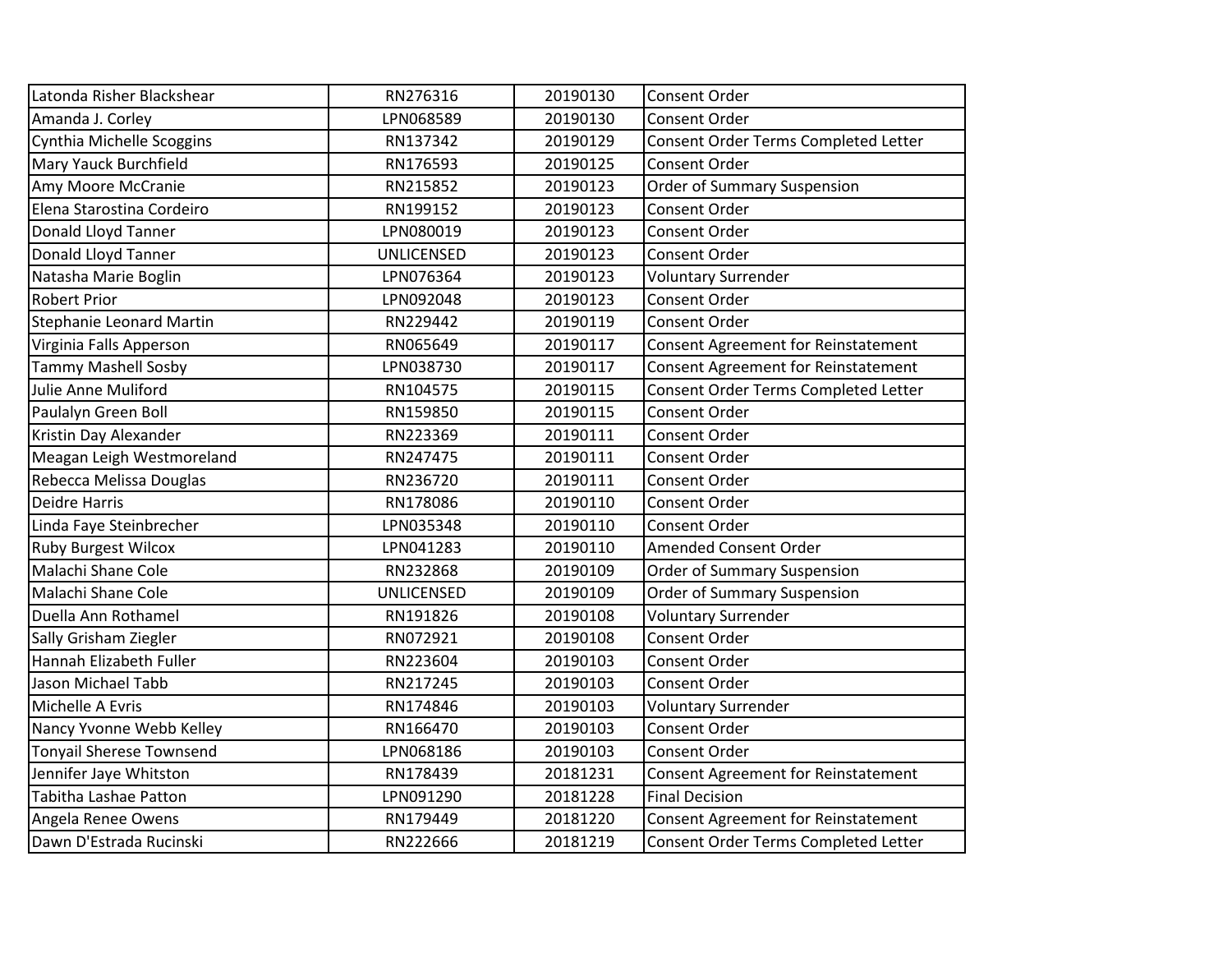| RN220706  | 20181219 | Consent Order Terms Completed Letter |
|-----------|----------|--------------------------------------|
| RN265025  | 20181218 | Consent Order                        |
| RN168144  | 20181218 | <b>Consent Order</b>                 |
| LPN072814 | 20181218 | <b>Consent Order</b>                 |
| RN258294  | 20181217 | <b>Consent Order</b>                 |
| RN129824  | 20181217 | Consent Order                        |
| RN263161  | 20181213 | <b>Consent Order</b>                 |
| RN093006  | 20181213 | <b>Voluntary Surrender</b>           |
| RN215833  | 20181213 | Consent Agreement for Reinstatement  |
| RN077347  | 20181213 | Consent Order                        |
| LPN084079 | 20181213 | Consent Order                        |
| LPN064835 | 20181213 | <b>Consent Order</b>                 |
| RN206891  | 20181212 | Consent Order Terms Completed Letter |
| RN116941  | 20181212 | Consent Order Terms Completed Letter |
| RN231057  | 20181206 | <b>Voluntary Surrender</b>           |
| RN196187  | 20181206 | <b>Consent Order</b>                 |
| LPN071827 | 20181206 | Consent Order                        |
| LPN072585 | 20181206 | <b>Voluntary Surrender</b>           |
| LPN071962 | 20181206 | <b>Consent Order</b>                 |
| LPN094643 | 20181206 | <b>Consent Order</b>                 |
| RN207829  | 20181204 | <b>Consent Order</b>                 |
| RN171257  | 20181204 | Consent Order                        |
| RN172743  | 20181204 | <b>Consent Order</b>                 |
| RN202214  | 20181130 | Order of Summary Suspension          |
| RN106482  | 20181130 | Order of Summary Suspension          |
| LPN041283 | 20181130 | <b>Consent Order</b>                 |
| RN247299  | 20181127 | Consent Order Terms Completed Letter |
| RN117510  | 20181127 | Consent Order Terms Completed Letter |
| RN238914  | 20181120 | Consent Order                        |
| RN125949  | 20181120 | <b>Voluntary Surrender</b>           |
| LPN097040 | 20181120 | <b>Consent Order</b>                 |
| RN128455  | 20181113 | Consent Order                        |
| RN266298  | 20181113 | <b>Consent Order</b>                 |
| RN271375  | 20181113 | <b>Consent Order</b>                 |
|           |          |                                      |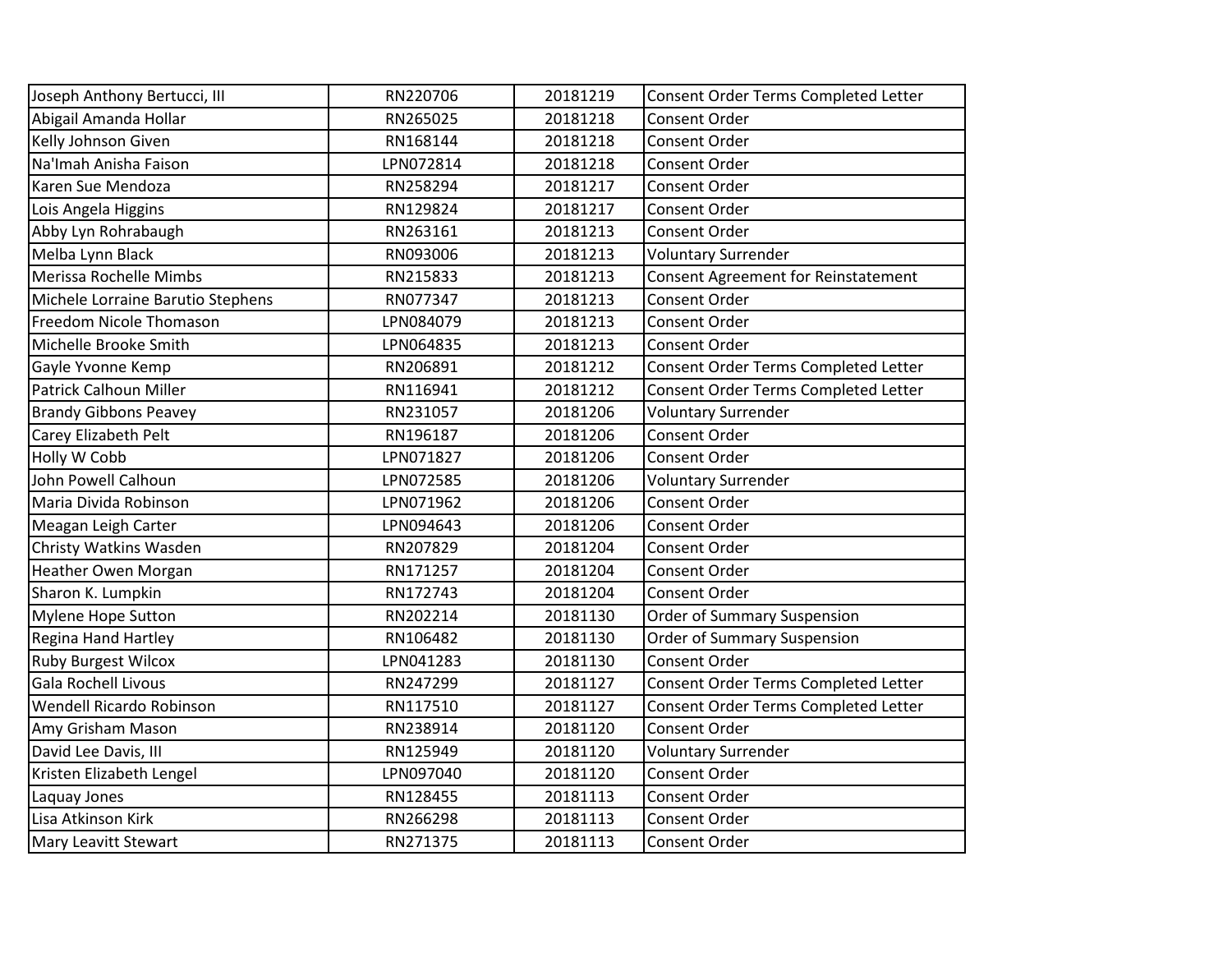| Shana-Kae Josephine Davis     | RN175675  | 20181113 | Consent Order                              |
|-------------------------------|-----------|----------|--------------------------------------------|
| <b>Gentry Connelly Mirick</b> | LPN080619 | 20181113 | Consent Order                              |
| Meredith Junkins Robinson     | LPN094034 | 20181113 | Consent Order                              |
| Meaghan Gatlin Sopata         | RN253560  | 20181109 | <b>Order of Summary Suspension</b>         |
| Harriet Amelia Haygood        | LPN062203 | 20181109 | <b>Final Decision</b>                      |
| Wendy Lynn Fowler             | RN140862  | 20181108 | Consent Order                              |
| Catricia Lynette Gwyn         | LPN077105 | 20181108 | Consent Order                              |
| Kacey Marie Maxwell Crawford  | LPN073600 | 20181108 | <b>Order of Summary Suspension</b>         |
| Debora Denee Crosby           | RN120551  | 20181106 | Consent Order                              |
| Destiny Joy Peshina           | RN247936  | 20181106 | <b>Voluntary Surrender</b>                 |
| Yolanda Anderson              | RN188579  | 20181106 | Consent Order Terms Completed Letter       |
| Amy Michele Fachini           | RN211847  | 20181105 | <b>Voluntary Surrender</b>                 |
| Julie Anne Muliford           | RN104575  | 20181105 | Consent Order                              |
| Pamela Davis                  | RN235536  | 20181105 | Consent Order                              |
| <b>Brian Steven Allen</b>     | RN155165  | 20181031 | <b>Voluntary Surrender</b>                 |
| <b>Matthew Douglas Moore</b>  | RN266385  | 20181031 | Consent Order                              |
| <b>Shannon Kelly Moore</b>    | RN249079  | 20181031 | <b>Final Decision</b>                      |
| Amy Grisham Mason             | RN238914  | 20181030 | Consent Order                              |
| Iisha Michelle Rosario        | RN164812  | 20181030 | Consent Order                              |
| Kim L. Glenn-Wright           | RN182968  | 20181030 | Consent Order                              |
| Diane Mary Aguilar            | LPN067934 | 20181030 | Consent Order                              |
| Amanda Kay Faulkinberry       | RN197889  | 20181029 | Consent Order Terms Completed Letter       |
| David Michael Redd            | RN251755  | 20181029 | Consent Order                              |
| Denise Irene Houck            | RN210513  | 20181029 | Consent Order                              |
| Diana Mae Slaughter           | RN221950  | 20181029 | Consent Order                              |
| Kelli Nicole Bridgman         | RN164274  | 20181029 | Consent Order                              |
| Lindsay Rae Hauck             | RN282033  | 20181029 | Consent Agreement for Licensure            |
| Lori Ann Jagniecki            | RN266787  | 20181029 | <b>Voluntary Surrender</b>                 |
| Stephanie Brooke Griffin      | RN210465  | 20181029 | Consent Order Terms Completed Letter       |
| Peggy Michelle Foskey         | LPN051888 | 20181029 | Consent Order Terms Completed Letter       |
| Peggy Joyce Moore             | RN121031  | 20181026 | Consent Order Terms Completed Letter       |
| Runa Laila Choudhury          | LPN094289 | 20181026 | Consent Order Terms Completed Letter       |
| April Gayle Martin            | RN194379  | 20181023 | <b>Final Decision</b>                      |
| Shirley Kaye Scarlatti        | RN088578  | 20181022 | <b>Consent Agreement for Reinstatement</b> |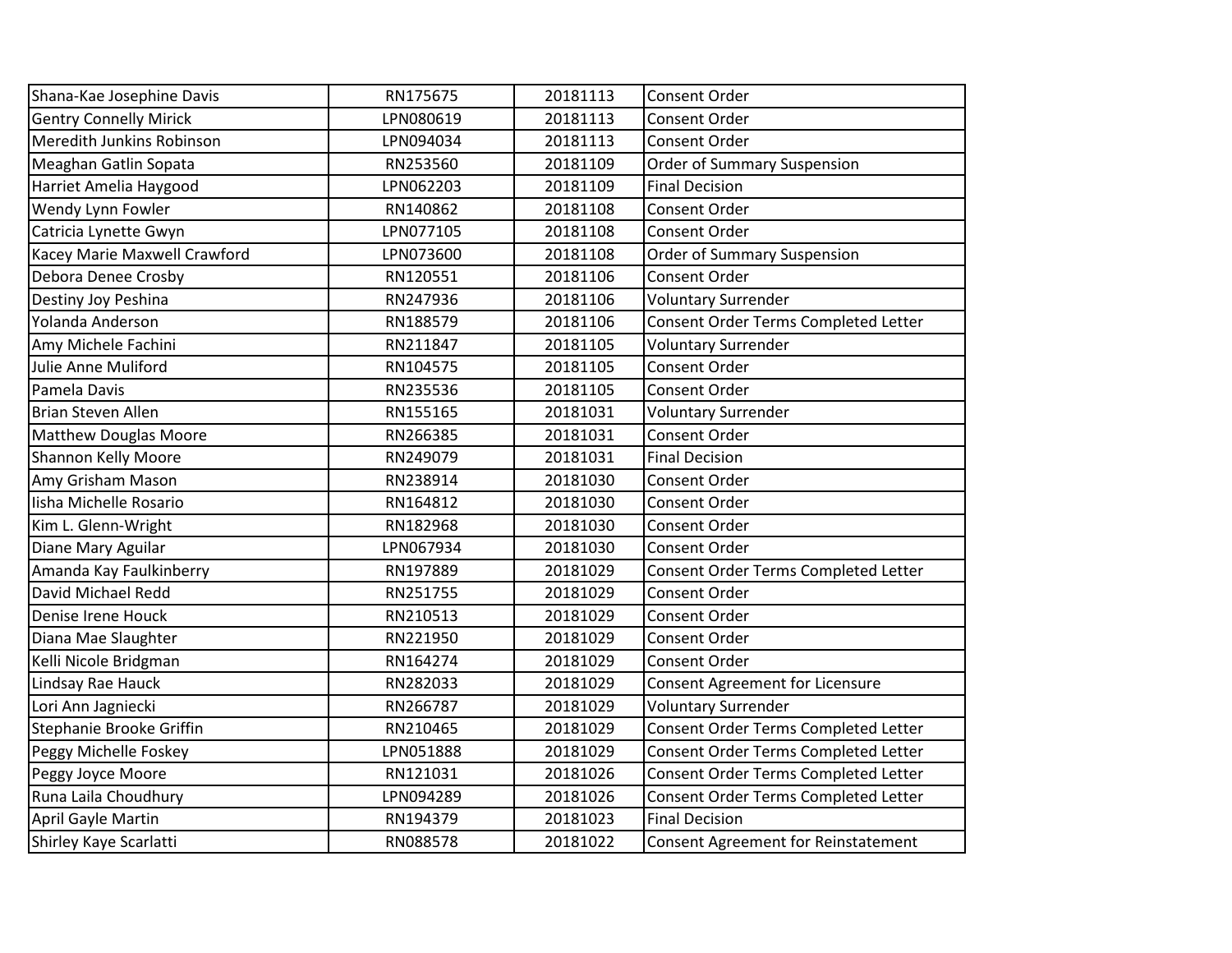| Christopher Leahy Hooton       | RN234481  | 20181018 | <b>Consent Order</b>                       |
|--------------------------------|-----------|----------|--------------------------------------------|
| Deborah Koren Rohrwasser       | RN273500  | 20181018 | Consent Order                              |
| John Willie Freeman, III       | RN163952  | 20181018 | <b>Consent Order</b>                       |
| LaShena Shondal Downton        | RN281879  | 20181018 | <b>Consent Order</b>                       |
| Mollie Jane Odum               | RN184079  | 20181018 | <b>Amended Consent Order</b>               |
| Jimmy Ray Hodges               | RN267402  | 20181015 | Consent Order                              |
| Michael Parker Gibson          | RN220662  | 20181015 | Consent Order                              |
| <b>Taren S Lazzari</b>         | RN124271  | 20181015 | <b>Consent Order</b>                       |
| Latasha Venice Love            | LPN062612 | 20181015 | Consent Agreement for Reinstatement        |
| Lynn Marie Davis               | RN251503  | 20181009 | <b>Consent Order</b>                       |
| Pattie Kaye Freschett          | RN122508  | 20181005 | <b>Order of Summary Suspension</b>         |
| <b>Wendy Denise Howard</b>     | RN198766  | 20181005 | Consent Order                              |
| <b>Deidre Harris</b>           | RN178086  | 20181004 | Order of Dismissal                         |
| <b>Doris Barfield Sirmons</b>  | RN210448  | 20181004 | <b>Final Decision</b>                      |
| Josalyn Janel Hall             | RN257438  | 20181004 | Consent Order Terms Completed Letter       |
| Lillie Kathryn Coggin          | RN262675  | 20181004 | Consent Order Terms Completed Letter       |
| Linda Faye Clark               | RN207862  | 20181004 | Consent Order Terms Completed Letter       |
| Lucy JoAnn Turner              | RN176512  | 20181004 | Order of Summary Suspension                |
| Dawn Marie Guinn               | LPN078667 | 20181004 | <b>Voluntary Surrender</b>                 |
| Myrtha Abraham-Limprevil       | LPN075421 | 20181004 | Consent Order Terms Completed Letter       |
| Tameka V Wright                | LPN080869 | 20181004 | <b>Final Decision</b>                      |
| Gina Sauls Morgan              | RN142130  | 20181001 | <b>Consent Agreement for Reinstatement</b> |
| Lavance Kevin Hurt             | RN154104  | 20181001 | Consent Order                              |
| Patrick Calhoun Miller         | RN116941  | 20181001 | <b>Consent Order</b>                       |
| Sarita Nikki Harris-Hackett    | RN192201  | 20181001 | <b>Consent Order</b>                       |
| Tessa Key Dixon                | RN244771  | 20181001 | Consent Order                              |
| Gena C. Bradfield              | RN186350  | 20180928 | <b>Voluntary Surrender</b>                 |
| Sheila Farr Stone              | RN106329  | 20180928 | Consent Order                              |
| <b>Robert Allen Morris</b>     | LPN059329 | 20180928 | <b>Final Decision</b>                      |
| Lynn Louise Fletcher           | RN281395  | 20180924 | <b>Consent Agreement for Licensure</b>     |
| <b>Charles Nelson Harris</b>   | LPN082444 | 20180924 | <b>Voluntary Surrender</b>                 |
| Martha Lynn Vance Jarvis       | RN068358  | 20180921 | Consent Order                              |
| <b>Melanie Elaine Thompson</b> | RN172330  | 20180921 | Consent Order                              |
| Christie Ann Little            | LPN085357 | 20180921 | <b>Consent Order</b>                       |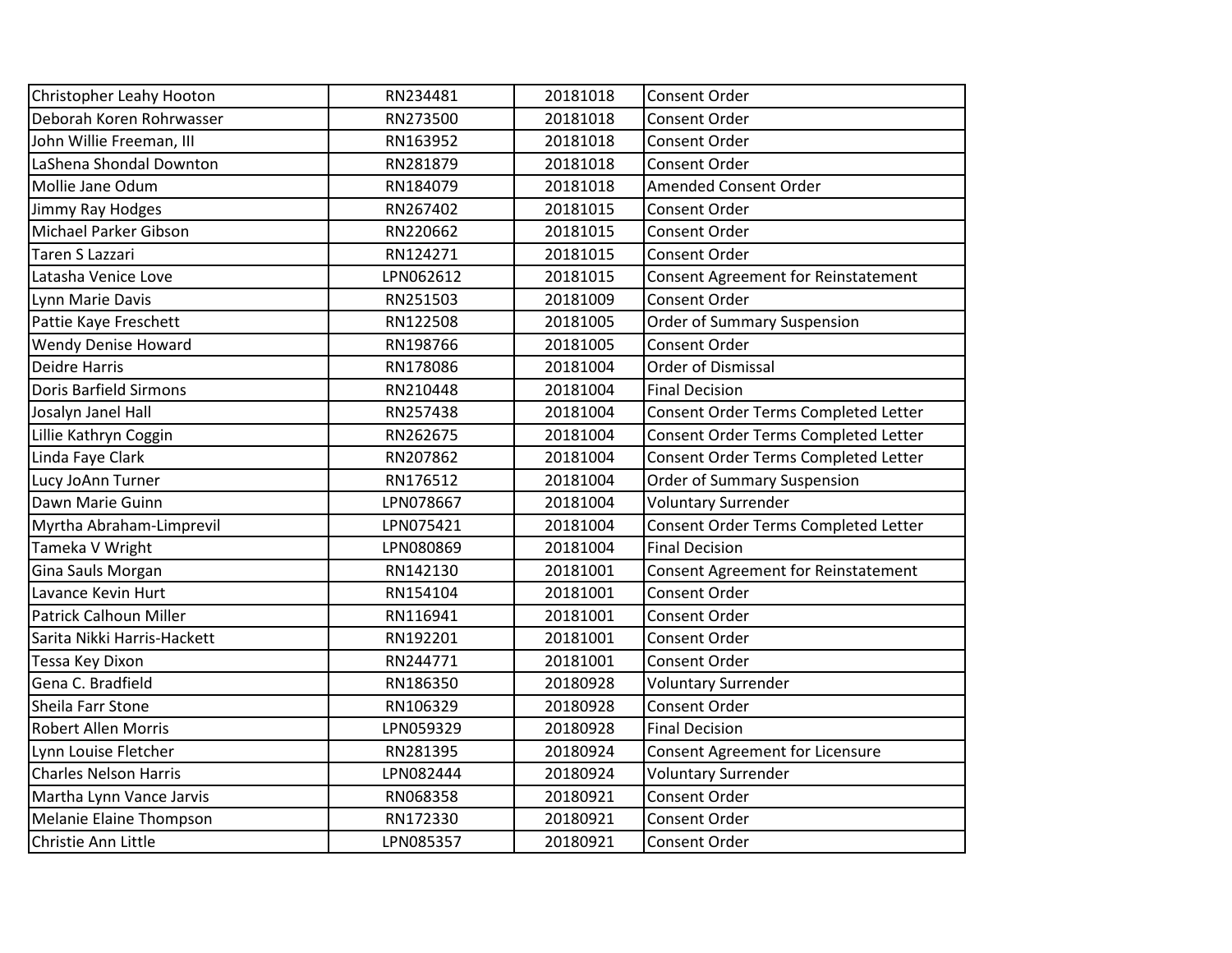| Crystal Conner Coleman        | LPN082949 | 20180921 | Consent Order                              |
|-------------------------------|-----------|----------|--------------------------------------------|
| <b>Brad Alan Oglesby</b>      | RN211256  | 20180914 | Consent Order Terms Completed Letter       |
| <b>Chelsea Nicole Valdes</b>  | RN249624  | 20180914 | Consent Order                              |
| Gayle Yvonne Kemp             | RN206891  | 20180914 | <b>Consent Order</b>                       |
| Paul Dewayne Watson           | RN131066  | 20180914 | Consent Order Terms Completed Letter       |
| <b>Heather Marie Spradley</b> | LPN088628 | 20180914 | <b>Consent Agreement for Reinstatement</b> |
| Kayla Gabrielle Platt         | LPN088809 | 20180914 | Consent Order                              |
| Kayla Gabrielle Platt         | LPN088809 | 20180914 | Consent Order                              |
| Runa Laila Choudhury          | LPN094289 | 20180914 | <b>Consent Order</b>                       |
| Stephanie Nichole Cole        | LPN077001 | 20180914 | <b>Voluntary Surrender</b>                 |
| Aimee Denise Baker            | LPN085029 | 20180910 | <b>Consent Order</b>                       |
| <b>Deidre Harris</b>          | RN178086  | 20180906 | Notice of Hearing                          |
| Wendell Ricardo Robinson      | RN117510  | 20180906 | <b>Consent Agreement for Reinstatement</b> |
| Paul Robert Hadley            | RN198751  | 20180904 | Consent Order                              |
| <b>Holly Deanna Surrency</b>  | RN208194  | 20180830 | <b>Consent Order</b>                       |
| Lauren Beth Barthelmess       | RN208432  | 20180830 | Consent Order                              |
| Lisa Hocker Pipkin            | RN135264  | 20180830 | Consent Order Terms Completed Letter       |
| Lois Angela Higgins           | RN129824  | 20180830 | Order of Summary Suspension                |
| Lori Linn Shaw                | RN186288  | 20180830 | Consent Order Terms Completed Letter       |
| Michael Wilson Rearden, Jr    | RN181057  | 20180830 | <b>Consent Order</b>                       |
| <b>Nicole Renee Williams</b>  | RN190575  | 20180830 | Consent Order                              |
| Bridgette Ann Slike           | RN186901  | 20180824 | Consent Order                              |
| Carey Elizabeth Pelt          | RN196187  | 20180824 | Consent Order                              |
| Daphne Dawn Ragan             | RN127187  | 20180824 | Order of Summary Suspension                |
| Patricia Lynn Brunton         | RN060117  | 20180824 | <b>Consent Order</b>                       |
| Jennifer Marie Butler         | RN121419  | 20180820 | <b>Consent Order</b>                       |
| Myra Ann Thomas               | RN135044  | 20180820 | <b>Consent Order</b>                       |
| Natalie Kay Roark             | RN242151  | 20180820 | <b>Consent Order</b>                       |
| <b>Tamera Head Wilson</b>     | RN200629  | 20180820 | <b>Consent Order</b>                       |
| <b>Trevis Nicole Gullatt</b>  | RN210650  | 20180820 | Order of Dismissal                         |
| Zachary A Trocheck            | RN203701  | 20180820 | <b>Voluntary Surrender</b>                 |
| Jacquelyn Brooke Wade         | RN188507  | 20180815 | Consent Order Terms Completed Letter       |
| Jennifer Marie Collier        | RN234751  | 20180815 | Consent Order Terms Completed Letter       |
| Kasey Payne Thrasher          | RN239508  | 20180815 | Consent Order Terms Completed Letter       |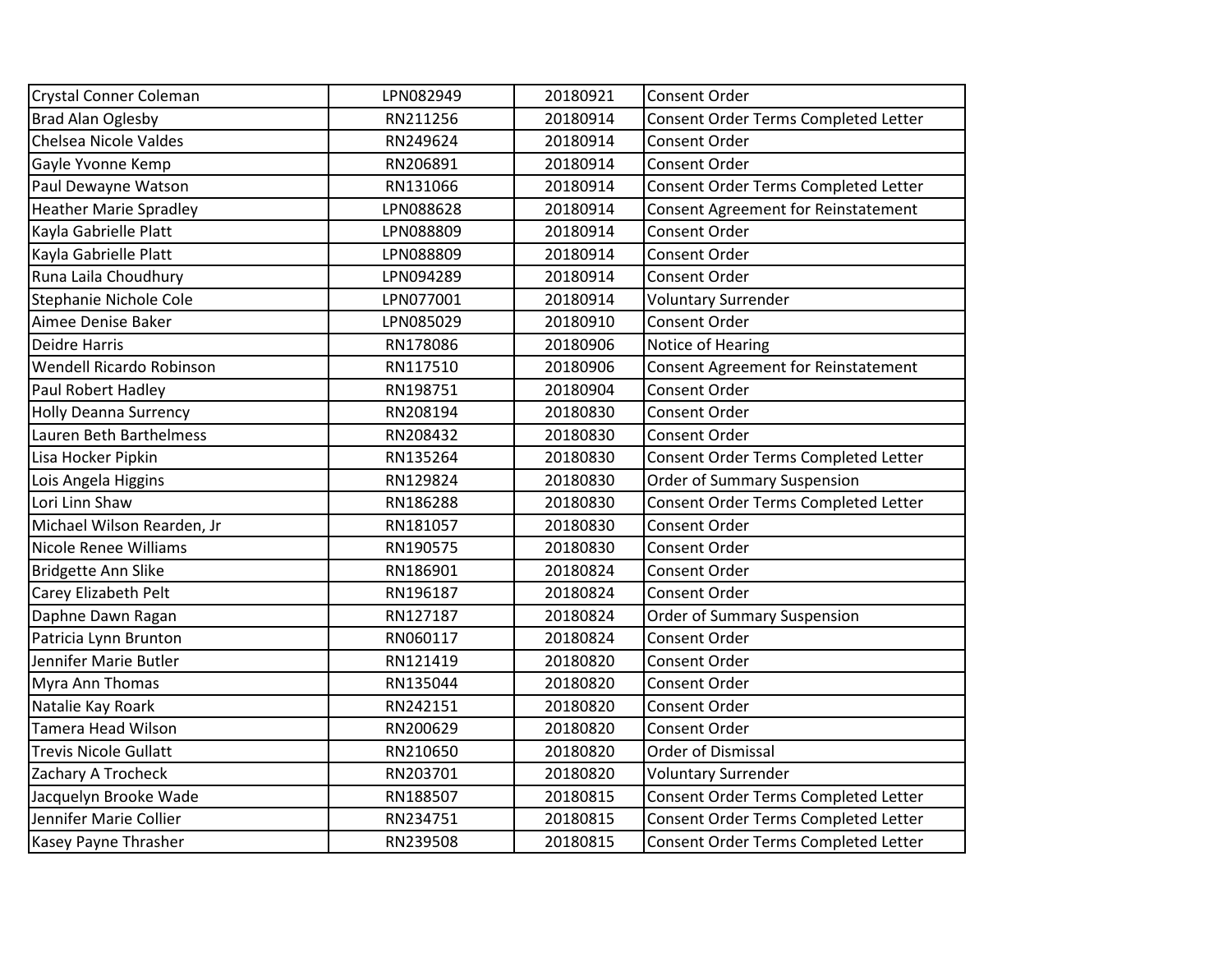| Clarance Spears, Jr.         | RN157379  | 20180813 | <b>Consent Order</b>                       |
|------------------------------|-----------|----------|--------------------------------------------|
| Dedra Machelle Baitis        | RN219220  | 20180813 | <b>Consent Order</b>                       |
| Lillie Kathryn Coggin        | RN262675  | 20180813 | <b>Consent Order</b>                       |
| Nicole Monique Woods         | RN280532  | 20180813 | Consent Agreement for Licensure            |
| <b>Taran Janay Stringer</b>  | RN260593  | 20180813 | Consent Order                              |
| Yolanda Anderson             | RN188579  | 20180813 | Consent Order                              |
| Sheila Renee Davis           | LPN074851 | 20180813 | Consent Agreement for Reinstatement        |
| Lauren Sheree Hopper         | RN203065  | 20180809 | <b>Final Decision</b>                      |
| Sabrina Kay Jackson          | RN244588  | 20180809 | <b>Final Decision</b>                      |
| Paza Mitchell Pringle        | LPN094413 | 20180809 | <b>Final Decision</b>                      |
| Jason Ronald Hughes          | RN177317  | 20180806 | Consent Order                              |
| Leon Williams, Jr.           | RN167663  | 20180806 | Consent Order Terms Completed Letter       |
| Vallorie D Turner Butler     | RN057984  | 20180806 | <b>Voluntary Surrender</b>                 |
| Amanda Christine Harrah      | RN238835  | 20180802 | Order of Summary Suspension                |
| <b>Wendy Denise Howard</b>   | RN198766  | 20180802 | Order of Summary Suspension                |
| Jason E Muder                | LPN065395 | 20180802 | Consent Order                              |
| Jennifer Reynolds Burdett    | RN213016  | 20180730 | Consent Order                              |
| Jennifer Reynolds Burdett    | RN213016  | 20180730 | <b>Final Decision</b>                      |
| Virginia Dianne Lampkin      | LPN042618 | 20180730 | <b>Final Decision</b>                      |
| Jackie LaDean Newman         | RN219270  | 20180727 | Consent Agreement for Reinstatement        |
| Jasmine Lachae Clark         | RN208357  | 20180727 | <b>Final Decision</b>                      |
| Marva Ann McKenzie           | LPN081142 | 20180727 | <b>Consent Agreement for Reinstatement</b> |
| Charlotte Maja Wright        | RN221251  | 20180726 | Consent Order Terms Completed Letter       |
| <b>Trevis Nicole Gullatt</b> | RN210650  | 20180726 | Notice of Hearing                          |
| Danielle Cantafio            | LPN080409 | 20180726 | Consent Order Terms Completed Letter       |
| Sara Elizabeth Joiner Smith  | LPN074837 | 20180726 | <b>Final Decision</b>                      |
| Walter Kevin Gibson          | LPN077545 | 20180726 | Consent Order Terms Completed Letter       |
| Anna May Johns               | RN144109  | 20180724 | <b>Final Decision</b>                      |
| Sara Jessica Hughes          | LPN085968 | 20180723 | Consent Agreement for Reinstatement        |
| Dawn D'Estrada Rucinski      | RN222666  | 20180720 | <b>Consent Order</b>                       |
| Sara Whitney Reyes           | RN232831  | 20180720 | Consent Order                              |
| John Michael Hoffman         | RN242694  | 20180719 | Consent Order                              |
| Linda Faye Clark             | RN207862  | 20180719 | <b>Consent Order</b>                       |
| Peggy Joyce Moore            | RN121031  | 20180719 | <b>Consent Order</b>                       |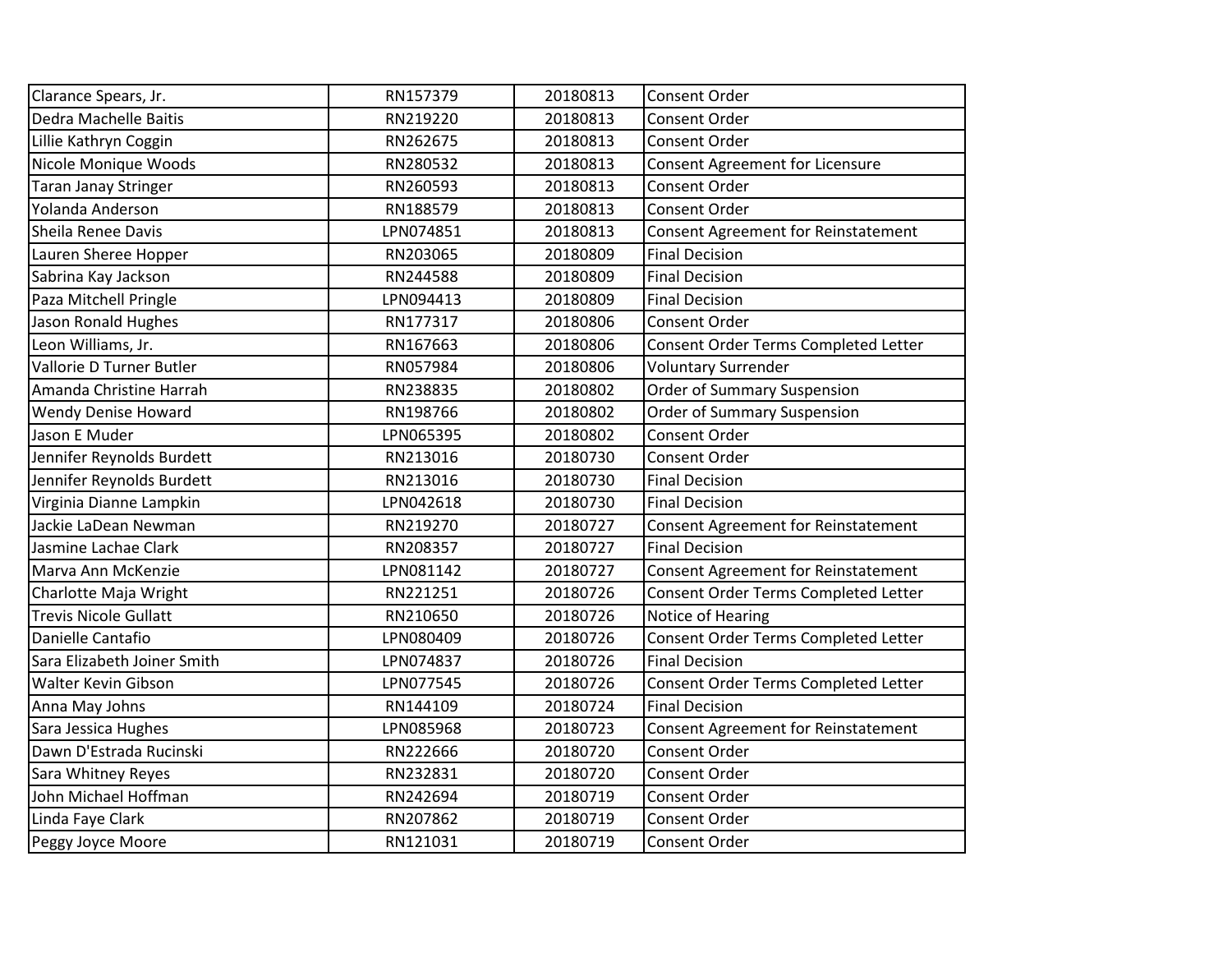| Sarah Lynn Koonce             | RN273947  | 20180719 | <b>Voluntary Surrender</b>                 |
|-------------------------------|-----------|----------|--------------------------------------------|
| Amy Kathryn Snyder            | RN197550  | 20180716 | Consent Order                              |
| Erin Pak Kang                 | RN246281  | 20180716 | Consent Order                              |
| Misty Flynn Zizzamia          | RN227453  | 20180716 | <b>Consent Order</b>                       |
| Kimberly D. Blackburn         | LPN055418 | 20180716 | <b>Voluntary Surrender</b>                 |
| <b>Tressa Elizabeth Brown</b> | LPN077957 | 20180716 | <b>Consent Agreement for Reinstatement</b> |
| Barbara Danielle McDonald     | RN209468  | 20180709 | <b>Final Decision</b>                      |
| Rebecca Ann Fowler            | LPN067760 | 20180706 | Notice of Hearing                          |
| Jonathan Richard Hardy        | RN127658  | 20180702 | <b>Final Decision</b>                      |
| Anna Winkler Rainey           | RN222950  | 20180627 | <b>Order of Summary Suspension</b>         |
| Sylvia Dianne Huron           | RN152748  | 20180627 | Consent Order                              |
| April Angela Turner           | LPN091766 | 20180627 | Notice of Hearing                          |
| Mary Alice Cunningham         | LPN035365 | 20180627 | Consent Order                              |
| Amy Marie Armstrong           | RN136534  | 20180625 | Consent Order Terms Completed Letter       |
| Deborah Ann Reed              | RN102945  | 20180625 | Consent Order Terms Completed Letter       |
| Donald John Lavigne           | RN185608  | 20180625 | Consent Order Terms Completed Letter       |
| <b>Heather Hull Hartley</b>   | RN199933  | 20180625 | Consent Order Terms Completed Letter       |
| Kenneth James Schmoll         | RN197250  | 20180625 | Consent Order Terms Completed Letter       |
| Kimberly Ann Smith Ingram     | RN204452  | 20180625 | Consent Order Terms Completed Letter       |
| Susan Marie Futvoye Daneker   | RN108597  | 20180625 | Consent Order Terms Completed Letter       |
| Lydia Anne Lee                | LPN053545 | 20180625 | Consent Order Terms Completed Letter       |
| Alice L Tolbert-Jefferson     | RN109402  | 20180622 | Consent Order                              |
| <b>Andrew Curtis Holloway</b> | RN162463  | 20180622 | Consent Order                              |
| Cheryl Ann Nagel Brown        | RN091391  | 20180622 | <b>Voluntary Surrender</b>                 |
| Gena C. Bradfield             | RN186350  | 20180622 | <b>Consent Order</b>                       |
| Meaghan Gatlin Sopata         | RN253560  | 20180622 | <b>Consent Order</b>                       |
| Patricia Katherine May        | RN249249  | 20180622 | Consent Order                              |
| Myrtha Abraham-Limprevil      | LPN075421 | 20180622 | <b>Consent Agreement for Reinstatement</b> |
| <b>Deseree Marie Stubbs</b>   | LPN059350 | 20180620 | <b>Final Decision</b>                      |
| Kendra Lacy Garrett           | LPN085338 | 20180619 | <b>Consent Order</b>                       |
| Adellaide Olive Shyngle       | RN274753  | 20180617 | Consent Order Terms Completed Letter       |
| Dovie Merrie Lowery           | RN178600  | 20180613 | <b>Consent Agreement for Reinstatement</b> |
| Josalyn Janel Hall            | RN257438  | 20180613 | Consent Order                              |
| Maia Burke Worley             | RN189260  | 20180613 | Consent Order                              |
|                               |           |          |                                            |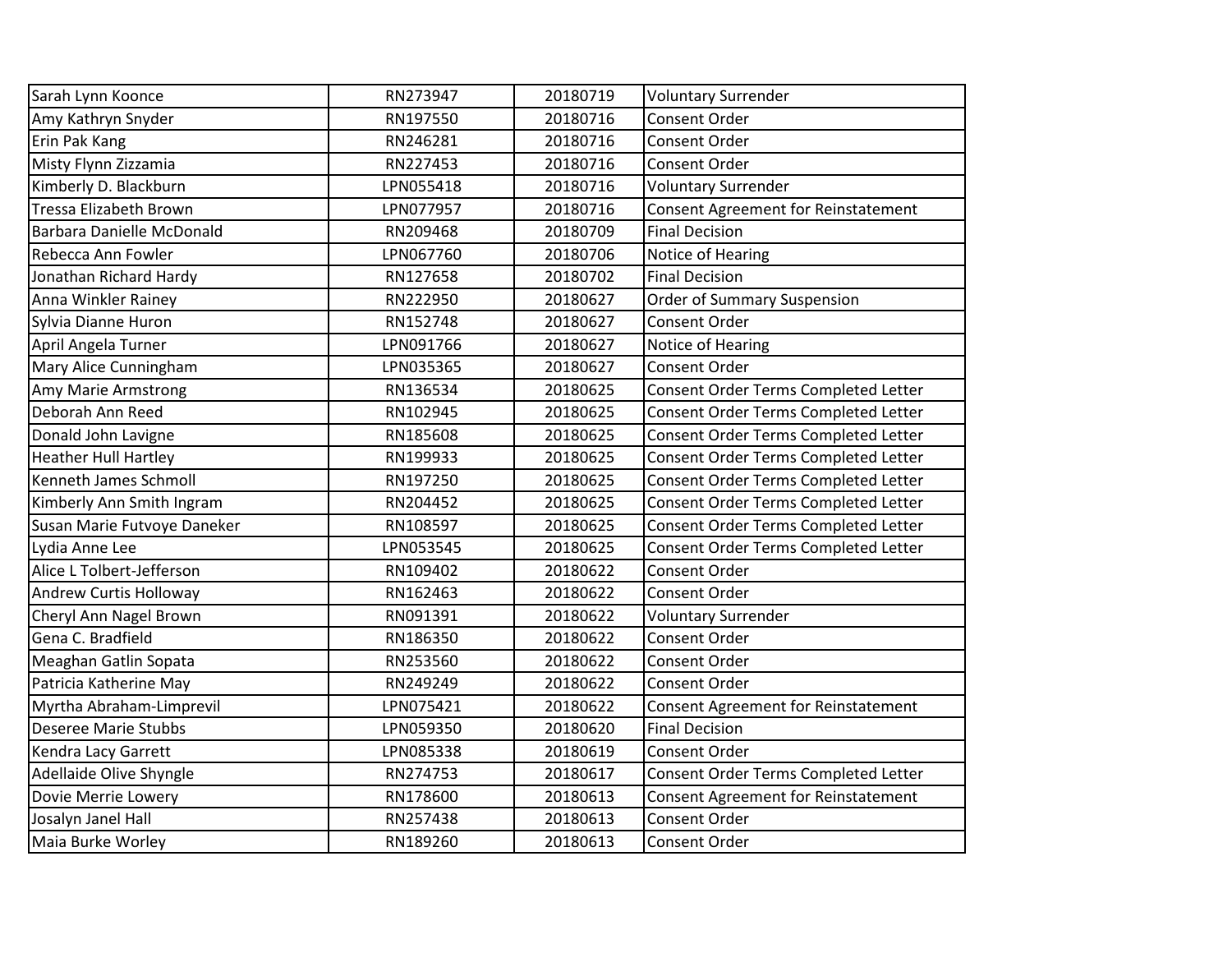| Stephanie Elena Jones          | RN236435  | 20180613 | <b>Consent Order</b>                       |
|--------------------------------|-----------|----------|--------------------------------------------|
| Carrie Mills Cobb              | RN239991  | 20180611 | Consent Order                              |
| Matthew William Massee         | RN223685  | 20180611 | Consent Order                              |
| <b>Traci B Gantt</b>           | RN134874  | 20180611 | <b>Final Decision</b>                      |
| Jessica Bruning                | LPN069145 | 20180611 | <b>Consent Order</b>                       |
| Aimee Lynne Johnson-Mosley     | LPN065078 | 20180607 | <b>Consent Agreement for Reinstatement</b> |
| Natasha Alnita Lambright       | RN174150  | 20180601 | <b>Final Decision</b>                      |
| Gloria J Dandridge             | LPN035852 | 20180601 | <b>Final Decision</b>                      |
| Kimberly Danielle Stanley      | LPN079129 | 20180601 | <b>Final Decision</b>                      |
| Charlotte Maja Wright          | RN221251  | 20180530 | <b>Consent Order</b>                       |
| <b>Clarice Jeanine Kinsley</b> | RN170355  | 20180530 | Consent Order                              |
| Jennifer Murphree Prine        | RN144833  | 20180530 | Consent Order                              |
| Jesus Miguel Castro            | RN145252  | 20180530 | Consent Order                              |
| Ann Marie Peck                 | RN134282  | 20180525 | <b>Order Terminating Probation</b>         |
| John Willie Freeman, III       | RN163952  | 20180525 | <b>Final Decision</b>                      |
| Maria Lynn LeCompte            | RN176801  | 20180525 | <b>Final Decision</b>                      |
| Sanea Danielle Solomon         | RN118727  | 20180525 | <b>Order Terminating Probation</b>         |
| Pamela Marie Sumner            | LPN060233 | 20180525 | <b>Final Decision</b>                      |
| Angel Lashana Gladden          | RN165456  | 20180524 | Consent Order Terms Completed Letter       |
| <b>Emily Carol Hightower</b>   | RN219840  | 20180521 | <b>Final Decision</b>                      |
| <b>Tamera Head Wilson</b>      | RN200629  | 20180518 | Consent Order                              |
| Kristi Nicole Kimbler          | RN183846  | 20180517 | Consent Order                              |
| Louise Villane Waldhauer       | RN085484  | 20180517 | <b>Consent Order</b>                       |
| Maurice Ladson                 | RN202157  | 20180517 | <b>Voluntary Surrender</b>                 |
| Charlee Ann Klein              | RN203616  | 20180510 | <b>Amended Consent Order</b>               |
| Jennifer Marie Collier         | RN234751  | 20180510 | <b>Consent Order</b>                       |
| Mary Shellie Drake             | LPN063415 | 20180510 | Consent Order                              |
| John Douglas Jiles, Jr.        | RN208805  | 20180507 | <b>Voluntary Surrender</b>                 |
| Judson Burrell Pinson          | RN212490  | 20180425 | <b>Voluntary Surrender</b>                 |
| Lori Linn Shaw                 | RN186288  | 20180425 | Consent Order                              |
| Jennifer Cochran Ellerbee      | RN144845  | 20180420 | <b>Order Terminating Probation</b>         |
| Susan Delight Boughton         | RN263086  | 20180420 | <b>Voluntary Surrender</b>                 |
| Jill Ellen Prescott            | RN072739  | 20180419 | Consent Order Terms Completed Letter       |
| Kimberly Anglin Frank          | RN117270  | 20180419 | Consent Order Terms Completed Letter       |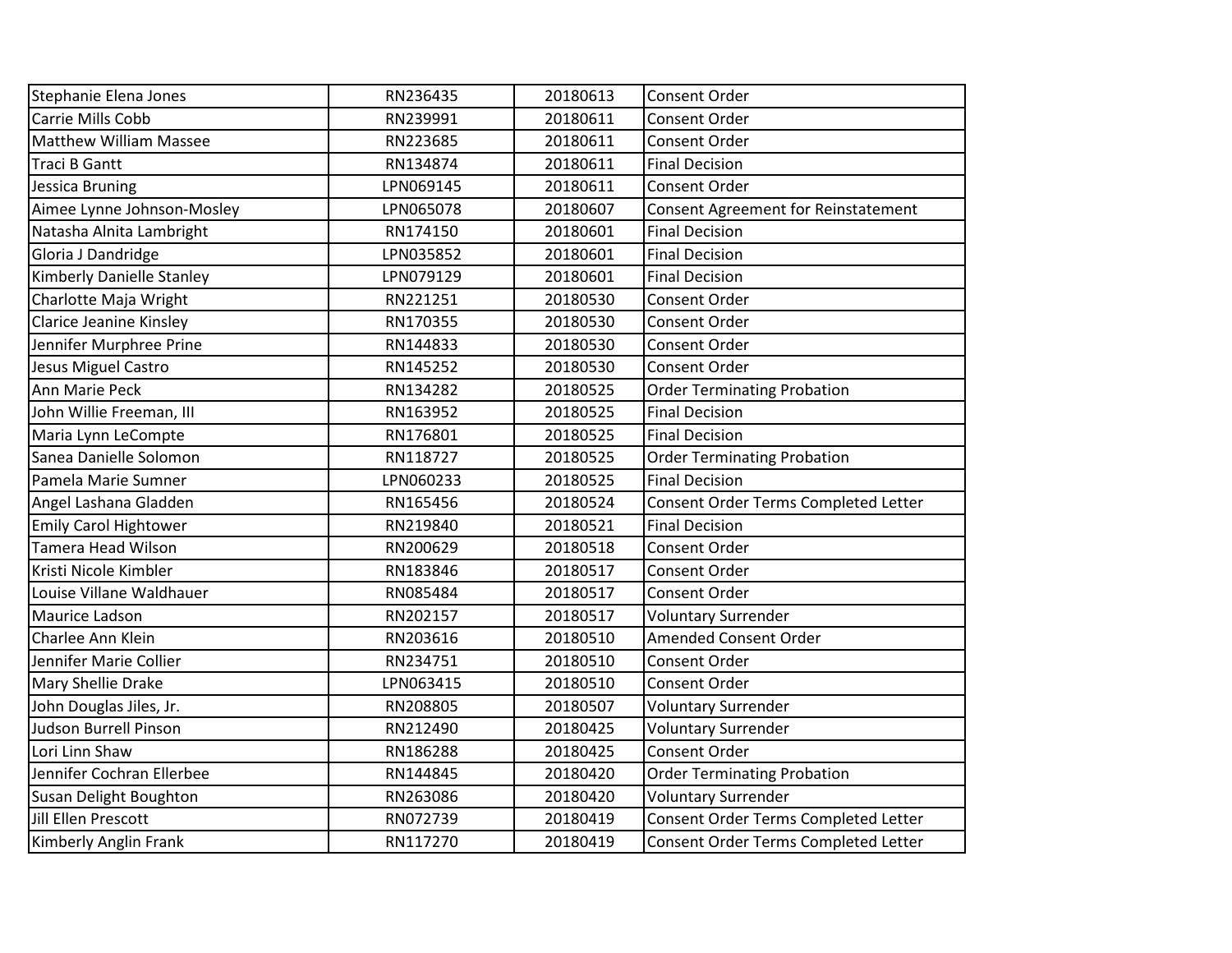| Rhonda Gail Copeland Love      | RN097276  | 20180419 | Consent Order Terms Completed Letter       |
|--------------------------------|-----------|----------|--------------------------------------------|
| <b>Candace Yvette Mallory</b>  | LPN075834 | 20180418 | Consent Order                              |
| Cynthia Paige Burden           | LPN074431 | 20180418 | <b>Final Decision</b>                      |
| Jeanelle Lynn Brinkley         | RN266284  | 20180413 | Consent Order                              |
| Melanie Elaine Davis Brown     | RN117971  |          |                                            |
|                                |           | 20180413 | <b>Voluntary Surrender</b>                 |
| Shauntay R. Smith              | RN250475  | 20180413 | Order of Summary Suspension                |
| Shari Angelena Young           | RN191518  | 20180412 | <b>Consent Agreement for Reinstatement</b> |
| <b>Matthew Thomas McIlwain</b> | RN235298  | 20180411 | Consent Order                              |
| Natasha Alnita Lambright       | RN174150  | 20180411 | Notice of Hearing                          |
| Paige E Lott                   | RN232093  | 20180411 | Consent Order                              |
| <b>Tscharner Wilson</b>        | RN125329  | 20180411 | Consent Order                              |
| Crystal Lafonde Williams       | LPN081456 | 20180411 | <b>Consent Order</b>                       |
| Danielle Cantafio              | LPN080409 | 20180411 | Consent Order                              |
| Jenna Marie Layfield Peek      | LPN081210 | 20180405 | <b>Final Decision</b>                      |
| Rebecca Joy Belote             | RN239701  | 20180330 | Consent Order                              |
| Sheila Yvonne Graham Forehand  | RN112401  | 20180330 | Consent Order                              |
| Kasey Payne Thrasher           | RN239508  | 20180322 | <b>Consent Order</b>                       |
| Rebecca Anne Harrington        | RN124888  | 20180322 | Consent Order                              |
| Amy Ruth Mason                 | RN155460  | 20180316 | Consent Order                              |
| Mikell Byron Dodd              | RN112294  | 20180316 | Consent Order                              |
| Lisa Renee Bohannon            | RN123725  | 20180315 | <b>Final Decision</b>                      |
| Timmy O Williams               | RN168839  | 20180312 | Consent Order                              |
| Taren S Lazzari                | RN124271  | 20180309 | Order of Summary Suspension                |
| Amy Renee Davis                | RN163728  | 20180305 | <b>Final Decision</b>                      |
| Jennifer Nichole Hiser         | RN268693  | 20180302 | Consent Order                              |
| Elena Starostina Cordeiro      | RN199152  | 20180226 | Consent Order                              |
| <b>Otis David Mann</b>         | RN176696  | 20180226 | <b>Consent Order</b>                       |
| Tabitha P Wright               | RN252708  | 20180226 | Consent Order                              |
| Venita Burnam Roberts          | RN102405  | 20180226 | Consent Order                              |
| Phillip Walter Garner          | RN097400  | 20180221 | Consent Order Terms Completed Letter       |
| Mary Lynn Harrison             | RN102070  | 20180212 | Consent Order                              |
| Thelma Lynn Nelson             | RN130134  | 20180212 | Consent Order                              |
| Mundee Renee Stansberry        | RN155341  | 20180208 | Order of Summary Suspension                |
| Laurie Amanda McCoury          | LPN055427 | 20180206 | <b>Final Decision</b>                      |
|                                |           |          |                                            |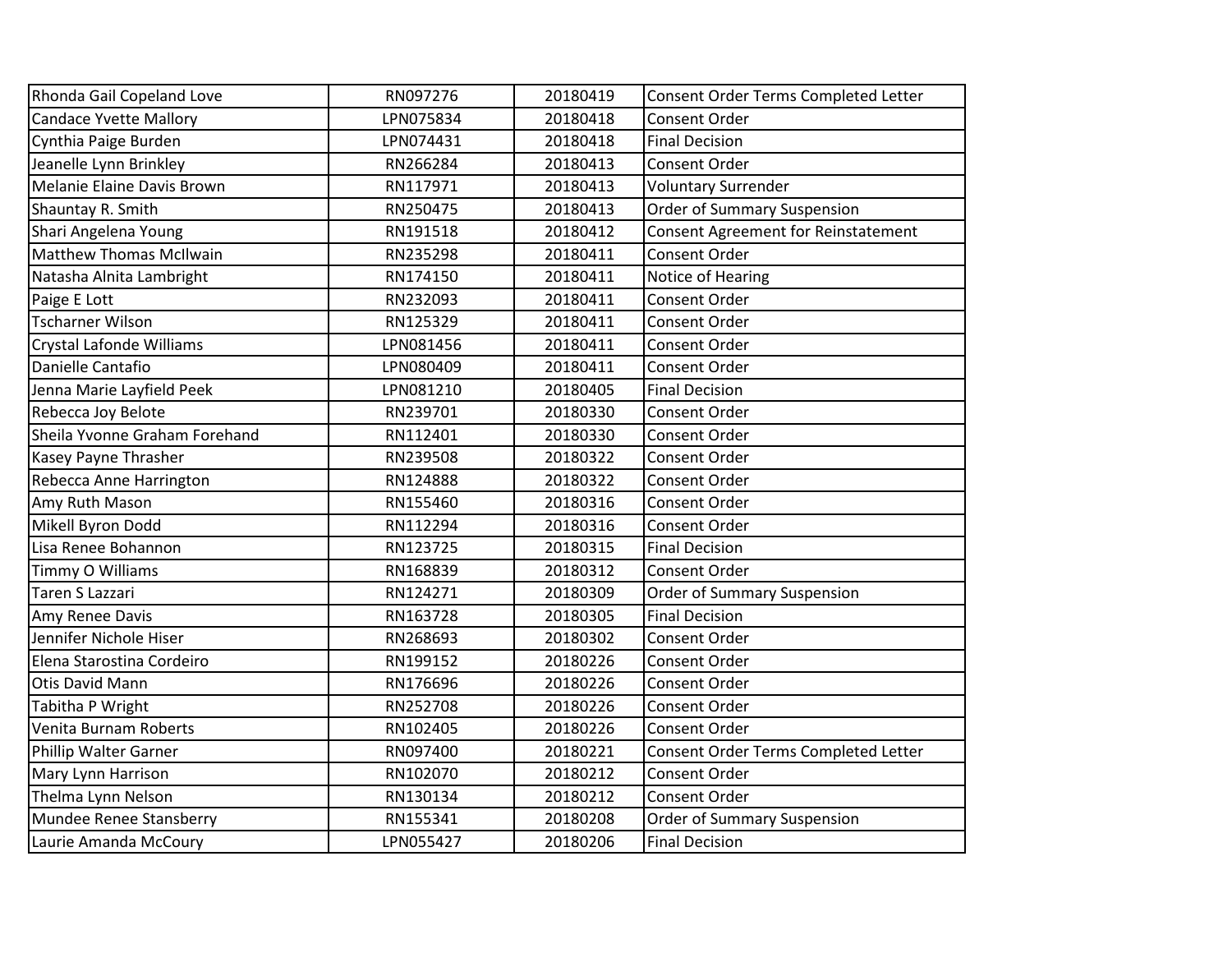| Laura Brooke Giddens         | LPN085056 | 20180205 | Consent Agreement for Reinstatement        |
|------------------------------|-----------|----------|--------------------------------------------|
| Benjamin Ellis Sexton        | RN192905  | 20180129 | Consent Order                              |
| Jennifer Harrison Grogan     | RN187209  | 20180125 | <b>Consent Order</b>                       |
| Susan Marie McDaniel         | RN054426  | 20180125 | <b>Consent Order</b>                       |
| Valora Dionne Flukers        | RN166090  | 20180125 | Consent Agreement for Reinstatement        |
| Kelly Anne Bailey            | LPN073426 | 20180125 | Consent Order                              |
| Adellaide Olive Shyngle      | RN274753  | 20180111 | Consent Agreement for Licensure            |
| Rebecca Anne Huggins         | RN176590  | 20180108 | <b>Consent Agreement for Reinstatement</b> |
| Valerie Anne Moffett         | LPN065798 | 20180105 | <b>Consent Order</b>                       |
| Connie Humble                | RN129774  | 20180102 | <b>Consent Order</b>                       |
| Karen Lynn Palmer            | RN160740  | 20180102 | Consent Order                              |
| Theresa Yvonne Dillard       | RN235607  | 20171222 | Consent Order Terms Completed Letter       |
| <b>Colleen Anne Haynes</b>   | RN140102  | 20171221 | Consent Order Terms Completed Letter       |
| William E. Deal              | RN173619  | 20171221 | Consent Order Terms Completed Letter       |
| Debbie L Hill                | LPN060492 | 20171221 | Consent Order Terms Completed Letter       |
| Michelena Dene Riemersma     | LPN081350 | 20171221 | Consent Order Terms Completed Letter       |
| Marijane Abeyta              | RN194923  | 20171219 | <b>Order Terminating Probation</b>         |
| Chamie Stewart Jones         | RN240438  | 20171218 | Consent Order                              |
| Danny Lee Burns              | RN181780  | 20171218 | <b>Final Decision</b>                      |
| Meaghan Gatlin Sopata        | RN253560  | 20171218 | <b>Final Decision</b>                      |
| Melissa Campbell Fourman     | RN251864  | 20171218 | Consent Order                              |
| Mandy Finch Buffo            | RN211540  | 20171214 | Consent Order                              |
| <b>Robert Arzeno Morsut</b>  | RN194011  | 20171214 | Consent Order                              |
| Jessica Massengill Rhodes    | RN213498  | 20171207 | <b>Consent Order</b>                       |
| Patricia Louise Olszowka     | RN265411  | 20171207 | <b>Consent Order</b>                       |
| Wilhemina A. Boadi-Ihenyen   | RN250854  | 20171207 | Consent Order                              |
| <b>Frances Marian Dabney</b> | RN189246  | 20171206 | <b>Order of Summary Suspension</b>         |
| Brittany C. Steelman         | RN147012  | 20171127 | Consent Order Terms Completed Letter       |
| Vanessa Emily Wright         | RN214792  | 20171127 | Consent Order                              |
| Nicole Michelle Smith        | RN156452  | 20171122 | <b>Consent Order</b>                       |
| William Ray Elmore           | RN169582  | 20171122 | Consent Order                              |
| Olayinka Mulikat Sangoyomi   | RN234918  | 20171120 | Consent Agreement for Reinstatement        |
| <b>Heather Marie Kieon</b>   | RN154364  | 20171115 | Consent Order                              |
| Rhonda Gail Copeland Love    | RN097276  | 20171115 | <b>Consent Order</b>                       |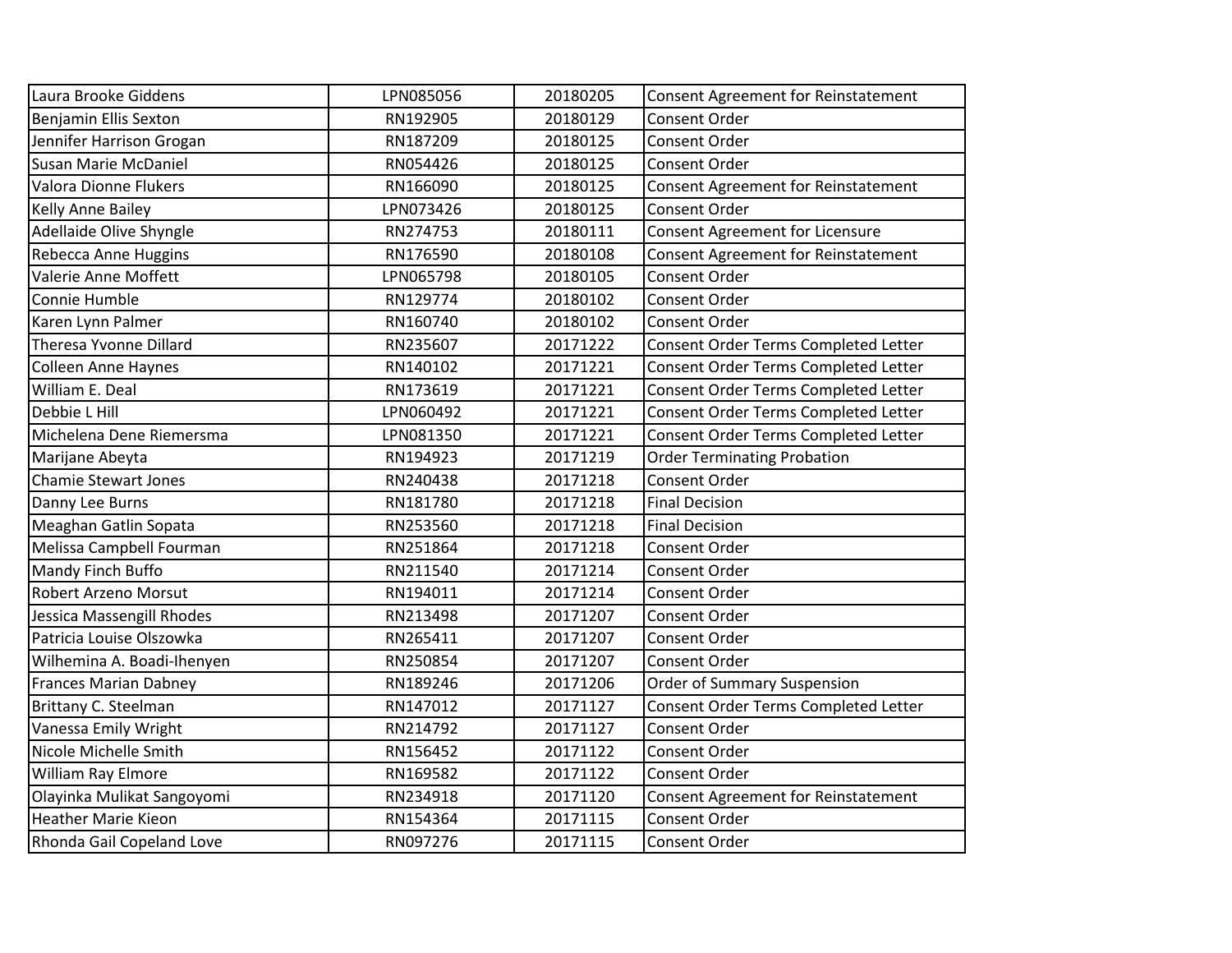| <b>Abby Michelle Harris</b>       | LPN085133 | 20171115 | Consent Order                              |
|-----------------------------------|-----------|----------|--------------------------------------------|
| Edith M Page                      | RN096557  | 20171114 | <b>Final Decision</b>                      |
| Leigh Hamilton                    | RN164352  | 20171114 | Consent Order                              |
| Valarie Dawn Muse Goodwin         | RN085205  | 20171114 | Amended Consent Order                      |
| Dolores Ann DeMent Elinburg       | RN134361  | 20171107 | Consent Order                              |
| Corbett Ivey Hugo                 | RN214981  | 20171102 | <b>Consent Order</b>                       |
| <b>Holly Katherine Winchester</b> | RN231679  | 20171102 | Consent Order                              |
| Jaime Elissa Tillman Tessier      | RN167645  | 20171101 | <b>Consent Agreement for Reinstatement</b> |
| Alto Lee Johnson, III             | RN121767  | 20171027 | Consent Order                              |
| Amy Lee Smith                     | RN171984  | 20171027 | Consent Order Terms Completed Letter       |
| <b>Ashley Trawick Griffith</b>    | RN153964  | 20171027 | Consent Order Terms Completed Letter       |
| <b>Bryant Scott Summerour</b>     | RN223862  | 20171027 | Consent Order Terms Completed Letter       |
| <b>Matthew Dunsmuir Cawley</b>    | RN221627  | 20171027 | Consent Order Terms Completed Letter       |
| Sally Grisham Ziegler             | RN072921  | 20171027 | Consent Order                              |
| Sarah Frances Lear                | RN198996  | 20171027 | Consent Order Terms Completed Letter       |
| Shannon Lea Tyre                  | RN212747  | 20171027 | Consent Order Terms Completed Letter       |
| <b>Sharon Williams Faglier</b>    | RN060184  | 20171027 | Consent Order Terms Completed Letter       |
| Sherry T Evans                    | RN065047  | 20171027 | Consent Order Terms Completed Letter       |
| Theresa Yvonne Dillard            | RN235607  | 20171027 | <b>Consent Agreement for Reinstatement</b> |
| Jennie Lynn Whitten               | LPN062496 | 20171027 | Consent Order                              |
| <b>Ashley Haislet Tokos</b>       | RN251721  | 20171024 | Consent Order                              |
| Elena Starostina Cordeiro         | RN199152  | 20171024 | <b>Order of Summary Suspension</b>         |
| Margaret Belle DuPell             | RN231216  | 20171024 | Consent Order                              |
| Michael Parker Gibson             | RN220662  | 20171024 | Order of Summary Suspension                |
| Natasha Nicole Lane               | RN168501  | 20171024 | Consent Order                              |
| Ruthie Yvette Barton Murrill      | RN121937  | 20171024 | Consent Order                              |
| <b>Timothy Glen Settles</b>       | RN148836  | 20171024 | Order of Summary Suspension                |
| Dennis James Everett, Jr          | RN215379  | 20171019 | Consent Order                              |
| Elizabeth Marie Ogletree          | RN235363  | 20171019 | Consent Order                              |
| Cynthia Michelle Turner Shelton   | RN106525  | 20171017 | Consent Order                              |
| Mikell Byron Dodd                 | RN112294  | 20171011 | <b>Consent Agreement for Reinstatement</b> |
| <b>Heather Allison Morgan</b>     | RN147925  | 20171010 | Consent Agreement for Reinstatement        |
| Phyllis Deloise Dennis Jones      | LPN042603 | 20171010 | <b>Voluntary Surrender</b>                 |
| Sarah Ann Doan                    | RN140109  | 20170921 | <b>Consent Agreement for Reinstatement</b> |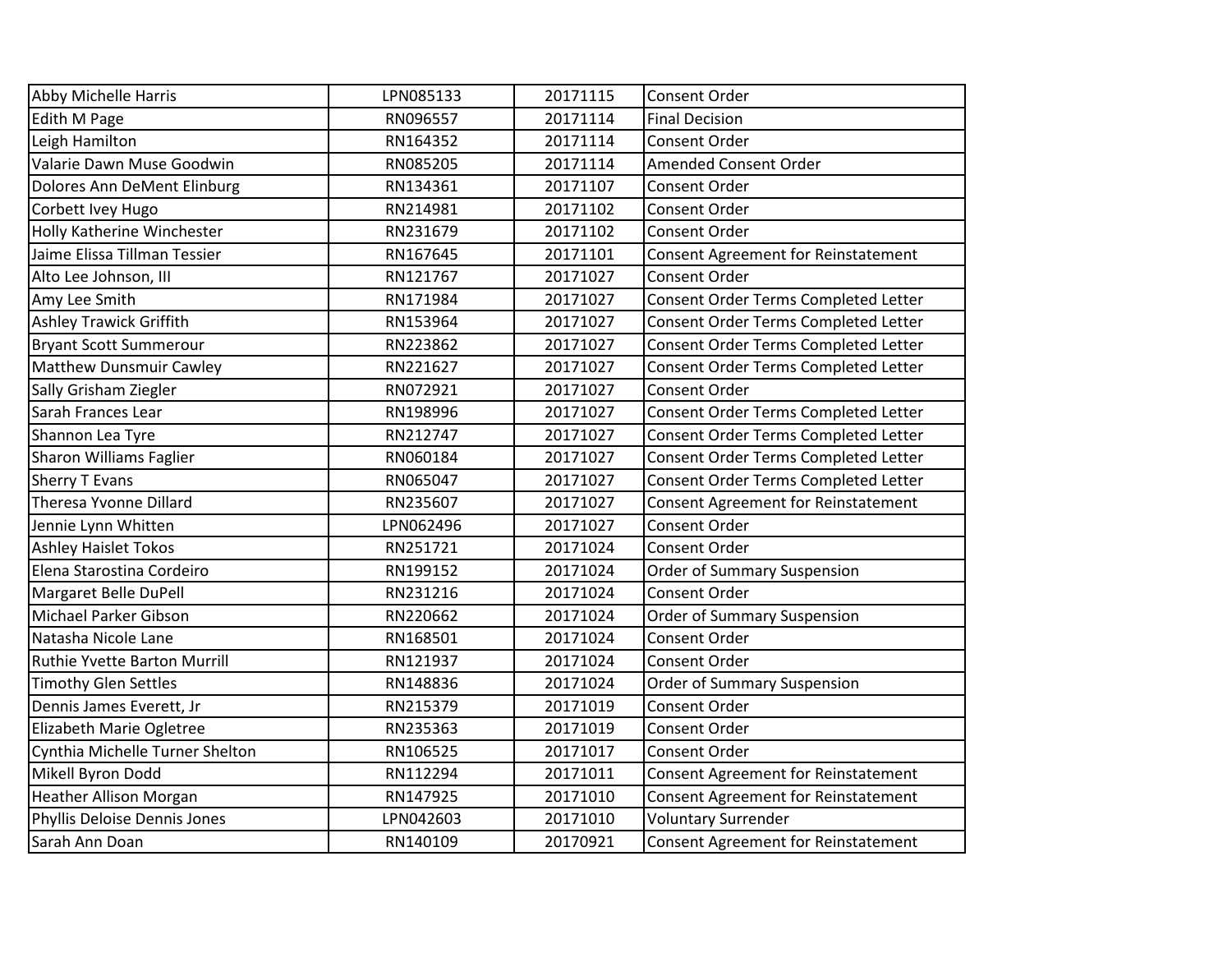| Latiesha Marie Henry          | LPN091600         | 20170921 | Consent Order                              |
|-------------------------------|-------------------|----------|--------------------------------------------|
| Andrea Jill White Ruberg      | RN132663          | 20170919 | <b>Final Decision</b>                      |
| Melissa Ann Smith             | RN176367          | 20170919 | Consent Order                              |
| Kelly Marie Kuchta            | RN198383          | 20170915 | Consent Order                              |
| Doris LaTasha Stanley         | LPN076313         | 20170915 | Consent Order                              |
| <b>Wanda Nuckles</b>          | LPN045392         | 20170915 | Voluntary Surrender                        |
| Elijah James Jackson          | RN225373          | 20170914 | Consent Order                              |
| George Elbert Fields          | RN237143          | 20170914 | Consent Order                              |
| Melinda Anne Dempsey          | RN124479          | 20170914 | Consent Order                              |
| Candi Lashell Williams        | LPN092494         | 20170914 | Consent Order                              |
| Loyce Pickquet Agyeman        | LPN070852         | 20170914 | <b>Voluntary Surrender</b>                 |
| Kelly Marie Kuchta            | RN198383          | 20170913 | Consent Order                              |
| Ryan Mark Wade                | RN207094          | 20170913 | Consent Order                              |
| Shepperd Hardy Phillips, IV   | RN211750          | 20170913 | Consent Order                              |
| <b>Therese Williams Dumas</b> | RN172907          | 20170913 | Consent Order                              |
| Lisa Renia Lorette            | RN129214          | 20170906 | <b>Final Decision</b>                      |
| <b>Cortney Micael Young</b>   | RN191198          | 20170831 | <b>Consent Order</b>                       |
| Michael Joseph Palmo          | RN272599          | 20170831 | Consent Agreement for Licensure            |
| Rosanne Cranford Clark        | RN186349          | 20170829 | <b>Final Decision</b>                      |
| Latorshia Ellzey Coleman      | RN256497          | 20170828 | Consent Order                              |
| Anya A King                   | RN123625          | 20170824 | <b>Order of Summary Suspension</b>         |
| Antonia Marlene Martin        | RN208718          | 20170822 | <b>Voluntary Surrender</b>                 |
| Cenita Coe                    | RN100213          | 20170822 | Consent Order                              |
| <b>Heather Andrea Swihart</b> | RN245528          | 20170822 | Consent Order                              |
| Jocelyn Monique Williams      | RN195953          | 20170822 | Consent Order                              |
| Lera Michelle Williamson      | RN213772          | 20170822 | <b>Final Decision</b>                      |
| Jacquelyn Renee Taylor        | LPN067412         | 20170822 | <b>Consent Order</b>                       |
| Jennifer Faith Karns          | LPN082820         | 20170822 | Consent Order                              |
| Kristie Kay Brown             | LPN044492         | 20170822 | <b>Consent Agreement for Reinstatement</b> |
| Kristie Kay Brown             | <b>UNLICENSED</b> | 20170822 | <b>Consent Agreement for Reinstatement</b> |
| Sharon Denise-Goforth Kellar  | LPN050218         | 20170822 | <b>Final Decision</b>                      |
| <b>Cheryl Renee Gregory</b>   | RN190933          | 20170818 | Consent Order Terms Completed Letter       |
| Darren Patrick Monaco         | RN225925          | 20170818 | Consent Order Terms Completed Letter       |
| Jodi Greenberg Rosa           | RN109864          | 20170817 | <b>Consent Agreement for Reinstatement</b> |
|                               |                   |          |                                            |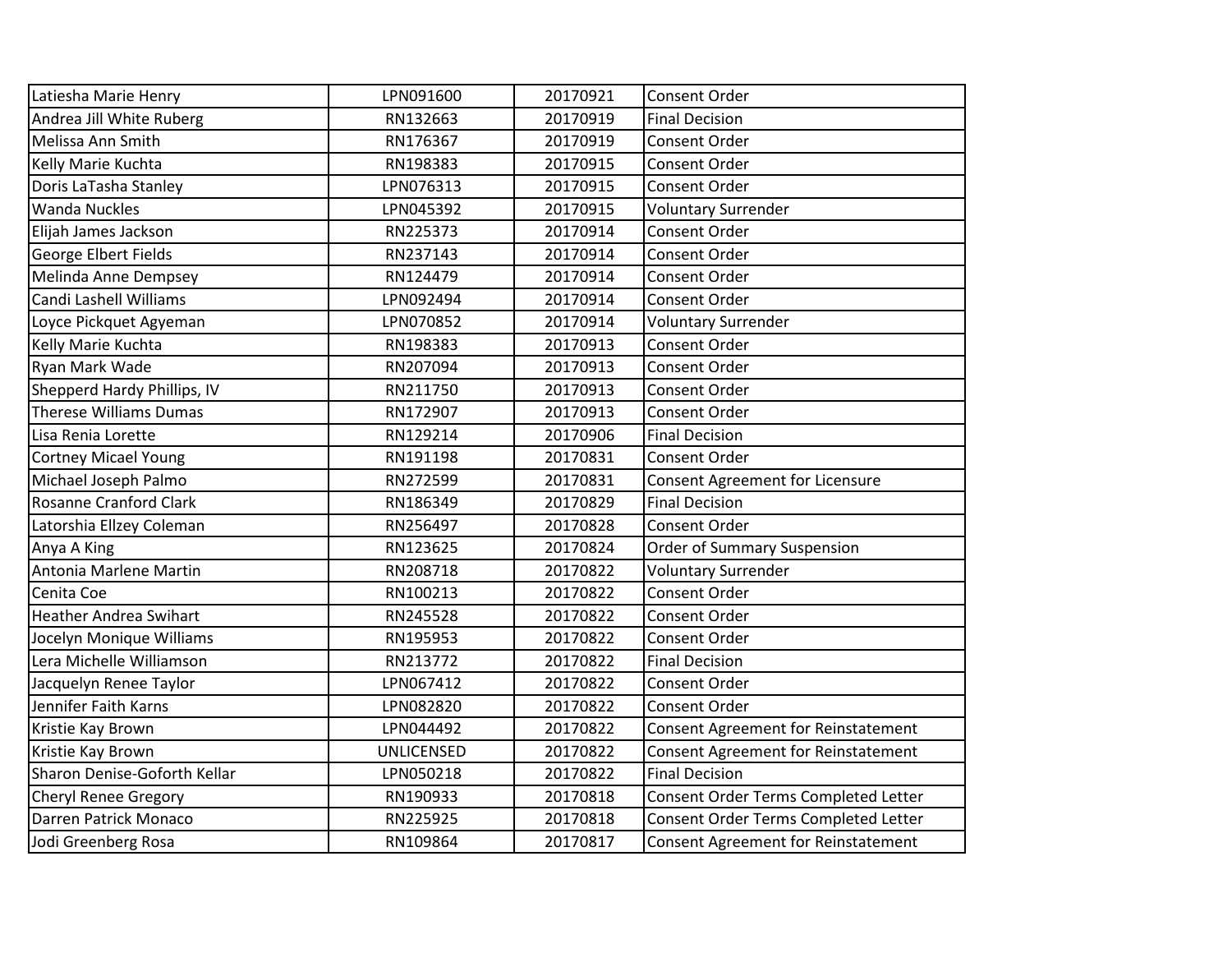| Sara Ann White                   | LPN050243 | 20170814 | Consent Order                        |
|----------------------------------|-----------|----------|--------------------------------------|
| John Vincent Hull                | RN132204  | 20170808 | <b>Voluntary Surrender</b>           |
| Tameka La'Shun Scandrett         | LPN061451 | 20170801 | <b>Final Decision</b>                |
| Jennifer Peters Berry            | RN164502  | 20170731 | Consent Order Terms Completed Letter |
| Janet Black Carter               | RN105950  | 20170727 | Consent Order                        |
| Karen Lynn Heimbrecht            | RN140922  | 20170727 | Consent Order                        |
| <b>Stacey L Mion</b>             | RN076424  | 20170727 | Consent Order                        |
| Wendy Lynn Fowler                | RN140862  | 20170727 | <b>Consent Order</b>                 |
| Felecia Faye Thompson            | LPN061896 | 20170727 | <b>Consent Order</b>                 |
| Tomika Sharice Cooper            | LPN063156 | 20170719 | <b>Final Decision</b>                |
| Samuel Lester Walsh              | RN228536  | 20170710 | Consent Order                        |
| <b>Tarasa Shaneen Jones</b>      | LPN087527 | 20170710 | Consent Order                        |
| Karen Lynn Palmer                | RN160740  | 20170707 | Order of Summary Suspension          |
| Teresa Dianne Ponder             | RN140110  | 20170706 | <b>Final Decision</b>                |
| Cenita Coe                       | RN100213  | 20170705 | Order of Summary Suspension          |
| Marlena LaNell Pickel Malone     | RN116321  | 20170627 | Consent Order                        |
| Ariana Marie Weaver              | RN236732  | 20170623 | Consent Order                        |
| Dolores Ann DeMent Elinburg      | RN134361  | 20170623 | <b>Consent Order</b>                 |
| Ramona Gail Fuller               | RN130176  | 20170623 | Consent Order                        |
| Mindy Sue Baker                  | RN226307  | 20170619 | <b>Order of Summary Suspension</b>   |
| Belinda Ann Fleming              | RN164151  | 20170615 | Consent Order                        |
| <b>Heather Marie Kieon</b>       | RN154364  | 20170615 | Consent Order                        |
| Jean Marie Ewing                 | RN121885  | 20170615 | <b>Consent Order</b>                 |
| Andrea Nicole Trudewind-Harris   | RN203702  | 20170613 | <b>Order of Summary Suspension</b>   |
| Benjamin Ellis Sexton            | RN192905  | 20170613 | <b>Order of Summary Suspension</b>   |
| Rebecca Anne Harrington          | RN124888  | 20170613 | Order of Summary Suspension          |
| <b>Chalese Lassiter Newberry</b> | RN139562  | 20170609 | Notice of Hearing                    |
| Lisa Renia Lorette               | RN129214  | 20170609 | Notice of Hearing                    |
| Chiquitta Lynn Baucom            | LPN053819 | 20170609 | <b>Final Decision</b>                |
| Crystal Adrianna Arrington       | LPN081045 | 20170609 | <b>Final Decision</b>                |
| Sharon Denise-Goforth Kellar     | LPN050218 | 20170609 | Notice of Hearing                    |
| Valerie Michelle Noreen          | LPN071049 | 20170609 | Notice of Hearing                    |
| <b>Brandy M Howell</b>           | RN251285  | 20170608 | Consent Order                        |
| Melissa Ann Robinson             | RN102316  | 20170608 | <b>Consent Order</b>                 |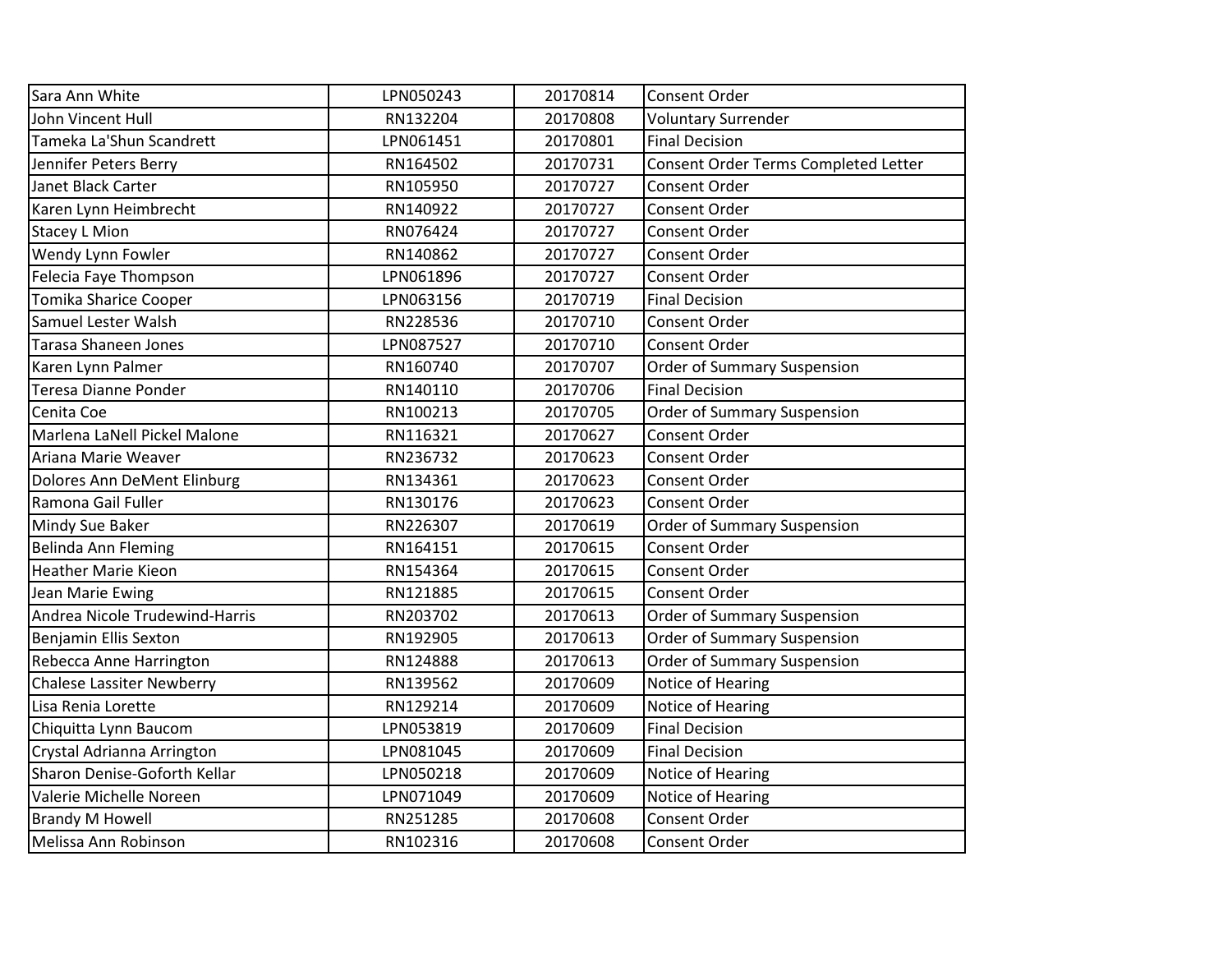| Michael William Morgan                  | RN198434  | 20170608 | <b>Voluntary Surrender</b>                 |
|-----------------------------------------|-----------|----------|--------------------------------------------|
| Michelle Le'nee Adams                   | RN218882  | 20170606 | Consent Order                              |
| Marjorie Ann Hendrix                    | RN124257  | 20170602 | Consent Order                              |
| Jennifer Peters Berry                   | RN164502  | 20170601 | <b>Consent Order</b>                       |
| William E. Deal                         | RN173619  | 20170530 | <b>Consent Order</b>                       |
| Gina Lorene Jones                       | LPN036212 | 20170522 | <b>Consent Agreement for Reinstatement</b> |
| Beverlien Lawese Harrington             | RN143355  | 20170518 | Consent Order Terms Completed Letter       |
| Glenda Laree Thigpen                    | RN155380  | 20170518 | Consent Order Terms Completed Letter       |
| Deborah Elizabeth James                 | RN113173  | 20170515 | <b>Consent Order</b>                       |
| Cassandra L Bonner                      | LPN086829 | 20170515 | <b>Consent Order</b>                       |
| <b>Catherine Garland Williams Berry</b> | LPN079372 | 20170515 | Consent Order                              |
| Natasha Marie Boglin                    | LPN076364 | 20170515 | Consent Order                              |
| Joan Rita Brinker Fleck                 | RN069275  | 20170510 | <b>Consent Order</b>                       |
| <b>Cheryl Renee Gregory</b>             | RN190933  | 20170427 | <b>Consent Order</b>                       |
| Cynthia Michelle Turner Shelton         | RN106525  | 20170427 | <b>Order of Summary Suspension</b>         |
| Jezzeree Untre Lott                     | RN206187  | 20170427 | Consent Order                              |
| Sherri McClellan Moseley                | LPN062320 | 20170420 | Consent Order                              |
| <b>Angel Manuel Sostre</b>              | RN185664  | 20170419 | Consent Order Terms Completed Letter       |
| <b>Helen Elizabeth Clark</b>            | RN216962  | 20170419 | Consent Order Terms Completed Letter       |
| Lance William Hudson                    | RN123133  | 20170419 | Consent Order Terms Completed Letter       |
| Steven W Hartman                        | LPN085028 | 20170419 | Consent Order Terms Completed Letter       |
| <b>Trenese Marie Beavers</b>            | LPN073882 | 20170419 | Consent Order Terms Completed Letter       |
| Shirlene Stephanie Williams             | RN247417  | 20170418 | Consent Order                              |
| Pamela Marie Sumner                     | LPN060233 | 20170412 | Consent Order                              |
| Scarlet Mahin Sheikholeslam-Handel      | RN170770  | 20170407 | <b>Voluntary Surrender</b>                 |
| Lois Roberta Rogers Mullins-Taylor      | RN085622  | 20170406 | <b>Consent Order</b>                       |
| Desiree Michelle Garrett                | LPN088679 | 20170406 | <b>Final Decision</b>                      |
| Leslie Bryant Corcione                  | LPN070725 | 20170406 | Consent Order                              |
| Wendy Lynn Fowler                       | RN140862  | 20170331 | <b>Order of Summary Suspension</b>         |
| <b>Heather Buckland Simmons</b>         | LPN086616 | 20170328 | <b>Final Decision</b>                      |
| Ashley Renee Dowdle                     | LPN078001 | 20170327 | <b>Final Decision</b>                      |
| <b>Catrina Elaine Collett</b>           | LPN094387 | 20170327 | <b>Consent Agreement for Reinstatement</b> |
| <b>Esther Wairimu Brown</b>             | RN188943  | 20170322 | Consent Order                              |
| Maryann L Stringer                      | RN254337  | 20170322 | Consent Order                              |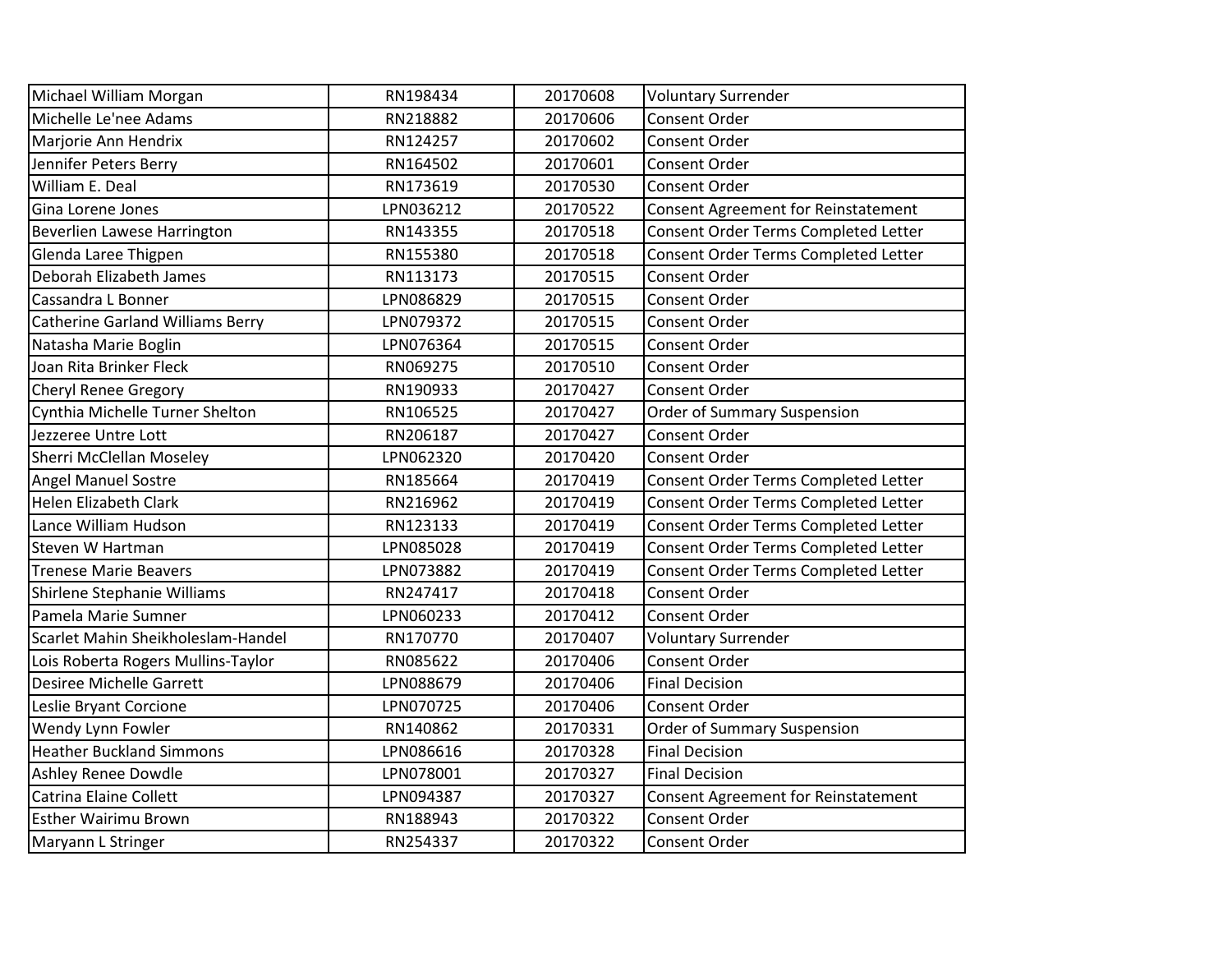| Thelma Lynn Nelson             | RN130134  | 20170322 | Consent Order                              |
|--------------------------------|-----------|----------|--------------------------------------------|
| <b>Catherine Marie Evans</b>   | RN266495  | 20170320 | <b>Consent Agreement for Licensure</b>     |
| Annette Hubbard Hillman        | RN057352  | 20170317 | Consent Order Terms Completed Letter       |
| <b>Heather Jean Lamb</b>       | LPN087552 | 20170317 | <b>Order Terminating Probation</b>         |
| <b>Tyler Andrew Greer</b>      | RN225687  | 20170315 | <b>Voluntary Surrender</b>                 |
| Jeanette Lavern Mitchell       | RN118861  | 20170310 | <b>Consent Agreement for Reinstatement</b> |
| Jerome Benjamin Powell         | RN157358  | 20170310 | <b>Consent Agreement for Reinstatement</b> |
| Kimberly Michele Lewis         | RN219954  | 20170310 | <b>Consent Order</b>                       |
| Dawn Nicole Potts              | RN228813  | 20170309 | <b>Order of Summary Suspension</b>         |
| Jessica L Hardy                | RN253252  | 20170309 | <b>Voluntary Surrender</b>                 |
| Lisa Atkinson Kirk             | RN266298  | 20170309 | Consent Order                              |
| Priscilla Darwen Mark-Wilson   | RN188776  | 20170309 | <b>Consent Agreement for Reinstatement</b> |
| Cynthia Paige Burden           | LPN074431 | 20170309 | Consent Order                              |
| Deborah Ann Posey              | LPN074911 | 20170309 | <b>Consent Order</b>                       |
| John Albert Hopper             | RN162319  | 20170301 | <b>Order Terminating Probation</b>         |
| Kelly Jeannine Markow          | RN124506  | 20170301 | Consent Order Terms Completed Letter       |
| Perri Leigh Eichenlaub         | RN245900  | 20170301 | Consent Order                              |
| Maurice L. Boone               | LPN062549 | 20170301 | <b>Final Decision</b>                      |
| Cynthia Lynn Kinne             | RN117840  | 20170228 | Consent Order Terms Completed Letter       |
| <b>Kimberly Byers Adams</b>    | RN101919  | 20170228 | Consent Order Terms Completed Letter       |
| Kristin Marie Shipp            | RN195835  | 20170228 | Consent Order Terms Completed Letter       |
| Mona Jean Moore                | RN208186  | 20170228 | Consent Order Terms Completed Letter       |
| Pamela Marie Parsons Straughan | RN084225  | 20170228 | Consent Order Terms Completed Letter       |
| Tina McCauley Van Buren        | RN118340  | 20170228 | Consent Order Terms Completed Letter       |
| Tobye Anna Jones               | RN131709  | 20170228 | Consent Order Terms Completed Letter       |
| Jennifer Lunsford Keesling     | LPN061918 | 20170228 | Consent Order Terms Completed Letter       |
| Ginger Leigh Powell            | RN244292  | 20170223 | <b>Consent Order</b>                       |
| Kimberly Dawn Loving           | LPN078477 | 20170223 | Consent Order                              |
| John Willie Freeman, III       | RN163952  | 20170222 | <b>Consent Order</b>                       |
| Angelia G Hutcheson            | LPN021309 | 20170222 | <b>Consent Order</b>                       |
| Dorothy Joy                    | LPN078573 | 20170222 | Consent Order                              |
| John A Green                   | LPN031250 | 20170213 | <b>Voluntary Surrender</b>                 |
| LaRita Marie Goodwin           | LPN069040 | 20170213 | <b>Final Decision</b>                      |
| Christina Kay Hendrix          | RN089403  | 20170207 | Consent Order Terms Completed Letter       |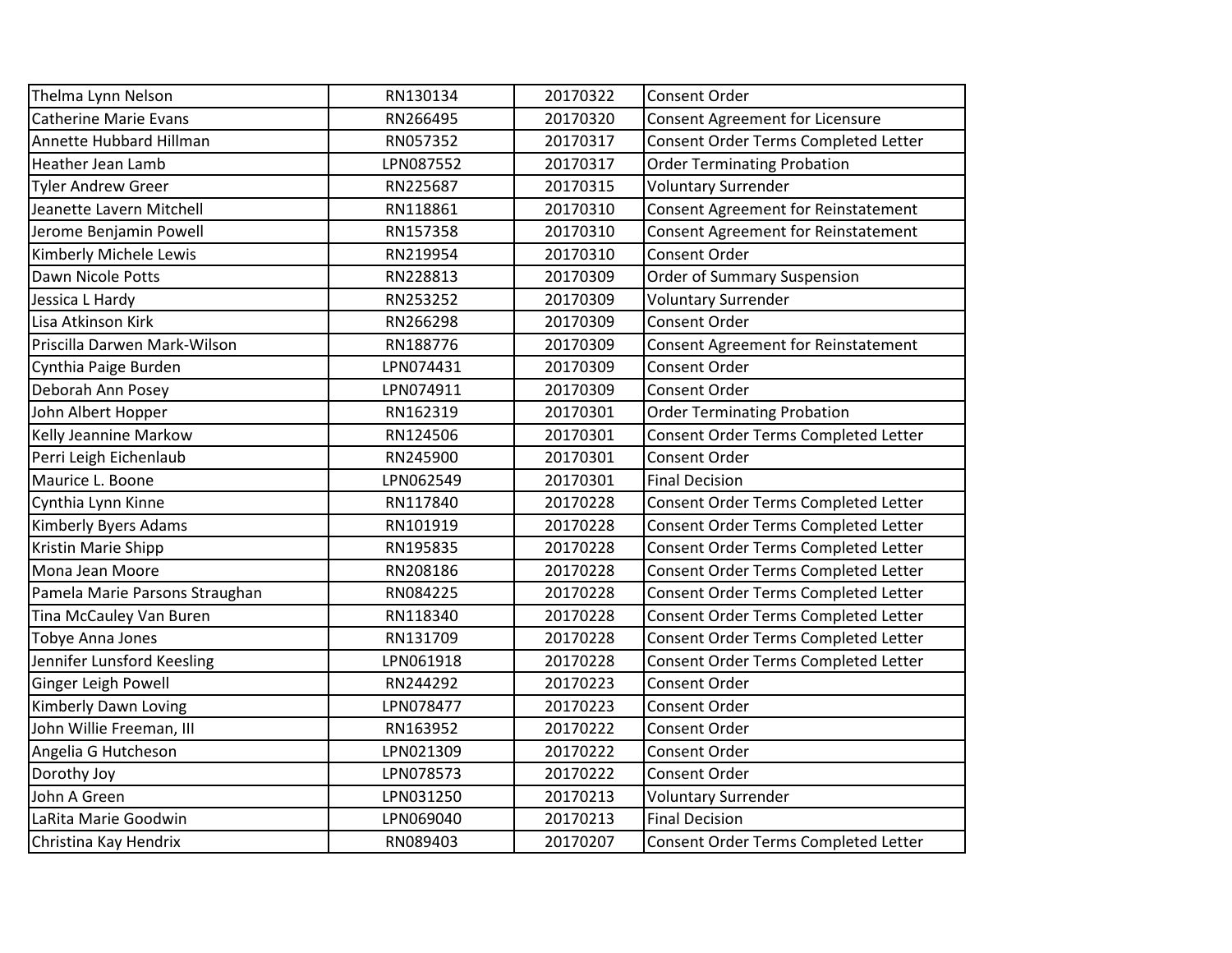| Amy Victoria Popko             | RN242960  | 20170206 | Consent Order                              |
|--------------------------------|-----------|----------|--------------------------------------------|
| Marie Santela Felix            | RN230162  | 20170206 | Consent Order                              |
| Patricia Dianne Sabol          | RN201457  | 20170206 | <b>Consent Order</b>                       |
| <b>Teresa Maureen Dixon</b>    | LPN046402 | 20170206 | <b>Voluntary Surrender</b>                 |
| <b>Holly Clements Lavender</b> | RN184680  | 20170125 | Consent Order Terms Completed Letter       |
| <b>Teresa B Meharg</b>         | RN074699  | 20170125 | Consent Order Terms Completed Letter       |
| Amy Melissa Tompkins           | LPN074863 | 20170125 | Consent Order Terms Completed Letter       |
| Jennifer Jaye Whitston         | RN178439  | 20170123 | Order of Summary Suspension                |
| Karen Patricia Johnson         | RN106675  | 20170123 | Consent Order                              |
| <b>Matthew Dunsmuir Cawley</b> | RN221627  | 20170123 | Consent Order                              |
| Tanya Gail Kidd                | RN121089  | 20170123 | <b>Consent Order</b>                       |
| Catricia Lynette Gwyn          | LPN077105 | 20170123 | Consent Order                              |
| Kerrin Annette Gasaway         | LPN073925 | 20170123 | Consent Order                              |
| Christie Denise Irvin Cofield  | RN160553  | 20170112 | <b>Consent Order</b>                       |
| Jamie Warren Kight             | RN219152  | 20170106 | Consent Order                              |
| Latasha Monique Dixon          | RN241815  | 20170106 | <b>Consent Order</b>                       |
| <b>Rachel Kirstin Williams</b> | RN264077  | 20170106 | Consent Agreement for Licensure            |
| Kellie A Peppers               | LPN081520 | 20170106 | <b>Voluntary Surrender</b>                 |
| <b>Mary Allison Bennett</b>    | LPN074027 | 20170106 | <b>Voluntary Surrender</b>                 |
| Virginia Bigelow               | LPN073154 | 20161229 | <b>Consent Agreement for Reinstatement</b> |
| Amanda Beth Cronis             | RN218982  | 20161228 | Consent Order                              |
| Jasmine Lachae Clark           | RN208357  | 20161228 | Consent Order                              |
| Jessica Marie Simpson          | RN192020  | 20161222 | Consent Order Terms Completed Letter       |
| Christina Indira Sukhu         | RN219122  | 20161221 | Consent Order Terms Completed Letter       |
| Dene' Michele Gillis           | RN177803  | 20161221 | Consent Order Terms Completed Letter       |
| Karen Kitchens Hogg            | RN128928  | 20161221 | Consent Order Terms Completed Letter       |
| Lisa G Ferguson                | RN135617  | 20161221 | Consent Order Terms Completed Letter       |
| Melinda Sue Milford            | RN213312  | 20161221 | Consent Order Terms Completed Letter       |
| Naomi Sophia Flores            | RN172926  | 20161221 | Consent Order Terms Completed Letter       |
| Sonya Michelle Shaddix Jackson | RN113363  | 20161221 | Consent Order Terms Completed Letter       |
| Crystal Lafonde Williams       | LPN081456 | 20161221 | Consent Order Terms Completed Letter       |
| Marlo Shecoley Huguley         | LPN076382 | 20161221 | Consent Order Terms Completed Letter       |
| Kimberly Dawn Mobley           | LPN065567 | 20161219 | <b>Final Decision</b>                      |
| Darlene Louise Crocker         | RN155268  | 20161213 | Consent Order                              |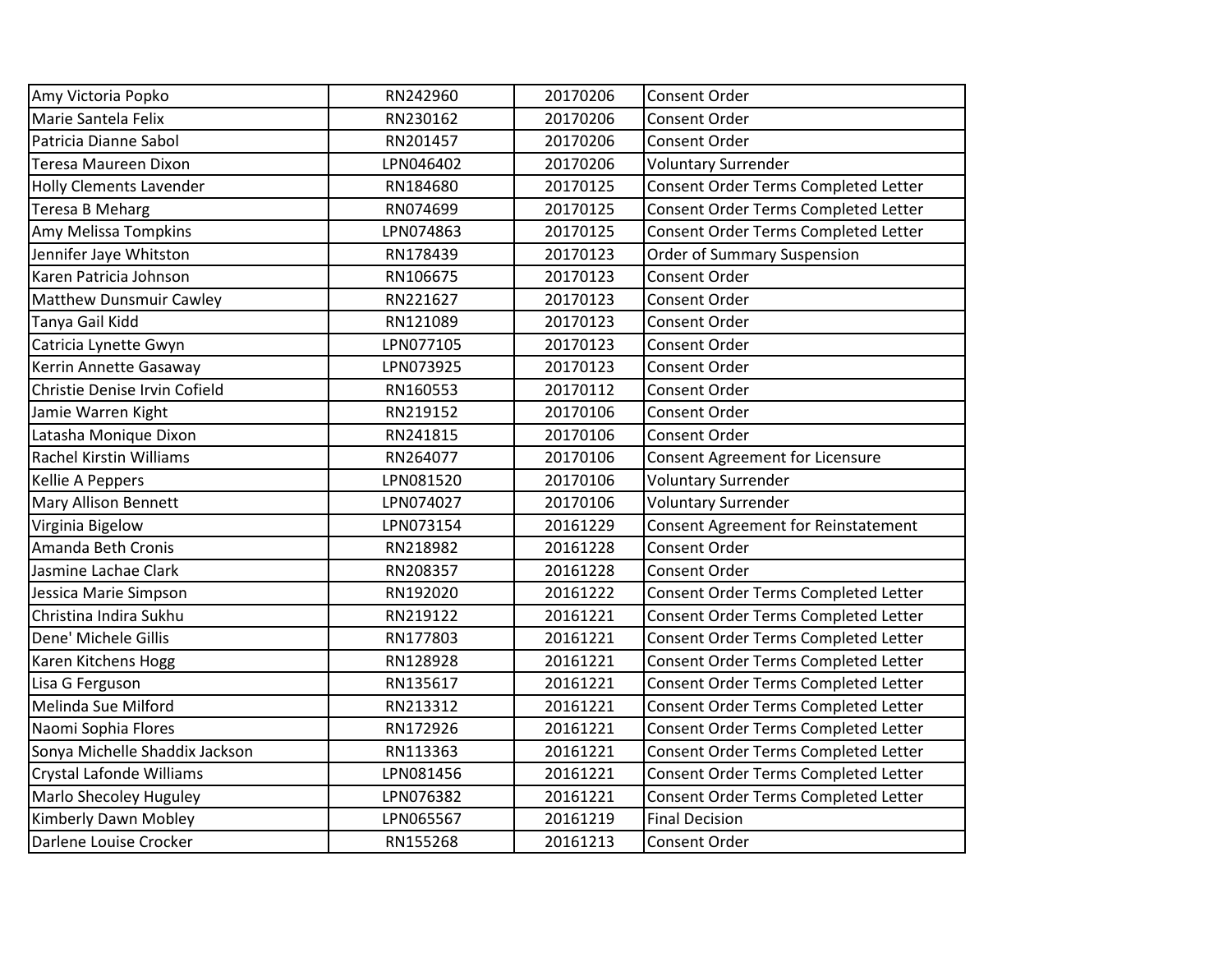| Frankie Wyman Thomas            | RN077710  | 20161213 | Consent Order                        |
|---------------------------------|-----------|----------|--------------------------------------|
| Melissa Ann Patti               | LPN077077 | 20161213 | <b>Voluntary Surrender</b>           |
| Lori Ward Malone                | RN124126  | 20161209 | <b>Voluntary Surrender</b>           |
| Thelma Lynn Nelson              | RN130134  | 20161208 | Consent Order                        |
| Karen Thomaston Nelson          | RN077713  | 20161207 | Consent Order                        |
| Mundee Renee Stansberry         | RN155341  | 20161207 | Consent Agreement for Reinstatement  |
| Jacqueline Rae Stinger          | LPN080204 | 20161205 | <b>Final Decision</b>                |
| George Michael Turman           | RN114698  | 20161129 | Consent Order Terms Completed Letter |
| Cassandra Lynn Davis Pharr      | RN115557  | 20161122 | Consent Order Terms Completed Letter |
| <b>Teresa Kay Vickers</b>       | RN083623  | 20161122 | Consent Order Terms Completed Letter |
| Anne Michele Lilly              | RN222469  | 20161121 | Consent Order                        |
| Christopher J. Marsili          | RN164581  | 20161121 | <b>Consent Order</b>                 |
| Elizabeth Armstrong Fabian      | RN159852  | 20161121 | Consent Order                        |
| Lauren Sheree Hopper            | RN203065  | 20161121 | Consent Order                        |
| Mollie Jane Odum                | RN184079  | 20161121 | Consent Order                        |
| Melissa Denise Sims Davis       | LPN059362 | 20161121 | Consent Order                        |
| Tamika Waydina Hadley           | LPN074591 | 20161121 | Consent Order                        |
| Jennifer Oglesby Butcher        | RN207222  | 20161114 | Consent Order Terms Completed Letter |
| <b>Gregory Leonard Brown</b>    | LPN076851 | 20161114 | Consent Order Terms Completed Letter |
| <b>Heather Amanda Lotspeich</b> | LPN074236 | 20161109 | <b>Voluntary Surrender</b>           |
| James Elliott Cooke             | RN135664  | 20161108 | <b>Voluntary Surrender</b>           |
| Joanna Magdaline Killian        | RN175308  | 20161108 | Consent Order                        |
| Carol Ann Porter Brown          | RN096572  | 20161027 | <b>Voluntary Surrender</b>           |
| Charlee Ann Klein               | RN203616  | 20161027 | Consent Order                        |
| Christina Lynn Hardy            | RN216145  | 20161027 | Consent Order                        |
| Christopher J. Marsili          | RN164581  | 20161027 | Consent Order                        |
| <b>Erin Hopkins</b>             | RN202201  | 20161027 | <b>Consent Order</b>                 |
| Tamika Waydina Hadley           | LPN074591 | 20161024 | Notice of Hearing                    |
| Cynthia Lynn Kinne              | RN117840  | 20161021 | Consent Order                        |
| Kristen Nicole Davis            | RN183386  | 20161021 | Consent Order                        |
| <b>Amber Nicole Davis</b>       | LPN080123 | 20161021 | Consent Order                        |
| Colette Michelle Holliday       | LPN093662 | 20161021 | Consent Agreement for Licensure      |
| <b>Trenese Marie Beavers</b>    | LPN073882 | 20161021 | Consent Order                        |
| Cheri Wilson Earp               | LPN081402 | 20161019 | <b>Final Decision</b>                |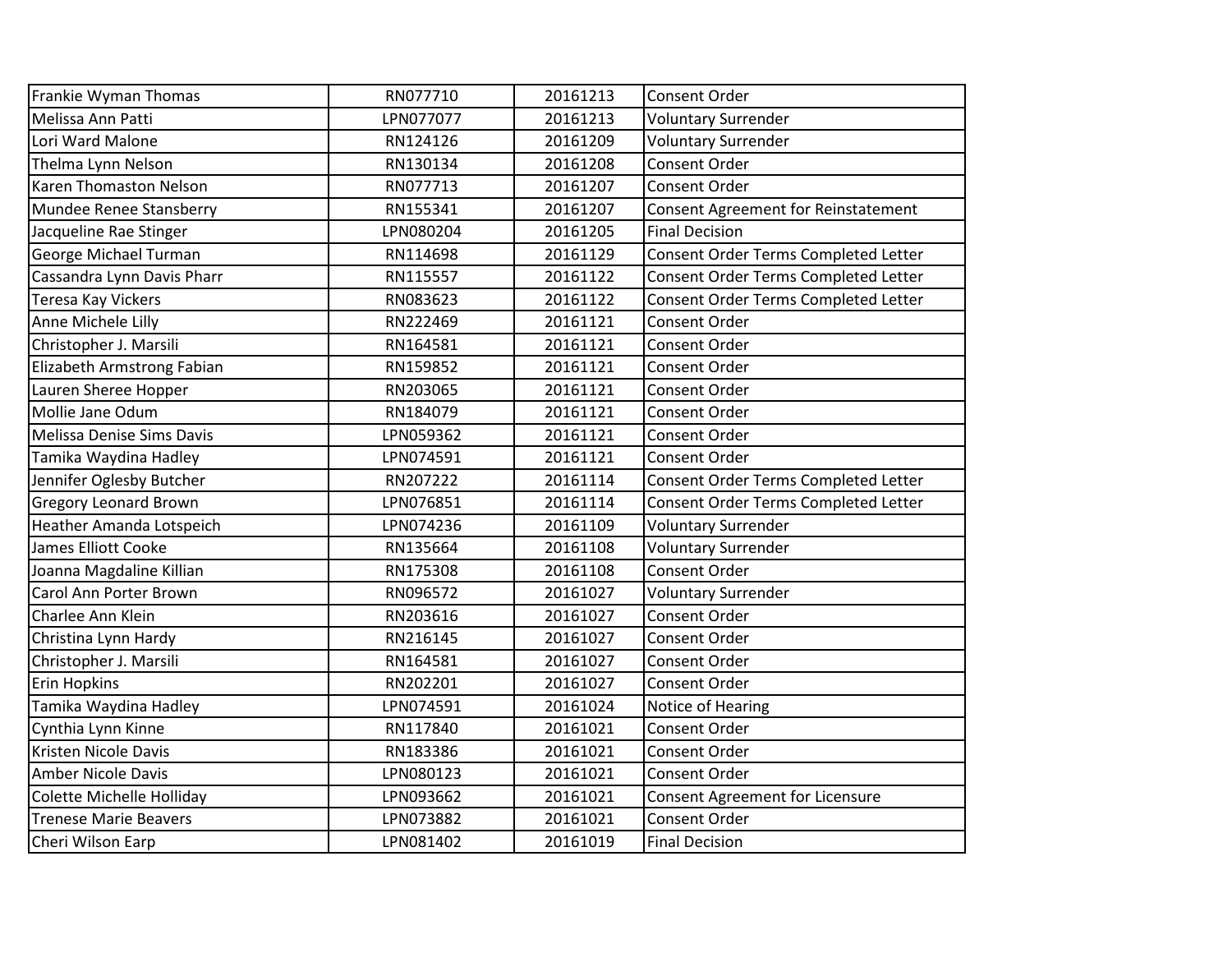| Sandra Lynn Royer                | LPN071099 | 20161019 | <b>Final Decision</b>                      |
|----------------------------------|-----------|----------|--------------------------------------------|
| Cheryl Ann Hussar Edmondson      | RN103534  | 20161017 | Consent Order Terms Completed Letter       |
| Christina Margaret Gufler        | RN202354  | 20161017 | Consent Order Terms Completed Letter       |
| Gloria Ann Jennings              | RN234457  | 20161017 | Consent Order Terms Completed Letter       |
| Lauren Beatrice Healan Hutchison | RN204419  | 20161017 | Consent Order Terms Completed Letter       |
| Margaret Evelyn Redd             | RN098030  | 20161017 | Consent Order Terms Completed Letter       |
| Michelle Leigh Hulsey            | RN211957  | 20161017 | Consent Order Terms Completed Letter       |
| Normaris Ortiz                   | RN238659  | 20161013 | <b>Consent Order</b>                       |
| <b>Emily Ann Jones</b>           | RN217384  | 20161012 | <b>Consent Order</b>                       |
| Quianna Maria Williams           | RN215494  | 20161012 | Consent Order                              |
| Rachael Paseur Nuscher           | RN154236  | 20161012 | <b>Consent Agreement for Reinstatement</b> |
| Robin N Stringfellow             | RN201726  | 20161012 | Consent Order                              |
| Jennifer L. Vice                 | LPN061047 | 20161011 | <b>Consent Order</b>                       |
| <b>Misty Dawn Carmichael</b>     | RN144711  | 20161005 | Consent Order                              |
| Dedri Denise Bruce               | LPN063170 | 20160930 | Consent Agreement for Reinstatement        |
| Tyreka Denise Gee                | LPN061147 | 20160929 | <b>Final Decision</b>                      |
| Christina Marie Garcia           | RN212838  | 20160926 | Consent Order                              |
| James A Leonard                  | RN055070  | 20160926 | <b>Consent Order</b>                       |
| Roxann Jane Bradford             | RN117154  | 20160926 | <b>Consent Order</b>                       |
| Crystal Lafonde Williams         | LPN081456 | 20160919 | <b>Consent Order</b>                       |
| <b>Garrett Shane Surrency</b>    | RN162472  | 20160913 | <b>Order Terminating Probation</b>         |
| Lori Ann Gibbs Lemoine           | RN133778  | 20160913 | <b>Order Terminating Probation</b>         |
| Freida L. Long                   | RN131509  | 20160912 | Consent Order                              |
| Josephine M Castracane           | RN207186  | 20160912 | Consent Order Terms Completed Letter       |
| Rosebud H. Tucker                | RN116109  | 20160912 | Consent Order Terms Completed Letter       |
| <b>Dustin Levi Grafton</b>       | LPN061954 | 20160912 | <b>Consent Agreement for Reinstatement</b> |
| Marlo Shecoley Huguley           | LPN076382 | 20160912 | Consent Order                              |
| Sara Rebecca Rohan               | LPN089010 | 20160912 | Consent Order                              |
| Linda Marie Smith                | RN123868  | 20160906 | <b>Consent Order</b>                       |
| Antoinette Veronica Williams     | RN253141  | 20160901 | <b>Voluntary Surrender</b>                 |
| <b>Brittainy Myers</b>           | RN176270  | 20160901 | Consent Order                              |
| Sonya Michelle Shaddix Jackson   | RN113363  | 20160901 | Consent Order                              |
| Voronica Renee Williams          | RN193150  | 20160901 | <b>Consent Agreement for Reinstatement</b> |
| Stephanie Monique Mosely         | LPN086426 | 20160901 | <b>Final Decision</b>                      |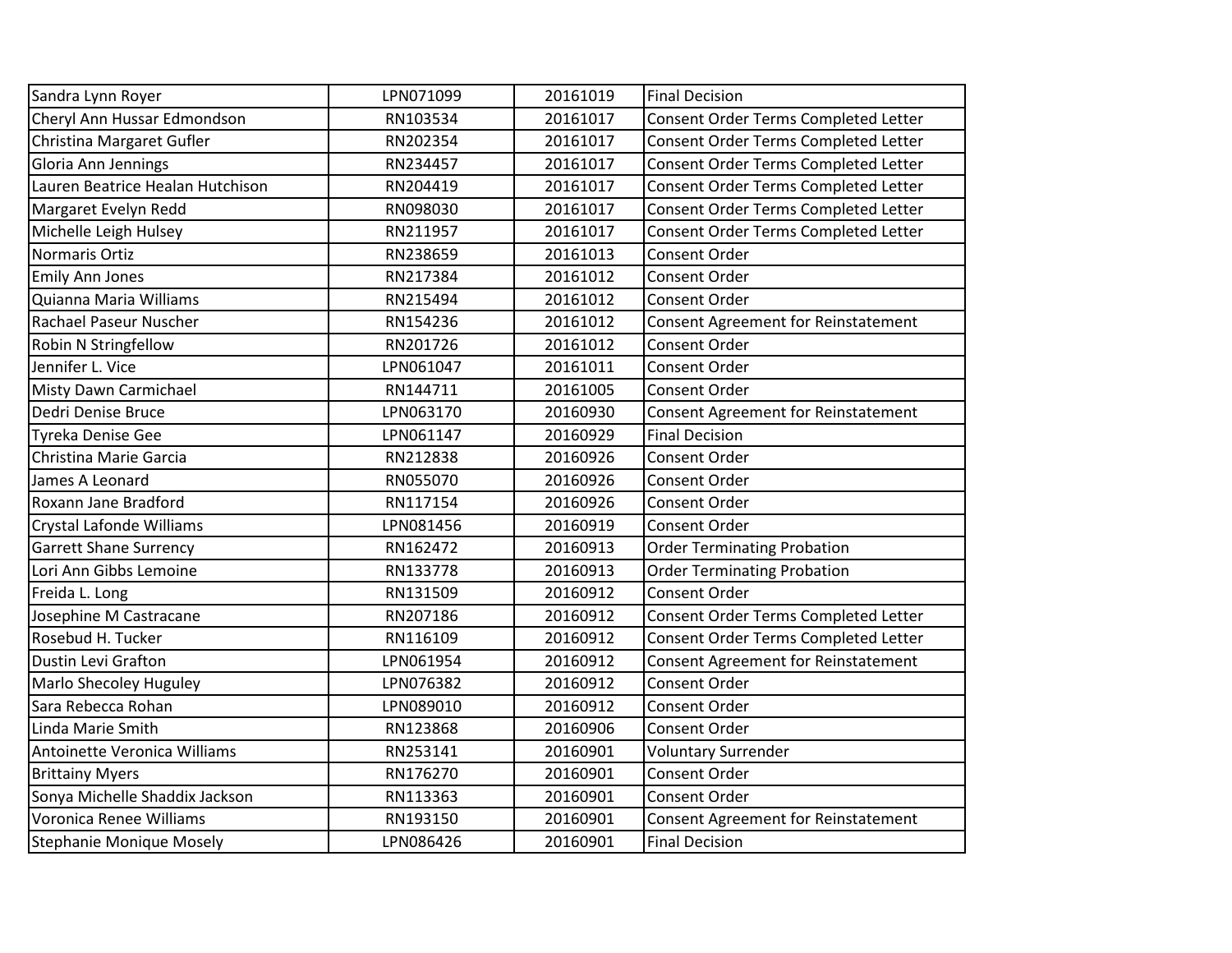| Doris LaTasha Stanley         | LPN076313 | 20160831 | Consent Order                              |
|-------------------------------|-----------|----------|--------------------------------------------|
| Lauren Michelle Williams      | RN191602  | 20160829 | <b>Consent Agreement for Reinstatement</b> |
| Shannon Marie Carpenter       | LPN061582 | 20160829 | <b>Final Decision</b>                      |
| Christina Indira Sukhu        | RN219122  | 20160822 | Consent Order                              |
| Leigh Light Thigpen           | LPN079587 | 20160822 | Consent Agreement for Reinstatement        |
| Diane Susan Schroeder Pease   | RN113917  | 20160816 | <b>Final Decision</b>                      |
| James Storey Perryman         | RN136112  | 20160816 | Consent Order Terms Completed Letter       |
| Josephine M Castracane        | RN207186  | 20160816 | Consent Order Terms Completed Letter       |
| Stacha Leigh Stovall          | RN215452  | 20160816 | Order of Summary Suspension                |
| Melanie Leigh Coyne           | RN198681  | 20160815 | Consent Order Terms Completed Letter       |
| Vicki Alley Neal              | LPN030336 | 20160815 | <b>Final Decision</b>                      |
| Lauren Mary McCormack         | RN224619  | 20160811 | Consent Order                              |
| Patricia Ann Traylor          | RN164063  | 20160811 | <b>Voluntary Surrender</b>                 |
| Jocelyn Oates Kent            | RN166386  | 20160805 | Consent Order Terms Completed Letter       |
| Damien Charles McMurray       | RN198729  | 20160802 | Consent Order                              |
| Gwenetta Evetta Creacy        | RN183264  | 20160802 | Consent Order                              |
| <b>Ben Richard Hymes</b>      | RN210649  | 20160728 | Consent Order Terms Completed Letter       |
| <b>Holly King Davis</b>       | RN169913  | 20160728 | <b>Consent Agreement for Reinstatement</b> |
| Alma Jean Rouse               | LPN042546 | 20160728 | <b>Order Terminating Probation</b>         |
| <b>Todd Cameron Justice</b>   | RN244834  | 20160727 | Order of Summary Suspension                |
| Cecelia Phillisett Butler     | RN149153  | 20160725 | Consent Order                              |
| Cheryl Ann Hussar Edmondson   | RN103534  | 20160725 | Consent Order                              |
| Lacey McCollum King           | RN191180  | 20160725 | Consent Order                              |
| Martha Lanell Garrett         | RN196879  | 20160719 | <b>Final Decision</b>                      |
| Ronald Earl Carder            | RN185326  | 20160714 | Consent Order                              |
| <b>Frank Lucas Garland</b>    | RN174224  | 20160712 | <b>Voluntary Surrender</b>                 |
| Jennifer Oglesby Butcher      | RN207222  | 20160708 | Consent Order                              |
| Joseph Anthony Bertucci, III  | RN220706  | 20160706 | Consent Order                              |
| Priscilla Denise Anderson     | RN215162  | 20160706 | Consent Order                              |
| <b>Riley Elizabeth Lovell</b> | RN204263  | 20160706 | Consent Order                              |
| Young Suk Chung               | RN100740  | 20160706 | <b>Consent Agreement for Reinstatement</b> |
| Charlene E Burse              | LPN028447 | 20160706 | Consent Order                              |
| Jackie Dodd McGuire           | RN143152  | 20160624 | Consent Order Terms Completed Letter       |
| Enola Amanda Frasier          | RN164171  | 20160623 | <b>Consent Agreement for Reinstatement</b> |
|                               |           |          |                                            |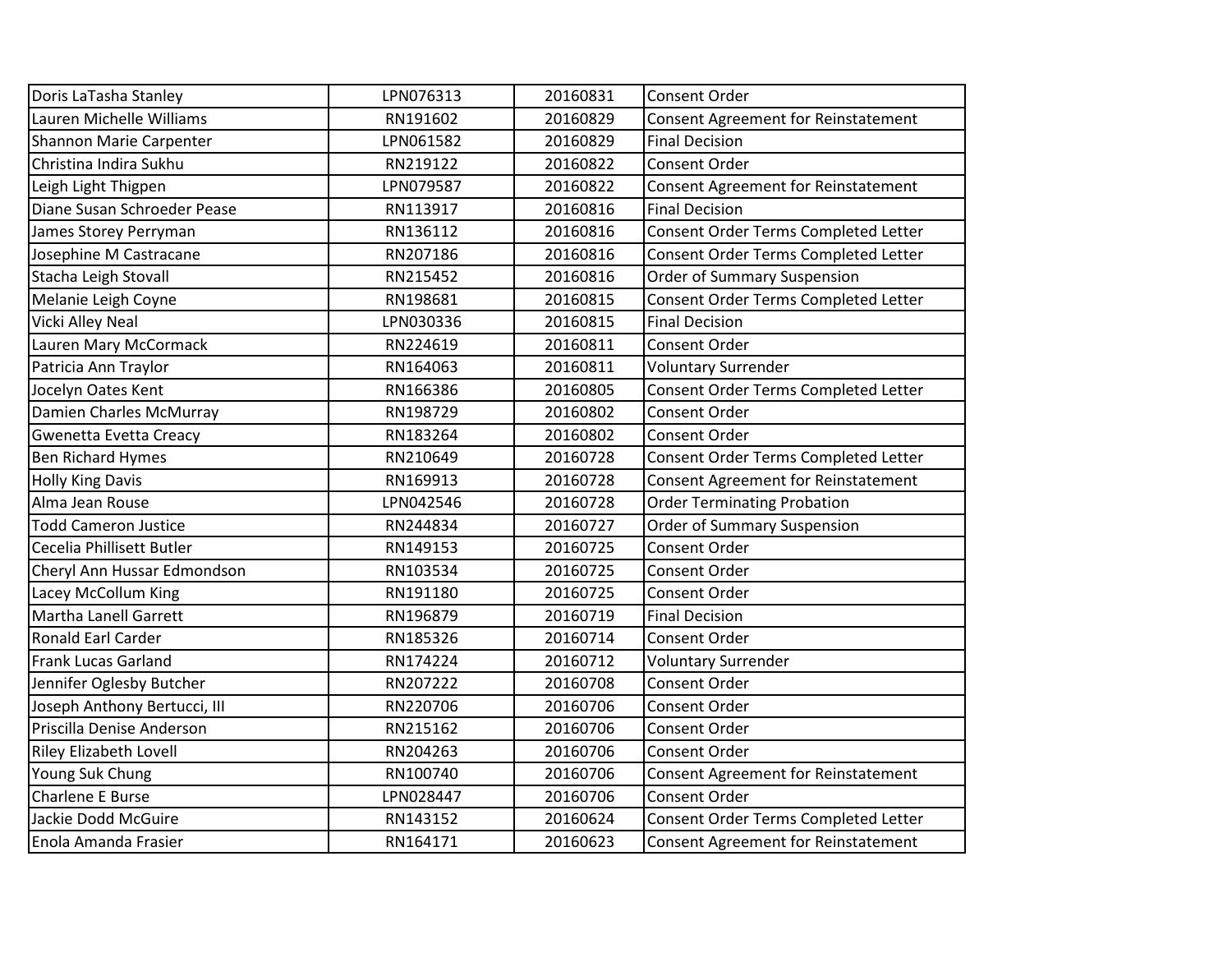| Kristopher K. Whitehead           | RN172389  | 20160623 | <b>Consent Order</b>                       |
|-----------------------------------|-----------|----------|--------------------------------------------|
| Julia Lauren Carden               | RN224137  | 20160620 | Consent Order                              |
| Twonia Kelta Taylor Skipper       | RN259127  | 20160620 | Consent Agreement for Licensure            |
| Kathryn Suzanne Escandon          | RN123065  | 20160609 | Consent Order                              |
| Shamika La'Shae Crawford          | LPN065799 | 20160609 | Consent Order                              |
| Paul Dewayne Watson               | RN131066  | 20160603 | <b>Consent Agreement for Reinstatement</b> |
| Angela Marcie Hale                | LPN090528 | 20160603 | <b>Final Decision</b>                      |
| Denice Beth Edwards               | RN122192  | 20160602 | Consent Order                              |
| Nicole Adriann Dutton-Andrews     | RN213747  | 20160602 | <b>Consent Order</b>                       |
| <b>Carrie Boswell Allen</b>       | RN201380  | 20160601 | <b>Consent Order</b>                       |
| <b>Clinton Eugene Plumlee</b>     | RN124917  | 20160601 | Consent Order                              |
| Kellie Michelle Knighton          | RN151900  | 20160601 | Consent Order                              |
| April Nicole Lanier               | LPN076422 | 20160531 | <b>Final Decision</b>                      |
| Donna Jean Bruns                  | LPN042968 | 20160526 | <b>Final Decision</b>                      |
| Aerial Deshun Johnson             | RN219972  | 20160524 | Consent Order Terms Completed Letter       |
| Jennifer Leigh Hodges Etheridge   | RN164603  | 20160524 | Consent Order Terms Completed Letter       |
| Michael Robert Macchiarella       | RN174623  | 20160524 | Consent Order Terms Completed Letter       |
| Robert D Cannon                   | RN051954  | 20160524 | Consent Order Terms Completed Letter       |
| Stella Marette Saxon Collins      | RN106594  | 20160524 | Consent Order Terms Completed Letter       |
| Stephanie Kay Bacon               | RN105891  | 20160524 | Consent Order Terms Completed Letter       |
| Wade Martin Brodie, Jr.           | RN082086  | 20160524 | Consent Order Terms Completed Letter       |
| <b>William Blake Walters</b>      | RN246049  | 20160524 | <b>Final Decision</b>                      |
| <b>Sher Louise Giordano</b>       | LPN070445 | 20160524 | Consent Order Terms Completed Letter       |
| Cynthia A Huggins                 | RN113190  | 20160523 | <b>Order Terminating Probation</b>         |
| Tammy Irene Blackstock            | RN130530  | 20160523 | <b>Consent Order</b>                       |
| <b>Tracey Faith Venable Glaze</b> | RN112831  | 20160523 | Consent Order Terms Completed Letter       |
| Yohonna Marie Kelly Conway        | RN112191  | 20160523 | <b>Order Terminating Probation</b>         |
| Lane Ivey Thrift                  | LPN029151 | 20160523 | <b>Consent Agreement for Reinstatement</b> |
| Michelle Louise Evans             | RN208773  | 20160509 | Consent Agreement for Reinstatement        |
| <b>Frances Marian Dabney</b>      | RN189246  | 20160506 | <b>Consent Order</b>                       |
| Kristy Lee Gibbs                  | RN210211  | 20160506 | Consent Order                              |
| <b>Melanie Gail Nelms</b>         | RN215724  | 20160506 | Consent Agreement for Reinstatement        |
| Rodney Dwayne Merritt             | RN085568  | 20160506 | <b>Amended Consent Order</b>               |
| Sarah Helen Sargent               | RN035688  | 20160506 | Consent Agreement for Reinstatement        |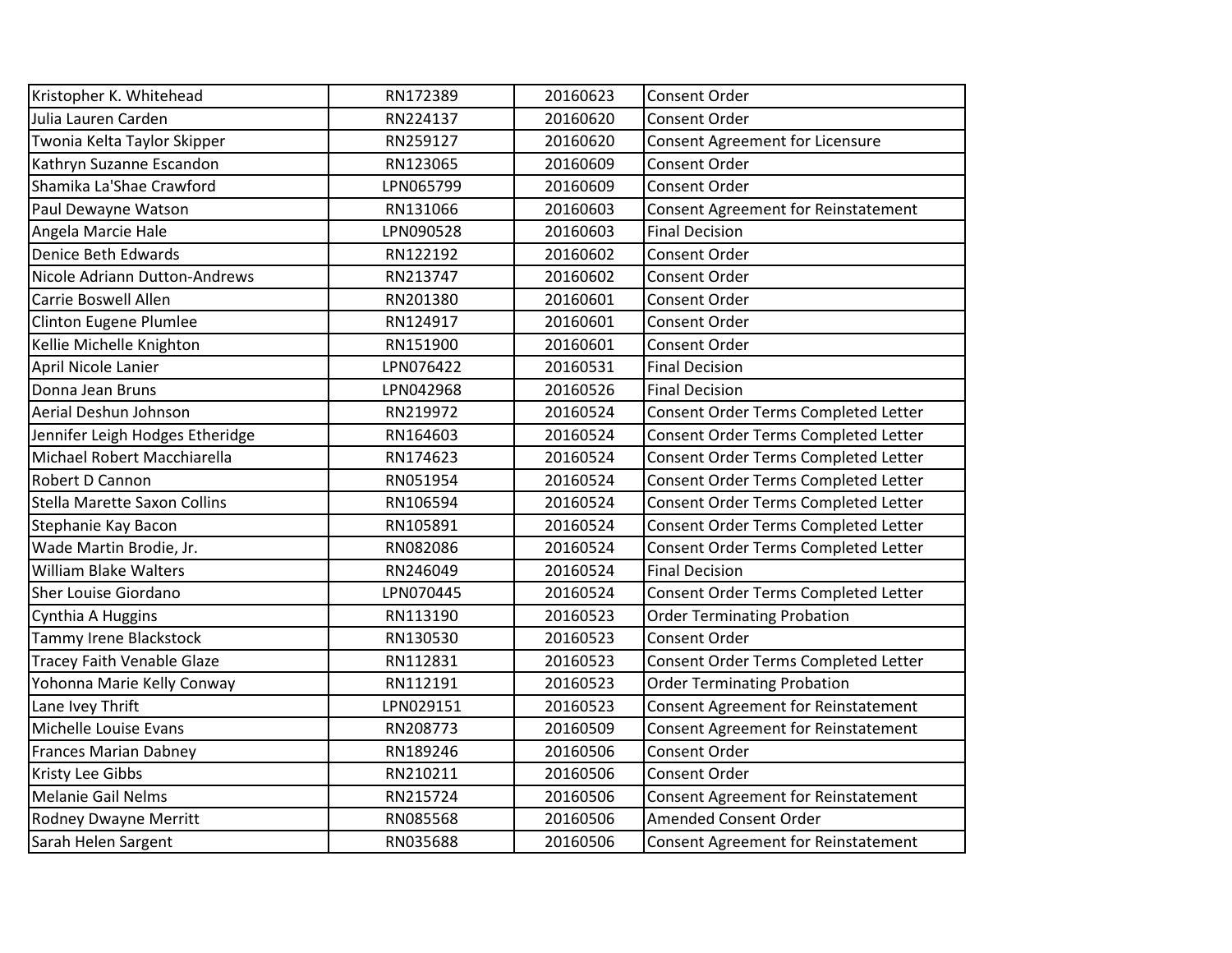| Susan Lynn Hatfield                 | RN073560  | 20160506 | <b>Consent Order</b>                 |
|-------------------------------------|-----------|----------|--------------------------------------|
| <b>Tammy Jean Flannery</b>          | RN133672  | 20160506 | <b>Consent Order</b>                 |
| <b>Gregory Leonard Brown</b>        | LPN076851 | 20160506 | <b>Consent Order</b>                 |
| Lakiesha Renee Williams             | LPN086673 | 20160506 | <b>Consent Order</b>                 |
| Casey Paxson Hall                   | RN214608  | 20160420 | <b>Consent Order</b>                 |
| <b>Charles Elbert Hawkins</b>       | RN178181  | 20160420 | Notice of Hearing                    |
| Josephine M Castracane              | RN207186  | 20160420 | <b>Consent Order</b>                 |
| Nicole Victoria Traylor             | LPN077942 | 20160420 | <b>Voluntary Surrender</b>           |
| <b>Emily Hope Fox</b>               | LPN090701 | 20160419 | Order of Summary Suspension          |
| <b>William Blake Walters</b>        | RN246049  | 20160418 | Notice of Hearing                    |
| Donna Jean Bruns                    | LPN042968 | 20160418 | Notice of Hearing                    |
| Jamie Marie Lloyd                   | RN225176  | 20160415 | Consent Order                        |
| Donna Kay Cape                      | LPN041332 | 20160411 | Consent Order Terms Completed Letter |
| Amy Richelle Chandler               | RN204163  | 20160407 | <b>Consent Order</b>                 |
| David Ladell Mann                   | RN223417  | 20160407 | <b>Consent Order</b>                 |
| Rhonda Ann Riley                    | RN159525  | 20160407 | Consent Order                        |
| Sandra Jean Smith                   | RN143352  | 20160407 | Consent Agreement for Reinstatement  |
| Tamika Waydina Hadley               | LPN074591 | 20160406 | Notice of Hearing                    |
| Odell Otis Burton                   | RN071316  | 20160405 | <b>Consent Order</b>                 |
| <b>Adrian Adam Rentz</b>            | RN227518  | 20160328 | <b>Consent Order</b>                 |
| Angel Lashana Gladden               | RN165456  | 20160328 | Consent Order                        |
| Helen Diana Matherly Ware           | RN214223  | 20160328 | <b>Consent Order</b>                 |
| Lauren Allaire Matol                | RN246706  | 20160328 | <b>Consent Order</b>                 |
| Marlouke Maria Louise Meens Brannen | RN047538  | 20160325 | <b>Voluntary Surrender</b>           |
| Veleta Renee Kaas                   | LPN068738 | 20160322 | Consent Agreement for Reinstatement  |
| Amy Everett Phillips                | RN186395  | 20160315 | <b>Consent Order</b>                 |
| Cynthia Ann Hamm                    | RN132370  | 20160315 | Consent Order                        |
| Fleur Jean Ruley                    | RN184921  | 20160315 | <b>Voluntary Surrender</b>           |
| John Norman Tribble                 | RN118631  | 20160315 | <b>Consent Order</b>                 |
| Kathy Anne Sengun                   | RN044653  | 20160315 | Consent Agreement for Reinstatement  |
| <b>Sally Self Mengwasser</b>        | RN063791  | 20160315 | Consent Order                        |
| Sarah Ann Doan                      | RN140109  | 20160315 | Consent Order                        |
| Sonia Overshown Mustafaa            | RN141895  | 20160315 | Consent Order                        |
| Angela Scott Jackson                | LPN067044 | 20160315 | Consent Agreement for Reinstatement  |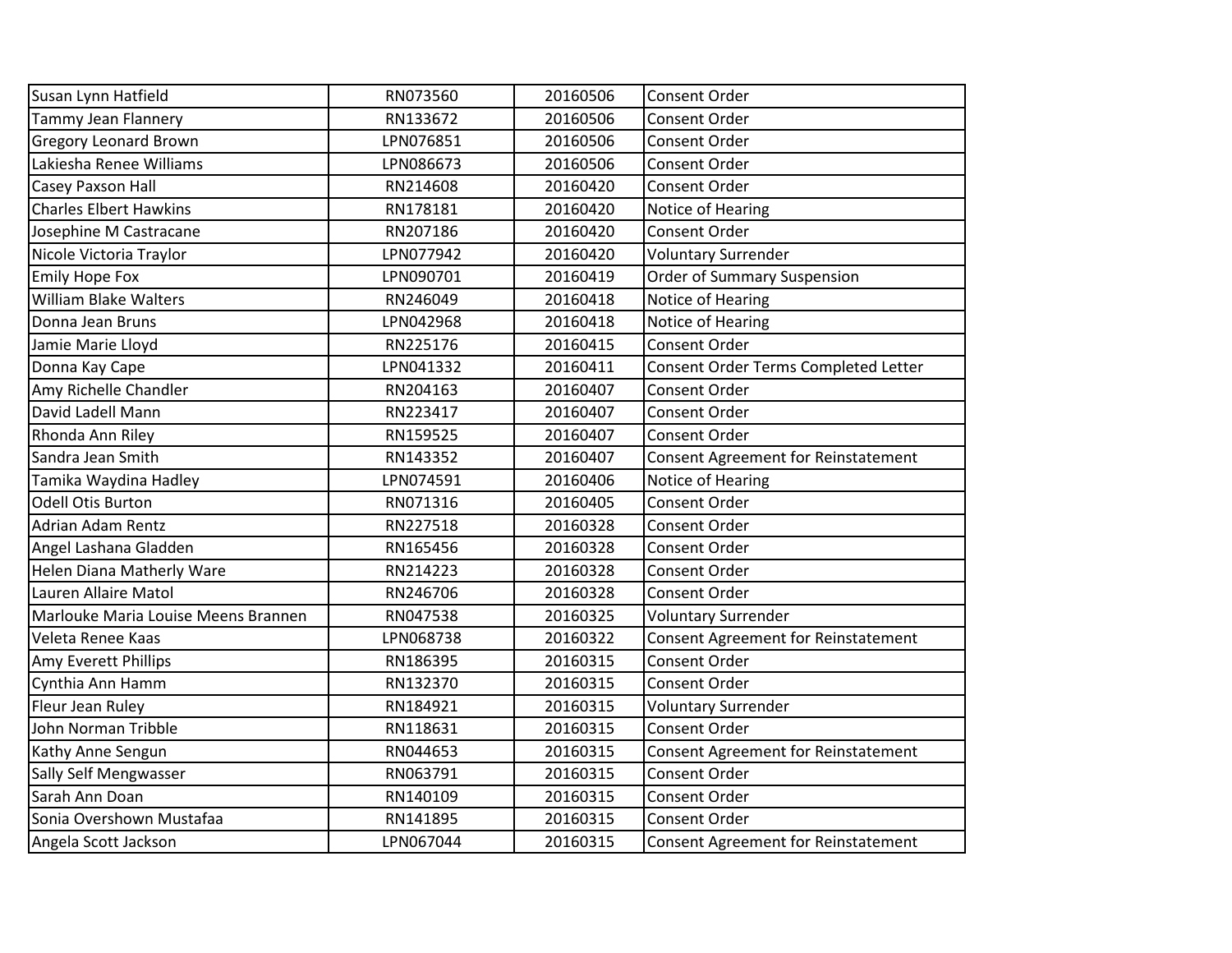| John Powell Calhoun                   | LPN072585 | 20160315 | <b>Consent Order</b>                       |
|---------------------------------------|-----------|----------|--------------------------------------------|
| Robin Ray Johnson                     | LPN061858 | 20160314 | <b>Order of Summary Suspension</b>         |
| Jennifer Lauren Allen                 | RN208565  | 20160303 | Order of Summary Suspension                |
| Ivy Perdue Burton                     | LPN079593 | 20160303 | Consent Agreement for Reinstatement        |
| Susan Renee Pickett                   | RN150672  | 20160229 | Consent Order                              |
| <b>Tonya Denice Moudy</b>             | LPN067558 | 20160229 | Consent Agreement for Reinstatement        |
| <b>Tracey Denise Stubbs Thompkins</b> | RN189253  | 20160222 | <b>Final Decision</b>                      |
| Kelly DeAnn Bowles                    | RN222879  | 20160218 | Consent Order                              |
| <b>Steven Thomas Sorkey</b>           | RN212229  | 20160218 | <b>Consent Order</b>                       |
| Wesley Albert Reynolds                | RN166976  | 20160218 | <b>Consent Order</b>                       |
| Judy Denise Wooten                    | RN169642  | 20160205 | Consent Order                              |
| Marcia Louellen Williams Sherman      | RN070649  | 20160205 | <b>Voluntary Surrender</b>                 |
| John Powell Calhoun                   | LPN072585 | 20160205 | Notice of Hearing                          |
| Ashley Nicole Westmoreland            | RN235090  | 20160204 | Order of Summary Suspension                |
| Amy Lynn Gossett Encarnacion          | RN204253  | 20160128 | Order of Summary Suspension                |
| <b>Karen Thornton</b>                 | RN124775  | 20160128 | Consent Order                              |
| Natasha Renee Colson                  | RN191715  | 20160128 | <b>Consent Agreement for Reinstatement</b> |
| Norma Duncan Wilkes                   | RN076724  | 20160128 | <b>Consent Order</b>                       |
| Steven W Hartman                      | LPN085028 | 20160128 | <b>Consent Order</b>                       |
| Linda Delois Banks                    | LPN067152 | 20160126 | <b>Final Decision</b>                      |
| Valarie Dawn Muse Goodwin             | RN085205  | 20160125 | Consent Order                              |
| Veronica Copeland Washington          | RN063924  | 20160125 | Consent Agreement for Reinstatement        |
| Laurie Amanda McCoury                 | LPN055427 | 20160125 | Consent Order                              |
| Carol June Cole                       | RN163994  | 20160115 | Consent Agreement for Reinstatement        |
| Julie Merae Jackson Dingler           | RN125148  | 20160113 | Order of Summary Suspension                |
| Michelle Ellen Sinkwich               | RN176284  | 20160112 | <b>Consent Agreement for Reinstatement</b> |
| Henry William Zeigler                 | LPN069618 | 20160112 | <b>Amended Consent Order</b>               |
| Julie Marie Hadden                    | LPN082934 | 20160112 | <b>Voluntary Surrender</b>                 |
| Leah Wanda Vandiver Barrett           | LPN047867 | 20160112 | <b>Consent Order</b>                       |
| Patricia Ann Traylor                  | RN164063  | 20151228 | <b>Order of Summary Suspension</b>         |
| Jane S Sharman                        | RN057357  | 20151222 | Notice of Hearing                          |
| Jasmine Lachae Clark                  | RN208357  | 20151222 | Notice of Hearing                          |
| Michelle Ann Parker Shepherd          | RN077348  | 20151222 | Notice of Hearing                          |
| Laurie Amanda McCoury                 | LPN055427 | 20151222 | Notice of Hearing                          |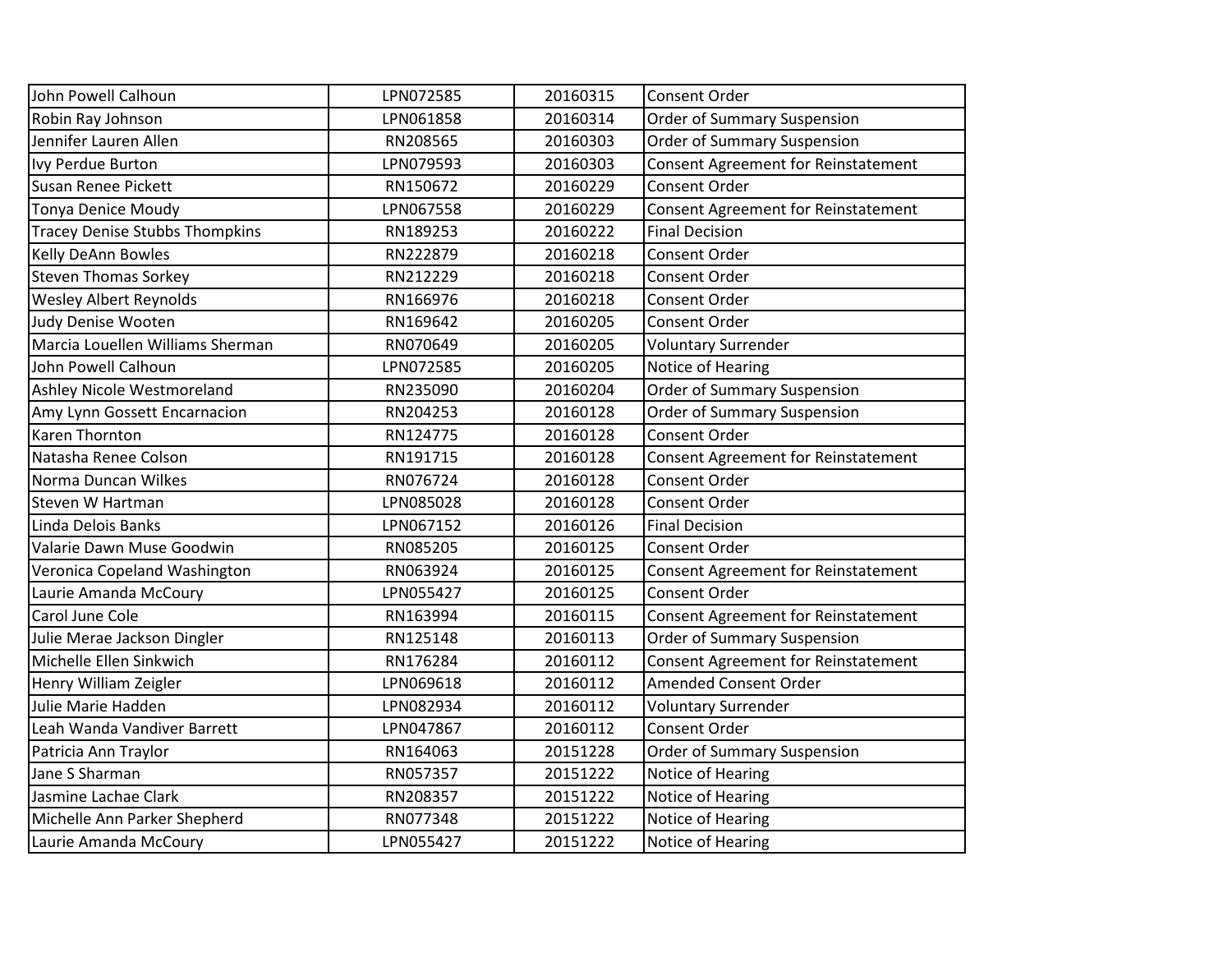| <b>Angel Manuel Sostre</b>     | RN185664          | 20151217 | Consent Order                              |
|--------------------------------|-------------------|----------|--------------------------------------------|
| Anthony Aaron Bryson           | RN225092          | 20151217 | <b>Consent Agreement for Reinstatement</b> |
| George Michael Vickery         | RN104615          | 20151217 | <b>Order of Summary Suspension</b>         |
| JoAnn Marie Halpern            | RN188483          | 20151217 | Consent Order                              |
| Susan Lynn Carey               | LPN032794         | 20151217 | Consent Order                              |
| Jamie Lea Willis               | RN137610          | 20151214 | <b>Consent Agreement for Reinstatement</b> |
| Joyce Ann Prendergast          | RN243219          | 20151214 | Consent Order                              |
| Maria Lynn LeCompte            | RN176801          | 20151214 | <b>Consent Agreement for Reinstatement</b> |
| <b>Adine Jones Banks</b>       | RN139366          | 20151204 | Consent Order                              |
| Darryl Scott Spradley          | RN197960          | 20151204 | Consent Order                              |
| <b>Colleen Anne Haynes</b>     | RN140102          | 20151124 | Consent Order                              |
| Malena Elizabeth Watson        | RN215112          | 20151124 | Consent Order                              |
| Dana McGee Gates               | RN195064          | 20151123 | Consent Order                              |
| Shiera Celeste Armstrong       | RN157714          | 20151123 | Consent Order                              |
| Deon Bryant Doxie              | LPN058947         | 20151123 | <b>Consent Agreement for Reinstatement</b> |
| Jeremy Wayne Gentry            | LPN085430         | 20151123 | <b>Consent Order</b>                       |
| Eugenia Lynn Schell            | RN095798          | 20151117 | <b>Voluntary Surrender</b>                 |
| Lisa Fuller Williams           | RN185770          | 20151117 | <b>Consent Order</b>                       |
| Michael William Blemlek        | RN253563          | 20151117 | <b>Consent Agreement for Licensure</b>     |
| <b>Mylicense Test</b>          | RN172287          | 20151117 | Consent Order                              |
| Shana Diane Gieger             | RN184011          | 20151117 | Consent Order                              |
| Taiwo Sobamowo                 | <b>UNLICENSED</b> | 20151117 | <b>Voluntary Cease &amp; Desists Order</b> |
| Amanda Leigh Grantham          | LPN054171         | 20151117 | <b>Consent Agreement for Reinstatement</b> |
| Aerial Deshun Johnson          | RN219972          | 20151110 | Consent Order                              |
| Kristen Heather Alexander      | LPN061542         | 20151110 | <b>Voluntary Surrender</b>                 |
| Ashlee Loree Reiser            | RN169881          | 20151109 | Consent Order                              |
| Keri Ann Margaret Hamilton     | RN219025          | 20151109 | Consent Order                              |
| Wendy Elizabeth Delk Woodard   | RN164107          | 20151109 | <b>Consent Agreement for Reinstatement</b> |
| <b>Matthew Dunsmuir Cawley</b> | RN221627          | 20151028 | <b>Consent Order</b>                       |
| Marlo Christina Johnson        | LPN058189         | 20151028 | Order of Summary Suspension                |
| Anna Marie Simica-Fazendin     | RN097324          | 20151026 | Order of Summary Suspension                |
| Lisa Renee Bohannon            | RN123725          | 20151026 | Notice of Hearing                          |
| Lisa Renee Bohannon            | <b>UNLICENSED</b> | 20151026 | Notice of Hearing                          |
| David Andrew Stephens          | RN242025          | 20151023 | Consent Order                              |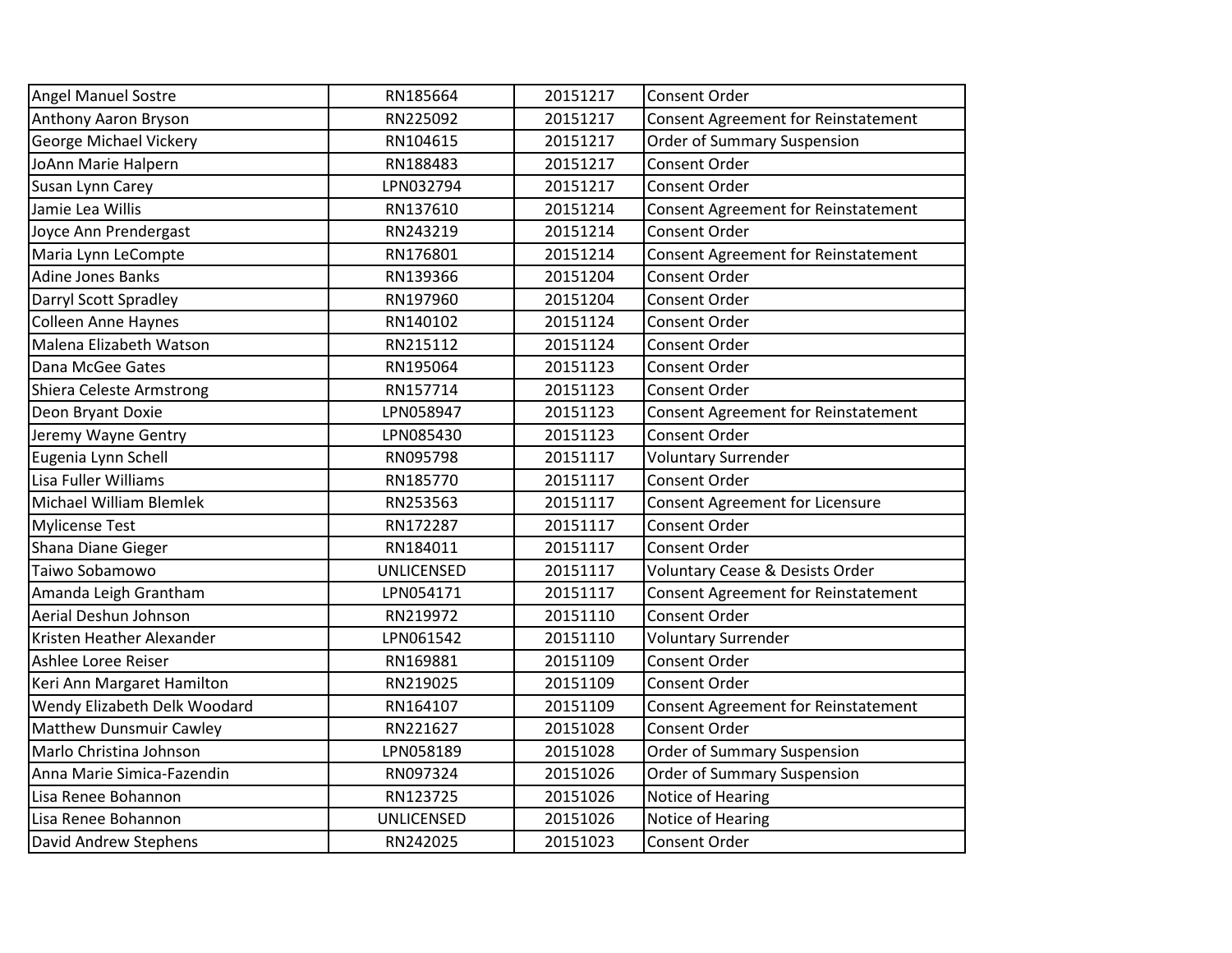| Linda Delois Banks                    | LPN067152 | 20151023 | Notice of Hearing                   |
|---------------------------------------|-----------|----------|-------------------------------------|
| Christopher Lee Jones                 | RN155828  | 20151022 | Consent Order                       |
| <b>Teresa Kay Vickers</b>             | RN083623  | 20151022 | <b>Consent Order</b>                |
| <b>Tracey Denise Stubbs Thompkins</b> | RN189253  | 20151022 | Notice of Hearing                   |
| Jeanne Marie Ashley Robenolt          | RN204148  | 20151019 | Consent Order                       |
| Angela Michelle Wallin                | LPN088710 | 20151008 | Consent Order                       |
| Mary Frances Dalton Miller            | RN212374  | 20151005 | Order of Summary Suspension         |
| Pamela Marie Parsons Straughan        | RN084225  | 20150924 | Consent Agreement for Reinstatement |
| Amy Leigh Bridwell                    | RN216476  | 20150918 | <b>Consent Order</b>                |
| <b>Heather Jean Lamb</b>              | LPN087552 | 20150911 | <b>Consent Order</b>                |
| Troy Delyn Brown Gray                 | RN148260  | 20150910 | <b>Final Decision</b>               |
| Melissa Ann Miller                    | LPN060326 | 20150910 | <b>Final Decision</b>               |
| Melissa Dawn Apel                     | RN165894  | 20150903 | Consent Agreement for Reinstatement |
| Michelle Leigh Hulsey                 | RN211957  | 20150903 | <b>Consent Order</b>                |
| Nancy Fletcher McCall                 | RN050734  | 20150903 | <b>Consent Order</b>                |
| Michelle Lee Mangham                  | LPN057371 | 20150903 | Consent Order                       |
| Samantha Rae Spaeth                   | LPN091515 | 20150903 | Consent Agreement for Licensure     |
| April Nicole Lanier                   | LPN076422 | 20150827 | <b>Order of Summary Suspension</b>  |
| Amanda Meyer Talton                   | RN191591  | 20150825 | Consent Order                       |
| Donna Louise Cote                     | RN188331  | 20150812 | Consent Agreement for Reinstatement |
| Kaley Bowers Bargeron                 | RN222531  | 20150812 | Consent Order                       |
| Michelle Lee Mangham                  | LPN057371 | 20150812 | Notice of Hearing                   |
| Yannely Elena Soto Martinez           | RN105078  | 20150804 | <b>Consent Order</b>                |
| Lynn Susanne Goins                    | RN221937  | 20150730 | <b>Voluntary Surrender</b>          |
| Rebecca Anne Huggins                  | RN176590  | 20150730 | <b>Consent Order</b>                |
| Amy Michele Fachini                   | RN211847  | 20150728 | <b>Consent Order</b>                |
| Christopher Frank McCanham            | RN140278  | 20150722 | Consent Order                       |
| <b>Brooke Bowen Miller</b>            | RN222530  | 20150721 | <b>Consent Order</b>                |
| <b>Chalese Lassiter Newberry</b>      | RN139562  | 20150721 | <b>Consent Order</b>                |
| <b>Crystal Leanne Gentry</b>          | RN224131  | 20150720 | <b>Consent Order</b>                |
| Dene' Michele Gillis                  | RN177803  | 20150720 | Consent Order                       |
| Donna Lynn Ellis Gibbs                | RN069322  | 20150720 | Consent Agreement for Reinstatement |
| Leonora Gibson                        | RN238965  | 20150720 | Consent Order                       |
| Sandra Kimbro Locklar                 | RN102469  | 20150720 | <b>Consent Order</b>                |
|                                       |           |          |                                     |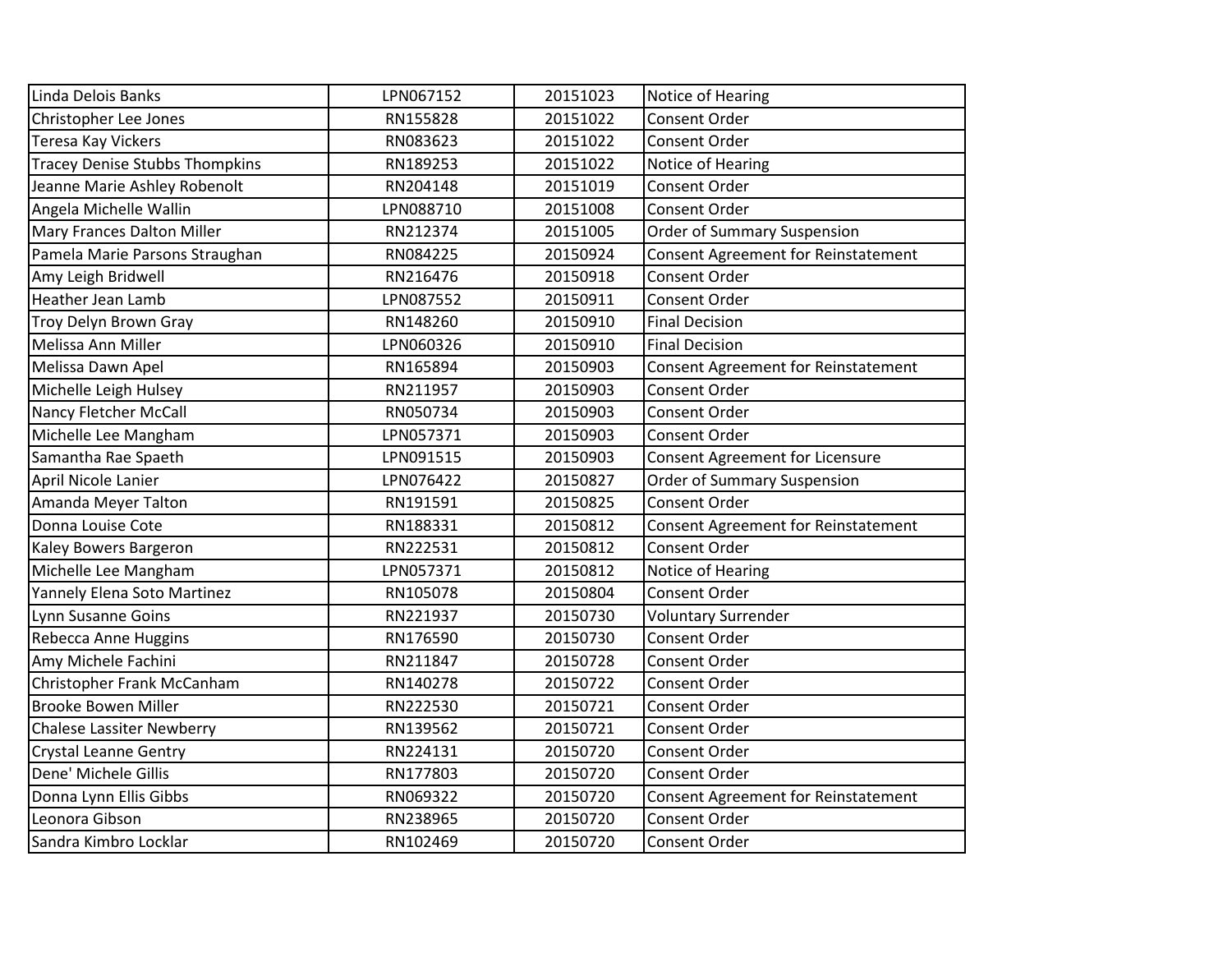| RN155523  | 20150720 | <b>Consent Order</b>                       |
|-----------|----------|--------------------------------------------|
| RN110562  | 20150708 | Consent Order                              |
| RN139885  | 20150707 | <b>Consent Order</b>                       |
| RN178106  | 20150707 | <b>Consent Order</b>                       |
| RN175308  | 20150707 | Consent Order                              |
| RN185608  | 20150629 | <b>Consent Agreement for Reinstatement</b> |
| LPN086853 | 20150629 | <b>Consent Order</b>                       |
| RN204452  | 20150626 | <b>Consent Agreement for Reinstatement</b> |
| RN199438  | 20150626 | Consent Order                              |
| LPN085729 | 20150626 | <b>Consent Order</b>                       |
| RN209771  | 20150618 | Consent Order                              |
| RN091391  | 20150615 | Consent Order                              |
| RN081296  | 20150615 | Consent Order                              |
| LPN083780 | 20150615 | <b>Consent Order</b>                       |
| LPN081350 | 20150615 | <b>Consent Order</b>                       |
| RN127256  | 20150611 | Notice of Hearing                          |
| RN073639  | 20150610 | <b>Consent Agreement for Reinstatement</b> |
| RN229717  | 20150605 | Consent Order                              |
| RN174623  | 20150605 | <b>Consent Order</b>                       |
| RN104591  | 20150605 | <b>Consent Order</b>                       |
| RN083687  | 20150605 | Consent Order                              |
| RN211137  | 20150603 | Order of Summary Suspension                |
| RN147925  | 20150529 | <b>Consent Order</b>                       |
| RN073134  | 20150529 | <b>Amended Consent Order</b>               |
| RN124126  | 20150529 | <b>Consent Order</b>                       |
| RN140551  | 20150529 | <b>Consent Order</b>                       |
| RN236177  | 20150526 | Consent Order                              |
| RN089588  | 20150526 | Consent Order                              |
| RN163554  | 20150521 | <b>Order of Dismissal</b>                  |
| RN080568  | 20150519 | <b>Voluntary Surrender</b>                 |
| RN151574  | 20150519 | Consent Order                              |
| RN183842  | 20150518 | Consent Order                              |
| RN150672  | 20150518 | Consent Order                              |
| RN106392  | 20150518 | Consent Order                              |
|           |          |                                            |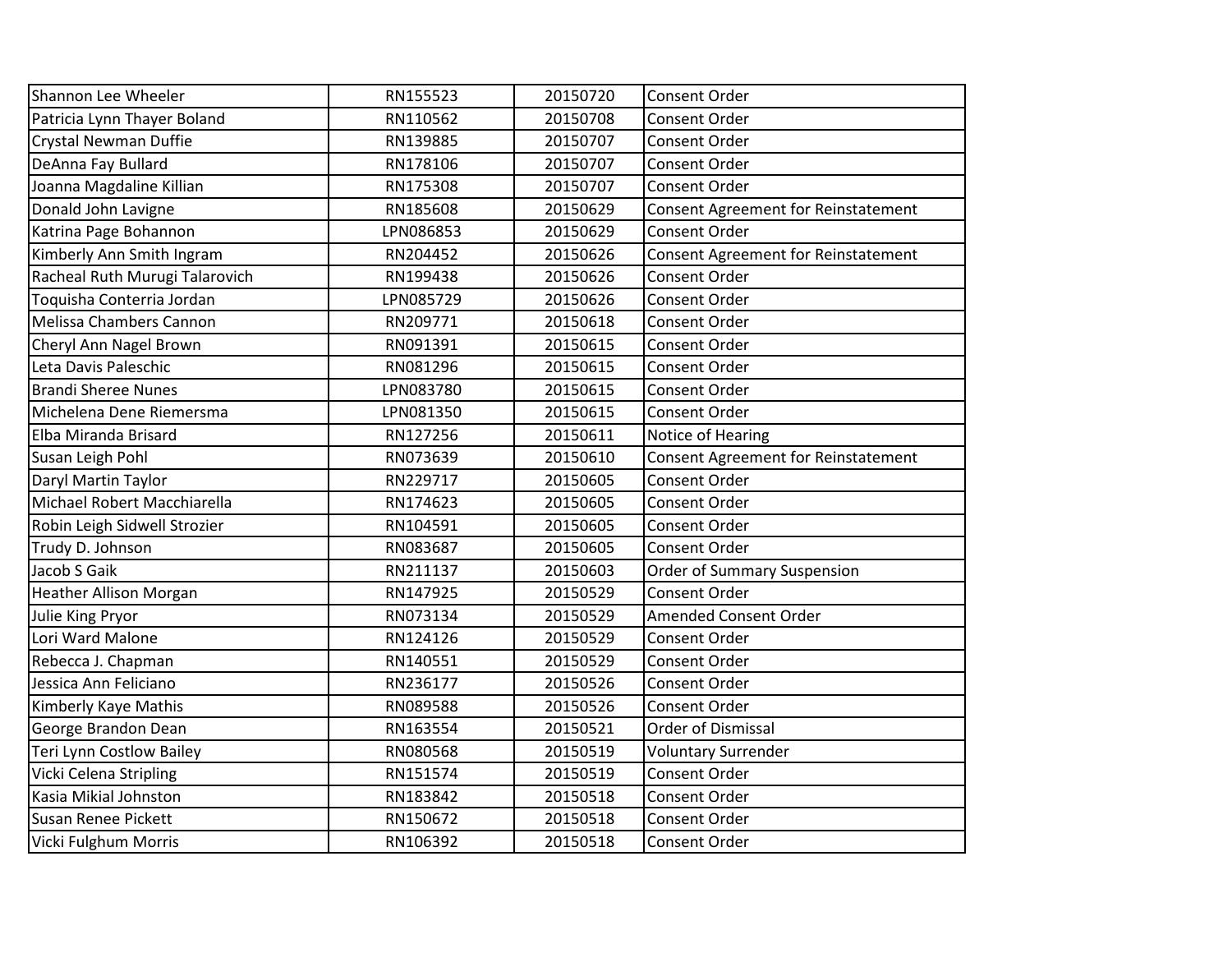| RN134282  | 20150511 | Consent Order                              |
|-----------|----------|--------------------------------------------|
| RN212838  | 20150511 | Consent Order                              |
| RN132255  | 20150511 | <b>Consent Agreement for Reinstatement</b> |
| RN144952  | 20150511 | Consent Order                              |
| RN165491  | 20150506 | Order of Summary Suspension                |
| RN059094  | 20150424 | Consent Agreement for Reinstatement        |
| RN213515  | 20150410 | Consent Order                              |
| RN163554  | 20150406 | Order of Summary Suspension                |
| RN140575  | 20150406 | Consent Order                              |
| LPN067422 | 20150406 | Consent Order                              |
| RN096783  | 20150401 | Consent Order                              |
| RN132700  | 20150401 | Amended Consent Order                      |
| RN159702  | 20150330 | Consent Order                              |
| RN124897  | 20150330 | Consent Order                              |
| RN102229  | 20150330 | Consent Order                              |
| RN187209  | 20150330 | Consent Order                              |
| RN123133  | 20150330 | Consent Order                              |
| RN247047  | 20150330 | Amended Consent Order                      |
| LPN073033 | 20150330 | Consent Order                              |
| LPN074205 | 20150330 | Consent Order                              |
| RN106528  | 20150326 | Consent Agreement for Reinstatement        |
| RN156979  | 20150326 | Consent Order                              |
| RN231059  | 20150325 | Consent Order                              |
| RN122618  | 20150325 | Consent Order                              |
| RN224137  | 20150319 | Consent Order                              |
| LPN082360 | 20150319 | Consent Order                              |
| LPN084641 | 20150313 | Consent Order                              |
| RN189434  | 20150312 | <b>Consent Agreement for Reinstatement</b> |
| RN172030  | 20150311 | Consent Order                              |
| RN073134  | 20150311 | Consent Order                              |
| RN202020  | 20150305 | <b>Consent Agreement for Reinstatement</b> |
| RN098217  | 20150304 | Consent Order                              |
| RN072663  | 20150226 | Consent Order                              |
| RN207733  | 20150226 | Consent Order                              |
|           |          |                                            |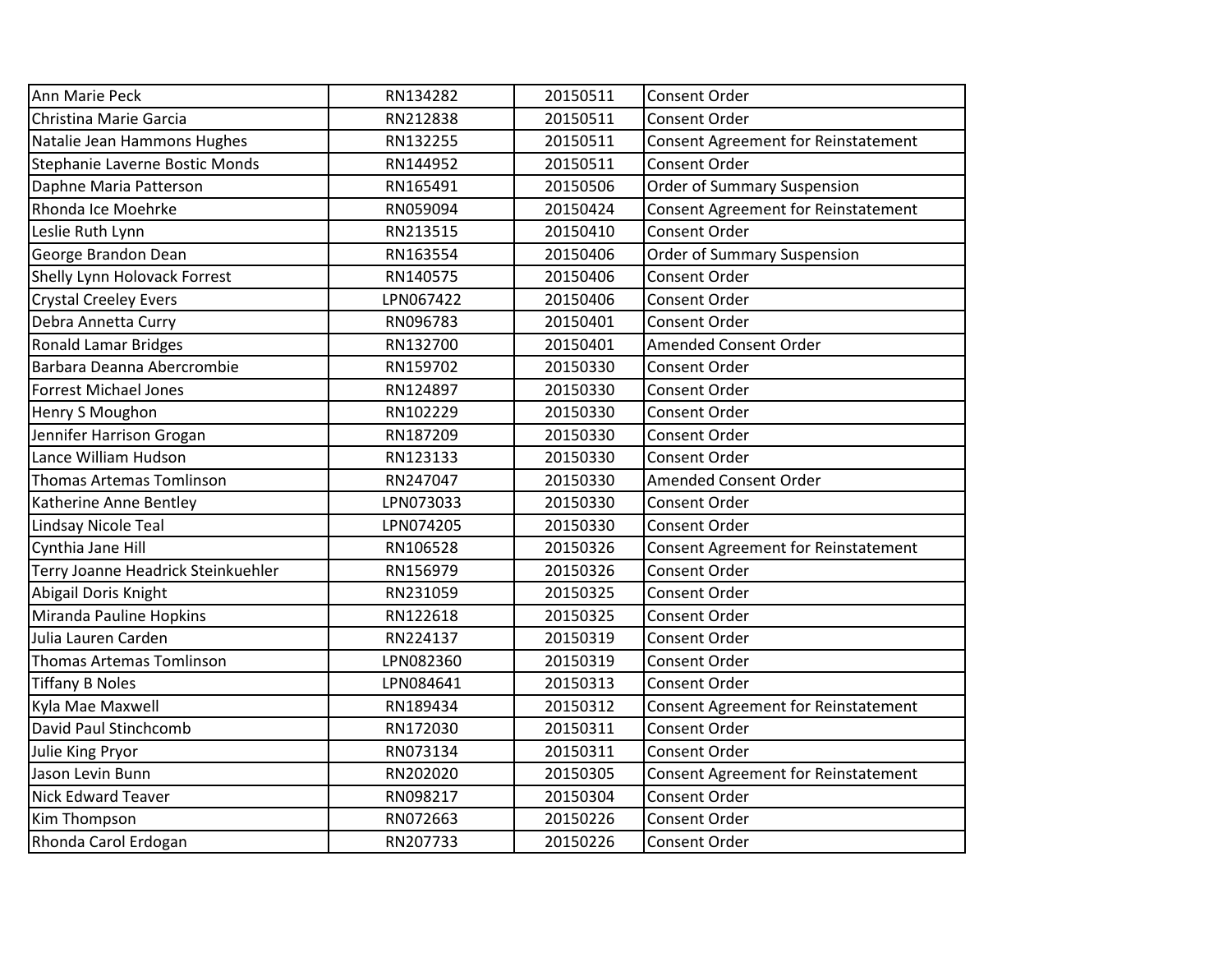| <b>Teresa Parham Lane</b>       | RN074324  | 20150226 | Consent Order                              |
|---------------------------------|-----------|----------|--------------------------------------------|
| Donna Kay Cape                  | LPN041332 | 20150226 | Consent Order                              |
| <b>Teresa Kay Vickers</b>       | RN083623  | 20150219 | Order of Summary Suspension                |
| Melissa Michelle Morris         | RN203353  | 20150218 | Consent Order                              |
| Hawa Kamara Sesay               | LPN087530 | 20150209 | <b>Final Decision</b>                      |
| <b>Sherry Dawn Shumate</b>      | LPN075840 | 20150209 | <b>Final Decision</b>                      |
| Cynthia Jane Hill               | RN106528  | 20150206 | Consent Agreement for Reinstatement        |
| Kathy Lynn Hunt                 | RN210883  | 20150206 | Consent Order                              |
| Cynthia Michelle Turner Shelton | RN106525  | 20150204 | <b>Final Decision</b>                      |
| <b>Bridgette Norman</b>         | LPN057786 | 20150202 | <b>Final Decision</b>                      |
| <b>Diane Boutwell Godfrey</b>   | RN130506  | 20150127 | <b>Voluntary Surrender</b>                 |
| Chaka Khan Robinson             | LPN061892 | 20150126 | Consent Order                              |
| Shabnam Jabari Silabmahal       | RN166036  | 20150125 | Consent Order                              |
| Cynthia Michelle Turner Shelton | RN106525  | 20150122 | <b>Final Decision</b>                      |
| Anna Raye Deal                  | RN112265  | 20150121 | Consent Order                              |
| Kristy Michelle Peek            | RN181985  | 20150121 | Consent Order                              |
| Shelia Ruth Carr                | LPN037004 | 20150121 | <b>Final Decision</b>                      |
| Colette Elizabeth Birr Baker    | RN211631  | 20150120 | <b>Final Decision</b>                      |
| Jennifer Elaine Parker          | RN164982  | 20150120 | <b>Consent Order</b>                       |
| Andrea Clarisse Kimbrel         | LPN077473 | 20150120 | <b>Consent Order</b>                       |
| Shelia Ruth Carr                | LPN037004 | 20150120 | <b>Final Decision</b>                      |
| Prentiss Felton Keyes, Jr       | RN225701  | 20150114 | <b>Voluntary Surrender</b>                 |
| Cynthia Michelle Scoggins       | RN137342  | 20150108 | Consent Order                              |
| Latrice Josephine Davis         | RN194491  | 20150108 | Consent Order                              |
| Lorraine Louise Stafford Gulley | RN064928  | 20150108 | <b>Voluntary Surrender</b>                 |
| <b>Terry Marie Plaisted</b>     | LPN081590 | 20150108 | Consent Order                              |
| Anna Marie Simica-Fazendin      | RN097324  | 20141224 | Consent Agreement for Reinstatement        |
| Cecelia Phillisett Butler       | RN149153  | 20141216 | Consent Order                              |
| Chad Stephen Ellsworth          | RN152316  | 20141216 | <b>Voluntary Cease &amp; Desists Order</b> |
| Nannette Medina                 | RN174572  | 20141216 | <b>Consent Order</b>                       |
| <b>Bethany Grace Simmons</b>    | LPN053346 | 20141216 | <b>Voluntary Surrender</b>                 |
| Kristy Michelle Peek            | RN181985  | 20141215 | Notice of Hearing                          |
| Kimberly Lynn Vaughn            | RN081967  | 20141204 | Consent Order                              |
| <b>Ronald Lamar Bridges</b>     | RN132700  | 20141202 | <b>Consent Agreement for Reinstatement</b> |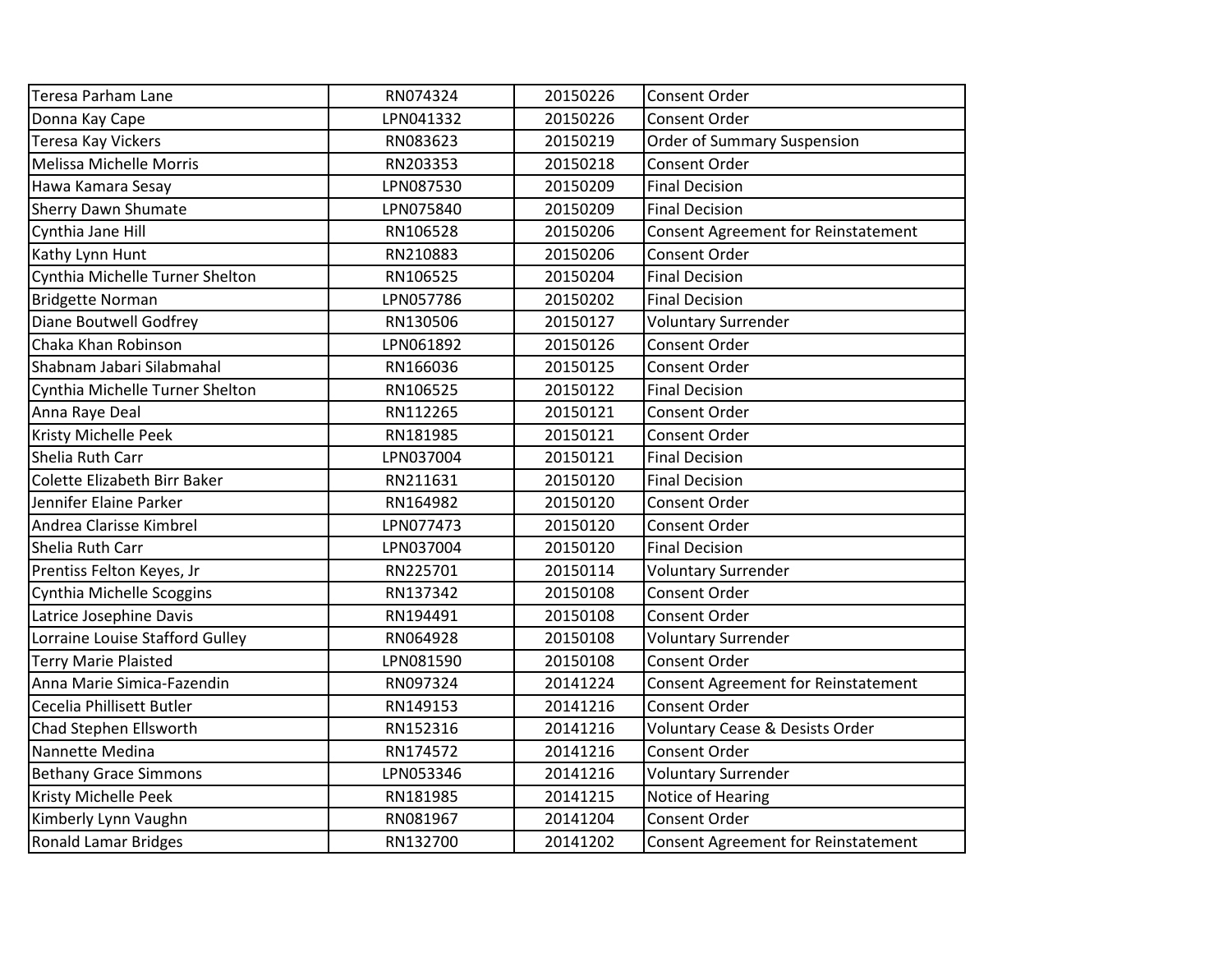| Meredith Lynn Cardwell         | RN212160  | 20141124 | Consent Order                              |
|--------------------------------|-----------|----------|--------------------------------------------|
| <b>Sherry Ann Hall Patrick</b> | RN119034  | 20141124 | Order of Summary Suspension                |
| Susan Denise Owsinski          | RN191864  | 20141124 | <b>Final Decision</b>                      |
| <b>Christian Dale Tease</b>    | RN161262  | 20141117 | <b>Voluntary Surrender</b>                 |
| Colette Elizabeth Birr Baker   | RN211631  | 20141117 | Consent Order                              |
| Freida L. Long                 | RN131509  | 20141117 | Consent Order                              |
| George Michael Turman          | RN114698  | 20141117 | Consent Order                              |
| Christy Lynn Jeter             | LPN064606 | 20141117 | Consent Order                              |
| Eduber Segundo Rayner          | RN181109  | 20141114 | Consent Order Terms Completed Letter       |
| Jonathan Ashley Parker         | RN117490  | 20141112 | Consent Order                              |
| Leta Davis Paleschic           | RN081296  | 20141107 | Consent Order                              |
| Michelle May O'Donnell         | RN221009  | 20141104 | Consent Order                              |
| <b>Brad Alan Oglesby</b>       | RN211256  | 20141024 | Consent Order                              |
| Shannon Lea Tyre               | RN212747  | 20141022 | <b>Consent Order</b>                       |
| Amanda Kay Faulkinberry        | RN197889  | 20141021 | Consent Order                              |
| <b>Heather Nichole Ivey</b>    | RN149258  | 20141021 | <b>Consent Order</b>                       |
| Kristie Lea Middleton          | RN156462  | 20141021 | Consent Agreement for Reinstatement        |
| Michael Eugene Schwartz        | RN222292  | 20141021 | Consent Order                              |
| Jan Shari Haarala              | RN095890  | 20141014 | Consent Order                              |
| Jeffrey Glenn Ashmore          | RN154640  | 20141014 | <b>Order of Summary Suspension</b>         |
| Jennifer Annette Dunlap        | RN091156  | 20141014 | <b>Voluntary Surrender</b>                 |
| Jenna Marie Layfield Peek      | LPN081210 | 20141014 | Consent Order                              |
| Susan Denise Owsinski          | RN191864  | 20141010 | Notice of Hearing                          |
| <b>Bryan Gill</b>              | RN168838  | 20141009 | <b>Voluntary Surrender</b>                 |
| April Burckhalter Fernandes    | RN140755  | 20141008 | <b>Order of Dismissal</b>                  |
| Dorothy Marie Grier            | RN177119  | 20141008 | Consent Order                              |
| David James Cox                | RN192958  | 20141007 | <b>Voluntary Surrender</b>                 |
| Elisabeth G Robinson           | RN143328  | 20141003 | Consent Order                              |
| Randall Steven O'Kelley        | RN208643  | 20141003 | Consent Order                              |
| Saisha Lewann Gray             | LPN068280 | 20140926 | Consent Order                              |
| <b>Sunny Marie Gross</b>       | RN215703  | 20140916 | Consent Order                              |
| Jonathan Richard Hardy         | RN127658  | 20140915 | <b>Consent Agreement for Reinstatement</b> |
| Virginia Brockman Kane         | RN101982  | 20140915 | Consent Agreement for Reinstatement        |
| Jennifer Duncan Sisk           | RN135107  | 20140904 | Consent Order                              |
|                                |           |          |                                            |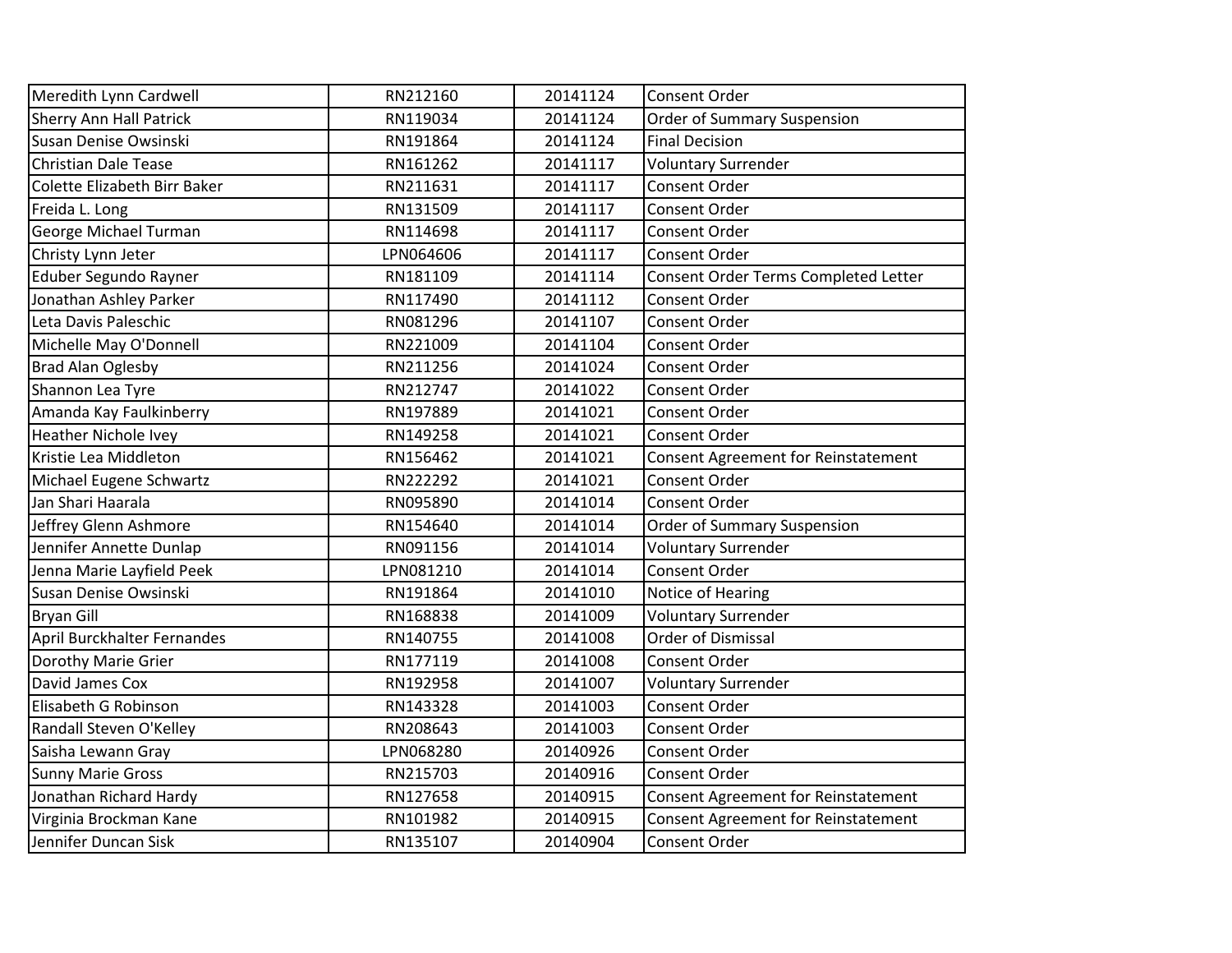| Amy Everett Phillips           | RN186395          | 20140902 | Consent Agreement for Reinstatement |
|--------------------------------|-------------------|----------|-------------------------------------|
| Anderia Shirrell Rhodes-Bigham | RN066876          | 20140902 | Consent Order                       |
| Rosebud H. Tucker              | RN116109          | 20140902 | <b>Consent Order</b>                |
| Stephanie Brooke Griffin       | RN210465          | 20140902 | <b>Consent Order</b>                |
| <b>Sharon Williams Faglier</b> | RN060184          | 20140812 | <b>Consent Order</b>                |
| Jennifer Marie Gallia          | RN185067          | 20140801 | Notice of Hearing                   |
| Rebecca Emily Brown Bray       | RN157055          | 20140801 | Notice of Hearing                   |
| Lisa Dove Sanders              | RN127654          | 20140725 | <b>Consent Order</b>                |
| Robert Lee Jones, Sr           | RN166700          | 20140725 | <b>Voluntary Surrender</b>          |
| Elizabeth Sha Duque            | RN206810          | 20140724 | Consent Agreement for Reinstatement |
| <b>Deanne Bostwick Porter</b>  | LPN047365         | 20140724 | Consent Order                       |
| Kelly Lochridge Staines        | RN117738          | 20140717 | Consent Order                       |
| <b>Rodney Dwayne Merritt</b>   | RN085568          | 20140709 | Consent Order                       |
| April Burckhalter Fernandes    | RN140755          | 20140708 | Notice of Hearing                   |
| Lisa Dove Sanders              | RN127654          | 20140708 | Notice of Hearing                   |
| Kimberly G Reid                | RN123817          | 20140707 | <b>Consent Order</b>                |
| Allyson Jeunesse' Roquemore    | RN201649          | 20140702 | <b>Voluntary Surrender</b>          |
| Melliny Lynn Majette Macklin   | RN138416          | 20140702 | <b>Consent Order</b>                |
| Jennifer Cochran Ellerbee      | RN144845          | 20140630 | Consent Agreement for Reinstatement |
| Mary Faye Jones                | LPN070047         | 20140630 | <b>Consent Order</b>                |
| Kara Dana Scott                | LPN072001         | 20140627 | Consent Order                       |
| <b>Diane Boutwell Godfrey</b>  | RN130506          | 20140620 | Consent Order                       |
| <b>Heather Hull Hartley</b>    | RN199933          | 20140620 | Consent Order                       |
| Kenneth James Schmoll          | RN197250          | 20140620 | <b>Consent Order</b>                |
| Andrea H Marshall              | RN136563          | 20140618 | Consent Agreement for Reinstatement |
| Anthony Aaron Bryson           | RN225092          | 20140618 | Consent Order                       |
| Kimberly Michelle Coffee       | RN191853          | 20140618 | <b>Voluntary Surrender</b>          |
| Sanea Danielle Solomon         | RN118727          | 20140618 | <b>Consent Order</b>                |
| Jonathan Scott Bedwell         | RN183142          | 20140612 | <b>Final Decision</b>               |
| Sandra Lynn Scoggins           | RN052586          | 20140612 | <b>Consent Order</b>                |
| Colette Elizabeth Birr Baker   | RN211631          | 20140603 | Order of Summary Suspension         |
| <b>Cindy Renee Rewis</b>       | RN176063          | 20140530 | <b>Voluntary Surrender</b>          |
| Freda Michelle Butler          | RN242071          | 20140530 | Consent Agreement for Licensure     |
| Freda Michelle Butler          | <b>UNLICENSED</b> | 20140530 | Consent Agreement for Licensure     |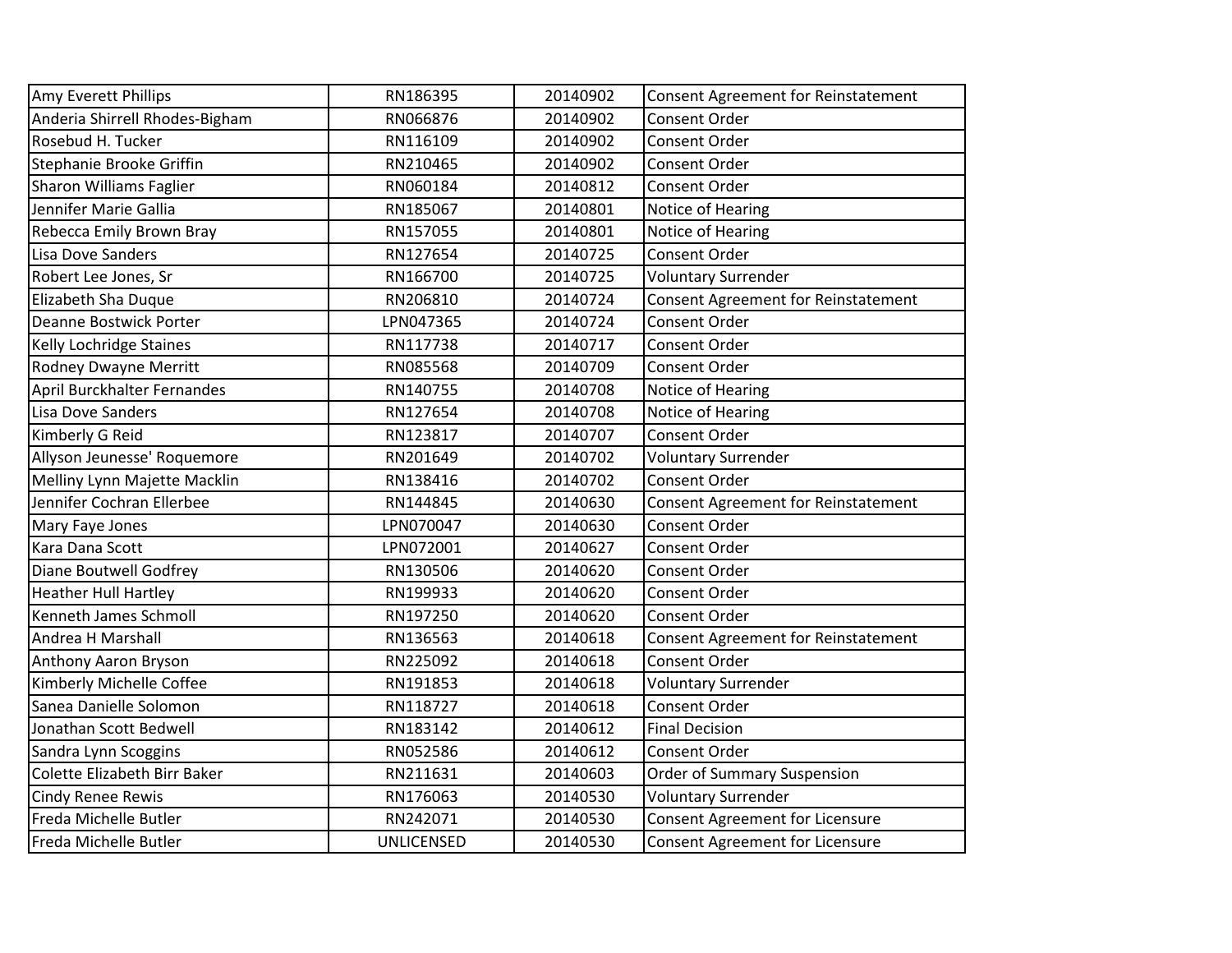| James M Sanders                | RN054717          | 20140522 | Consent Order                              |
|--------------------------------|-------------------|----------|--------------------------------------------|
| Amanda Beth Cronis             | RN218982          | 20140514 | Consent Order                              |
| James Matthew Padgett          | RN124594          | 20140514 | <b>Consent Order</b>                       |
| Mary Frances Dalton Miller     | RN212374          | 20140514 | <b>Consent Order</b>                       |
| Chandra Marie Bruce            | RN051078          | 20140507 | Consent Order                              |
| Dennis Todd West               | RN152239          | 20140507 | Consent Order                              |
| Karen Lynn Heimbrecht          | RN140922          | 20140507 | <b>Consent Order</b>                       |
| Kerre Sean Benbrooks           | RN141078          | 20140421 | <b>Order Terminating Probation</b>         |
| James M Sanders                | RN054717          | 20140411 | Notice of Hearing                          |
| Michelle Leigh Hulsey          | RN211957          | 20140411 | <b>Consent Order</b>                       |
| Megan Susannah Chesley         | <b>UNLICENSED</b> | 20140328 | Consent Agreement for Licensure            |
| Ginger Leigh Wadsworth Hatcher | RN051715          | 20140320 | Consent Order                              |
| <b>Robert Arzeno Morsut</b>    | RN194011          | 20140320 | <b>Consent Order</b>                       |
| Eduber Segundo Rayner          | RN181109          | 20140317 | <b>Consent Order</b>                       |
| Kimberly Eva-Kae Cole          | LPN080098         | 20140317 | <b>Consent Order</b>                       |
| Tonya Johnette Olson Turner    | RN122749          | 20140310 | Consent Order                              |
| <b>Arachelly Dawn Henry</b>    | RN213256          | 20140307 | Consent Order                              |
| Christopher Bryan Berry        | RN202504          | 20140307 | <b>Consent Agreement for Reinstatement</b> |
| <b>Melanie Gail Nelms</b>      | RN215724          | 20140307 | <b>Voluntary Surrender</b>                 |
| Michelle Ellen Sinkwich        | RN176284          | 20140307 | <b>Consent Order</b>                       |
| Peggy Michelle Foskey          | LPN051888         | 20140307 | Consent Order                              |
| Mary Frances Dalton Miller     | RN212374          | 20140304 | <b>Order of Summary Suspension</b>         |
| John Douglas Jiles, Jr.        | RN208805          | 20140227 | <b>Consent Order</b>                       |
| Matthew Cameron Jernigan       | RN118238          | 20140227 | <b>Consent Order</b>                       |
| Susan Lynn Scott               | RN161004          | 20140221 | <b>Final Decision</b>                      |
| Jared Lamar Cooper             | RN179606          | 20140220 | Consent Order                              |
| <b>Melanie White Clark</b>     | RN150038          | 20140220 | Consent Order                              |
| Sarah Jean Brown               | RN157593          | 20140220 | Consent Order                              |
| Jennifer Lunsford Keesling     | LPN061918         | 20140220 | <b>Consent Order</b>                       |
| <b>Stormy Jowers Newhart</b>   | LPN071775         | 20140220 | <b>Consent Order</b>                       |
| Tina Louise Johnson            | LPN061442         | 20140220 | <b>Consent Agreement for Reinstatement</b> |
| Jeannine Adel Jackson Mikell   | RN104496          | 20140204 | Consent Order                              |
| Sandra Bates Gilchrist         | RN166142          | 20140204 | Consent Order                              |
| Kathleen Ann Waldron           | RN194556          | 20140203 | <b>Voluntary Surrender</b>                 |
|                                |                   |          |                                            |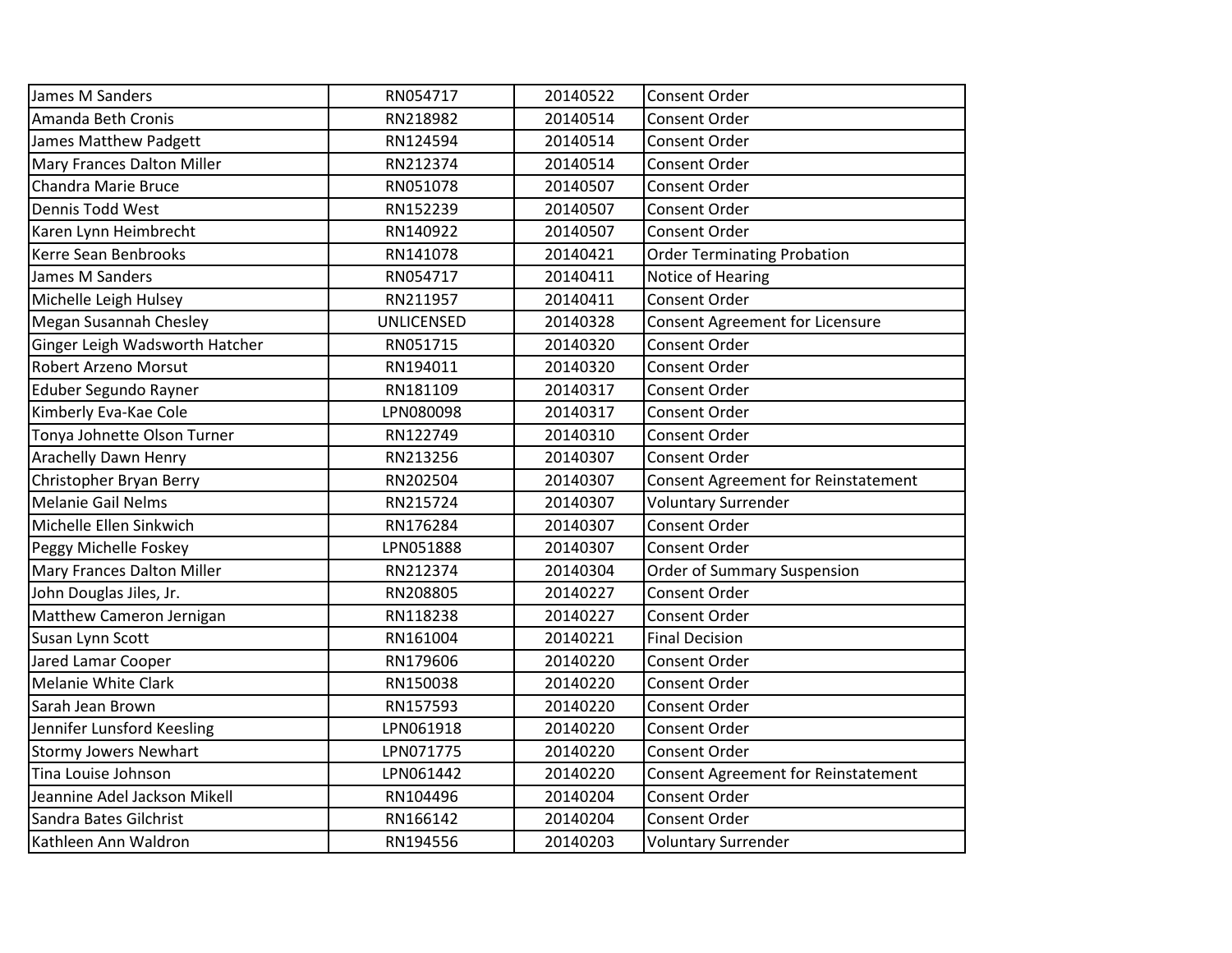| Christy Faith Hall             | LPN058932 | 20140124 | Consent Order                     |
|--------------------------------|-----------|----------|-----------------------------------|
| Andi Lynn Fordham              | RN168486  | 20140121 | <b>Voluntary Surrender</b>        |
| Kimberly Kay Hawkins           | RN129464  | 20140121 | Consent Order                     |
| Maria Lynn LeCompte            | RN176801  | 20140121 | Consent Order                     |
| Shannon Louise Shiflett        | RN152960  | 20140121 | Consent Order                     |
| Windy Dixon Hon                | RN140010  | 20140121 | <b>Consent Order</b>              |
| <b>Yves Philippe Charles</b>   | RN215504  | 20140121 | Consent Order                     |
| Cynthia Diana Jones            | RN212896  | 20140116 | Consent Order                     |
| Jennifer Wise Lowry            | RN172141  | 20140110 | Consent Order                     |
| Marijane Abeyta                | RN194923  | 20140110 | Consent Order                     |
| Debra Anne Reynolds            | RN099012  | 20131219 | <b>Consent Order</b>              |
| Jennifer Lynn Blackmon         | RN190695  | 20131219 | Consent Order                     |
| Melinda Sue Milford            | RN213312  | 20131219 | Consent Order                     |
| Quintina L MaCauley            | RN109088  | 20131219 | Consent Order                     |
| Marcia Lynn Bloodworth Henry   | RN076487  | 20131212 | Consent Order                     |
| Judith Antonia Jacobosky       | RN158710  | 20131204 | Order of Summary Suspension       |
| Tiffany Ann Wingo              | LPN073024 | 20131202 | Consent Order for License Renewal |
| Susan Gail Anderson            | RN050382  | 20131122 | Consent Order                     |
| Allyson Jeunesse' Roquemore    | RN201649  | 20131118 | Consent Order                     |
| Allyson Jeunesse' Roquemore    | RN201649  | 20131118 | <b>Consent Order</b>              |
| Shannon Louise Shiflett        | RN152960  | 20131114 | Notice of Hearing                 |
| Susan Lynn Scott               | RN161004  | 20131114 | Notice of Hearing                 |
| Brittany C. Steelman           | RN147012  | 20131112 | <b>Consent Order</b>              |
| James Melvin Purvis            | RN060796  | 20131112 | <b>Voluntary Surrender</b>        |
| Lesley N Lightsey              | RN204252  | 20131105 | Consent Order                     |
| Maria Frances Costello         | RN144364  | 20131105 | Consent Order                     |
| Wanda Catherine Hawkins        | RN125051  | 20131105 | <b>Consent Order</b>              |
| Angela Denise Davis-Woods      | LPN066249 | 20131105 | Consent Order                     |
| Kerrin Annette Gasaway         | LPN073925 | 20131105 | Consent Order                     |
| Jean Marie Ewing               | RN121885  | 20131023 | Consent Order                     |
| Jeannette Dean Hokanson        | RN129491  | 20131023 | Consent Order                     |
| Melanie Robin Nicholson Walker | RN102406  | 20131023 | <b>Final Decision</b>             |
| <b>Melody Blanche Milton</b>   | RN159875  | 20131023 | <b>Voluntary Surrender</b>        |
| Sarah Frances Lear             | RN198996  | 20131023 | Consent Order                     |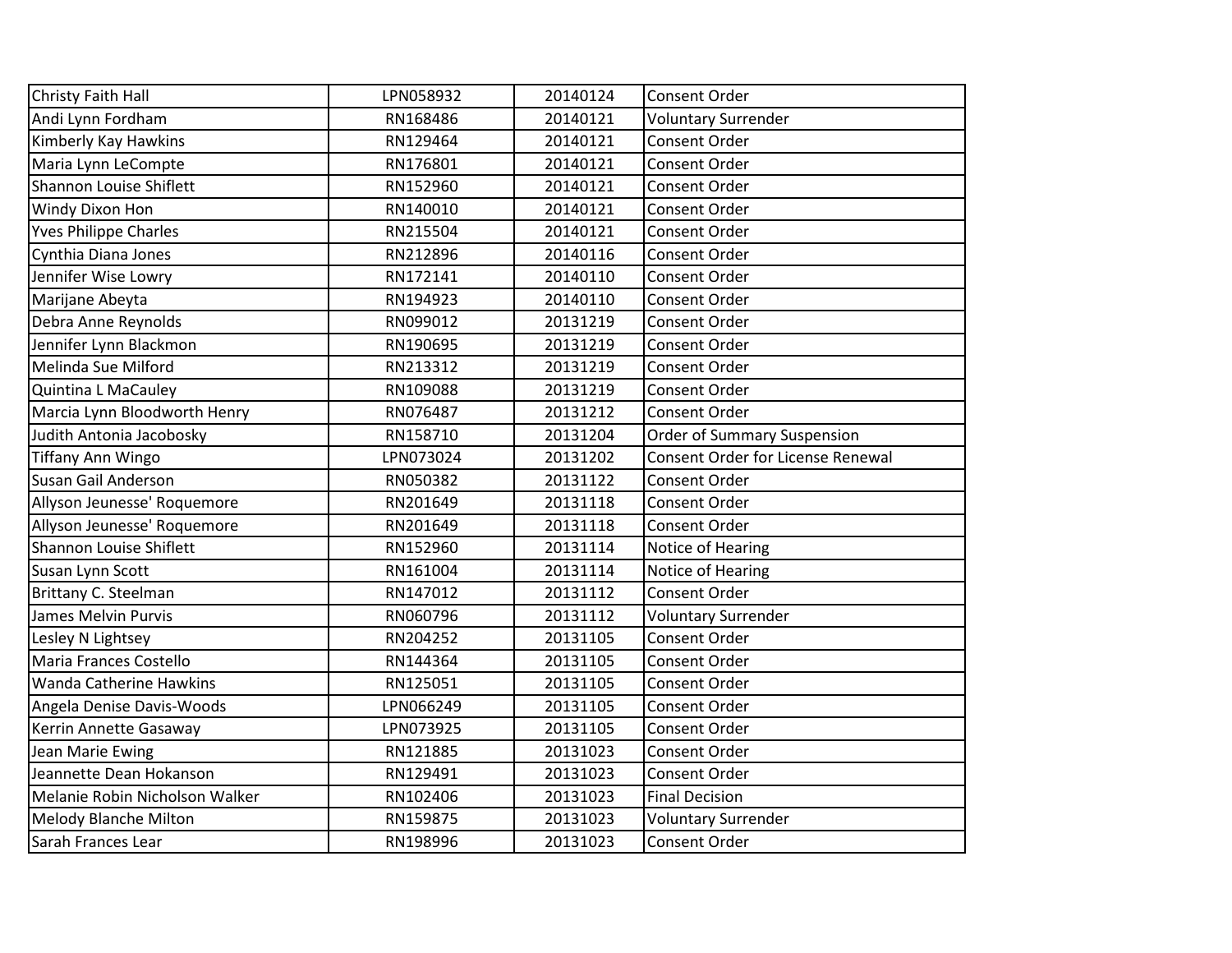| <b>Brandi P Ashley</b>          | LPN078636 | 20131021 | <b>Consent Order</b>                       |
|---------------------------------|-----------|----------|--------------------------------------------|
| <b>Michael Shawn Collins</b>    | RN203746  | 20131018 | <b>Consent Order</b>                       |
| Gloria Ann Jennings             | RN234457  | 20131016 | Consent Agreement for Licensure            |
| Abra S. Gordon                  | RN190614  | 20131008 | <b>Consent Order</b>                       |
| <b>Bobbie Denise Kerr Byers</b> | RN093562  | 20131008 | Consent Agreement for Reinstatement        |
| Chad Stephen Ellsworth          | RN152316  | 20131008 | Consent Order                              |
| Cynthia C. Harn                 | RN101579  | 20131002 | <b>Consent Order</b>                       |
| Jennifer Elaine Fowler          | RN205817  | 20130924 | <b>Consent Order</b>                       |
| Natalie Jean Hammons Hughes     | RN132255  | 20130924 | Consent Order                              |
| <b>Wanda Catherine Hawkins</b>  | RN125051  | 20130924 | Notice of Hearing                          |
| Jessica Massengill Rhodes       | RN213498  | 20130919 | Consent Order                              |
| Katherine Belle Kohl            | LPN088579 | 20130919 | <b>Voluntary Cease &amp; Desists Order</b> |
| Jennifer Lauren Tubre           | RN180104  | 20130918 | Consent Order                              |
| Jill Ellen Prescott             | RN072739  | 20130918 | <b>Consent Order</b>                       |
| Lori Jenifer Walters            | RN150434  | 20130918 | <b>Consent Order</b>                       |
| Henry William Zeigler           | LPN069618 | 20130918 | <b>Consent Order for License Renewal</b>   |
| <b>Ashley Trawick Griffith</b>  | RN153964  | 20130917 | Consent Order                              |
| <b>Bryant Scott Summerour</b>   | RN223862  | 20130826 | <b>Consent Order</b>                       |
| Ramille Nicole West             | RN141360  | 20130826 | <b>Amended Consent Order</b>               |
| Debbie L Hill                   | LPN060492 | 20130826 | Consent Agreement for Reinstatement        |
| <b>Lynne Price</b>              | LPN069445 | 20130826 | Consent Order for License Renewal          |
| Melanie Leigh Coyne             | RN198681  | 20130819 | Consent Order                              |
| Kimberly Lynn Vaughn            | RN081967  | 20130806 | <b>Consent Order</b>                       |
| <b>Mary Ewing Mitchell</b>      | RN078579  | 20130806 | <b>Voluntary Surrender</b>                 |
| Sherry T Evans                  | RN065047  | 20130806 | <b>Consent Order</b>                       |
| Vincent Ernest Tyler            | RN081962  | 20130806 | <b>Consent Order</b>                       |
| Whitney P. Carter               | RN165556  | 20130806 | <b>Final Decision</b>                      |
| <b>Holly Clements Lavender</b>  | RN184680  | 20130731 | <b>Consent Order</b>                       |
| Tina Michelle Porterfield       | RN130147  | 20130731 | <b>Consent Order</b>                       |
| Willanda B Lucas                | RN232985  | 20130731 | <b>Consent Order</b>                       |
| Jessica Hayman Smith            | RN164224  | 20130723 | Consent Order                              |
| Kimberly Ann McDonald           | RN159294  | 20130723 | Consent Order                              |
| <b>William Arthur Stout</b>     | RN130187  | 20130723 | <b>Consent Order</b>                       |
| <b>Heather Leigh Towe</b>       | LPN063725 | 20130718 | <b>Consent Order</b>                       |
|                                 |           |          |                                            |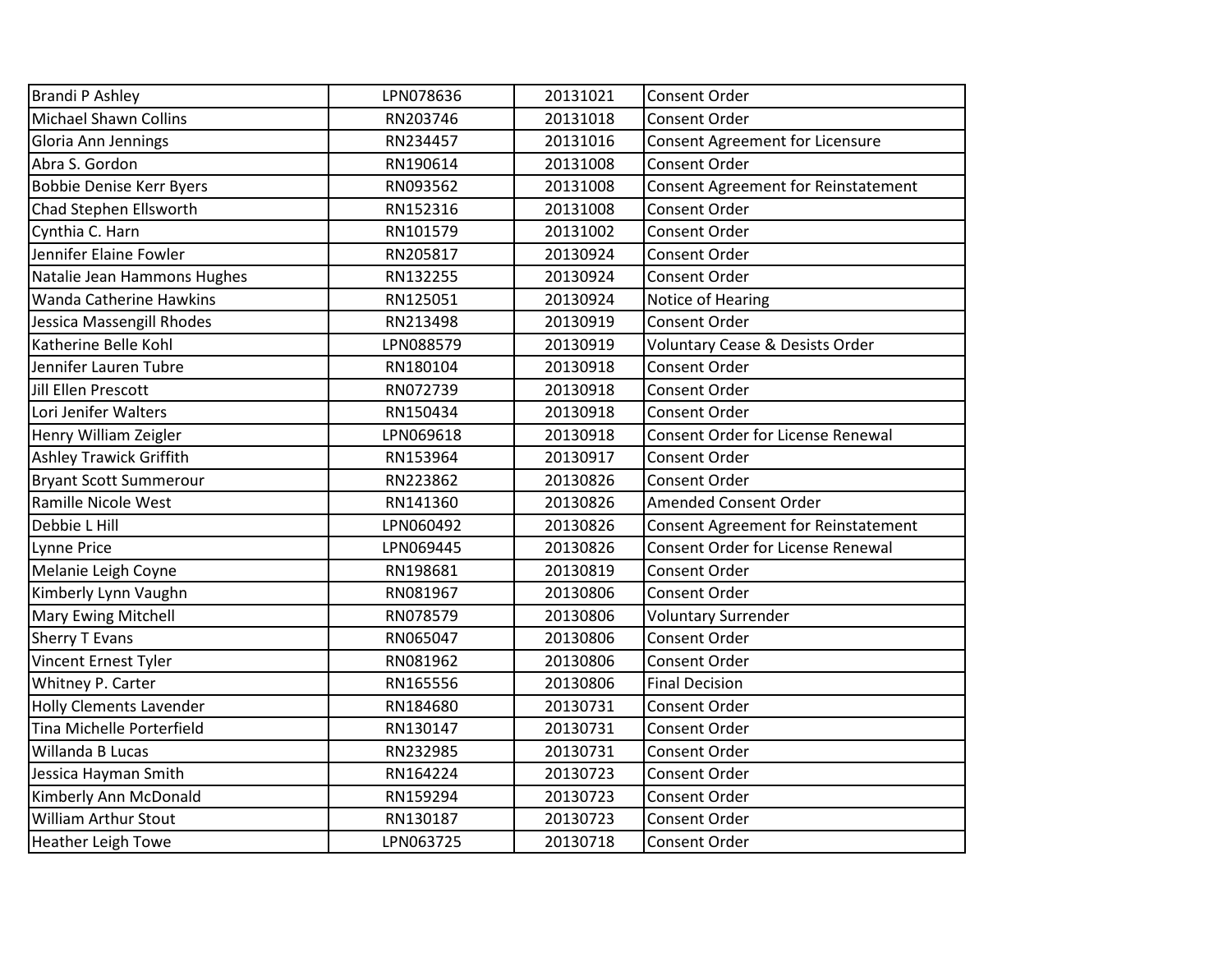| <b>Garrett Shane Surrency</b>     | RN162472          | 20130710 | <b>Consent Order</b>                     |
|-----------------------------------|-------------------|----------|------------------------------------------|
| Kelly Jeannine Markow             | RN124506          | 20130701 | <b>Consent Order</b>                     |
| Kimberly Anglin Frank             | RN117270          | 20130625 | <b>Consent Order</b>                     |
| Seth Ian Oliver                   | RN176273          | 20130625 | <b>Consent Order</b>                     |
| Uvienome Linda Sakor              | RN159225          | 20130625 | <b>Consent Order</b>                     |
| LaKendra TaMoore Bacon            | LPN073369         | 20130625 | <b>Consent Order for License Renewal</b> |
| Deborah Sue Holcomb               | RN138912          | 20130610 | Consent Order                            |
| Deborah Sue Holcomb               | <b>UNLICENSED</b> | 20130610 | <b>Consent Order</b>                     |
| Jessica Marie Simpson             | RN192020          | 20130604 | <b>Consent Order</b>                     |
| Jan Shari Haarala                 | RN095890          | 20130528 | <b>Consent Order</b>                     |
| Whitney P. Carter                 | RN165556          | 20130528 | Notice of Hearing                        |
| Heather Brightman Schroeder       | RN161915          | 20130521 | Consent Order                            |
| Joseph Farrell Webb               | RN082003          | 20130521 | <b>Consent Order</b>                     |
| Michelle Angella Byron            | RN185181          | 20130521 | <b>Consent Order</b>                     |
| Natalie Kay Roberts               | RN122666          | 20130521 | <b>Consent Order</b>                     |
| Roxanne Ellison                   | RN117577          | 20130521 | <b>Consent Order</b>                     |
| Sarah Katherine Bureau            | RN146378          | 20130521 | <b>Voluntary Surrender</b>               |
| Deborah Ann Reed                  | RN102945          | 20130516 | <b>Consent Order</b>                     |
| Kelleigh Jean Strickland          | RN146690          | 20130510 | <b>Consent Order</b>                     |
| Phoebe Elinma Danchimah Muotoh    | RN116649          | 20130510 | <b>Consent Order</b>                     |
| Valarie Dawn Muse Goodwin         | RN085205          | 20130510 | Consent Order                            |
| <b>Dolores Bailey</b>             | LPN063904         | 20130510 | <b>Consent Order for License Renewal</b> |
| Lauren Beatrice Healan Hutchison  | RN204419          | 20130507 | <b>Consent Order</b>                     |
| John Albert Hopper                | RN162319          | 20130503 | <b>Consent Order</b>                     |
| Kyla Mae Maxwell                  | RN189434          | 20130430 | <b>Consent Order</b>                     |
| <b>Tracey Faith Venable Glaze</b> | RN112831          | 20130430 | <b>Consent Order</b>                     |
| Martin Lynn Rose                  | RN085780          | 20130418 | Consent Order                            |
| Julie Amanda Barber               | LPN064908         | 20130418 | <b>Voluntary Surrender</b>               |
| Kristin Leigh Williford           | RN199631          | 20130417 | Consent Order                            |
| Sarah Katherine Bureau            | RN146378          | 20130415 | Notice of Hearing                        |
| Letitia Lynn Bishop               | RN151847          | 20130410 | Consent Agreement for Reinstatement      |
| <b>Helen Elizabeth Clark</b>      | RN216962          | 20130404 | Consent Order                            |
| Kathryn Gay Dasher                | RN113763          | 20130404 | Consent Order                            |
| Lori Ann Gibbs Lemoine            | RN133778          | 20130404 | <b>Consent Order</b>                     |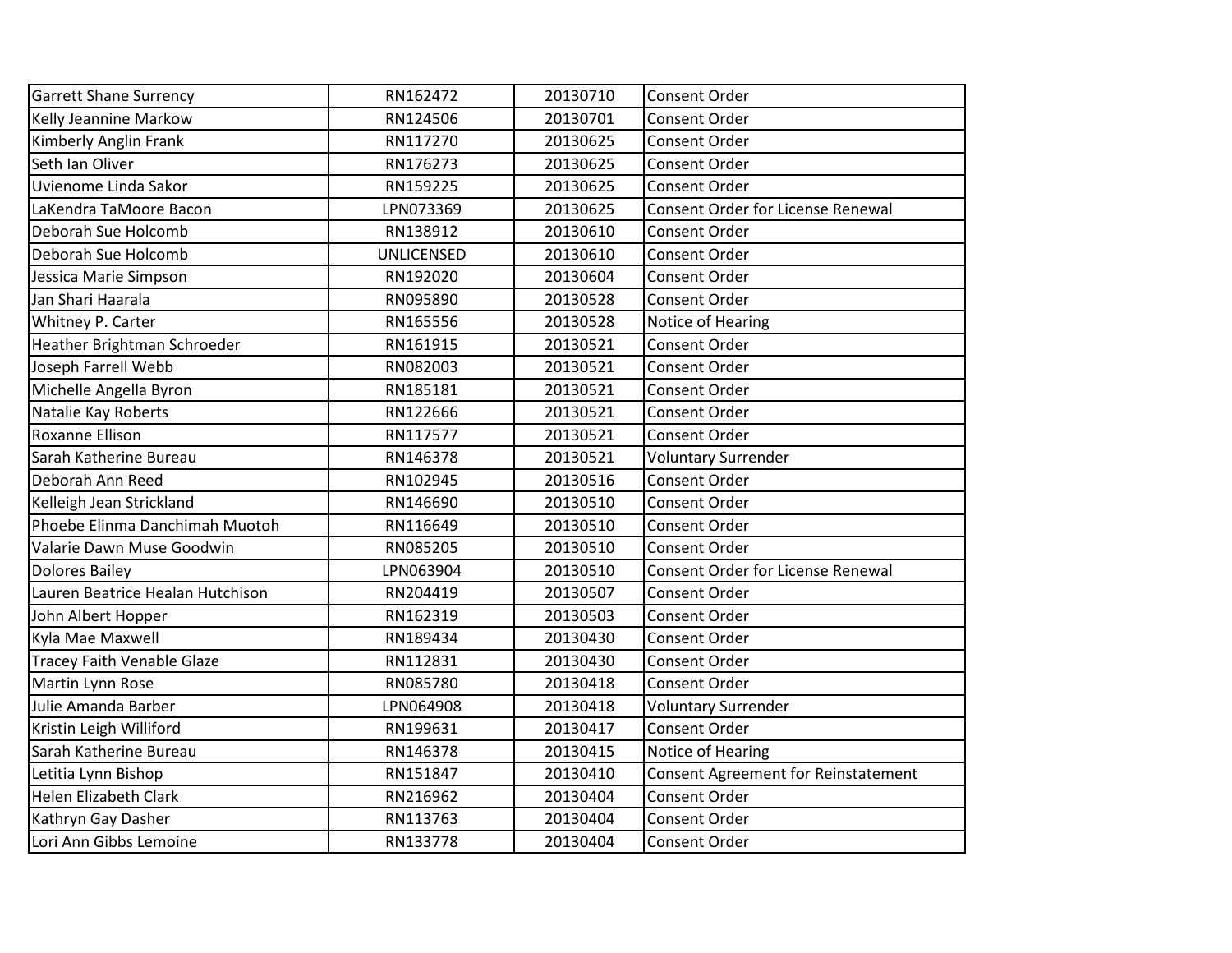| Jackie Dodd McGuire           | RN143152          | 20130327 | Consent Order                              |
|-------------------------------|-------------------|----------|--------------------------------------------|
| Lauren Michelle Williams      | RN191602          | 20130327 | Consent Order                              |
| Melinda S Selim               | RN200139          | 20130327 | <b>Consent Order</b>                       |
| Michael Anthony Forehand      | RN214205          | 20130327 | <b>Consent Order</b>                       |
| Roderick L Okorley            | RN199846          | 20130327 | Consent Order                              |
| Sarah Elaine Bentley          | RN191522          | 20130327 | Consent Order                              |
| <b>Brett Thomas King</b>      | RN136142          | 20130321 | <b>Consent Order</b>                       |
| Mardee Lorraine Epps          | RN110146          | 20130306 | <b>Consent Agreement for Reinstatement</b> |
| <b>Bobby Joseph Hickox</b>    | RN106554          | 20130305 | Amended Consent Order                      |
| Charlotte Dale Thompson       | RN154355          | 20130305 | <b>Consent Order</b>                       |
| Michelle Angella Byron        | RN185181          | 20130305 | Notice of Hearing                          |
| <b>Reppard Charles Ledger</b> | RN210356          | 20130227 | Consent Order                              |
| Roger Lee Rogers              | RN201278          | 20130227 | Consent Order                              |
| Annette Hubbard Hillman       | RN057352          | 20130219 | <b>Consent Order</b>                       |
| Sharon Williams Faglier       | RN060184          | 20130219 | Consent Order                              |
| Laura Anne Thomas             | RN132841          | 20130213 | Consent Order                              |
| Julie Denise Daniels          | RN093205          | 20130204 | <b>Voluntary Surrender</b>                 |
| Kristin Marie Shipp           | RN195835          | 20130204 | <b>Consent Order</b>                       |
| Tina McCauley Van Buren       | RN118340          | 20130204 | <b>Consent Order</b>                       |
| Candyce Treniece Odige        | LPN087093         | 20130204 | Consent Agreement for Licensure            |
| Jessica Nicole Freeman Hall   | RN201137          | 20130128 | Consent Order                              |
| Rebecca Emily Brown Bray      | RN157055          | 20130111 | <b>Consent Order</b>                       |
| Tonya Darlene Frazier         | RN210208          | 20121231 | <b>Consent Order</b>                       |
| Cynthia Shepherd Captain      | RN042546          | 20121227 | <b>Voluntary Surrender</b>                 |
| Cynthia A Huggins             | RN113190          | 20121220 | Consent Order                              |
| Michael Radford Jackson       | RN085350          | 20121219 | Consent Order Terms Completed Letter       |
| Beverlien Lawese Harrington   | RN143355          | 20121211 | <b>Consent Agreement for Reinstatement</b> |
| <b>Tamia Perkins</b>          | <b>UNLICENSED</b> | 20121211 | <b>Voluntary Cease &amp; Desists Order</b> |
| <b>Edythe Howell Maxwell</b>  | RN133003          | 20121210 | <b>Voluntary Surrender</b>                 |
| <b>Heather Allison Morgan</b> | RN147925          | 20121210 | <b>Order Terminating Probation</b>         |
| Karen Kitchens Hogg           | RN128928          | 20121129 | <b>Consent Agreement for Licensure</b>     |
| Rebecca Anne Huggins          | RN176590          | 20121129 | Consent Order                              |
| Donna Lynn Ellis Gibbs        | RN069322          | 20121120 | Consent Order                              |
| Mae Ella Washington           | RN187431          | 20121120 | <b>Final Decision</b>                      |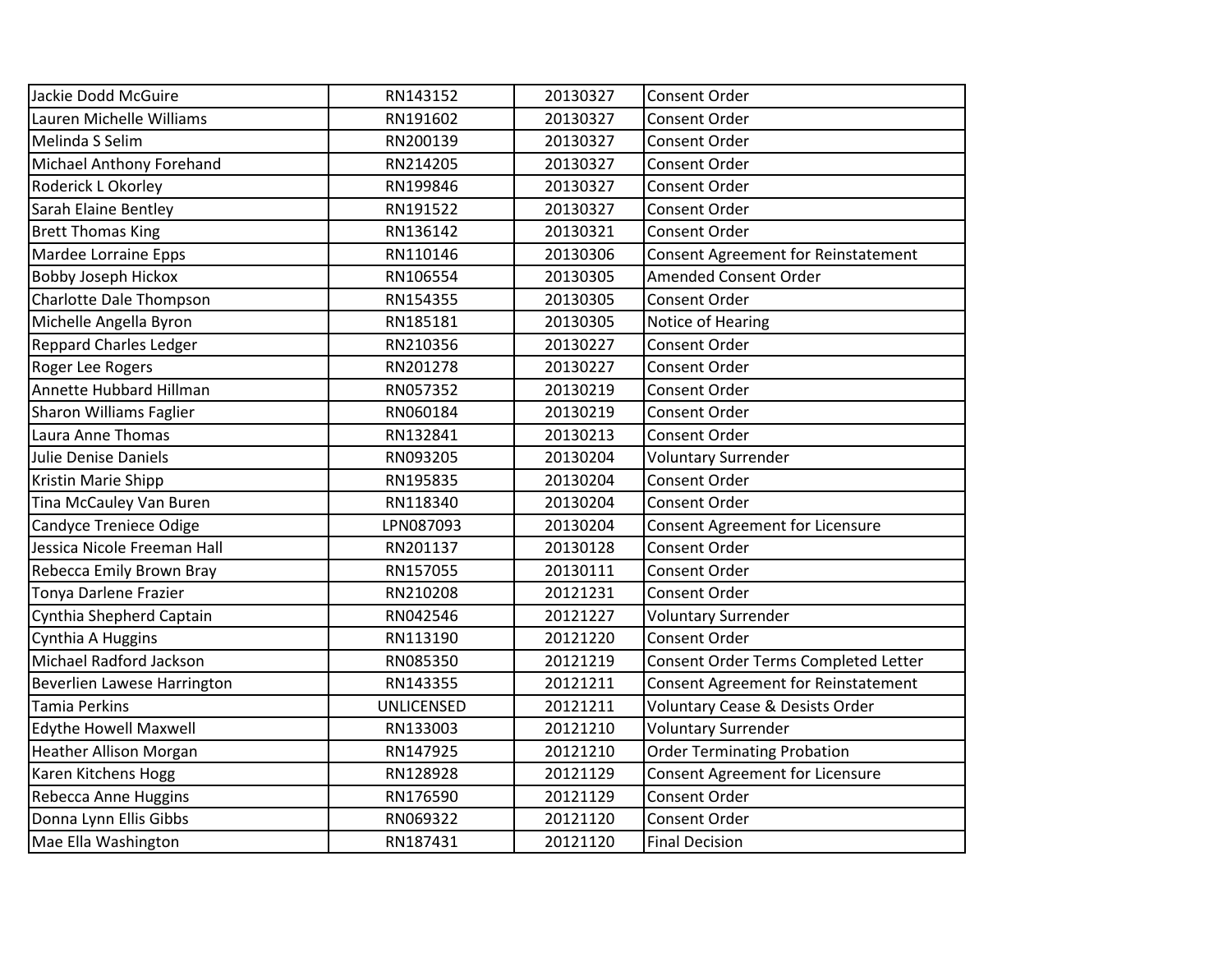| Patricia D House               | RN129420          | 20121120 | <b>Consent Order</b>                       |
|--------------------------------|-------------------|----------|--------------------------------------------|
| Tanja Marie Singletary         | RN111927          | 20121120 | <b>Consent Order</b>                       |
| <b>Shandy Liana Street</b>     | RN147735          | 20121109 | <b>Amended Consent Order</b>               |
| Cassandra Lynn Davis Pharr     | RN115557          | 20121106 | <b>Consent Order</b>                       |
| Jodi Jean Altman               | RN118549          | 20121106 | Consent Order                              |
| Lynell Ann Rezendes Arcadipane | RN218416          | 20121030 | <b>Voluntary Surrender</b>                 |
| Abdirizack Abdillahi Ismael    | RN159566          | 20121012 | Consent Order                              |
| Margaret Evelyn Redd           | RN098030          | 20121005 | Consent Order                              |
| Kaitlyn Elizabeth Clark        | RN226425          | 20121003 | <b>Consent Agreement for Licensure</b>     |
| Mary Rebecca Floyd             | LPN033614         | 20121001 | Consent Order                              |
| Katrena Borders Flowers        | RN208097          | 20120924 | Consent Order                              |
| Miranda Pauline Hopkins        | RN122618          | 20120924 | Consent Order                              |
| Valerie Williams O'Shea        | LPN045212         | 20120924 | <b>Consent Order</b>                       |
| Kristin Bell Boatright         | RN191349          | 20120919 | <b>Consent Order</b>                       |
| Darren Patrick Monaco          | RN225925          | 20120911 | <b>Consent Order</b>                       |
| Judy E. Broome                 | LPN011566         | 20120830 | <b>Order Terminating Probation</b>         |
| Joann Belinda Scruggs          | LPN022352         | 20120827 | <b>Amended Consent Order</b>               |
| Josephine M Castracane         | RN207186          | 20120822 | <b>Consent Order</b>                       |
| Latashia McGruder              | <b>UNLICENSED</b> | 20120822 | <b>Voluntary Cease &amp; Desists Order</b> |
| Christina Margaret Gufler      | RN202354          | 20120814 | <b>Consent Order</b>                       |
| Carolyn B Grant                | RN054206          | 20120801 | <b>Voluntary Surrender</b>                 |
| Cynthia Leigh Powell           | RN136228          | 20120731 | <b>Order Terminating Probation</b>         |
| Charlotte Dale Thompson        | RN154355          | 20120725 | <b>Amended Consent Order</b>               |
| Amy Lee Smith                  | RN171984          | 20120723 | <b>Consent Order</b>                       |
| Charlotte Dale Thompson        | RN154355          | 20120723 | <b>Amended Consent Order</b>               |
| Christina Lynn Warden          | RN154230          | 20120723 | <b>Consent Order for License Renewal</b>   |
| Jennifer Morris Flowers        | RN154985          | 20120723 | Consent Order                              |
| Kenyatta Delynn Blacks         | RN166026          | 20120723 | <b>Amended Consent Order</b>               |
| <b>Ben Richard Hymes</b>       | RN210649          | 20120711 | Amended Consent Order                      |
| Marjorie Diane Anvar           | RN146620          | 20120711 | <b>Consent Order</b>                       |
| Kay Louise Johnson             | RN059106          | 20120709 | Consent Order                              |
| Suzanne P Nicholas             | RN126683          | 20120615 | <b>Amended Consent Order</b>               |
| Debra Anne Reynolds            | RN099012          | 20120611 | Consent Order                              |
| Jessica Renee Stripling        | LPN077983         | 20120607 | <b>Voluntary Surrender</b>                 |
|                                |                   |          |                                            |